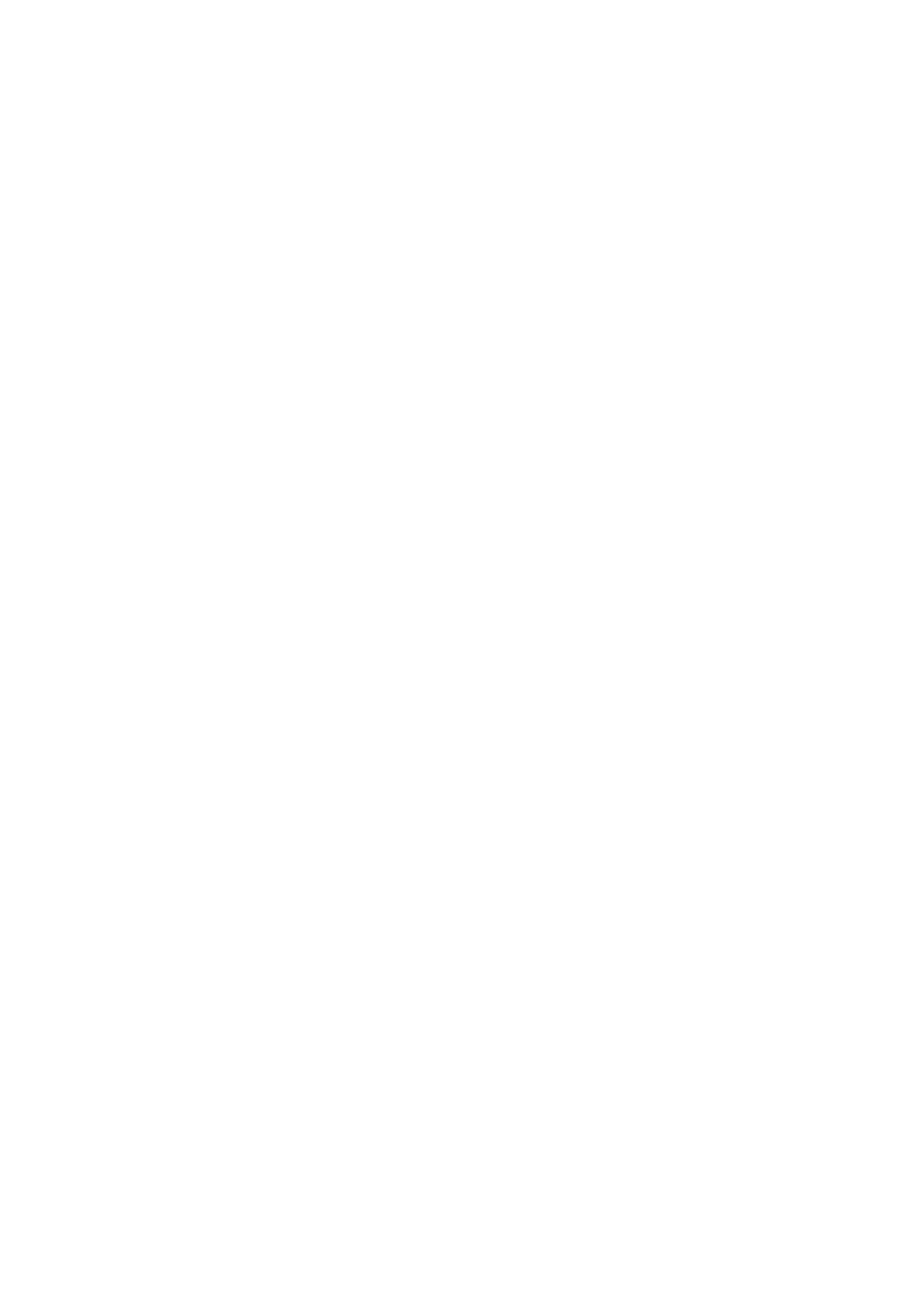### **INTERNET**

Hansard transcripts of public hearings are made available on the internet when authorised by the committee.

> The internet address is: **http://www.aph.gov.au/hansard** To search the parliamentary database, go to: **http://parlinfoweb.aph.gov.au**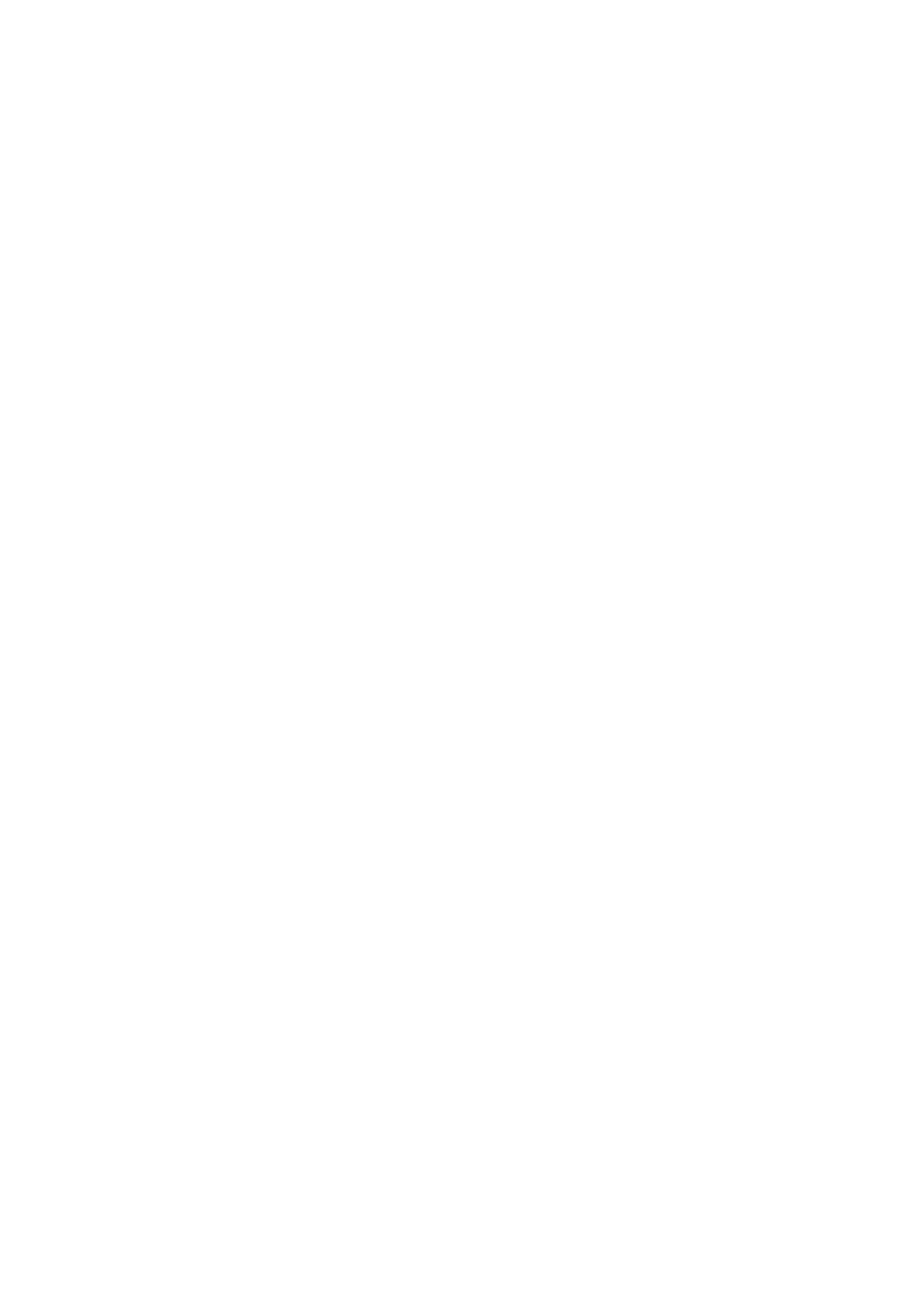# **SENATE STANDING COMMITTEE ON**

## **LEGAL AND CONSTITUTIONAL AFFAIRS**

#### **Tuesday, 24 February 2009**

**Members:** Senator Crossin (*Chair*), Senator Barnett (*Deputy Chair*), and Senators Farrell, Feeney, Fisher, Hanson-Young, Marshall and Trood

**Participating members:** Senators Abetz, Adams, Arbib, Bernardi, Birmingham, Bilyk, Mark Bishop, Boswell, Boyce, Brandis, Bob Brown, Carol Brown, Bushby, Cameron, Cash, Colbeck, Jacinta Collins, Coonan, Cormann, Eggleston, Fielding, Fierravanti-Wells, Fifield, Forshaw, Furner, Hanson-Young, Heffernan, Humphries, Hurley, Hutchins, Johnston, Joyce, Kroger, Ludlam, Lundy, Macdonald, Mason, McEwen, McGauran, McLucas, Milne, Minchin, Moore, Nash, O'Brien, Parry, Payne, Polley, Pratt, Ronaldson, Ryan, Scullion, Siewert, Stephens, Sterle, Troeth, Williams, Wortley and Xenophon

**Senators in attendance:** Senators Barnett, Crossin, Farrell, Fierravanti-Wells, Fisher, Hanson-Young, Humphries, Marshall and Trood

#### **Committee met at 9.01 am**

#### **IMMIGRATION AND CITIZENSHIP PORTFOLIO**

#### **In Attendance**

Senator the Hon. Chris Evans, Minister for Immigration and Citizenship

#### **Department of Immigration and Citizenship**

#### **Executive**

Mr Andrew Metcalfe, Secretary

Mr Bob Correll PSM, Deputy Secretary

Mr Peter Hughes PSM, Deputy Secretary

Ms Alison Larkins, Acting Deputy Secretary

#### **Internal Products: Enabling divisions that provide services and support to the delivery of all outputs**

Ms Marilyn Prothero, First Assistant Secretary, Financial Strategy and Services Division Mr Craig Farrell, Acting First Assistant Secretary, People and Governance, Division

Mr Peter McKeon, First Assistant Secretary, Systems Division

Mr James Fox, First Assistant Secretary, Client Services and Network Performance Division

Mr Sandi Logan, Manager, National Communications Branch

Ms Rebecca Irwin, First Assistant Secretary, Policy Innovation and Research Unit Ms Jackie Davis, Assistant Secretary, Litigation Branch

Mr Simon Schiwy, Assistant Secretary, Ministerial and Executive Services Branch

### **Outcome 1—Contributing to Australia's society and its economic advancement through the lawful and orderly entry and stay of people**

#### **Output 1.1—Migration and temporary entry**

Mr Peter Vardos PSM, First Assistant Secretary, Migration and Visa Policy Division Mr Kruno Kukoc, Principal Advisor, Migration Strategies Branch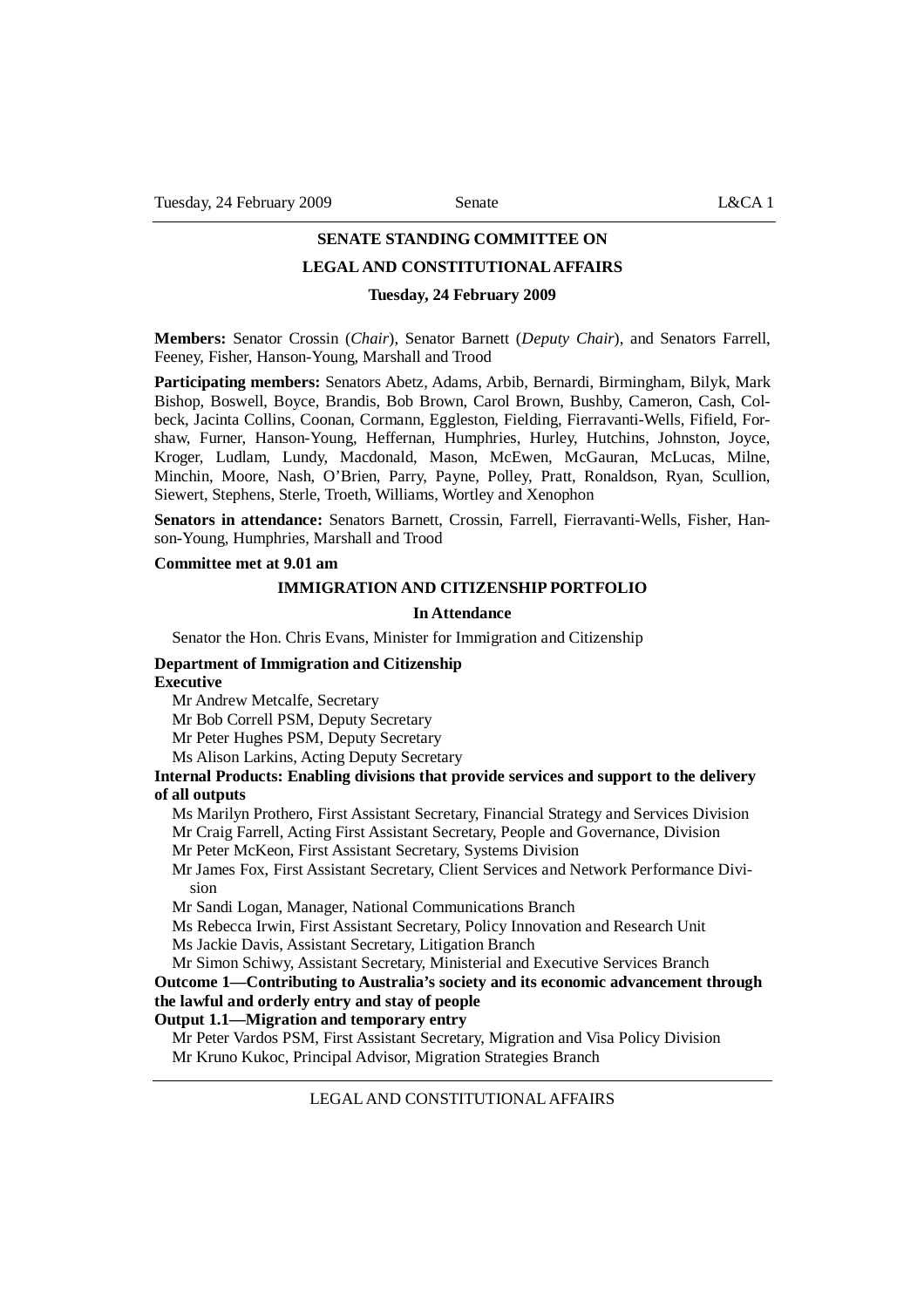| Output 1.2—Refugee and humanitarian entry and stay                                         |
|--------------------------------------------------------------------------------------------|
| Ms Kathleen Dunham, Acting Assistant Secretary, Onshore Protection Branch                  |
| <b>Output 1.3—Border security</b>                                                          |
| Mr Todd Frew, First Assistant Secretary, Border Security Division                          |
| Mr Stephen Allen, Assistant Secretary, Border Operations Branch                            |
| <b>Output 1.4—Compliance</b>                                                               |
| Ms Lynne Gillam, Assistant Secretary, Compliance Resolution Branch                         |
| Mr Peter Richards, Assistant Secretary, Compliance and Integrity Support Branch            |
| Mr Robert Illingworth, Assistant Secretary, Compliance and Integrity Policy Branch         |
| Mr Dermot Casey PSM, Assistant Secretary, Case Management Branch                           |
| <b>Output 1.5—Detention</b>                                                                |
| Ms Jackie Wilson, First Assistant Secretary, Community and Detention Services Division     |
| Ms Lucy Bitmead, National Manager, Operations Branch                                       |
| Ms Fiona Lynch-Magor, Assistant Secretary, Services Management Branch                      |
| Output 1.6-Offshore asylum seeker management                                               |
| Ms Jackie Wilson, First Assistant Secretary, Community and Detention Services Division     |
| Output 1.7—Systems for people                                                              |
| Mr Nico Padovan, Acting First Assistant Secretary, Business Transformation Services Di-    |
| vision                                                                                     |
| Outcome 2—A society which values Australian citizenship, appreciates cultural diversity    |
| and enables migrants to participate equitably                                              |
| <b>Output 2.1—Settlement services</b>                                                      |
| Ms Kate Pope, First Assistant Secretary, Citizenship, Settlement and Multicultural Affairs |
| <b>Division</b>                                                                            |
| Mr Peter Templeton, Assistant Secretary, Settlement Branch                                 |
| Output 2.2—Translating and interpreting services                                           |
| Ms Kate Pope, First Assistant Secretary, Citizenship, Settlement and Multicultural Affairs |
| <b>Division</b>                                                                            |
| Mr Peter Templeton, Assistant Secretary, Settlement Branch                                 |
| Output 2.3-Australian citizenship                                                          |
| Ms Kate Pope, First Assistant Secretary, Citizenship, Settlement and Multicultural Affairs |
| Division                                                                                   |
| Ms Renelle Forster, Assistant Secretary, Citizenship Branch                                |
| Output 2.4—Promoting the benefits of a united and diverse society                          |
| Ms Kate Pope, First Assistant Secretary, Citizenship, Settlement and Multicultural Affairs |
| <b>Division</b>                                                                            |
| Output 2.5—Systems for people                                                              |
| Mr Nico Padovan, Acting First Assistant Secretary, Business Transformation Services Di-    |
| vision                                                                                     |
| <b>Migration Agents Registration Authority</b>                                             |
| Ms Maurene Horder, Chief Executive Officer                                                 |
| Mr Brian Jones, President, Migration Institute of Australia                                |
|                                                                                            |
|                                                                                            |
| LEGAL AND CONSTITUTIONAL AFFAIRS                                                           |

L&CA 2 Senate Tuesday, 24 February 2009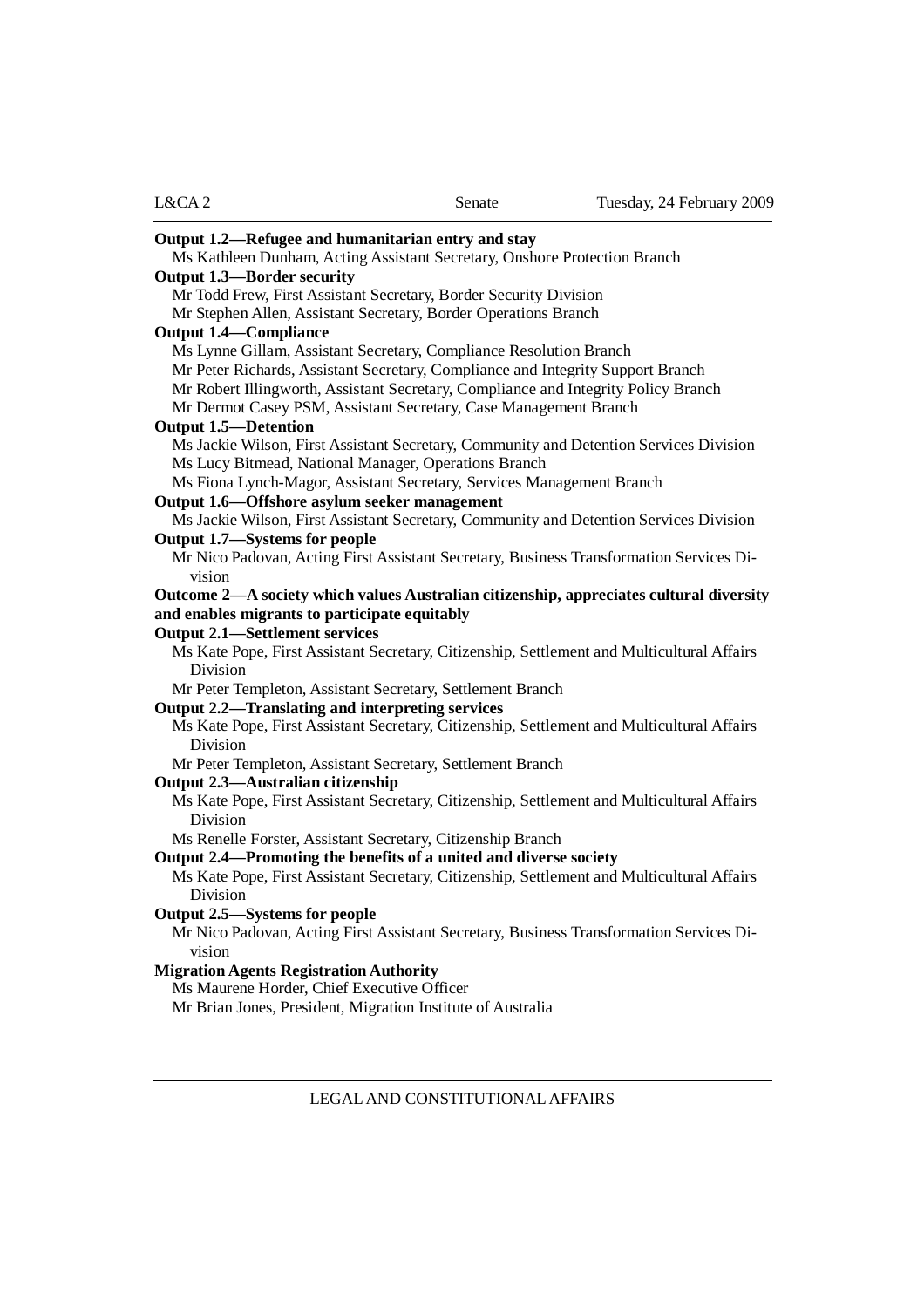#### **Migration Review Tribunal and Refugee Review Tribunal**

Mr Denis O'Brien, Principal Member, Migration Review Tribunal and Refugee Review Tribunal

Mr John Lynch, Registrar, Migration Review Tribunal and Refugee Review Tribunal

Mr Rhys Jones, Deputy Registrar, Migration Review Tribunal and Refugee Review Tribunal

**CHAIR (Senator Crossin)**—I declare open this public meeting of the Senate Standing Committee on Legal and Constitutional Affairs. The Senate has referred to the committee the particulars of proposed additional expenditure for 2008-09 and related documents for the Immigration and Citizenship portfolio. The committee may also examine the annual reports of the departments and agencies appearing before it. The committee is required to report to the Senate on 17 March 2009 and has fixed the date of 14 April 2009 as the date for the return of answers to questions taken on notice.

Under standing order 26, the committee must take all evidence in public session. This includes answers to questions on notice. I want to remind witnesses here that, in giving evidence to the committee, they are protected by parliamentary privilege. It is unlawful for anyone to threaten or disadvantage a witness on account of evidence given to a committee and such action may be treated by the Senate as a contempt. It is also a contempt to give false or misleading evidence to the committee.

The Senate, by resolution in 1999, endorsed the following test of relevance of questions at estimates hearings: any questions going to the operations or financial positions of the departments and agencies which are seeking funds in the estimates are relevant questions for the purpose of estimates hearings. I remind officers that the Senate has resolved that there are no areas in connection with the expenditure of public funds where any person has discretion to withhold details or explanations from the parliament or its committee unless the parliament has expressly provided otherwise. The Senate has also resolved that an officer of a department of the Commonwealth shall not be asked to give opinions on matters of policy and shall be given reasonable opportunity to refer questions of the officer about opinions to superior officers or to a minister. This resolution prohibits only questions asking for opinions on matters of policy and does not preclude questions asking for explanations of policies or factual questions about when and how policies were adopted. If a witness objects to answering a question, the witness should state the ground upon which the objection is taken and the committee will determine whether it will insist on an answer, having regard to the ground which is claim. Any claim that it would be contrary to the public interest to answer a question must be made by the minister and should be accompanied by a statement setting out the basis for the claim.

I now welcome Senator Evans, the Minister for Immigration and Citizenship and Mr Andrew Metcalfe, the secretary of the Department of Immigration and Citizenship. Senator Evans, do you wish to make an opening statement?

**Senator Chris Evans**—No, thank you.

**CHAIR**—Does Mr Metcalfe?

**Mr Metcalfe**—No, I do not have an opening statement.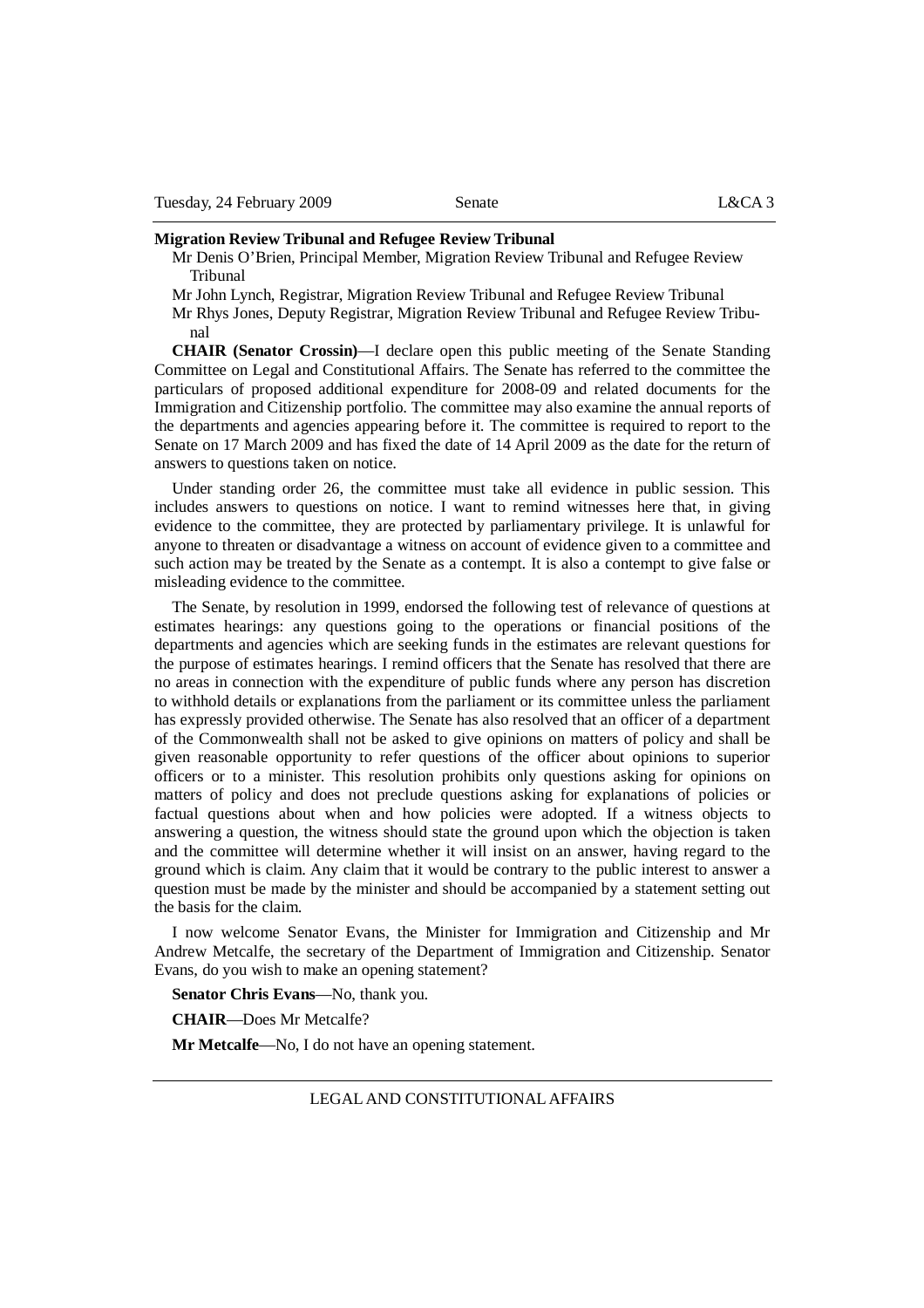L&CA 4 Senate Tuesday, 24 February 2009

[9.05 am]

#### **Migration Agents Registration Authority**

**CHAIR**—I now welcome representatives from the Migration Agents Registration Authority. Ms Horder and Mr Jones, good morning. To begin with, did you want to make an opening statement at all?

**Mr B Jones**—Yes, please. Under the items of the act and an associated deed of agreement, the Migration Institute is tasked with the regulation and management of the Migration Agents Registration Authority. Since we last addressed your committee, we have tabled, through the minister late last year, the 2007-08 annual report. This report showed the major reforms instituted in the complaint handling processes following the Ombudsman's report. It highlighted the increasing maturity of the profession, with a reduction in the number of complaints, and continuing improvements in the funds paid to it from migration agent registration fees and from professional development providers.

There are significant retained profits in the accounts. During the previous year we were subject to a MARA audit by PC Williams, chartered accountant, and a further independent, five-year audit instituted by the Department of Immigration and Citizenship and conducted by WalterTurnbull accountants. I believe the financial conduct of the MARA has conformed with all the requirements. We are now continuing to explore the feasibility of creating a fidelity fund from the retained earnings as a means of protecting consumers against future default by any agent against their clients.

We recorded the highest ever number of approved registration applications, with a current figure of 3,800, during the last year. During the period there were 424 students who completed the graduate certificate courses in Australia migration law and practice at one of the four universities approved to offer them.

Last year was the 10th anniversary of the MARA and the institute. It is proof of the development and growth of the migration advice profession in that period. The Migration Institute has an excellent record in the financial management of the MARA. The institute believes we have endeavoured to act and serve in the best interests of the profession and our clients since being entrusted with regulatory responsibility for the MARA. We are concerned that recent announcements by the government to put this responsibility with the department will not be in the best interests of their stakeholders. I would like to ask the committee's permission for our Chief Executive Officer to elaborate further on this matter.

**CHAIR**—That is fine, Mr Jones. Ms Horder.

**Ms Horder**—Thank you, Madam Chair, senators, for allowing me to also address the committee. I would like to comment on the proposals in respect of the future statutory operations of the MARA, which, as our chair has just indicated, is currently being administered by the Migration Institute of Australia. As the committee will know, we agree and, in this case, the MIA and I and many other stakeholders do not agree with some of the proposals that are on the table for future operation.

But may I just go, for a moment, to the broad question of the term 'migration agent'. It is a term that is sanctioned in many official documents and reports. It is identified in the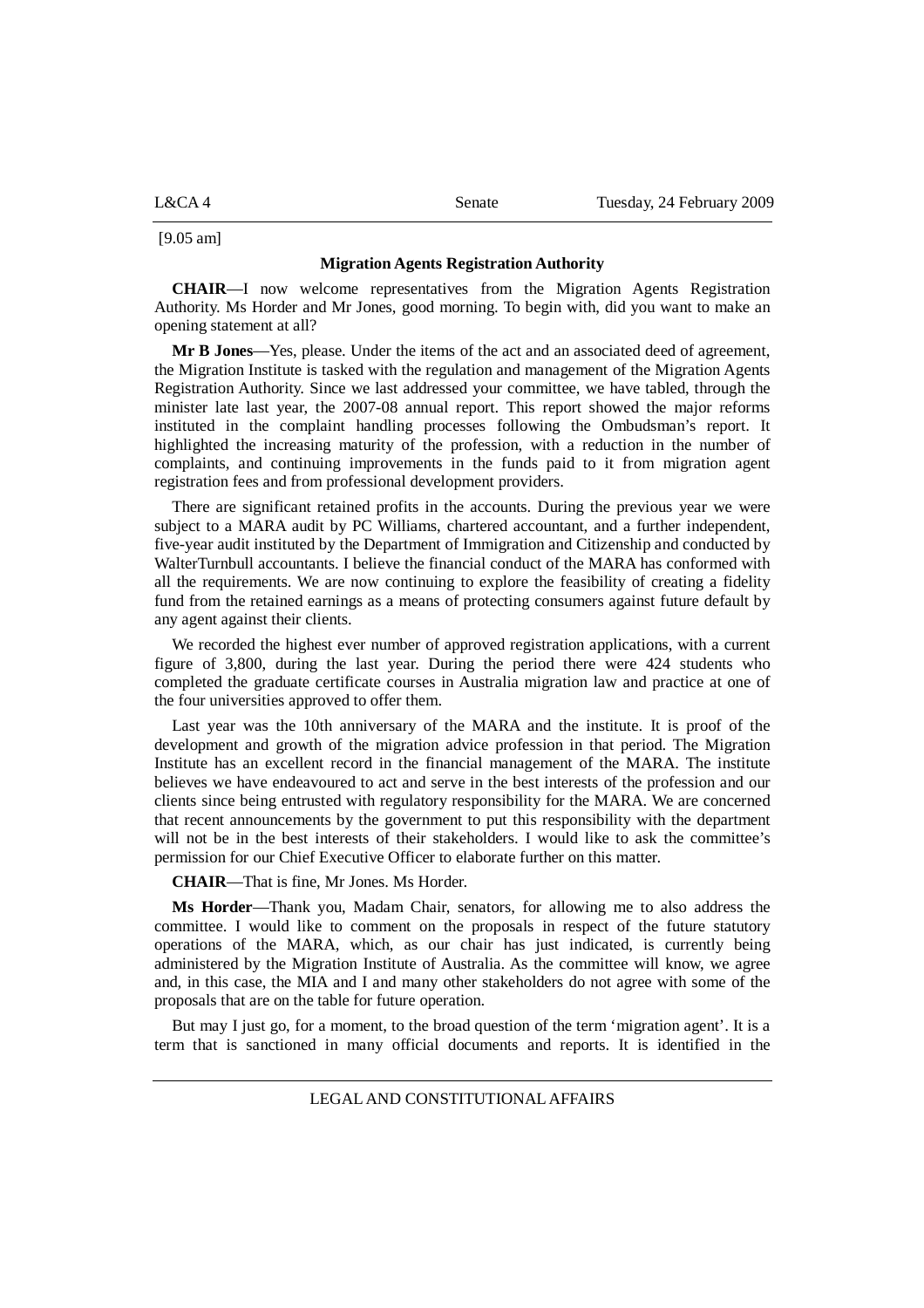Tuesday, 24 February 2009 Senate L&CA 5

Migration Act 1958 and the constitutional rules of our association. The term 'migration agent' has been used in Australia for several decades and, certainly in the last 10 years, serious efforts have been made to regulate and professionalise this practice. These efforts have been largely successful, but it appears there has been such an accumulated history of negative press coverage over such a long period of time that there is scant prospect—dare I say, no prospect—that, while they remain labelled 'migration agents', reputable practitioners in this field who are duly registered and provide professional and ethical services to the community will have any deserved improved public recognition.

Madam Chair, as you know, I have been in this role only a short period of time, so in a sense I can come a little unencumbered and without a history, but it has been of great interest to me to look at the history and look at the past decades and some of the press reports, for example, that have been out there, addressing questions to do with registered agents and unregistered agents. Often the press makes a distinction, but not always.

On reflection, when one looks at the use of this term, even in this place, it is concerning that there is a lot of confusion and misuse in where that label is applied. It can be applied to practitioners who meet the high standards that are set down under the regulations, but it can equally be applied to people who are totally unregulated both onshore and offshore. They may be acting as recruitment agents, they may be acting as education agents or they may be just acting as migration agents, self-labelled. This is a concern that we have and believe needs to be addressed. From our point of view, the profession is anxious to set itself apart from the unethical and incompetent practices that are taking place in the community for which they are not responsible.

The government recently announced its intention from 1 July this year to move MARA into the Department of Immigration and Citizenship. Whilst we totally respect the minister and his right to make this decision, we are concerned that there will be a total conflict of interest present if it is actually vested in the department to take on the role of MARA. We believe this is not the best option in the interest of the profession nor, indeed, in the interest of its clients.

**Senator Chris Evans**—Is this MARA or MIA talking? I just want to remind you, Ms Horder, that you are here representing MARA, not MIA. I am not sure whether you were making a submission to the estimates representing MARA or a statement from MIA.

**Ms Horder**—Minister, I am sorry if I have confused those roles, but at the moment MARA does act as the regulator of MIA.

**Senator Chris Evans**—I just want to be clear that this process is designed to allow senators to examine the role of MARA.

**Ms Horder**—I am happy to conclude my comments.

**CHAIR**—This is a statement on behalf of the Migration Agents Registration Authority?

**Ms Horder**—Yes. The statement about the preference of not going to the department is a statement I make in my capacity as the CEO of the Migration Institute of Australia.

**CHAIR**—I see. So you are seeking to clarify that?

**Ms Horder**—Yes, if I can clarify the question the minister has addressed to me.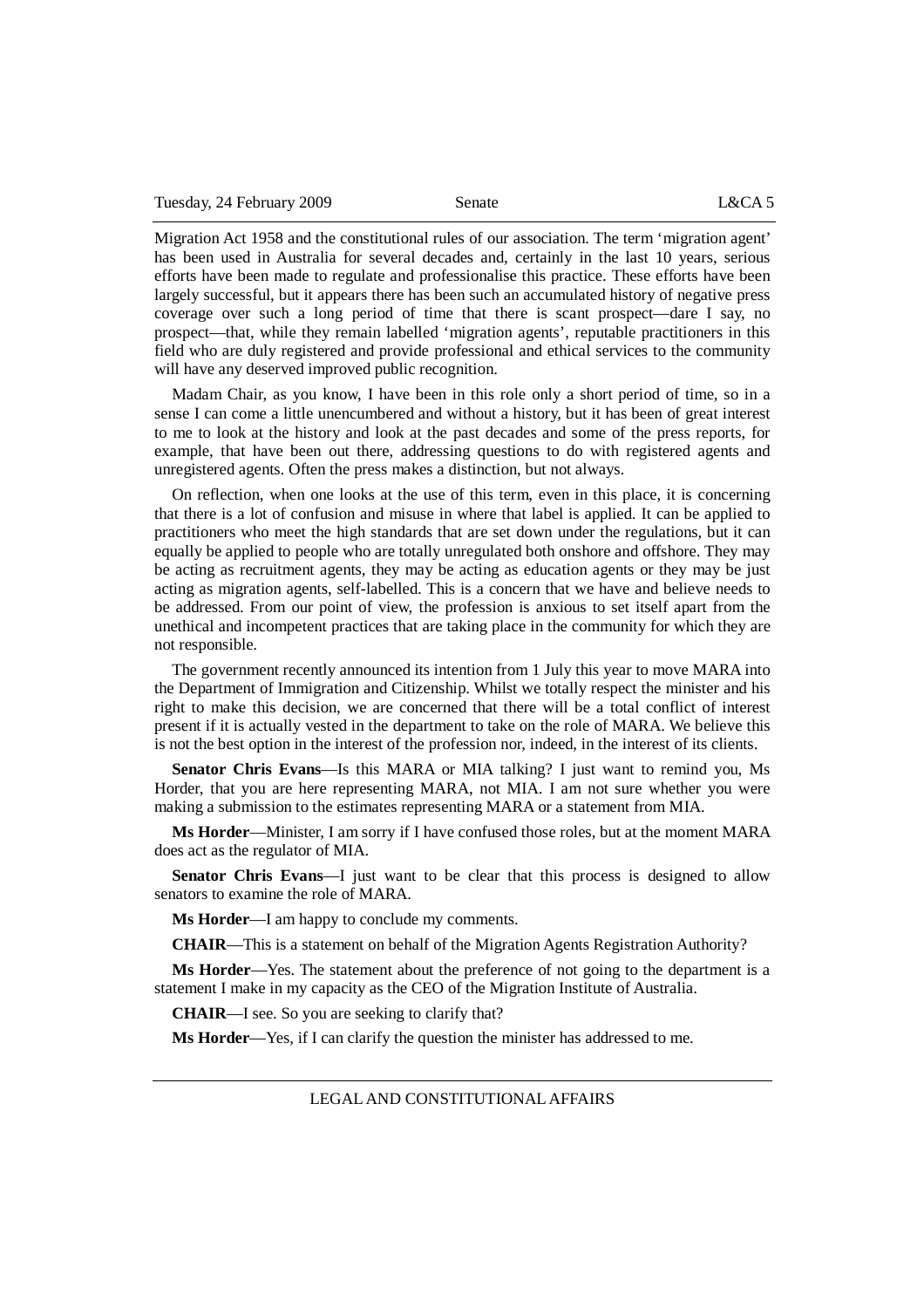**CHAIR**—That is quite a separate issue then, because the Migration Institute of Australia is not represented here this morning as an agency.

**Senator BARNETT**—Madam Chair, I take a point of order.

**CHAIR**—Senator Barnett, let us just clarify this.

**Senator BARNETT**—I am taking a point of order.

**Senator MARSHALL—Let** the chair finish saying what she is saying before you take a point of order.

**CHAIR**—Senator Barnett, I have heard you; I said I want to finish what I was saying first. Just so that people listening understand, and to get this accurate for our records, the agency before us is the Migration Agents Registration Authority, of whom the CEO is Ms Horder. But Ms Horder is also, as I understand it, involved with the Migration Institute. Are your comments this morning attributed to both the agency and the institute, Ms Horder?

**Ms Horder**—Yes. It is a slightly confusing point, Madam Chair, as to where that demarcation is. The Migration Institute is a company limited by guarantee, which has been authorised to run under the statutes of the Migration Agents Registration Agency. So, to some degree, it is often difficult to separate those two. I apologise if there is confusion, but that is the way we are constituted. Our intent in making a statement before this committee is simply to clarify our position about matters that have been publicly announced that do affect the operation of MARA.

**CHAIR**—Senator Barnett, do you still have a point of order?

**Senator BARNETT**—Yes, thank you, Chair. I just wanted to confirm my understanding that Ms Horder is entitled to speak her mind and to present an opening statement, as she has done properly and correctly. There has been and there is an overlap regarding the issues that are relevant to MARA and the issues that are relevant to MIA. Ms Horder is entitled to express her views and opinions. She will be questioned accordingly and will no doubt respond accordingly. So any attempt to put a wet towel or to stop Ms Horder from speaking her mind, I think, should stop.

**CHAIR**—Senator Barnett, there was no attempt to not give Ms Horder the opportunity to provide an opening statement or comment. What we were simply seeking to do was to clarify the record, as I said, so there was quite a clear understanding about the demarcation between the agencies and the institute. Minister, do you want to add something?

**Senator Chris Evans**—I just want to be clear that there is a dual role and I just wanted to be sure that she was speaking on behalf of the MARA and not the MIA. The MARA is before us today; the MIA is not. The MARA is the authority that is before the estimates committee; the MIA is not before the estimates committee. I thought that it was important that we were clear on what evidence and opinions were being led and to be clear that they are on behalf of the MARA and I think that Ms Horder seems to have indicated that some of it was on behalf of the MIA. But I am not trying to stop her speaking at all. I am happy to have any debate around the issue, but it is important over the estimates to understand that MARA is represented as an agency before the estimates committee; MIA is not.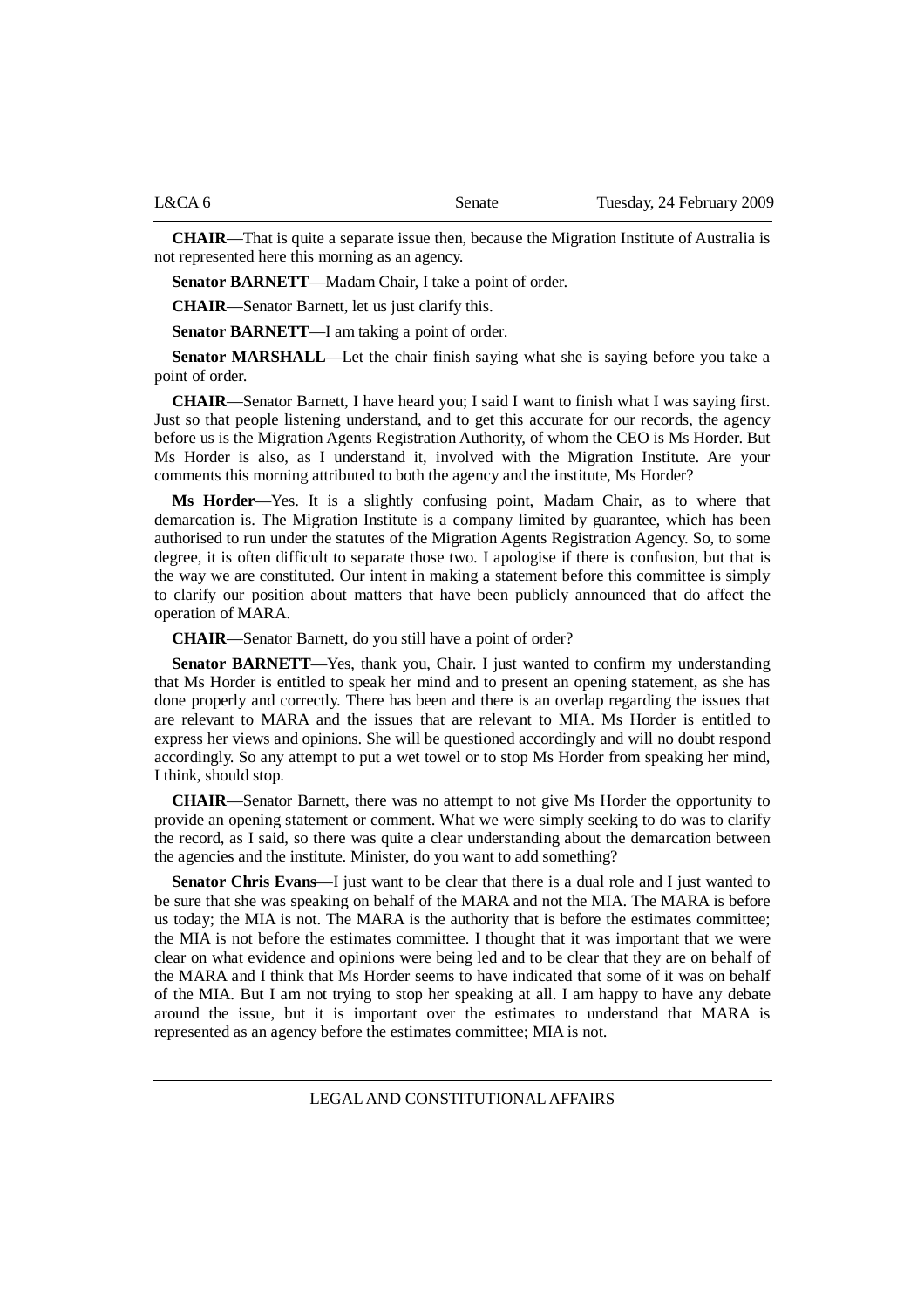**Senator FIERRAVANTI-WELLS**—In your press release, Minister, of 9 February you stated that—

**Senator Chris Evans**—Sorry, Senator, again, the MARA is before the committee. Under 1.1 the department will answer questions about my activities et cetera. The MARA have been brought on to answer questions on behalf of the MARA.

**Senator FIERRAVANTI-WELLS**—Okay. So you would prefer that my questions regarding your intentions, Minister, vis-a-vis MARA, be included as part of the department?

**Senator Chris Evans**—As I understand it, the MARA have been called to answer questions about the MARA and then they will be allowed to go and we will go on to more questions—

**Senator FIERRAVANTI-WELLS**—All right, thank you.

**CHAIR**—That is right. So we need to have questions about the operation of the authority not about the future intent, which would be better channelled to the department—

**Senator Chris Evans**—I am happy to answer questions about it at the appropriate time.

**Senator FIERRAVANTI-WELLS**—I take your point, Minister. You are aware of the minister's comments when he said:

Unprofessional, incompetent or unethical behaviour by migration agents affects the lives of consumers, challenges the integrity of Australia's visa program and brings the entire profession of more than 3700 migration agents into disrepute.

And this behaviour is a 'breach of the migration regulation conditions'. Could you explain to this committee your concerns in relation to the proposed changes that have been put on the table in relation to MARA, noting that in previous reviews of MARA each of those has actually led to increases of standards?

**Ms Horder**—The personnel and the board responsible for the operations of the MARA have no interest in protecting or defending anything that is indefensible. It does concern me though when statements as broadly sweeping as the one you just quoted are talking generally about professional and incompetent behaviour. It is the very thing that I was trying to address before: it does confuse a broad group of people who are not necessarily registered migration agents that the MARA is responsible for.

But the concern of the MARA is that there would be an appropriate and independent statutory governance arrangement that would be in the interests of both the clients—that is, the prospective visa holders—and the profession itself in terms of how in this country we manage orderly practice and good professional practice. We would accord with your views, Senator, that there have been progressively over the last decade significant improvements in the professionalism. Probably it is fair to say that ministers over the last 15 to 17 years have been committed in the arrangements that were put in place to trying to improve and encourage high levels of professionalism. I think we are well on the way and that is now something that we would want to see maintained in whatever future arrangements are put in place.

**Senator FIERRAVANTI-WELLS**—I would like your views about any potential conflict of interest that you perceive could arise if these responsibilities were taken away and put under a departmental umbrella. Do you perceive that there would be a conflict of interest?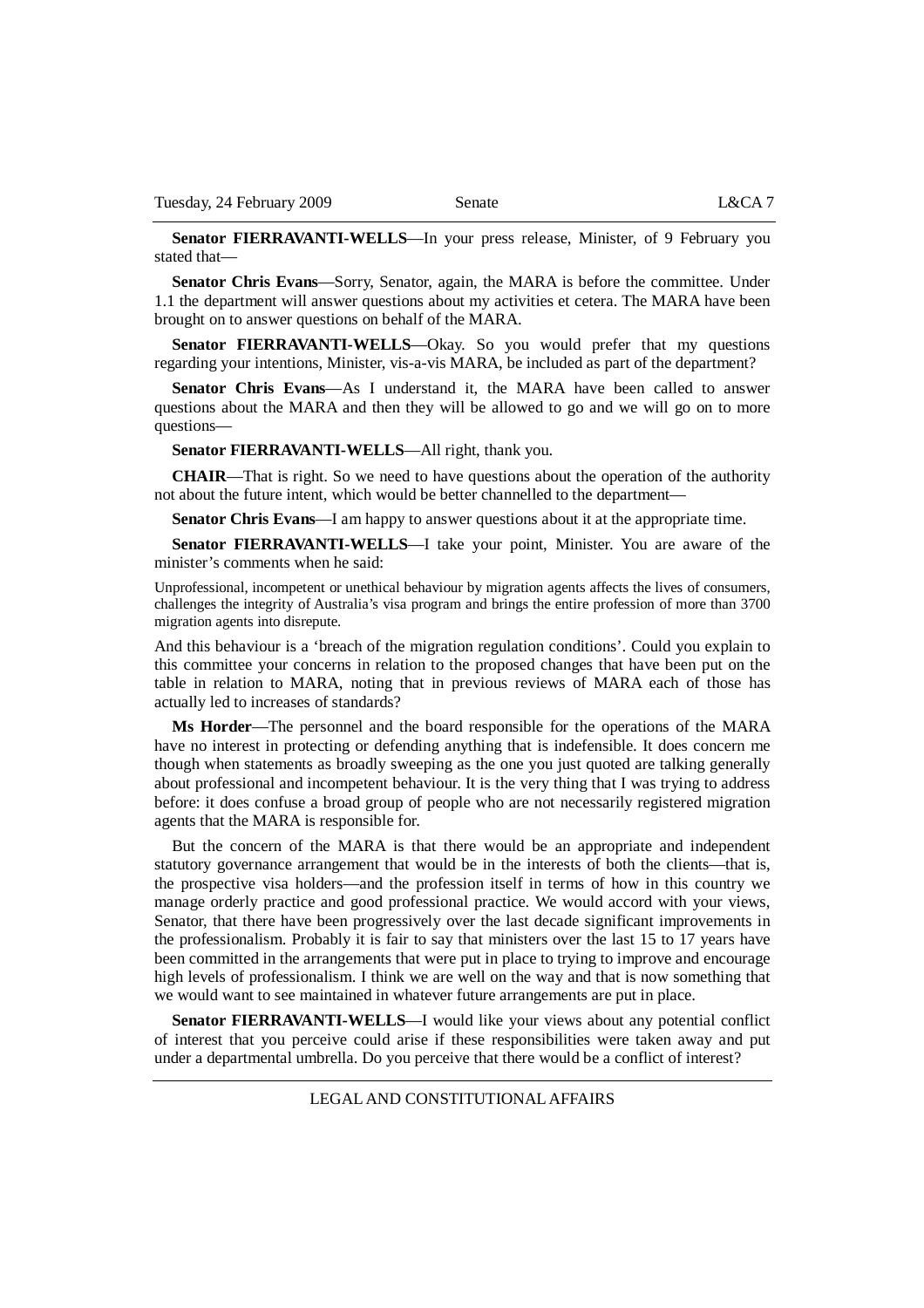| L&CA 8 | Senate | Tuesday, 24 February 2009 |
|--------|--------|---------------------------|
|        |        |                           |

**Ms Horder**—I believe that there would be. This is not based on my personal supposition alone; it was previously the responsibility of the immigration department and it was a former joint parliamentary committee that identified that very conflict. I can refer you to a report, *Protecting the vulnerable?: the Migration Agents Registration Scheme*, that was produced in the mid-nineties and was the forerunner to the current MARA, and it was because there were conflicts between the responsibilities of the department and the responsibilities and duties of a migration agent. I think that clarifies what the concern would be about us repeating a similar model. We think there are other models that would better serve everyone's interest.

**Senator FIERRAVANTI-WELLS**—Would you like to elaborate on those?

**Ms Horder**—Only to suggest a separate statutory authority, as was identified in the 2007- 08 review of statutory self-regulation of the profession. This review was undertaken by the government and, amongst quite a wide range of recommendations, there is a key one, recommendation 3, which suggests that the government consider addressing potential and perceived conflicts of interest by establishing a new board of an independent regulatory body separate from MIA, as it is now. I would think it ought to be equally separate from a government agency such as the department.

**Senator FIERRAVANTI-WELLS**—There are a couple of perceived problem areas: the overseas based agents and, secondarily, the educational course providers. Do you see that a separate, independent agency would be in a better position to deal with those areas?

**Ms Horder**—I think potentially, yes. That is a personal view. I think what we probably need to do is address the broad range of persons and organisations that are providing migration advice offshore as well as onshore and that are not covered by MARA. It is that group that has never been under the auspices of MARA but has sat under various Commonwealth government agencies where the responsibility has been vested. I do not think we have been able to attend to unlawful practice on their part in many situations. There is also a conflict where those agents are endorsed by our governments to act. For example, we have a situation at the moment where you can be offshore and call yourself a migration agent and you do not have to have any qualifications. You certainly do not have to meet the rigorous requirements you do as a registered migration agent under the Migration Act. You can submit yourself to the department as an authorised officer and represent people. That is the kind of situation where, I believe, we have some real confusion of roles. It is why I am saying we would like to see those who are true professionals and trained practitioners separated from those who are not but who are acting in the same broad marketplace.

**Senator FIERRAVANTI-WELLS**—You obviously also have some concerns about lawyers potentially being allowed out of the system. Do you want to comment about that?

**Ms Horder**—I think whether they should be in or out has been a debate over the last decade as well. About one-third of our membership are lawyers, so there are many lawyers who see this as the key area of their practice; therefore, they identify with MARA as the registering body and are happy to be subject to its jurisdiction. There are some lawyers who would prefer to be outside because they feel that they are having to register twice. I think that is a continuing debate. I do not think it is a major problem at large for the profession. I think we could, with a bit of creativity, work through some of those arrangements a little better by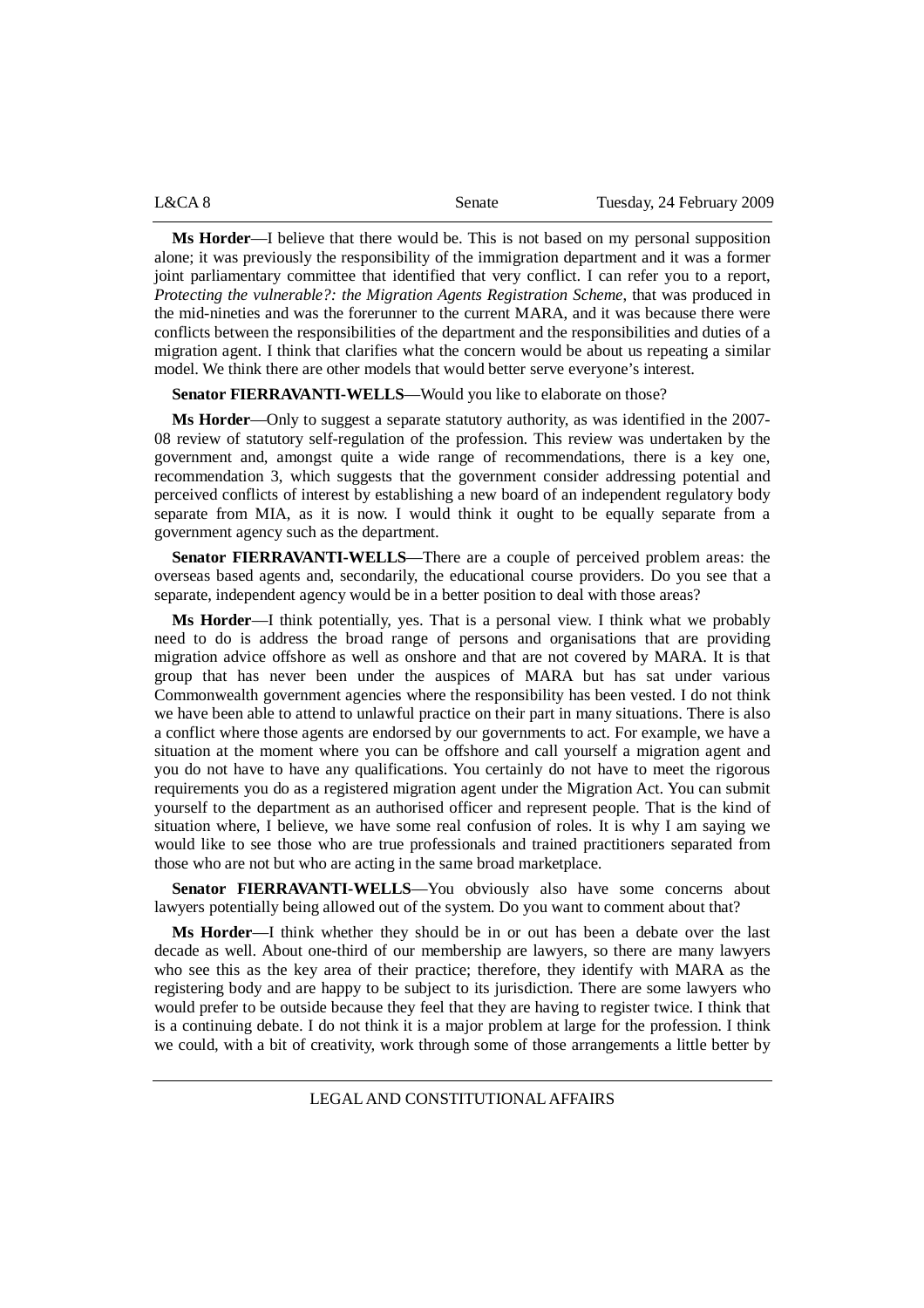more cooperation between the registering bodies, to be honest, but I do not believe that it is a major problem for the profession.

**Senator FIERRAVANTI-WELLS**—In the years that I worked in this area I did observe, and it is clear, that the various reviews over the years have led to changes in standards. But I think you would agree that there is still work to be done because, regrettably, this is an area, whether in the practice of law or amongst agents themselves, which has not only received prominence but also unfavourable comment. I think that one only has to look at the globality of this area of practice to understand that there has been some unscrupulous behaviour and unscrupulous exploitation of people's expectations which, regrettably, has still not been overcome.

**Ms Horder**—That is irrespective of whether they are a lawyer or not—

#### **Senator FIERRAVANTI-WELLS**—I agree.

**Ms Horder**—and I think that complaints come about evenly whether people are legally trained or trained by the other pathway.

**Senator BARNETT**—When you express your concerns about the department not being in the best interests of the stakeholders can you elaborate on that, please. You have obviously got concerns about the proposals in terms of the department having responsibility.

**Mr B Jones**—The Department of Immigration has a great number of responsibilities and obligations. You have only to look at the list of things you will be looking at in the next day or two. Primarily, that is about the implementation of government policy and government intent. A migration agent's role in life is to represent his client about their intentions and to their benefit. We could go on in quite a bit of detail about how that might play out but effectively the agent is representing and acting on behalf of the client, in many cases the applicant or the subject of the departmental action. For the department to be, in effect, in the position of judging the behaviour of the agent in that situation raises a number of issues of conflict.

**Senator BARNETT**—Do you think they have done it because they want to get better control over the quality and credibility of the agents concerned, because there have been some what you would call 'rogue agents' out there doing the wrong thing and they are spoiling it for everybody?

**Mr B Jones**—I think that is an answer better left to the decision-maker in the matter. For me to be offering opinion there would be speculative and not productive.

**Senator BARNETT**—In terms of the independent authority, do you think the approach that has been outlined by Ms Horder is the best way to go, or are there other alternatives that could be considered?

**Mr B Jones**—There are other alternatives. I would say from my understanding of the situation from those people I have spoken to that generally the consensus is that an independent body would be the least resisted of all options by those involved in the profession and their clients.

**Senator BARNETT**—Who would appoint the members of that independent body and how would it be structured?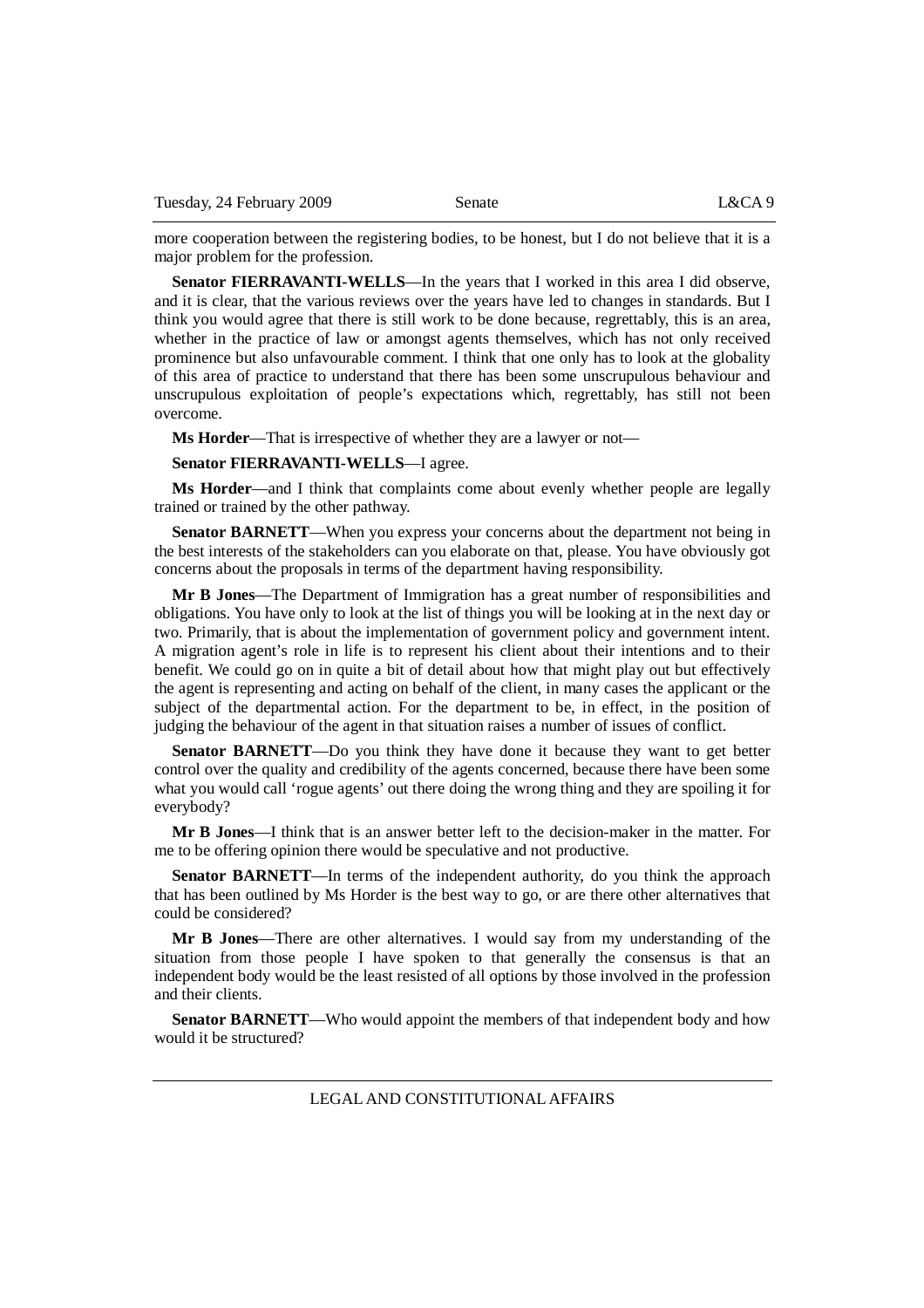| <b>L&amp;CA 10</b> | Senate | Tuesday, 24 February 2009 |
|--------------------|--------|---------------------------|
|                    |        |                           |

**Mr B Jones**—It would very much depend upon the nature of it. If it were an independent statutory body, it would be controlled by the parliament as to who made those decisions. An independent body under some other arrangement would be a matter of discussion amongst the profession and ultimately under the current legislation, as I understand it, it would be in the minister's hands. But I could be wrong on that matter.

**Senator BARNETT**—We have to look at the different options and the merits or otherwise of the options available, but an independent authority obviously has some cogency and argument in its favour. You raised the issue of the fidelity fund. What progress has been made in the establishment of a fidelity fund, how far away is it and how important is it to the profession?

**Mr B. Jones**—I will ask the CEO to answer that question, if I may.

**Ms Horder**—The MARA has engaged a firm of actuaries to look at the feasibility of using some of the surplus funds that we currently hold towards that end. I would expect that the feasibility study would be completed within the next few weeks, so we would be able to provide further advice to interested parties after that. This would not be a fund quite the same as that which applies in the legal profession; it would be much more constrained than that.

**Senator BARNETT**—As in being smaller? Having been a lawyer I am fully aware of the high cost of contributing to that type of fund each year.

**Ms Horder**—Yes, and I think that concern would be shared by many. We would not want to have it as expansive as that, and certainly it would not need to be, because the level of liability is far less than is ever likely to be taken on by a wider ranging practitioner. The level of funds that are held at any one time by a migration practitioner are usually of a much lower order than some legal practices.

**Senator BARNETT—So** it is a work progress, and we will monitor that.

**Ms Horder**—It is a work in progress.

**Senator BARNETT**—The two other areas relate to the number of approved agents. Can you give us the current number of agents in Australia and any changes in the last 12 months.

**Ms Horder**—As at the end of last month there were 3,866 registered practitioners.

**Senator BARNETT**—And as at 30 June last year?

**Ms Horder**—In the previous year the figure was 3,790, so there has been a steady increase. If you go back a decade, you can see that the number has not quite doubled. There were about 2,500 when we took over the responsibility.

**Senator BARNETT**—Finally, with regard to the complaints area, you said in your opening statement that there had been a decrease. Can you provide further details about the number of complaints and the most recent figures you have? When you say there has been a decrease, what is the level of decrease?

**Ms Horder**—At the end of the previous financial year we had received some 310 complaints, which is 20 fewer than the previous year and which is some 60 fewer than the year previous to that. So there has been a steady reduction in the number of complaints; at the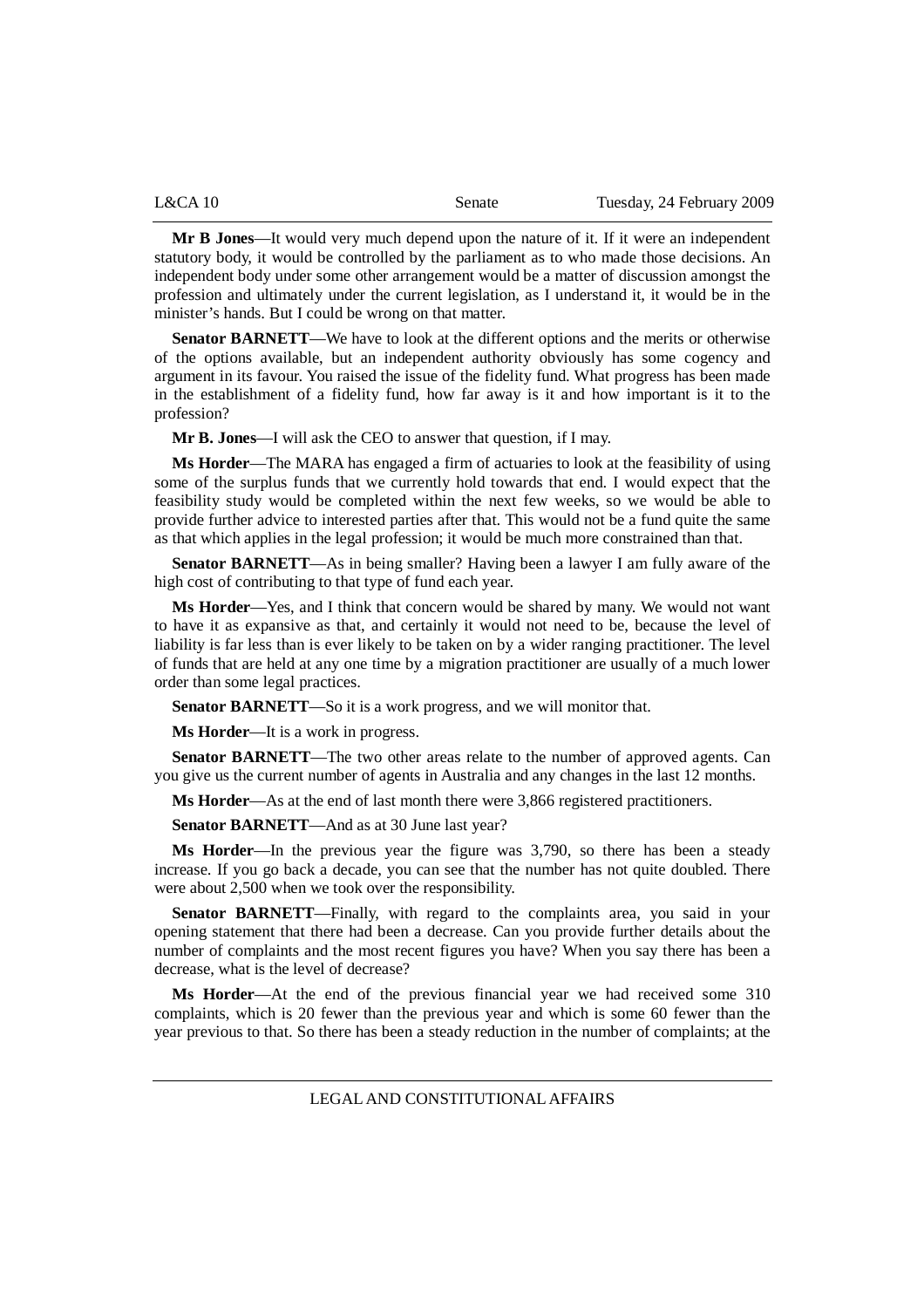same time there has been improved management in the processing of complaints so that they are being handled more quickly.

**Senator BARNETT—Can** you advise the committee whether there have there been any specific changes to the complaints-handling system.

**Ms Horder**—There have been some streamlined practices, I am advised, over the past two years. These were separately commented on by the Ombudsman, who had a look at some of our processes and indeed acknowledged that there were improvements in the complaintshandling procedures.

**Senator BARNETT**—That is in the Ombudsman's report?

**Ms Horder**—Yes. It is partly due, Sir, to an increase in the number of staff being dedicated to that but also to internal procedures.

**Senator BARNETT**—Thank you.

**CHAIR**—As there are no further questions, Ms Horder and Mr Jones, thank you very much. That concludes our questioning of the Migration Agents Registration Authority. I now ask officers from the Migration Review Tribunal and the Refugee Review Tribunal to come forward.

[9.35 am]

#### **Migration Review Tribunal**

#### **Refugee Review Tribunal**

**CHAIR**—Good morning, Mr O'Brien, Mr Lynch and Mr Rhys Jones. Welcome. Would you like to begin with an opening statement at all?

**Mr O'Brien**—Madam Chair, we do have a brief opening statement.

**CHAIR**—Okay. That would be terrific. Please go ahead.

**Mr O'Brien**—Madam Chair and members of the committee, my colleagues and I are very pleased to appear before you today. We last appeared before the committee in October of last year, and it might be appropriate to mention a couple of developments since then, for the information of the committee.

Our annual report for 2007-08 was tabled in the parliament on 7 November. That report mentioned that we had had a six per cent reduction in the number of RRT cases on hand at the end of 2007-08 compared with 2006-07. The report also mentioned that there had been an improvement in the timeliness of deciding MRT cases, with the average time taken falling to 35 weeks from lodgement, compared with the average of 37 weeks during the previous financial year. However, I should say our MRT backlog has been increasing, and it was up 17 per cent at the end of last month compared with the end of January 2008. Also, RRT lodgements for this year are 22 per cent higher than they were for the same period in 2007-08.

A guideline I issued to members in October 2008 on better work practices has assisted members to deal with cases as efficiently and effectively as possible. At the end of January, the percentage of RRT cases decided within the statutory period of 90 days was 76 per cent, which was a modest increase from the previous period, when it was 75 per cent.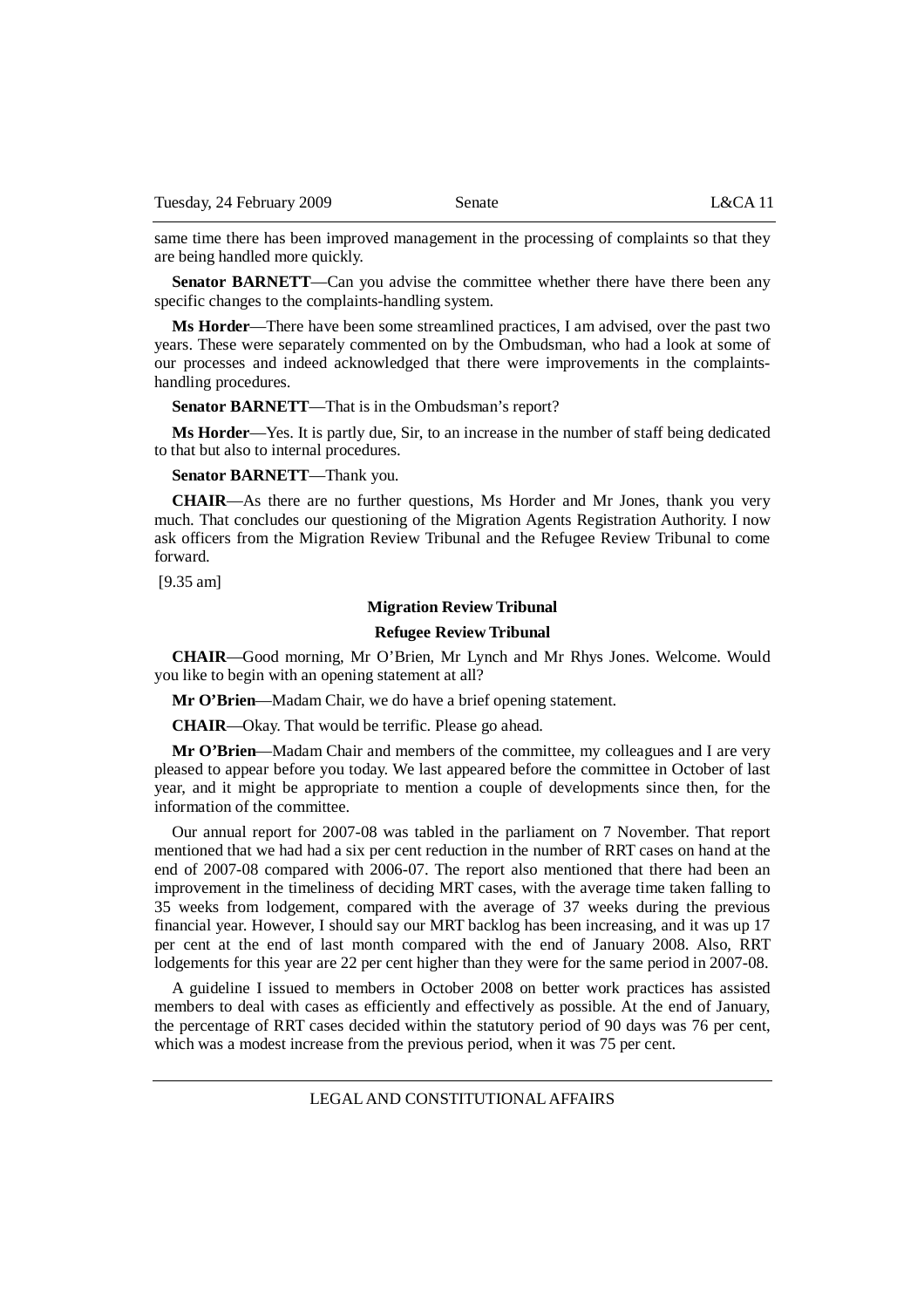| L&CA 12 | Senate | Tuesday, 24 February 2009 |
|---------|--------|---------------------------|
|         |        |                           |

I might mention too that we have made some major recent advances in enhancing our accessibility and openness, those advances being the publication of country-of-origin research information on our website and our decision to seek to publish 40 per cent of our decisions, which is a 100 per cent increase on the number published previously.

Madam Chair, I think that was about all I wanted to say by way of opening. Could I just apologise that Mrs Urquhart, the RRT Deputy Principal Member, is unable to be with us today; she is presently indisposed.

**CHAIR**—Thank you very much. Mr Lynch or Mr Jones, did you want to add anything to that?

**Mr Lynch**—No, thank you.

**CHAIR**—Let us go to questions then. Senator Fierravanti-Wells.

**Senator FIERRAVANTI-WELLS—With regard to that MRT backlog, could you give us** a bit of a breakdown on some of the trends, rather than going into the specifics—the sorts of cases, the nature of the cases, that constitute that 17 per cent increase in the backlog.

**Mr O'Brien**—They are across the range, but we have had an increase in skill linked refusal decisions, so the whole skilled visa category has been a growing category for us. There are partner cases in that backlog. We have a priority system in the tribunal for getting cases out to members, and partner cases are priority 2 cases, not priority 1, so there are a significant proportion of those that sit there among the backlog too. But it does cover the whole range. There would be some student cases. There are a whole range of cases in that active case load on hand.

**Senator BARNETT—You** said there had been a significant increase in the backlog with the skill linked refusal. Can you explain the reasons for that?

**Mr O'Brien**—Our skill linked lodgements for the—

**Senator FIERRAVANTI-WELLS**—Are you referring to your report?

**Mr O'Brien**—I am looking at the caseload summary as at 31 January 2009, so it is not really in our report, although there probably are some details which Mr Jones may be able to find in our report. It might be helpful to run through the lodgements in the tribunal as at 31 January 2009—that is, the cases that are sitting there. Skill linked refusal cases amount to 27 per cent, partner refusal cases to 19 per cent, temporary business refusal to 10 per cent, student refusal to nine per cent and family refusal to eight per cent. That is the snapshot of the numbers that are there.

**Senator BARNETT**—In summary, what is the reason for the very large increase in the backlog? You have 17 per cent and 22 per cent increases. Those are very substantial increases.

**Mr O'Brien**—On the RRT, one of the contributors is that we have had 90-odd cases that are World Youth Day related. That is one component of that increase. As to what the reason is for the rest on the RRT, it is a little hard to say. There does seem to be an increase in the number of appeals coming to us on the RRT, but World Youth Day is the only one I can specifically put my finger on. I do not know if the registrar might want to say something about the MRT.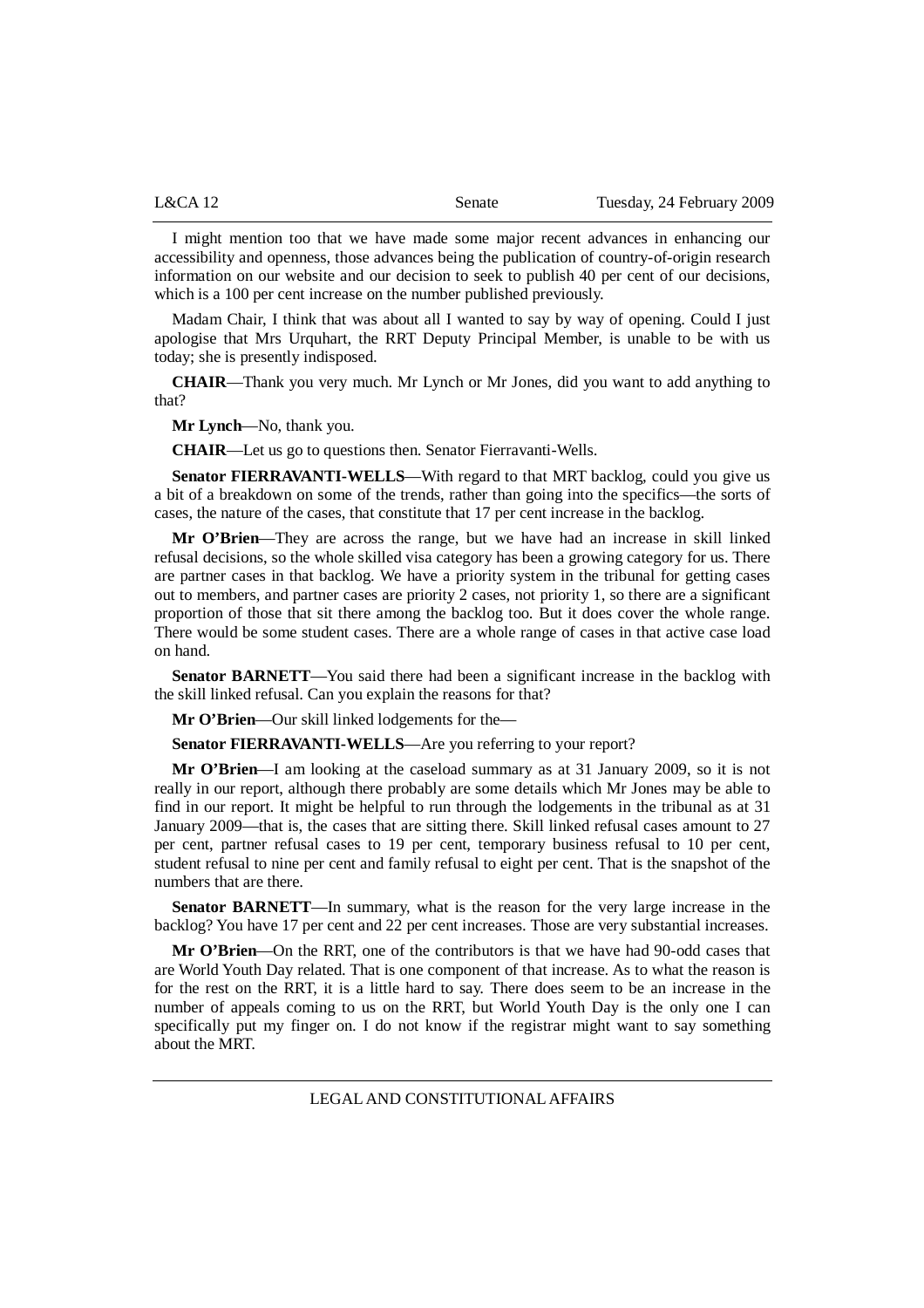**Mr Lynch**—MRT lodgements during the last financial year were nine per cent higher than the previous year. There were, as the Principal Member said, proportionately fewer partner, family and student cancellation lodgements and an increased proportion of visitor, skilled, temporary business, permanent business and student refusal lodgements. That is from page 28 of the tribunal's last annual report. As far as the case-on-hand increase is concerned, that is a fluctuating figure, and the percentage that the Principal Member gave you was a percentage compared with the percentage change from this time last year. That figure is a fluctuating figure, but there is an increase in the cases on hand in the MRT. We have a number of strategies in place to deal with that growth as far as member resources, batching and allocating of cases to members are concerned. It is a constant feature of the tribunal's resource allocation that we examine case lodgements, the age of cases in the compactus and member performance before constitution or allocation to a member to ensure that members with appropriate proficiencies in particular visa subclasses are getting the right sorts of cases to maintain efficiency and effectiveness in performance.

**Senator Chris Evans**—To add an obvious point from the point of view of the portfolio: given the increased number of student and work visas issued in the last couple of years, you would expect a rise in the flow-through of the MRT. As you know, we have had huge growth in student numbers over recent years and large activity in work visas. Therefore, there is a range of decisions that flow from non-renewals, which would see a natural increase. I am just adding that as, hopefully, helpful advice. We have issued a lot more visas in those classes; therefore, there would have been much more activity in continuation refusals, which would flow through the MRT.

**Mr Lynch**—If I could also add to that, just to clarify the fluctuating nature of our statistics: on the MRT, we have made 3,482 decisions as at the end of last month compared with 2,900 decisions for the same period last year. So there is a 20 per cent increase in decision numbers as at the end of January 2009. Equally, for the RRT, there was a five per cent increase for this period on the previous year's figures at this time.

**Senator TROOD—In** light of that, could you explain to me the reference on page 3 of the portfolio additional estimates to \$2.3 million of savings from a reduction of case load and adjustment of the efficiency dividend—which I assume is money being returned, is it?

**Mr Lynch**—Yes, that is correct.

**Senator TROOD—We** seem to be going that way in relation to the case load, and perhaps you are doing it more efficiently, but the minister has just said there has been an increase as a result of skilled activities and things of that kind, yet you are returning \$2.3 million to the department. They seem to be going in the wrong direction.

**Mr Lynch**—We are returning it to the Department of Finance and Deregulation.

**Senator TROOD**—Returning it to he who has it.

**Mr Lynch**—We were planning on an estimated 8,100 MRT decisions and 3,050 RRT decisions, as at page 26 of the annual report. In the result, we performed under that figure for the year, which means the appropriation given to us has to be returned as we did not achieve the estimated finalisation target.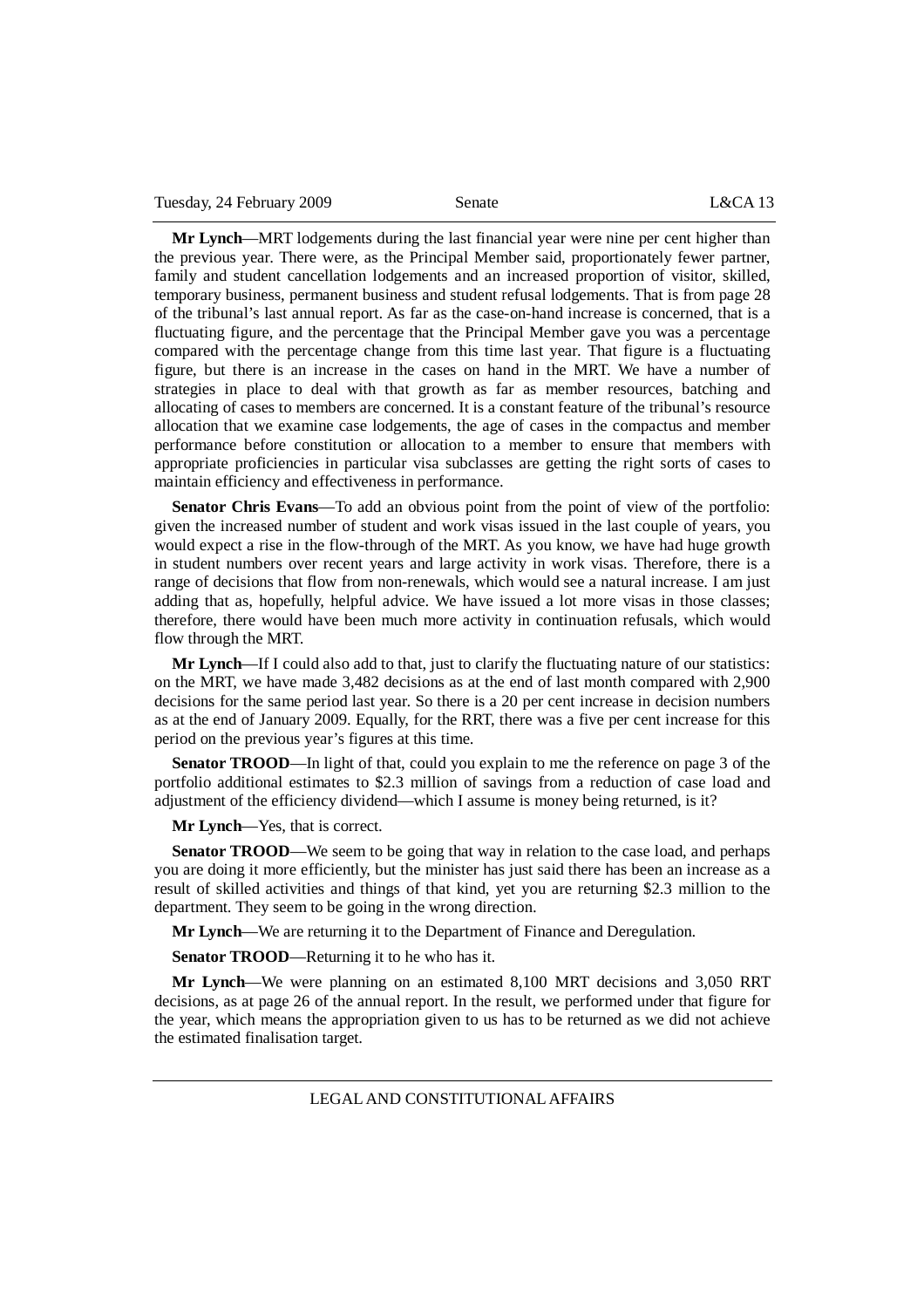| L&CA14 | Senate | Tuesday, 24 February 2009 |
|--------|--------|---------------------------|
|        |        |                           |

**Senator TROOD—Are** you now going to need that money back in light of the increased responsibilities or the increased role?

**Mr Lynch**—As I say, we have a number of strategies in place. One is to change the status of a number of our part-time members. We have a high proportion of part-time members in the tribunal—86 per cent of our member resources are part time at the moment. We are looking to adjust that with the current member recruitment round. Hopefully, from 1 July next year, we may be in a position to have a greater proportion of our membership as full-time members instead of part time. That gives us a greater capacity to deal with cases. Members are able to develop a specialisation, particularly in visa subclasses, and great expertise. They build momentum and can produce more decisions of a higher quality, of course.

**Senator TROOD—I** suppose it comes down to using the available resources rather more efficiently without any increase in funding. Is that what we can take from this?

**Mr O'Brien**—Yes, that is right. Our funding model with the Department of Finance and Deregulation is still under discussion. We have had some discussions with them and we think that it needs some adjustment around the margins. There is a formula which gives us a fixed component and then a formula which is based on our number of cases. We have been saying to the Department of Finance and Deregulation for some time that that variable component does need a bit of change. But what we have been trying to do, faced with the increased volume of work, is to look at our own work practices. I mentioned in my opening statement that we have produced a guideline to guide members on how to more efficiently and effectively deal with cases. That guideline was developed out of an analysis we did through our CaseMate system, our IT system for handling cases, which focused on best practices of those members who seem to be dealing with cases more rapidly than others. A few possible actions came out of that analysis, which we then went and discussed with the broader membership. Out of that discussion we produced a guideline, which says to members things like, 'Look, when you get a case you should be looking to set it down for hearing within  $\overline{X}$ days or you should be sending off a letter requesting further information within Y days,' just to articulate some of those things. Indeed, the process of discussion has helped us to deal with what is a growing backlog for us in the MRT and pressure on us in the RRT to keep up to date with the lodgements coming in.

**Senator TROOD**—Mr O'Brien, when you say that you have been discussing the funding model around the margins, I assume you are making a case for trying to increase the funding that is available rather than cause it to decline.

**Mr Lynch**—We certainly are looking for a better price for our decisions. At the moment we have two prices under our funding agreement with the department of finance—one roughly \$500-plus for MRT decisions and the other \$1,000 for RRT decisions—on the basis of complexity, essentially, and time taken in conducting these particular reviews. As we have amalgamated administratively and as members are, essentially, cross-appointed, it makes a lot of sense to not try and distinguish and to disassemble the work effort each member puts into their files on their desk. They have a range of files from both tribunals on their desks every day and their effort is co-mingled. So it is hard to separate out the cost. We are looking to get a unit price that will allow for the volatility of our case load, not only the lodgements but also the performance in disposing of decisions. That is very much a factor that is outside our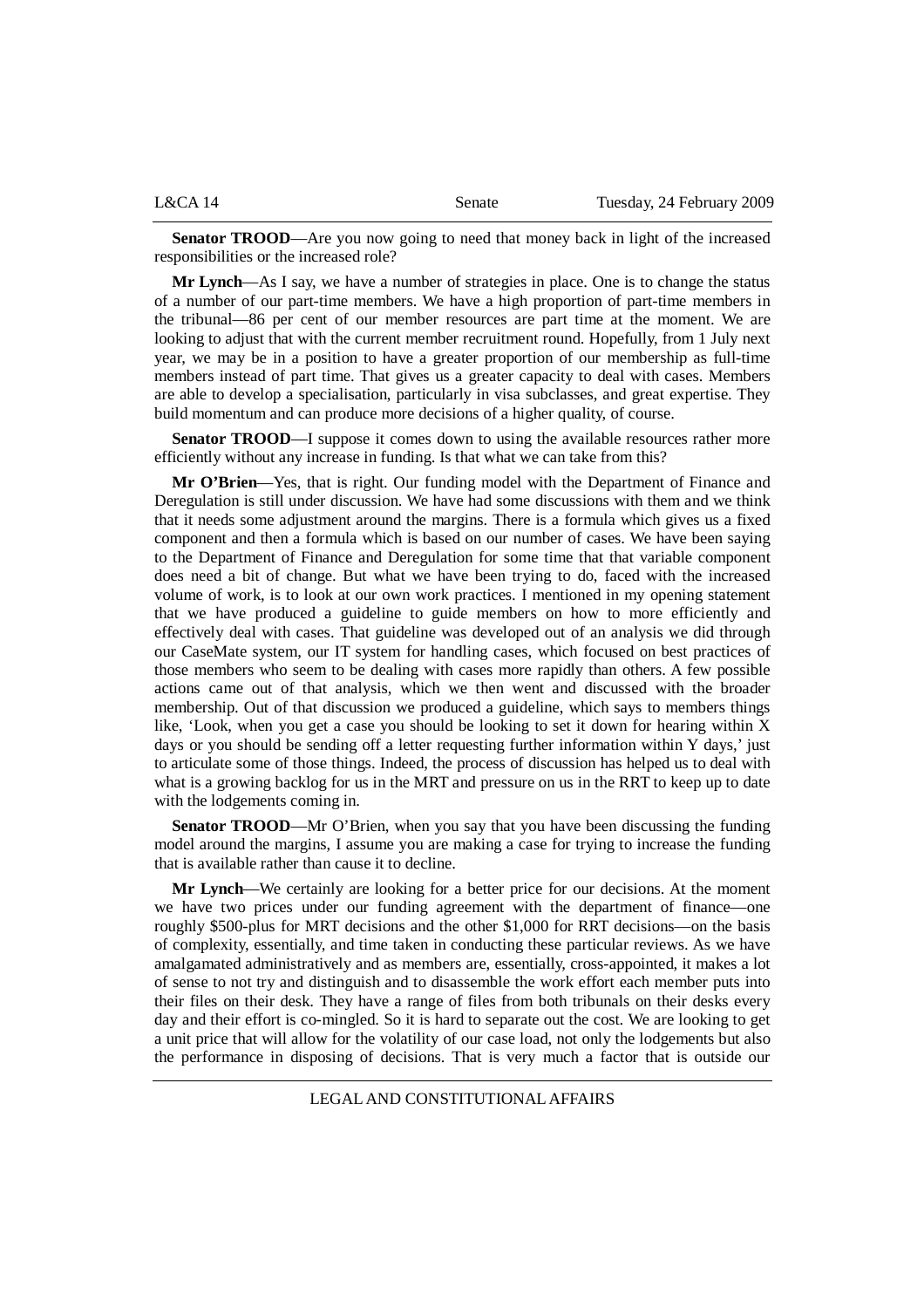control with court decisions; changes in case law in particular; some legislative change, which may impact on our capacity to get on top of things quickly initially; and the length of time it takes a new inducted member to get up to speed. All of these things we are estimating, forecasting as best we can, to try and keep ourselves on top of the case load. Frankly, the fluctuations we are experiencing at the moment we have been through several times before on both tribunals, and we are looking to build a period of stability with our membership base, ensure they are all proficient in the visa subclasses we currently have and be in a position to get to a happy point with the RRT in particular, as we are at the moment, where we have reduced the backlog to below 1,000. We have now held that position for some few years.

**Senator TROOD—Are** you anticipating that these discussions will be concluded soon and will be reflected in the next budget?

**Mr Lynch**—We are hoping by the end of this financial year we will have a completed review of our funding agreement, which we agreed with the department of finance in 2004. We have been in active discussions with them during this financial year to try and reach some accommodation on these issues. We are very optimistic that we will get a position which recognises our fixed costs. We have been reducing our fixed costs in recent years. We have reduced by six per cent and eight per cent for the years 2005-06 and 2006-07 respectively. So we are very efficient in reducing fixed costs. It is the variable part of our funding agreement that is really outside of our control that goes to our lodgement rate and disposition of cases rate.

**Senator FIERRAVANTI-WELLS**—Can I just note, if I have a look at this, that the appeal levels, your statistics in terms of judicial review, seem to be going down. That seems to be the trend. Is it the case that fewer of your decisions are being appealed or going upstairs to the Federal Court?

**Mr O'Brien**—That is so.

**Senator FIERRAVANTI-WELLS**—Page 36 of the annual report.

**Mr O'Brien**—It is true that there has been over about the last four years a steady decline in the percentage of our decisions that go on appeal. In this current year, if you look at the RRT, which is the most significant, in the period from 1 July to 31 January—just to update those figures in our annual report—about 40 per cent of the 1,334 RRT decisions made have been the subject of an application for judicial review, but that is a lower percentage than has been over the previous years. Interestingly, if you then go on and see what the result was, in 83 per cent of cases the judicial review application was dismissed and, if you look at the total number of cases that were remitted to us following a finding that there had been some legal error by us in the decision or the process, the remittal cases ran at 3.8 per cent of all decisions made. So, although the level of judicial scrutiny was of continuing concern to us and of concern to the members, in fact the figures are not too bad.

**Senator FIERRAVANTI-WELLS**—It is a declining trend.

**CHAIR**—Thank you, gentlemen, for your time this morning.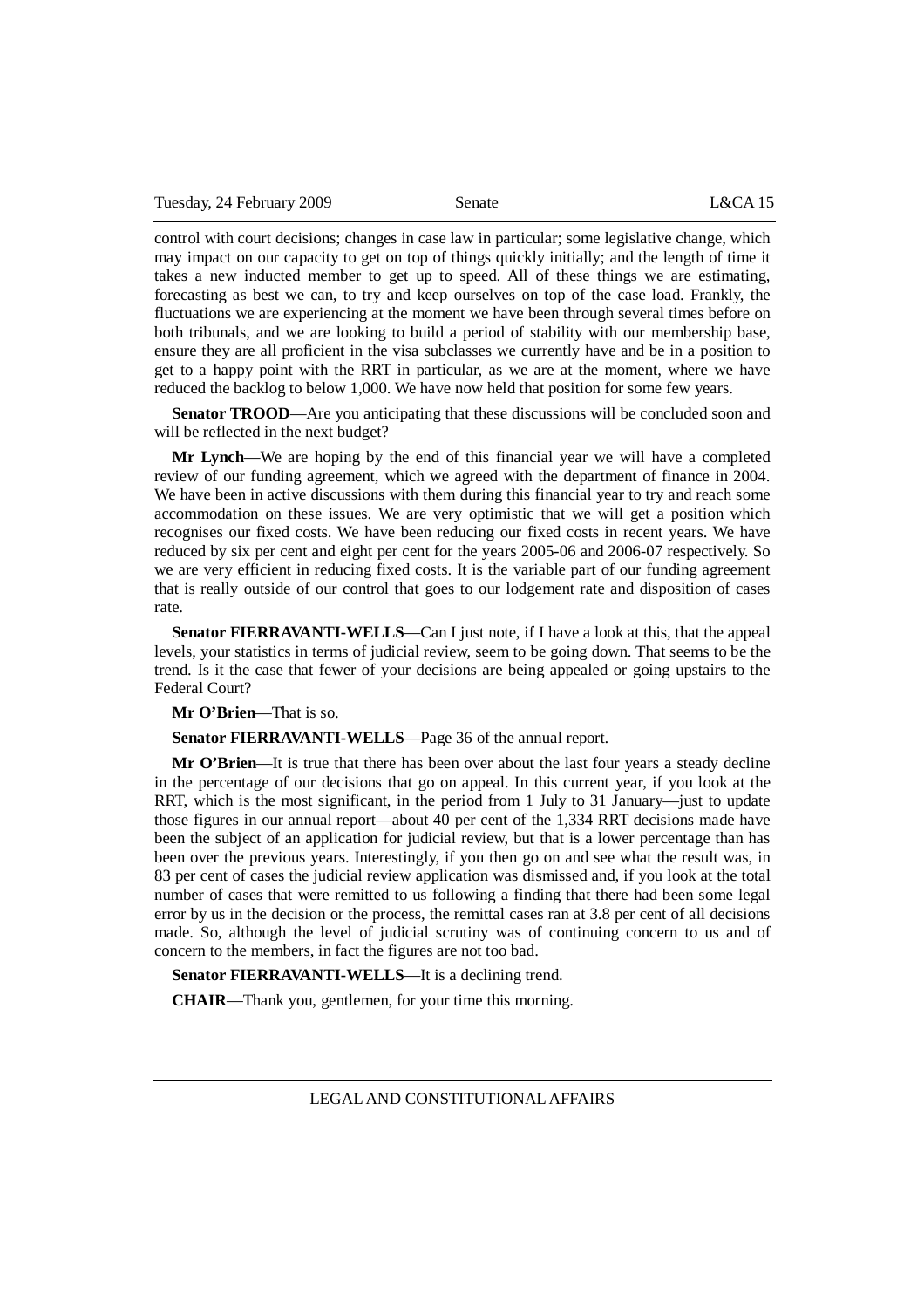L&CA 16 Senate Tuesday, 24 February 2009

[9.57 am]

#### **Department of Immigration and Citizenship**

**CHAIR**—Welcome. I think it is customary that we have cross-portfolio questions first before we go to outcome 1.

**Senator FIERRAVANTI-WELLS—Madam Chair, by way of housekeeping, if I may,** right at the beginning: Minister, is this the appropriate time to ask the questions that I was going to ask in relation to MARA and the proposed system or would you prefer them at a later time?

**Senator Chris Evans**—In the program it appears at 1.1, so if you are happy with that we will do it at 1.1.

**Senator FIERRAVANTI-WELLS**—That is fine. I have some questions on the Multicultural Advisory Council. Where would you prefer those to be asked?

#### **Senator Chris Evans**—At 2.4.

**Senator HANSON-YOUNG—Minister, if you prefer to deal with this in another area just** let me know. I could not figure out exactly where it fitted. It is in relation to reports that were on *AM* this morning about Douglas Wood. The report suggested that two of the soldiers that rescued Douglas Wood in Iraq have sought asylum and protection in Australia and have been denied. I guess the background is that seven of the other men who were also involved in rescuing Douglas Wood have subsequently been targeted and killed or their family members have been abducted. Can you enlighten the committee as to what is going on there and whether these reports are correct?

**Senator Chris Evans**—I am happy to deal with that now. I received an email yesterday in relation to this matter—I think it was addressed to the Prime Minister but I received a copy yesterday. As you know, Mr Wood was rescued by Iraqi soldiers in 2005 in what was a tremendous result and a fascinating story, in a sense, in terms of his survival under terrible conditions. I know that he has made claims in the past that he would like to see some of those involved in his rescue be resettled in Australia. In terms of the press reports yesterday, there is a suggestion that two or three of these people who were involved in his rescue had applied for protection in Australia. We have got no record that we can find of any such application. I want to be clear: I am not saying that there has not been an application, but we can find no record at this stage of there having been an application seeking protection.

I understand that one of the gentlemen has been granted residency in the United States. He has permanent residency in the United States, so he clearly would not be an applicant for protection in Australia. But the others, as far as we can tell at the moment, have not applied for protection. Given circumstances in the Middle East and their records et cetera, I do not want to go out on a limb and say it is 100 per cent certain that they have not applied, but, according to research we have done so far, we do not think they have. I have asked this morning for my officers to seek to meet with Mr Wood and those supporting these claims to see if we just cannot get to the bottom of it. I think the best thing is if we can get an urgent meeting with them, examine their documentation and claims and get to the bottom of the matter.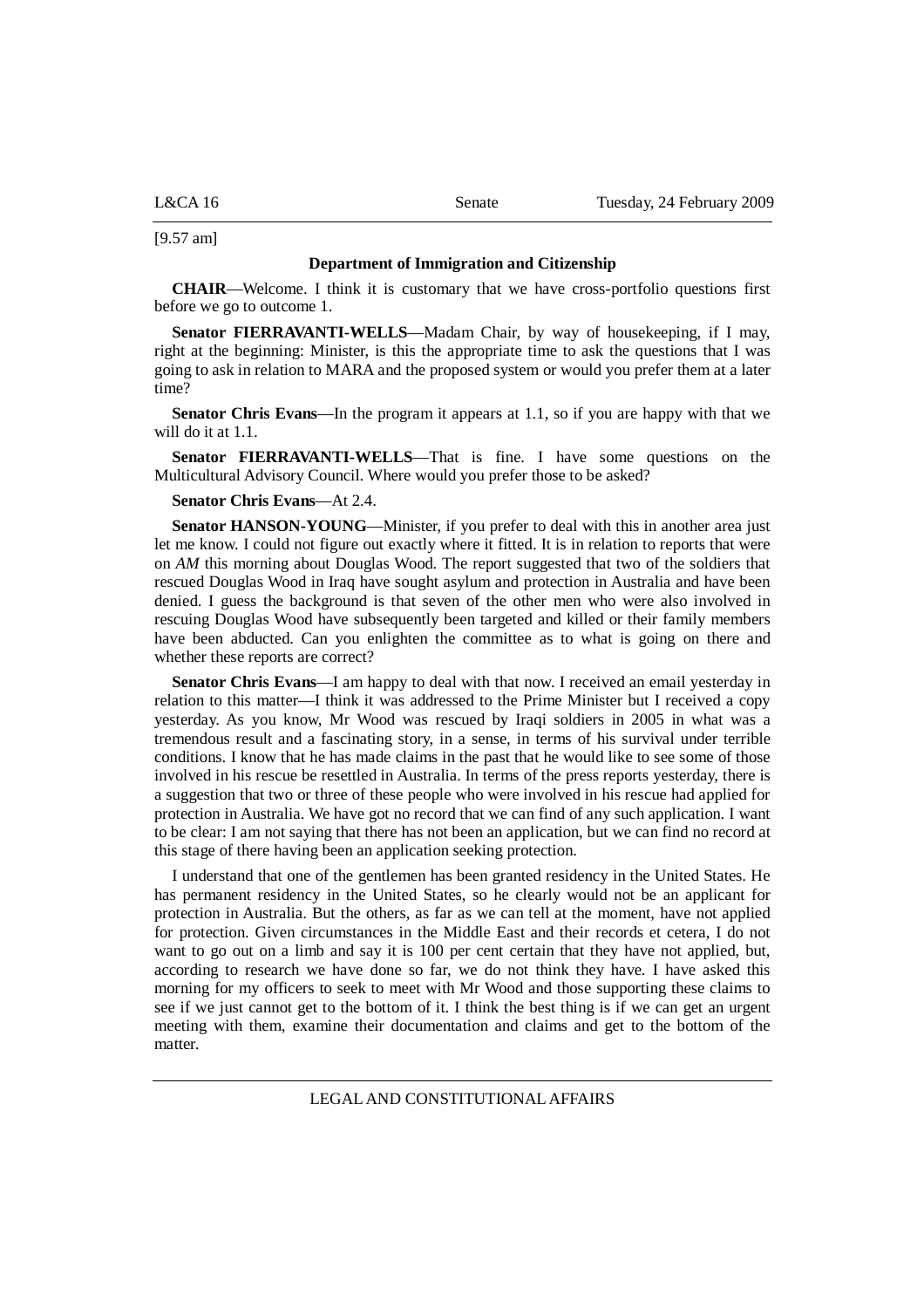As I said, it obviously is possible for people in Iraq to seek Australia's protection. As you know, we take a large number of refugees from Iraq and settle them in Australia. We have also recently taken a sizeable number of people who were assisting Australian forces in Iraq, under a special resettlement of interpreters and the like who have assisted us. As I said, at the moment I have no information that these people have applied for protection, but I am keen to see what we can do. We will seek to meet with them as soon as possible to get to the bottom of those reports. I lived through Mr Woods's story. His niece was working for me at the time. I know the family went through a tremendous ordeal, as of course Mr Wood did. We are very keen to help in any way we can, but at the moment we have no record of any applications for protection from these soldiers or evidence about the other claims about those people being targeted. As I said, we are happy to meet with them and see if we cannot get to the bottom of the situation.

**Senator HANSON-YOUNG—Is** it relatively commonplace that applications go missing?

**Senator Chris Evans**—I think the answer to that is no, but perhaps Mr Hughes can take us through the process that would apply.

**Mr Hughes**—It is not commonplace that applications go missing. Nor do I think there is any reason to believe that applications have gone missing on this occasion. However, there have been occasions in the past where someone says they have applied for something and without a specific name and details it might be hard to link that person's claim with that name. In other words, people say they have applied for something. They also say they have certain connections with Australia that may not have been identified in an application, so it can take a couple of days to link up a media story about a person with an actual application. I think that is really what the minister is saying that we will do. We will talk to Douglas Wood and get some more details so that we can see whether the people have actually applied or whether they merely inquired somewhere, so that we get to the facts.

**Senator HANSON-YOUNG**—So in terms of reports that have suggested that two of these men have sought assistance in the Australian Embassy in Malaysia, for example, at this stage we have had no information back from that particular embassy that these men walked through the door?

**Mr Hughes**—That is right. That is what we are seeking to clarify. For example, let us say somebody made a telephone inquiry about a visa and did not identify that connection. They might have been given some advice, broadly speaking, about policy which they have taken as a rejection, but in fact they did not identify the connection and no actual application has been made. It could, for example, be that kind of scenario.

**Senator Chris Evans**—The claim, as you say, is that they might have attended the Malaysian high commission, but that is not the same thing as having lodged an application for protection. We just need to get to the bottom of what has occurred. Apart from the general claim in the email, we do not have the detailed information. We do not have two protection applications that have been dealt with properly and refused—if that is the question—that we can find, so we need to sit down with them.

**Senator HANSON-YOUNG—That was going to be my next question. The man who has** been given protection—I was not exactly sure where it was; you are saying the United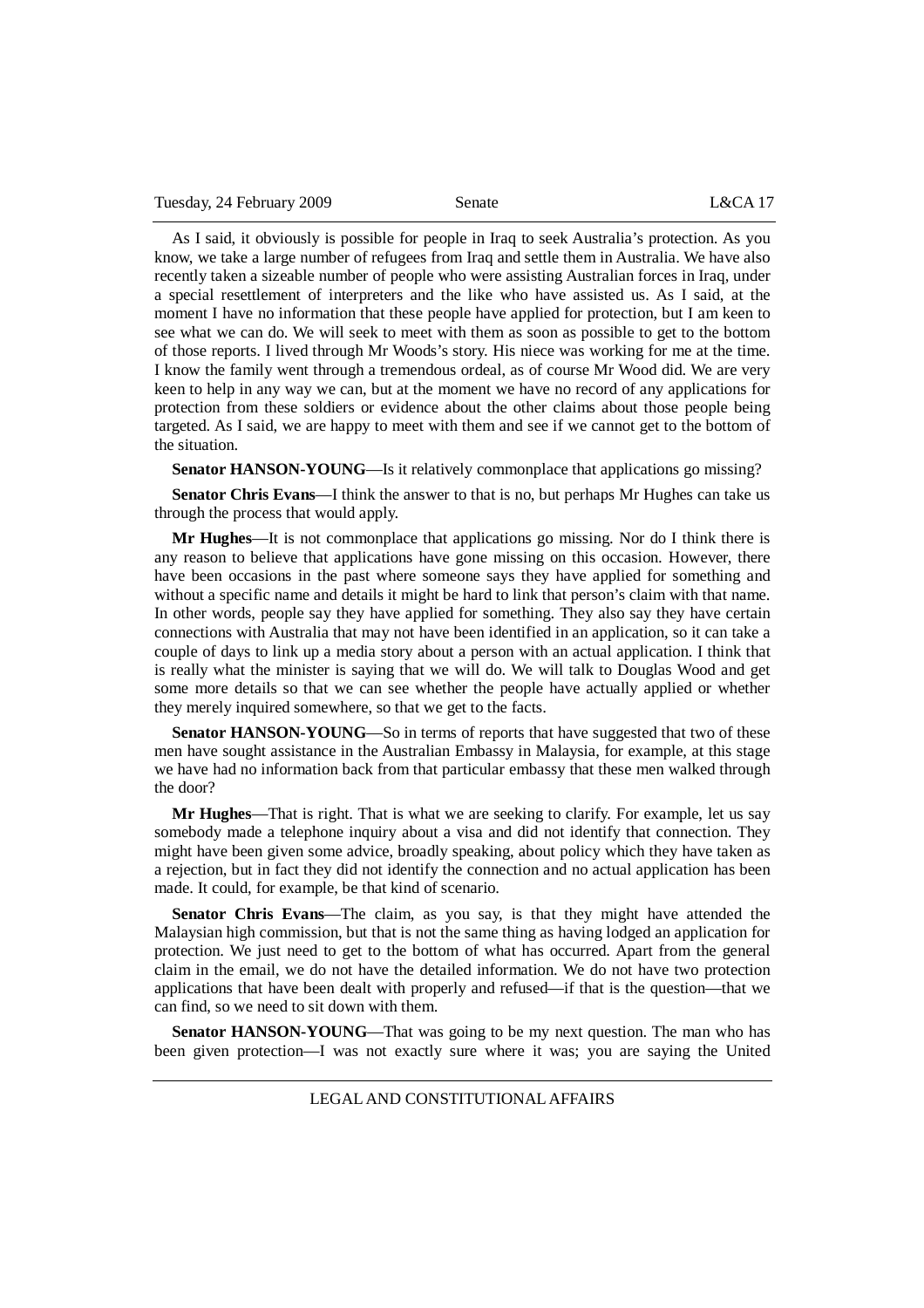| L&CA 18 | Senate | Tuesday, 24 February 2009 |
|---------|--------|---------------------------|
|         |        |                           |

States—has claimed that he did apply and was refused. So I am just wondering whether you can enlighten us on that. That would be the colonel who was involved in leading the operation of the rescue.

**Senator Chris Evans**—Again, I think we need to get better information. Mr Hughes can take you through the situation but not all applicants from Iraq—people living in Iraq—are accepted for protection in Australia. We take a large number but—

**Senator HANSON-YOUNG**—You cannot tell me whether he did apply and whether he was refused? That is what I am asking.

**Senator Chris Evans**—I think it is fair to say that, as with the other two, we have not located a record at this stage. Again, there is sometimes confusion in names and those sorts of things. I do not want to absolutely say that we have not had one. The best thing is that we can sit down with them and get full names, locations, birth date and those sorts of things, which are not contained in the email.

**Senator HANSON-YOUNG**—Have you got any idea in terms of time frames? Have you contacted Mr Wood? Have you contacted him back and said, 'I'd like to talk about this'? Have you contacted the Malaysian embassy?

**Senator Chris Evans**—I asked the department, this morning, to contact Mr Wood and the other supporters and seek to meet with their members and get to a common understanding of what has occurred and the full details of the persons involved. As I say, the email came in yesterday afternoon and it was not shown to me until this morning. I think the best thing to do in these cases is to have a face-to-face discussion and the department will take it from there.

**Senator HANSON-YOUNG—Minister, can you let me know of any outcomes?** 

**Senator Chris Evans**—I suspect that you and I will read about it in the papers first but I am happy to provide any outcomes publicly. There is obviously a lot of public interest.

#### **Senator HANSON-YOUNG**—Okay.

**Senator FIERRAVANTI-WELLS**—As at 30 June, according to your annual report, you had 8,106 staff. What is the current total number of personnel employed by the department, including overseas staff?

**Mr Metcalfe**—I will call the relevant officer to the table. If we do not have the precise figure with us we can come back to you over the course of the day.

**Senator FIERRAVANTI-WELLS**—That leads to a question about increases or decreases in particular areas.

**Mr Metcalfe**—I will have to get some checking done. So if there are any other questions it would be helpful if you could ask them now and I will undertake to come back to you.

**Senator FIERRAVANTI-WELLS**—I will ask a series of questions of the department. Answer the ones you can and those that you cannot you can come back to me over the course of the day. Have you conducted an internal review which considered cuts to departmental personnel? Could you provide a comprehensive breakdown of job cuts within the department and from which divisions those cuts have occurred? What is the average length of service for an employee at DIAC? What I mean is this: are you having attrition? How does this compare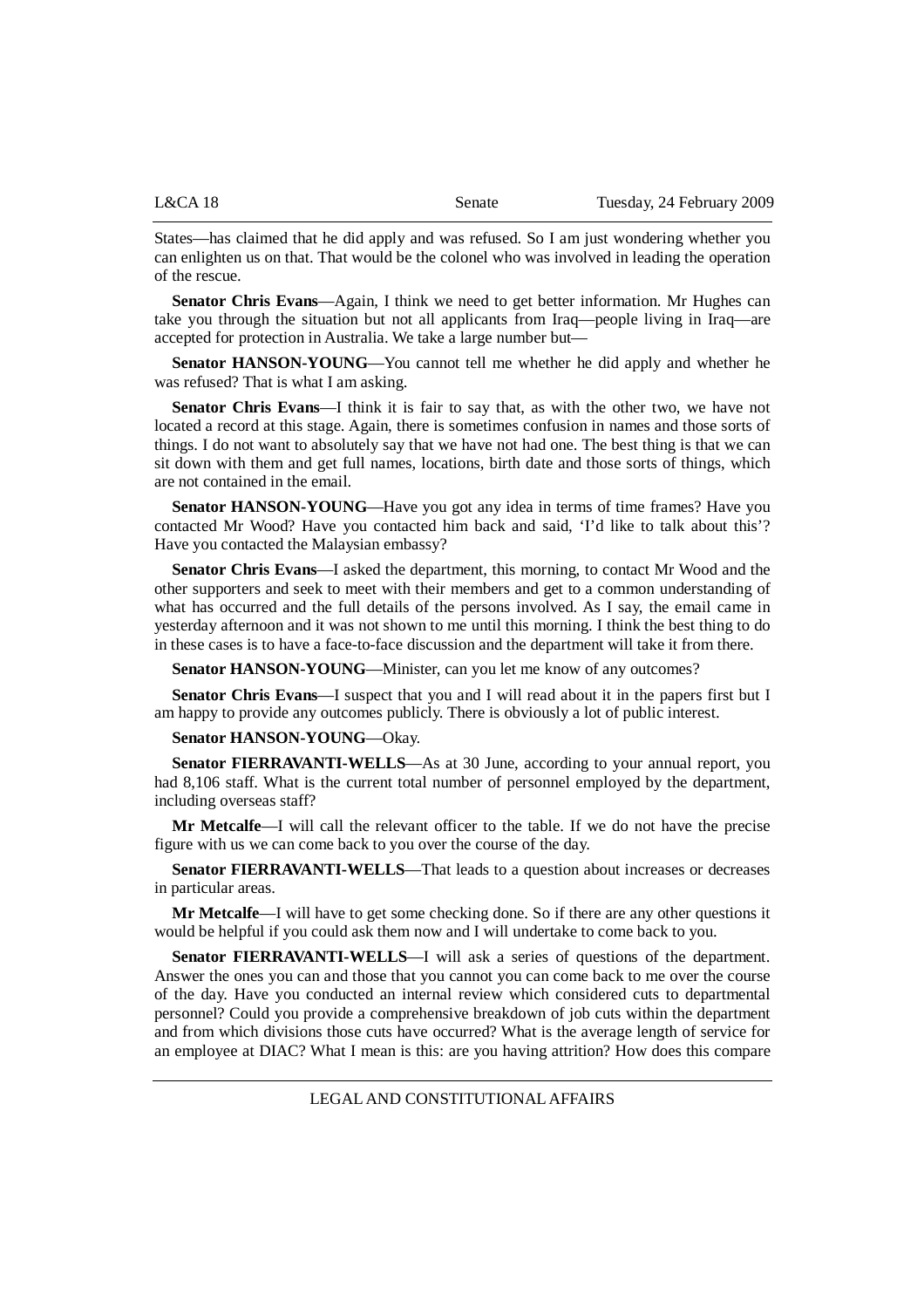with previous years? How many additionally locally engaged employees have been engaged by DIAC overseas? How many migration and other DIAC officials have now been removed from overseas posts, where have these removals taken place and what roles were these people undertaking? They are the general questions.

**Mr Metcalfe**—We should be able to get that information and come back to you after lunch.

**Senator FIERRAVANTI-WELLS**—The rest of my questions, including questions in relation to some of the issues around skilled migration, I will ask in the specific portfolio areas.

**Senator BARNETT**—Does the department have any involvement in the formulation of the \$42 billion stimulus package?

**Mr Metcalfe**—No.

**Senator BARNETT**—With regard to FOI, has the department received any advice on how to respond to FOI requests?

**Mr Metcalfe**—We probably receive advice from time to time in relation to recent court decisions and that sort of thing. Is that what you are referring to?

**Senator BARNETT—No.** I am asking whether you have received any advice, instructions or briefs from your minister or another minister via your minister with respect to how to respond to FOI requests.

**Mr Metcalfe**—I certainly do not recall any instruction from our minister, but I will need to check on whether we have received any more general advice from another minister.

**Senator BARNETT**—If so, could you please advise the details of that advice, if possible.

**Mr Metcalfe**—I will check on that and try to come back to you.

**Senator Chris Evans**—Senator Barnett, to the best of my knowledge the only advice I have given is to encourage the department to clear what was an enormous backlog in their treatment of FOI requests. They have done a very successful job on clearing what was an enormous backlog of requests. I assume that it is now maintained at an acceptable level.

**Mr Metcalfe**—We certainly had a very large backlog and I think our own reporting and the Ombudsman's reporting would have shown that we have now substantially reduced the backlog through a number of measures. We have quite an interesting FOI case load. The majority relate to what we regard as normal access to information from clients who are after material relating to decisions relating to themselves. Like any other department, we receive a small number of inquiries about what you would regard as policy matters from journalists and from others.

But a very substantial part of our case load is involved in another aspect of the FOI Act, and that is where people are seeking to amend records. It is possible using the FOI Act to seek that the department amend its record. We, as the department that is responsible for citizenship records, details or other material which may go to some core aspects of people's identity, such as their date of birth or their name, quite often receive requests—for example, if a person has become known by a particular identity and then seeks to change the details of that in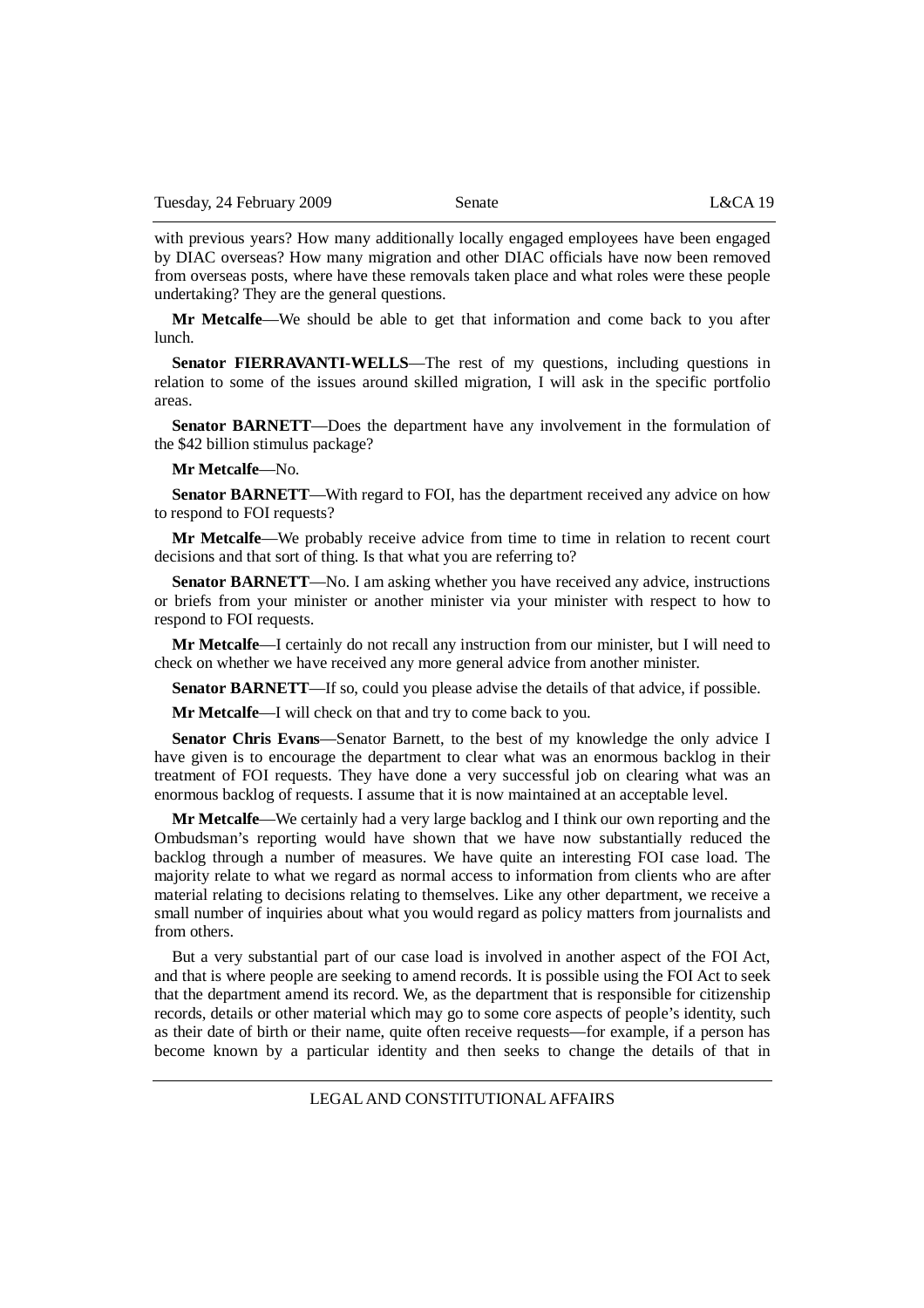| L&CA 20 | Senate | Tuesday, 24 February 2009 |
|---------|--------|---------------------------|
|         |        |                           |

association with a passport application. So those applications necessarily can be quite complex given that we have to establish whether amendments to our records, which then may have implications for other agencies and departments, should in fact occur. In saying that we have a substantial FOI case load, I thought it was useful to say that it is not just what you would regard as an FOI matter. An element of our work is quite complex, with significant implications for individuals.

**Senator BARNETT**—In light of that, can you advise how many FOI requests the department has received since 1 July last year?

**Mr Metcalfe**—I will take that on notice and try to come back to you today—perhaps with figures to 31 December. I will also, if it is possible, get details of how many of those related to requests for information and how many related to requests for altering records.

**Senator BARNETT**—Thank you. In your review could you also provide how many have been granted or denied? Finally, how many conclusive certificates have been issued in relation to FOI requests?

**Mr Metcalfe**—Almost certainly, the answer to the last question is zero. I never recall having used a conclusive certificate in the portfolio but I will of course check on that along with the other matter and come back to you.

Senator BARNETT—To another area: reviews and consultancies. Could you please advise how many reviews and consultancies have been undertaken or are under way since November 2007? I am happy for you to take that on notice.

**Mr Metcalfe**—Will take that on notice. There would be a large number.

**Senator BARNETT**—I am sure there are. Please identify the name of the consultant, the subject matter of the consultancy, the duration and cost of the consultancy and the method of procurement—whether it was an open tender or direct source, et cetera. Also, please include a total value for all reviews and consultancies since this time. Can you advise how many consultancies or reviews are planned for this financial year? Have all these been published in your annual procurement plan? Have all these been published on the AusTender website, tenders.gov.au?

**Mr Metcalfe**—I will take all that on notice.

**Senator BARNETT**—And if not why not? In each case please identify the subject matter, the duration, cost and method of procurement as above and the name of the consultant or reviewer, if known.

**Mr Metcalfe**—I will take that on notice.

**Senator BARNETT**—Thank you. The government has passed the Federal Financial Relations Bill, which appropriates money to Treasury to pass on to the states. Does your department or agency receive any appropriations that will be transferred to the Treasury Department?

**Mr Metcalfe**—I think the answer is almost definitely no but I will check and let you know if I am incorrect.

**Senator BARNETT**—Thank you.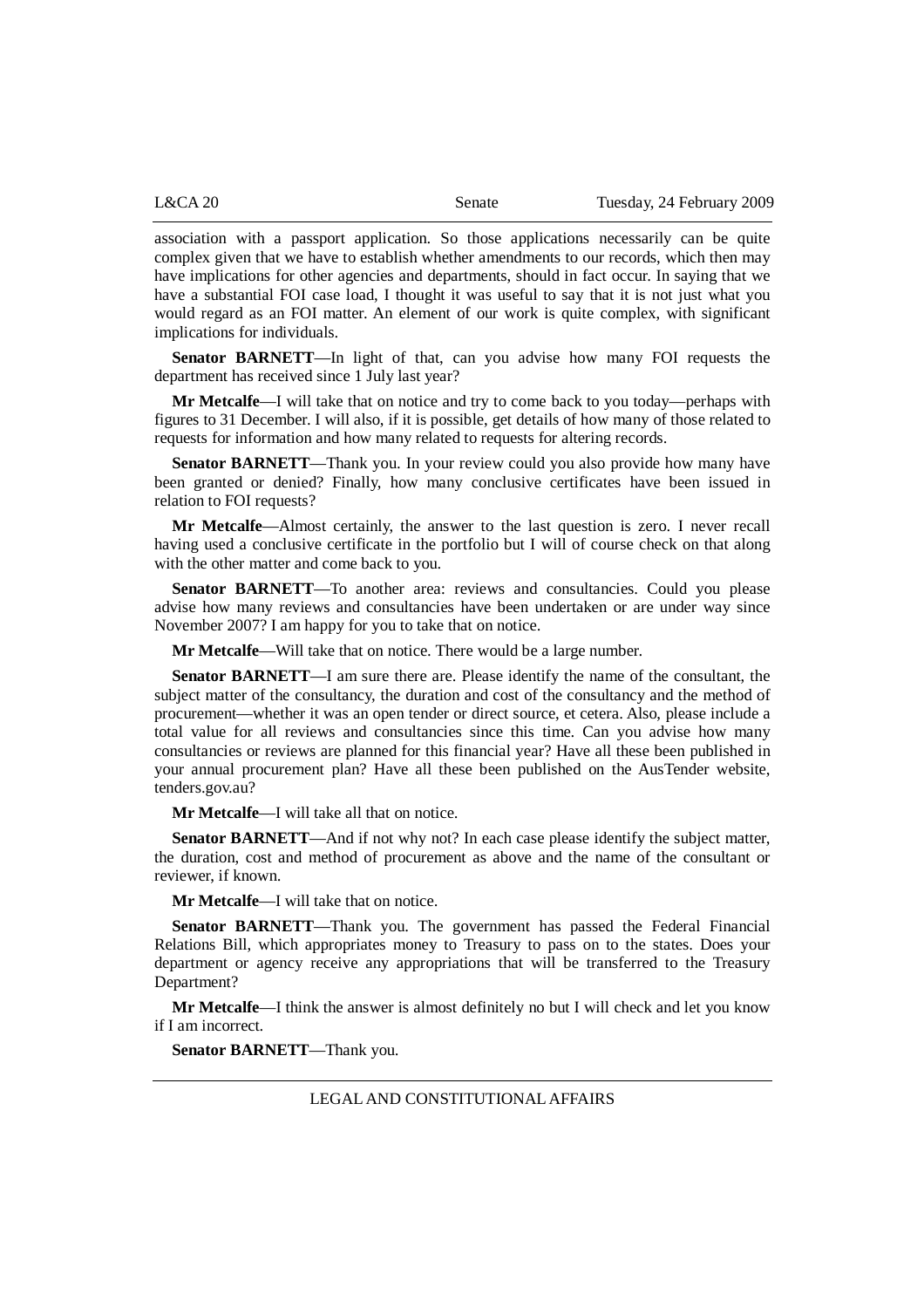#### [10.15 am]

**CHAIR**—That seems like the end of general questions. Let us move to outcome 1 and output 1.1, Migration and temporary entry.

**Mr Metcalfe**—Senator, we are just checking whether in moving to 1.1 that we have dealt with the internal product aspect. I think we possibly have, given the questions about FOI, consultancies and those sorts of things.

**Senator Chris Evans**—This is just in terms of management of staff.

**CHAIR**—Are there any more questions on internal product and FOI?

**Senator FIERRAVANTI-WELLS**—Only those questions subject to answers from Mr Metcalfe.

**Mr Metcalfe**—Yes.

**Senator Chris Evans**—'Internal product' is a broader description. We just want to check this before we send officers home. We thought it would be dealt with prior to 1.1. I am just trying to make sure that we do not send someone home and then find later that we need them.

**Senator BARNETT—What is your definition of 'internal product'?** 

**Mr Metcalfe**—Internal products are essentially internal services within the department, such as the matters that you and Senator Fierravanti-Wells have mentioned as opposed to outputs, which are providing services to the public or the government in terms of policy, visas or citizenship and those sorts of things.

**Senator FIERRAVANTI-WELLS**—If I do have any further questions, I will put them on notice. I might start with some questions on the special visas for Iraqis. Minister, in a press release back in April 2008—

**Mr Metcalfe**—We would probably put those under 1.2.

**Senator FIERRAVANTI-WELLS—I** am just trying to be—

**Senator Chris Evans**—I have a lot of sympathy. I did that for 11 years, and I could never get the right output.

**Mr Metcalfe**—Output 1.1 normally deals with the migration program temporary workers and those sorts of issues. Output 1.2 is on the humanitarian entry side.

**Senator FIERRAVANTI-WELLS**—Thank you for the indulgence. I, too, am finding my way around.

**Senator Chris Evans**—I am sure you want to ask about the Pacific seasonal workers scheme.

**Senator FIERRAVANTI-WELLS—After my last episode, I think I will go to DEWR. It** did not seem to be the appropriate time then.

**Senator Chris Evans**—That was what I was going to tell you when you asked.

**Senator BARNETT**—When would the best time—and I thought it might possibly be now—to ask about the overall migration numbers, the research and the rationale for it?

**Senator FIERRAVANTI-WELLS**—I was going to do 1.16 in this area.

#### LEGAL AND CONSTITUTIONAL AFFAIRS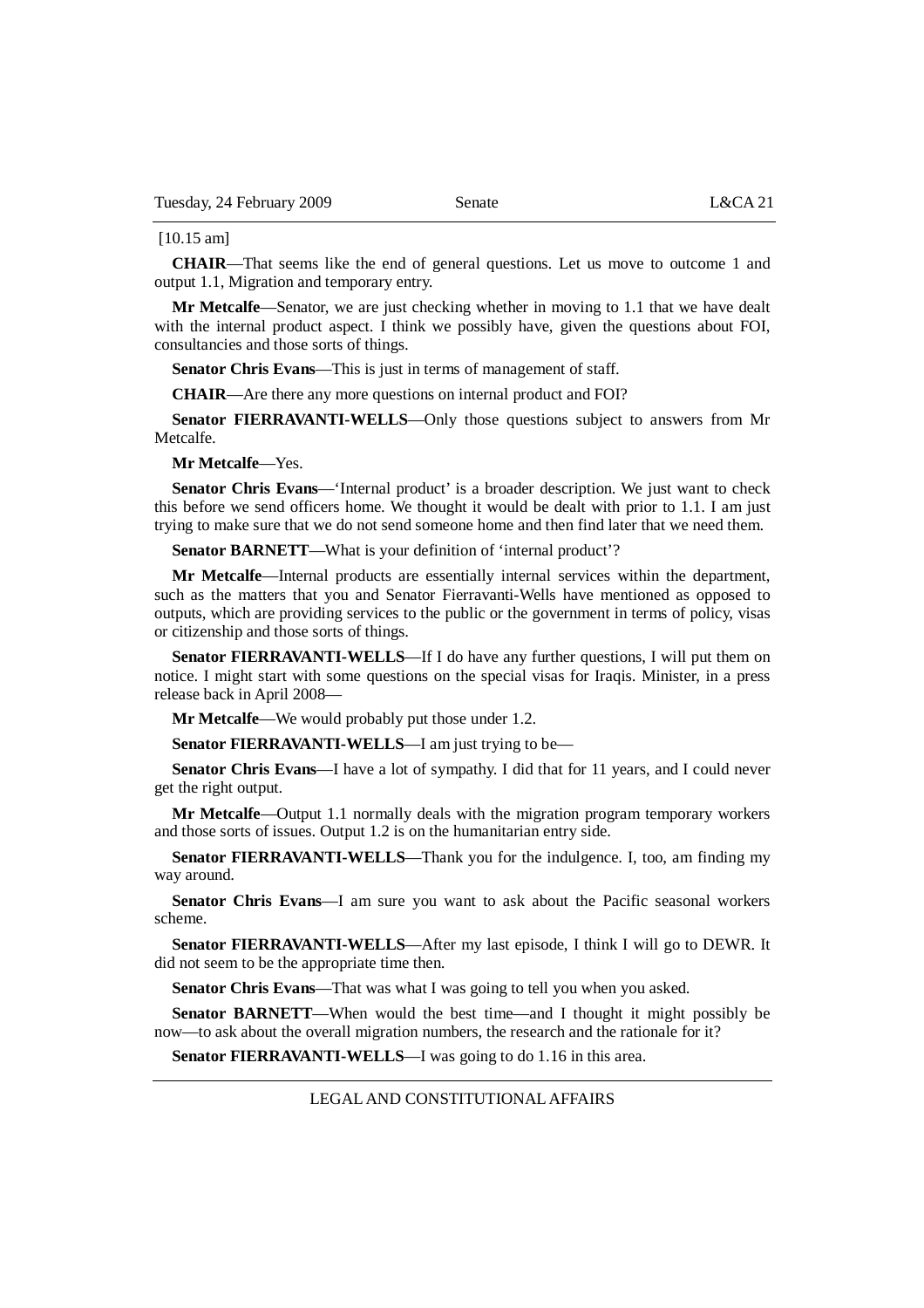| L&CA 22 | Senate | Tuesday, 24 February 2009 |
|---------|--------|---------------------------|
|         |        |                           |

#### **Senator BARNETT**—Why don't you lead off.

**Senator FIERRAVANTI-WELLS**—I was going to start with some questions on MARA and the commentary that we heard this morning. Is this an appropriate time to deal with that?

**Senator Chris Evans**—Yes.

**Senator FIERRAVANTI-WELLS**—Minister, in a press release of 9 February, you made reference to—I will not repeat the quote that I gave previously—unprofessional, incompetent, or unethical behaviour by migration agents. In your view, what are the rates of unethical, unprofessional or incompetent behaviour of agents that you feel have now given rise to your proposal to effectively return oversight of agents to the department?

**Senator Chris Evans**—It is certainly not possible for me to talk about the number of instances of inappropriate behaviour by migration agents, but there is no doubt that, as in any other profession or calling, one has issues with those who do not play the game appropriately or with proper ethical behaviour. As you know, that has been an issue for migration agents, like other professions.

The policy debate has been around how one deals with those complaints and how one regulates the industry. As you know, this has been a subject for governments to consider over a number of years. There have been a series of reports into the regulatory requirements or arrangements. In 2007, the former minister, Mr Andrews, commissioned the *2007-08 Review of statutory self-regulation of the migration advice profession*. That report was headed by Mr John Hodges, a former Liberal immigration minister. I think we have discussed this before. You raised his comments with me at last estimates.

**Senator FIERRAVANTI-WELLS**—Minister Evans, you never know, but in a future life you may be doing reviews as well.

**Senator Chris Evans**—I am just saying that the credentials of those on the review were impeccable. There were also experienced agents, I think it is fair to say, on the review. That review found overwhelming opposition to the profession moving to self-regulation and that the current arrangement whereby the MIA operates the MARA has created perceived and potential conflicts of interest, resulting in a lack of consumer confidence. That was the major finding in the report. To be frank, I think we saw that this morning when MARA had difficulty expressing its views as separate from those of MIA. I am not critical of them in that sense, but they have had this sort of dual personality and, as a result, I have consulted with them and decided to allow the deed of agreement with MIA to operate the MARA to lapse and for us to make new arrangements, including the establishment of an advisory board. I can get Mr Vardos to take you through those new arrangements. Based on that review of selfregulation and the profession initiated by the former government, I moved to act on its major recommendations.

**Senator FIERRAVANTI-WELLS**—Have you given some thought to the logistics of this in terms of where it will be located?

**Senator Chris Evans**—I think if Mr Vardos gives you an overview that might help, and then you can follow up with specific questions. The buck stops with him.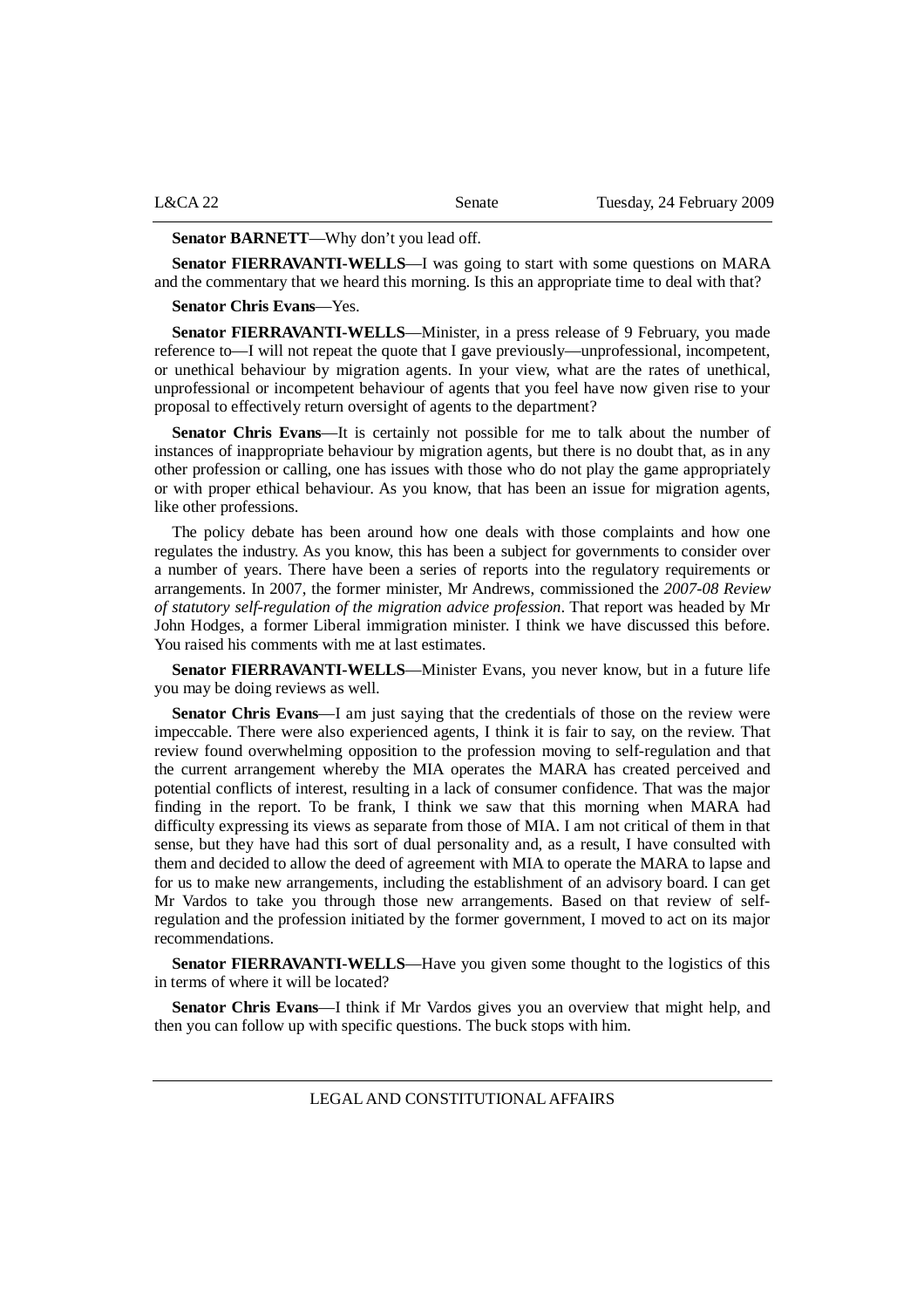Tuesday, 24 February 2009 Senate L&CA 23

**Mr Vardos**—The Office of the MARA, as it will be called, will be within the department's structure; however, the concession that we have made or offered in our negotiations with MARA is that they will physically remain in their current premises and they will not be brought within the DIAC footprint in any of the three locations in Sydney so as to maintain that separateness between what they do and what the department does. However, I have to say that one of the issues that is under discussion at the moment is that the MIA is in the same building and on the same floor as the MARA, with a common receptionist with two different nameplates. So we do have to deal with that issue. We have offered to minimise disruption both to the MARA staff, to the organisation itself and to the clients whom they serve and to maintain continuity by leaving them where they are. But there has to be some compromise on this issue. While we will deal with the conflict of interest issue with DIAC, we would expect the MIA to come to the party as well.

**Senator FIERRAVANTI-WELLS**—Have you the number of staff who will be in this new authority? Have you given some thought to that?

**Mr Vardos**—Yes. The proposal is that we have least disruption to the current structure as possible. The department itself will clearly be providing some sort of corporate services and maintenance of systems. So there will be some rationalisation in the corporate support services, but in terms of the client service delivery function the offer on the table is that as many of the MARA staff who wish to come across to the new office of the MARA will be considered. There has to be a process. We cannot just appoint them. Under Public Service requirements there has to be a merit process for them to become permanent officers. So, in the first instance, those who are assessed as filling appropriate positions will come across as nonongoing. There will be a probation period and then, through a merit selection process, permanent appointment.

**Senator FIERRAVANTI-WELLS**—Will this require some sort of legislative change?

**Mr Vardos**—No.

**Senator FIERRAVANTI-WELLS**—It will be done under?

**Mr Vardos**—Under current authority. It is doable under the current Public Service structure.

**Mr Metcalfe**—In legal terms, I understand the Migration Agents Registration Authority within the Migration Act is actually vested in the minister. The minister has chosen for some years to delegate that authority—

**Senator FIERRAVANTI-WELLS**—And that is the deed.

**Mr Metcalfe**—Precisely.

**Senator FIERRAVANTI-WELLS**—The deed is the effect of that delegation. So with the lapsing of the deed the authority revests in the minister to then delegate as he or she thinks fit.

**Mr Metcalfe**—Precisely. And I imagine that, in establishing the new arrangement, the minister would in fact delegate me to appoint a chief executive officer of the Office of the MARA as a separate division or part within my overall responsibilities.

**Senator FIERRAVANTI-WELLS**—With a series of delineated functions—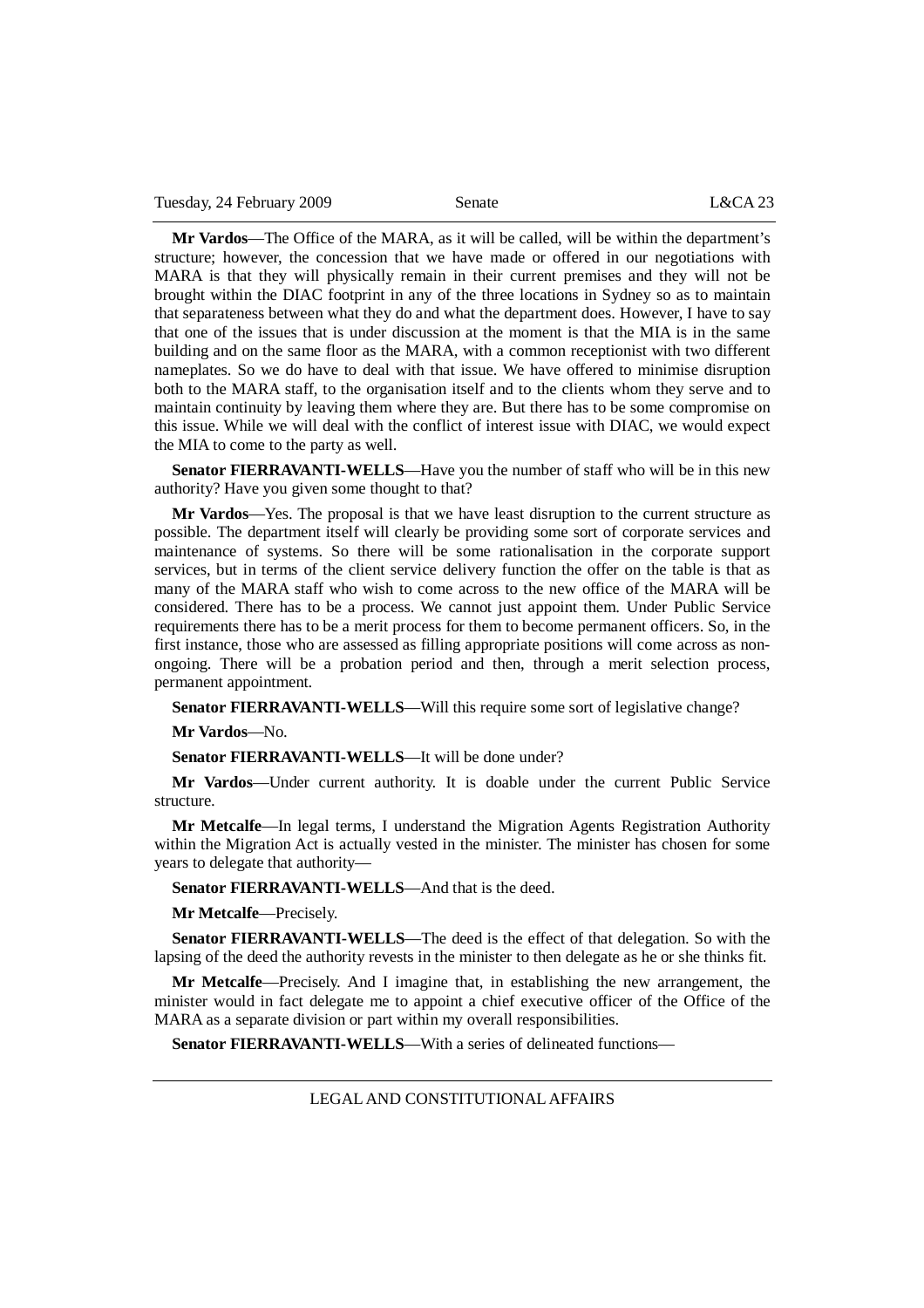#### **Mr Metcalfe**—That is correct.

**Senator FIERRAVANTI-WELLS**—that may or may not necessarily reflect the current terms of the deed. I have not seen the deed but I assume the deed sets out what your functions are et cetera.

**Mr Metcalfe**—Precisely.

**Senator FIERRAVANTI-WELLS**—So your delegation to the chief executive officer will contain a series of functions, and some may be different or in addition to the current functions.

**Mr Metcalfe**—That is absolutely correct.

Senator FIERRAVANTI-WELLS-In relation to the education agents currently recruiting international students for courses in Australian colleges, we have talked about the difficulties in this in the past but will this be covered with the terms of the authority? Do you envisage a form of regulation there?

**Mr Metcalfe**—As Mr Vardos says, there is no intention to change the existing regulation in relation to migration agents, whose roles and activities are defined. I think by education agents you are largely referring to people who may be operating overseas.

#### **Senator FIERRAVANTI-WELLS**—Yes.

**Mr Metcalfe**—Advice available to the government over many years has been that it would be extremely difficult and indeed probably beyond the power, beyond the competence, of the Australian government to seek to regulate in that way the business activities of foreign entities operating offshore. However, my understanding is that there is legislation now in place that would at least allow us to require that agents in that sector are subject to a code of behaviour and for us to make it clear that we would not deal with people who did not subscribe to that code of behaviour. So it is not the form of regulation that would be applicable to Australian migration agents, but it would provide some safeguards in relation to the activities of foreign agents who are lodging applications in relation to student visas overseas.

**Senator Chris Evans**—Can I just say, too, Senator, that I have raised this issue with a number of ambassadors. Part of my agenda this year is to focus on our relations with China and India in particular, who are becoming big sources of migration and student numbers. I think you raise a really important issue. I have already raised with the Chinese ambassador how we get better cooperation to make sure that, quite frankly, we do not have the crooks and exploiters engaged in the industry in those countries and to ensure that people get quality advice and also that people get a quality experience when they come to Australia.

**Senator FIERRAVANTI-WELLS—Yes.** So there is nothing to preclude an overseas agent being registered with DIAC—if you have somebody operating in, say, India or China, is there anything to conclude them?

**Mr Vardos**—If they meet the professional competency standards and the other requirements, they can be registered in Australia and practise offshore. In fact, there may well be some agents in that capacity at the moment.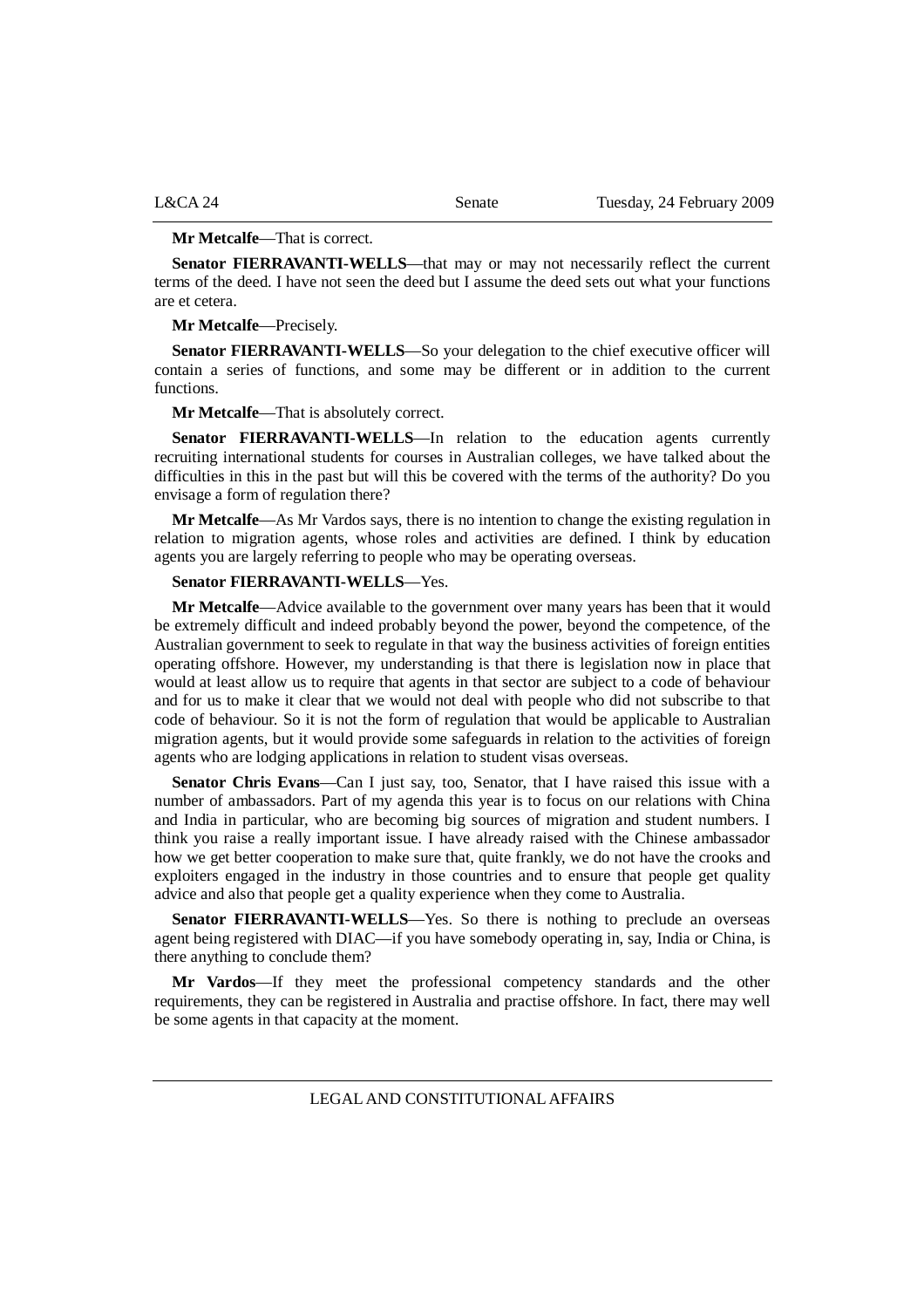**Senator FIERRAVANTI-WELLS**—Is that something that is envisaged? I gather the object of this is to broaden the umbrella for people who potentially come under some form of scrutiny, if I can put it that way.

**Mr Metcalfe**—Yes. What I described before is probably the slightly different arrangements for people who are fully registered as migration agents. There are legislative requirements as to in what circumstances it is prohibited to give migration advice or visa advice unless you are an accredited migration agent. Because of the issues around extraterritoriality of that legislation applying to overseas based agents who only work overseas, the approach is more to identify people who do at least subscribe to a code of proper behaviour, of proper practice, and to make it clear that those people will be people we will deal with on a preferential basis.

It would be very difficult for us to refuse to deal with any person. Under the principles of administrative law, if a person seeks to make an application we are obliged to consider it. The fact that it comes through an agent or third party overseas that we do not have a relationship with, given the extraterritorial nature of the issue, is why there are different sorts of approaches being taken.

**Mr Vardos**—Could I add something to my previous answer, for completeness?

#### **Senator FIERRAVANTI-WELLS**—Certainly.

**Mr Vardos**—To practise overseas as a registered migration agent, that person must be an Australian citizen or permanent resident or a New Zealand citizen with a special-purpose visa.

**Senator FIERRAVANTI-WELLS**—So at the moment you can have a set of guidelines and that is probably it.

**Mr Metcalfe**—As the minister said, this is an area where we can look to some substantial change and substantial improvement to safeguard the interests of visa applicants, as well as to reduce the amount of fraud and other issues we have to deal with in some of our key markets. We have had some years of experience now relating to tourism coming from China under the so-called Approved Destination Status scheme, whereby we make it clear that agents who lodge applications with us and who are seen as having a preferred relationship with us are able to benefit from that relationship. But we very carefully monitor whether or not visa applicants who have come through that process in fact overstay or do not comply with their visa, with a regular review and the potential to deregister that particular travel agent as a preferred agent. That has been the key to the Approved Destination Status scheme, which has seen us manage a massive growth in tourism numbers from China with a very, very small overstay or non-compliance rate associated with it. That is the sort of thinking that can go into some of the other visa categories.

**Senator FIERRAVANTI-WELLS**—Thank you.

**Proceedings suspended from 10.32 am to 11.01 am** 

**CHAIR**—We are dealing with output 1.1, migration and temporary entry.

**Senator FIERRAVANTI-WELLS**—I would like to just finish some questions on MARA that I was asking before the break. Minister, you heard the comments that were made earlier particularly about the conflicts of interest, and I guess that is one about perceptions of conflict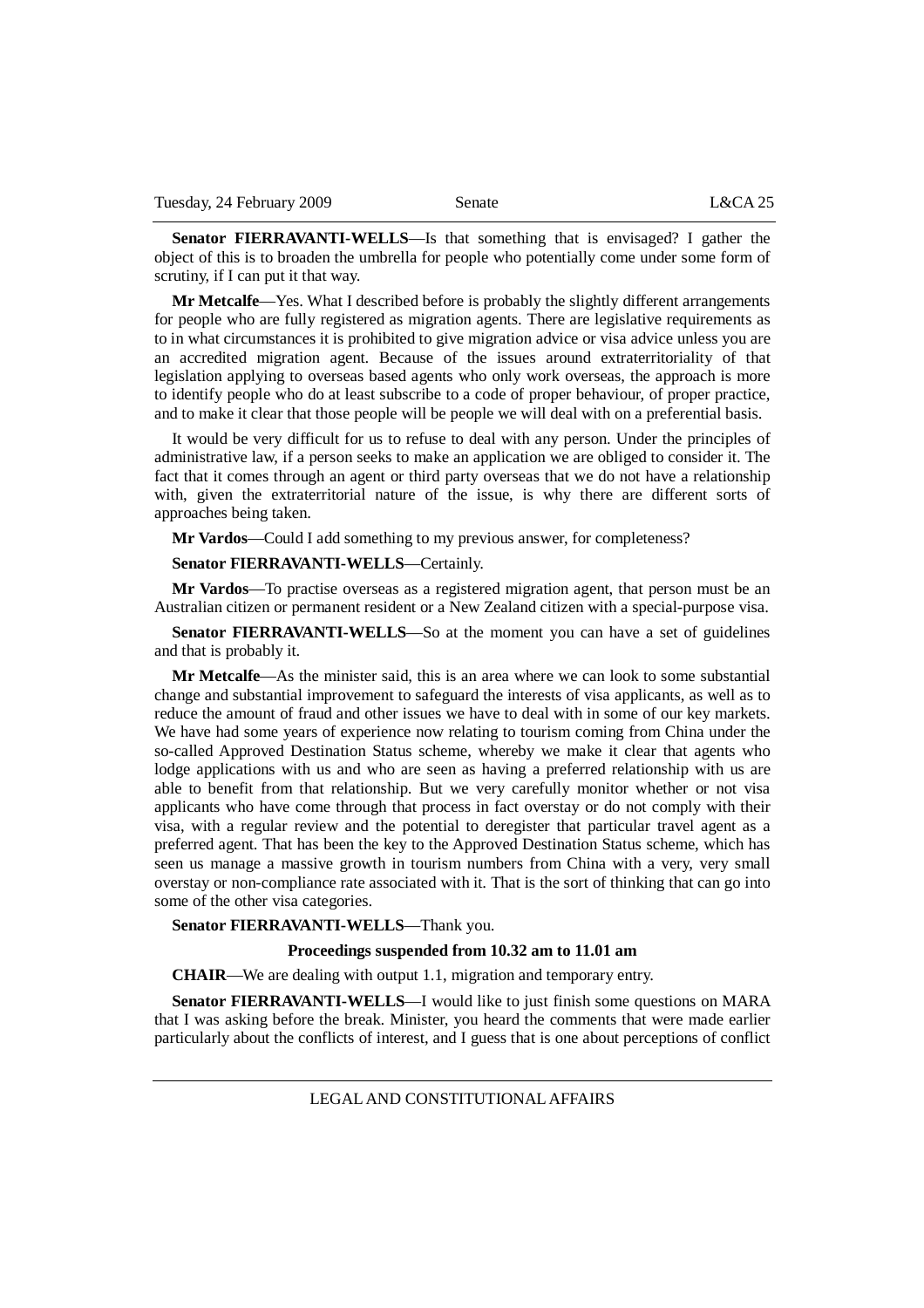| L&CA26 | Senate | Tuesday, 24 February 2009 |
|--------|--------|---------------------------|
|        |        |                           |

of interest. Can you comment on whether you think those views are unfounded or what you will be putting in place to ensure that there is no such perception?

**Senator Chris Evans**—The first thing to say of course is that that is why we made the change—because of perceived conflicts of interest with the current arrangements. That is what the review found and, quite frankly, it was certainly my view that having the agents selfregulate, effectively, or represent or comprise the MARA was just untenable, and I think it put them in an impossible position. Certainly we are concerned to make sure under the new arrangements that there is as much independence as possible. We have decided not to go down the secretary-statutory authority route because of the proliferation of such things and in terms of the cost to the public purse. But I am very keen to get as much separation and independence as possible to deal with those issues. That involves a very strong independent advisory body which has a separate appointment to head the office with an arrangement to try and get as much separation as we can between them and the department. We will be consulting with people about how we best manage that but, as the secretary said, there are certain arrangements that we can put in place. Do you want to take us through some of those plans?

**Mr Metcalfe**—I can take you through a number of the things that we are planning. For example, as the minister indicated, we expect that there would be a key governance or protocol document requiring me to appoint a chief executive of the office of MARA. Certainly it is our intention that there would be physical separation from the department's officers. I think that Mr Vardos indicated before that the current arrangement is that the Migration Institute and MARA occupy the same premises and share a receptionist. So clearly there is a potential perception of their being the same organisation, whereas of course they are not. We would certainly be working for physical separation from any departmental office so that you would not physically go into the immigration department in relation to a MARA issue; you would go to some other place. Access to that office space would be controlled so that it was not possible for non-MARA staff or other departmental staff to simply wander in. We would maintain separate business systems, so it would not be possible for DIAC staff to access MARA systems. The function would report directly to me, not through any existing divisional or group structure, and through me to the minister, who is the source of the authority—the minister is in fact MARA. There would be separate financial arrangements and the expectation, subject to the minister's agreement, is that there be a further review of the arrangements in due course. So we do take seriously the concern, which is very legitimately raised, about needing to deal with the department in relation to applications on the one hand and MARA in relation to accreditation as an agent on the other. We will do everything we can to ensure that that does not occur and is not seen to occur in any way and that there is a very strong sense of separateness between the arrangements.

**Senator FIERRAVANTI-WELLS**—And still retaining a right to lodge complaints against agents?

**Mr Metcalfe**—Yes, certainly, the MARA would continue to have those functions. It has those functions relating to complaint handling and management and, ultimately, if necessary, the application of sanctions, including a decision not to register or to deregister an agent. But the role of the department in that would be as it currently is, in that if the department has a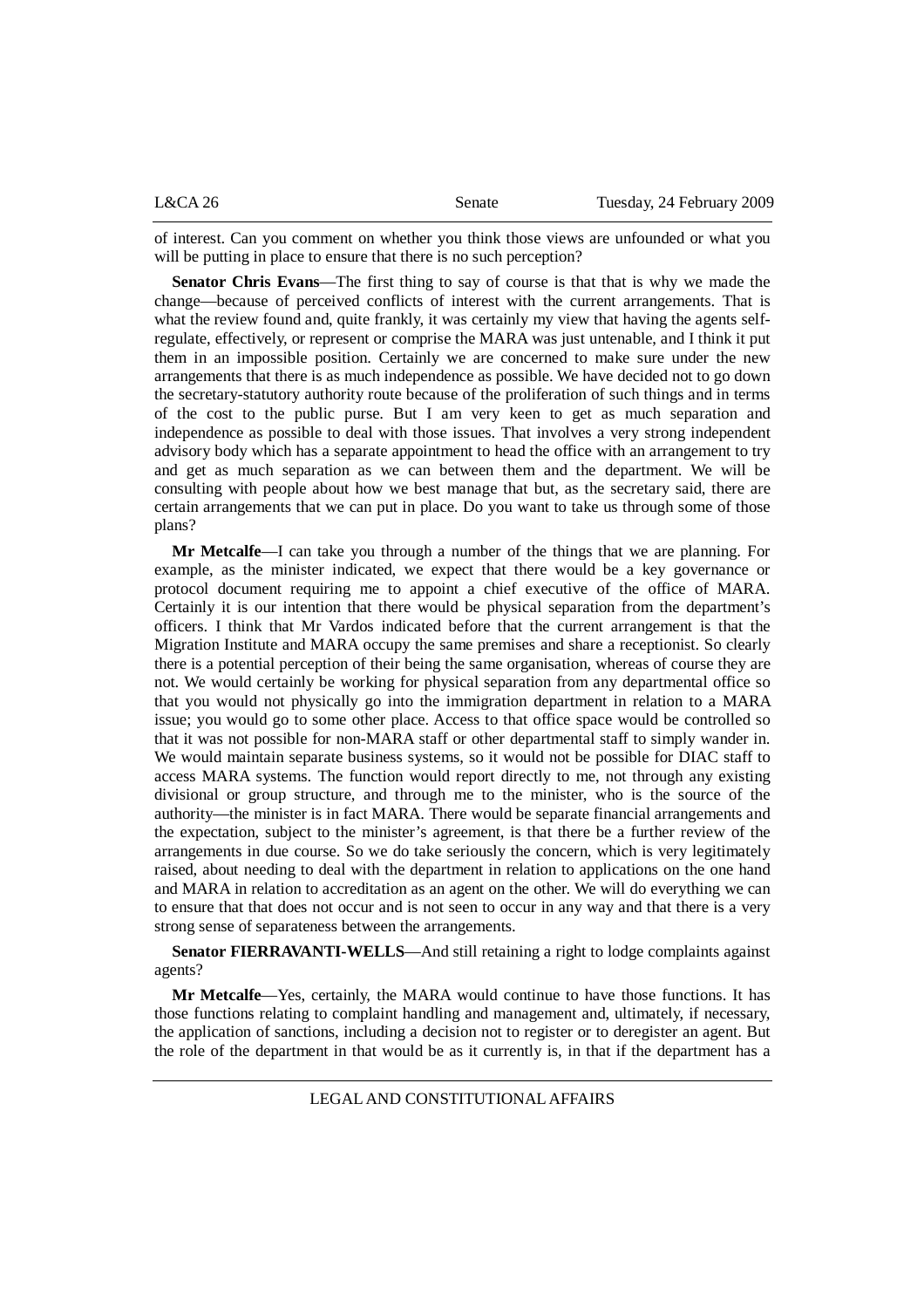view or experience it can notify that to MARA but would not be involved in determining the outcome or managing it. That would be done by the separate office of MARA.

**Senator FIERRAVANTI-WELLS**—Thank you, Madam Chair, that concludes my questions.

**CHAIR**—Output 1.1.

**Senator FIERRAVANTI-WELLS**—Has DIAC been consulted by any other Commonwealth department or minister over concerns that temporary or permanent migrants may fall into jobs created under the government's \$42 billion spending package?

**Senator Chris Evans—Not specifically in that context, but there is ongoing engagement** between my department and DEEWR on employment issues. We work very closely with them on a range of matters. We take advice from them on things like skill vacancies. So they provide advice about employment markets et cetera and we respond in our immigration role. But, as I made clear yesterday when asked about this, we are in a situation where the economic circumstances have changed quite dramatically. The immigration program in the skills area is largely run to meet the skills needs of the economy and I have been keen to change the focus of the program to a demand driven economy—that we actually bring in the people whom we need to fill the skill shortages that exist in the Austrian economy.

It is anticipated, I think quite obviously, that the demand for skills in the economy in certain skill areas and regions will diminish just by the reduction in economic activity. So one would look to reduce the number of people we might bring in to fill what might be vacancies that are no longer there or may not be there in coming times. But, having said that of course, it is not that simple. A process worker laid off in a car plant in Adelaide is not going to fill the needs for Queensland to have doctors in country towns. It is about skill matching. We will continue, as under the previous government, to run a migration program that brings in the skills we need. The policy parameter, though, is that we want to ensure Australians have the first job opportunities, that our skilled persons have access to those job opportunities first, and that migration continues to meet the shortfalls in the skills areas where we need them. That has been the policy of successive governments and that will continue to be ours.

I see the overall program being lower. Clearly the priority is on creating jobs and job opportunities for Australians, but, nevertheless, there will still be skills that we are looking to bring into the country. Long term, we will continue to have to bring migrants in to meet various labour and skills shortages. In the short term, Western Australia, Queensland, country Victoria and country New South Wales still have needs for health professionals which we will not be able to fill locally. There will be other skills areas that will continue to be in short supply. But there will equally be other areas where you can see that the drop in demand in the mining industry will allow tradespeople and others to flow back into other industries. It is not our intention to bring in people in competition with those jobs. It is self-evident that you would not do that.

We will be working closely with DEEWR on employment projections. As you know, this has been moving pretty fast. I did a round of consultations with industry in October and November last year and they were still pretty upbeat and saying, 'Don't make any adjustments to the program.' I have been speaking to them since early this year and they are now much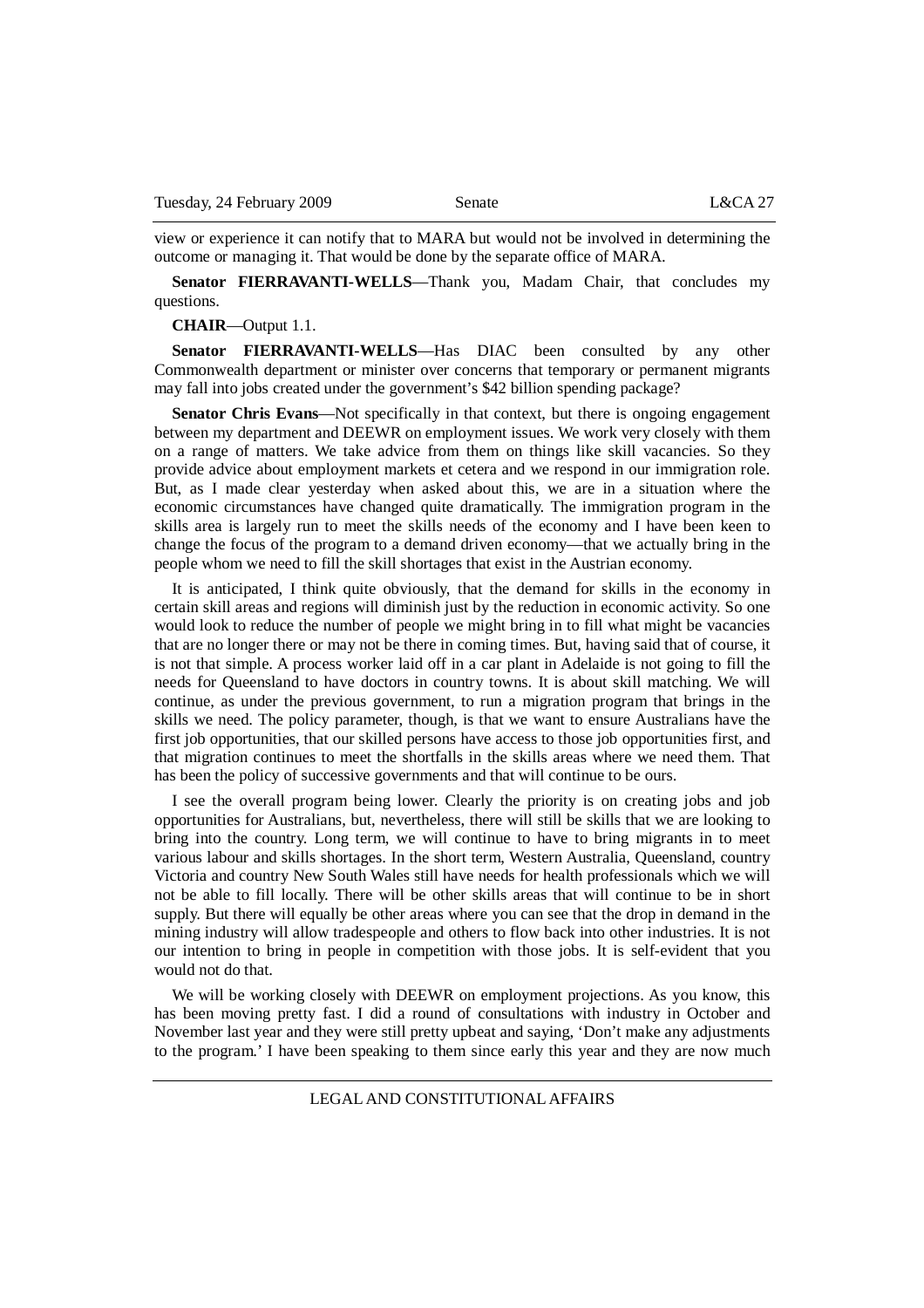| L&CA28 | Senate | Tuesday, 24 February 2009 |
|--------|--------|---------------------------|
|        |        |                           |

more pessimistic. I met with ACCI yesterday and they said that the order books are looking such that they will see a downturn in employment. Obviously we have to adjust the migration program accordingly.

**Senator FIERRAVANTI-WELLS**—Minister, you have probably seen the comments in the *Financial Review* on some research released by Professor Birrell warning that the package would not save jobs because new permanent and temporary migrant workers would soak up available employment. Obviously you have made comments in relation to revisiting and looking at reviewing the skilled migration targets, yet there seem to be comments attributed to the Deputy Prime Minister rejecting these sorts of calls. Is that a difference of opinion or a media interpretation?

**Senator Chris Evans**—I think it is confusing two things. The Deputy Prime Minister was asked, in relation to the report by Mr Birrell and others, whether she accepted some of their claims about migration and she said no. I reject them too. I think that piece of work includes some proper analysis of immigration statistics and trends and then has some giant leaps in logic, not supported by facts, which seek to make what I think is an ideological point. It has at its base a conspiracy theory about employers—that they are going to act in a way that is prejudicial to Australian workers and that is based on exploiting foreign labour. If you follow the argument in the paper, you will find giant leaps in logic that are not supported by the otherwise perfectly good analysis of current trends.

**Senator FIERRAVANTI-WELLS**—Minister, can I say that, having sat through the hearing in relation to the review of 457 visas, it seems to be an argument very akin to that which was being run by Mr Sutton and some of his acolytes in the union movement. So perhaps they will find some synergy there. But I do not want to deviate from the point.

Can I perhaps look at it from a global perspective. What percentage of total migration does skilled entry represent? How do you see this projection into the future, compared to previous years? In December you made the announcement that you are going to review skilled migration targets, based on the changing economic circumstances. You have had some discussions, I gather, with business communities since then. What will be your target over the coming year?

**Senator Chris Evans**—First of all, to be clear, the decision about the 2009-10 migration program size and composition is a decision for cabinet, as part of the budget process, as has been the tradition for many years in Australia. That decision has not been taken as yet. What I have made clear, and I think other spokespeople for the government have made clear, is that the logic of the economic situation is that we would run a smaller program. Last year we had huge demand for labour, huge growth in the economy and very severe skills shortages, which everyone was aware of. The program was set to try and meet the needs of industry in filling those skills shortages. This year we will be confronting a different economic situation, so we will make a different set of calculations based on the needs.

I want to make the point, though—as I tried to do earlier—that there will still be occupations and regions in need of labour. Employers have been very keen to stress to me that we ought not overreact; that we have a long-term commitment to migration, we have a longterm need for migration and we ought not pull the levers too hard and damage Australia's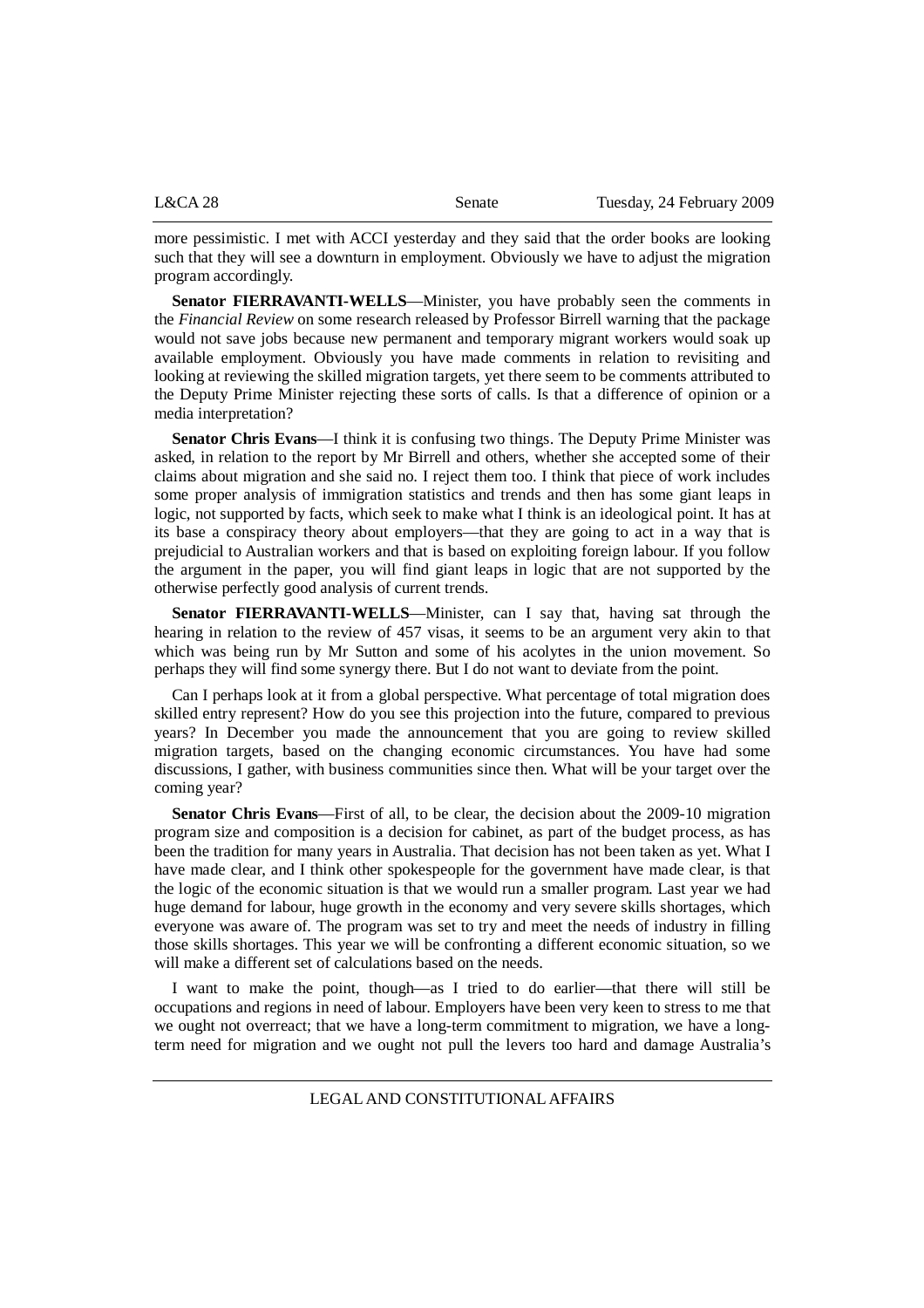longer term interests as an attractive place for migration. They have stressed that they will potentially need people quickly to deal with any upturn in the economy, particularly in certain skills. If you look at what is happening in infrastructure, for instance, if we have a massive expenditure in infrastructure there will be skill sets that we will not be able to fill locally. When that will occur is not yet clear, but clearly we will want to be able to respond. That is where we take advice from DEEWR and industry about those things.

So I think it is about running a smaller program but keeping it responsive to the needs of the economy, and not so dismantling the program as to create problems longer term or, as a number of industries have said to me, not so as to ruin Australia's brand. We are out there in a global market for skills, and they are very anxious that we do not take any action that affects the Australian brand in the global economy.

**Senator FIERRAVANTI-WELLS—What are the skilled areas you are targeting with new** arrivals? Has this focus changed—is that implicit in what you are saying—or are you still going to look at the sorts of areas you were looking at in the past?

**Senator Chris Evans**—In December I announced a retargeting of the program. I think it is fair to say we ran a very general program in the past, and I was not convinced that we were necessarily bringing in the people we needed. The reality of the way the system worked was that if we had a hairdresser and a cardiologist in the queue but the hairdresser had applied first and was in front in the queue, then the hairdresser got brought in first and the cardiologist waiting in the queue. That seemed to me to be an absurd set of priorities. Although getting a haircut is sometimes important, there is always the home option—and I think Mr Metcalfe is a classic example of that!

**Mr Metcalfe**—That was very uncalled for, Minister!

**Senator Chris Evans**—Yes. So we changed the way we prioritised applications. We gave priority to employer nominations, because the thing about an employer nomination is that they say: 'I'm going to employ this person. I have got a job ready for them and I can't find local labour.' So you are bringing in someone who is going directly into employment, often at high salary, with an employer who has said: 'I can't find them locally. It's going to cost me more to bring them in, but I need them.' It seems to me that is a really good migration outcome.

The other group we prioritised are state nominations—states trying to get people particularly into regional areas. So states can nominate persons. The other thing we have done is prioritise a critical skills list which picks up some of the critical skills that are needed, so they are prioritised as well and, if you like, the rest of the applications go to the back of the queue. That is not to say they would not be good migrants, but we are prioritising the highskills needs. Those changes were made in December and we are starting to see the flow from that.

The other point I would make and that people have to remember about permanent migration is that it is the granting of a permanent visa. Dr Moeller, the country doctor from Germany who was the famous case recently, is included in the permanent visa category but he was already in Australia in a job. Close on 50 per cent of people who are granted permanent visas in this country are already here and in jobs. They are not people queued up at Australia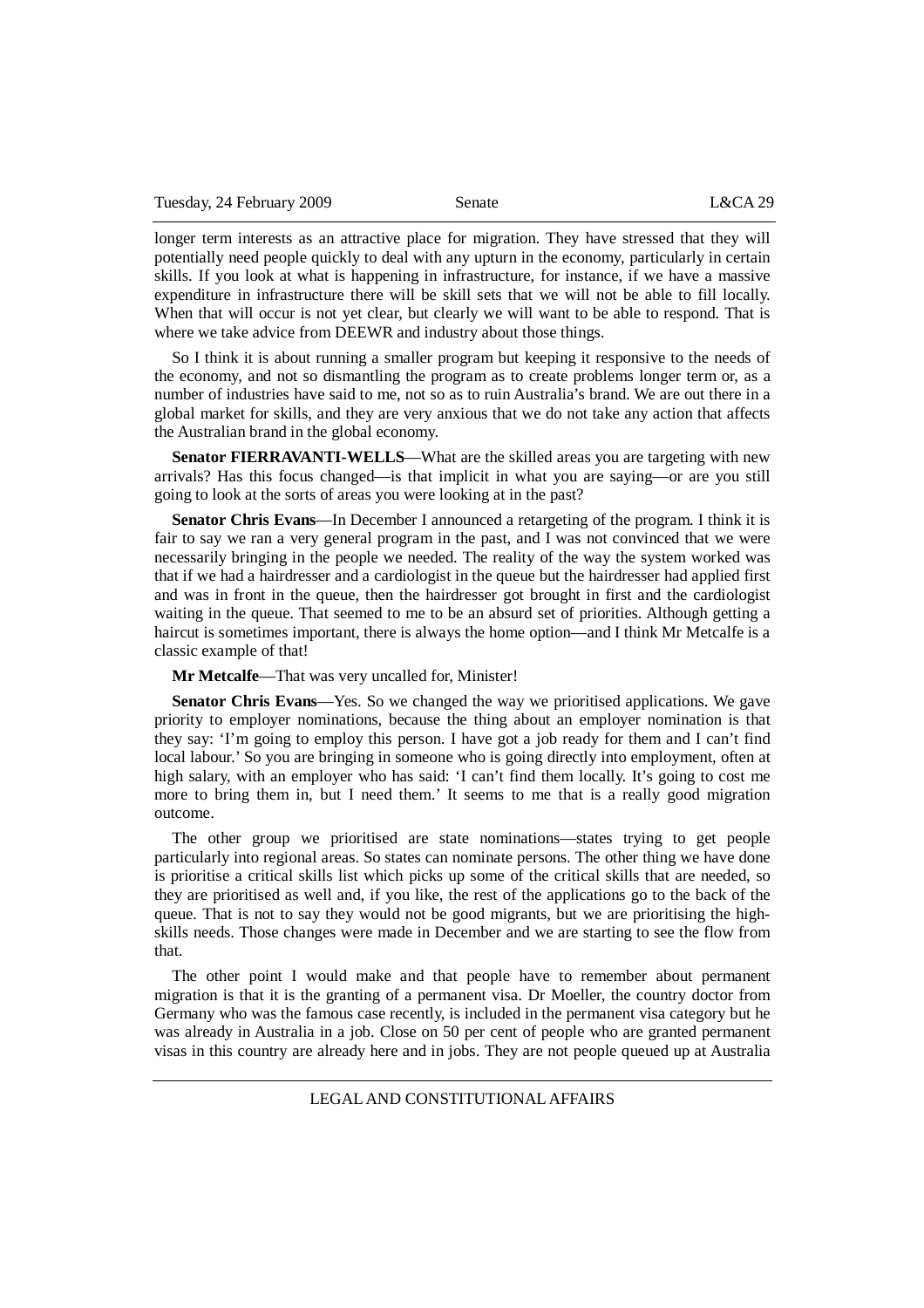| L&CA30 | Senate | Tuesday, 24 February 2009 |
|--------|--------|---------------------------|
|        |        |                           |

House in London waiting to get on the boat. They are people already here in employment and we are, if you like, changing their status inside the country.

**Senator FIERRAVANTI-WELLS**—That was certainly the gist of the evidence in the hearing we had around the 457s and the legislation dealing with that. Mr Metcalfe, as a consequence of what the minister was saying, I wonder if you have some of those statistics on the arrivals and the trends, where they are going and those sorts of things, and if they could be made available.

**Mr Metcalfe**—We publish statistics quite regularly. In fact just in the last week or so we have published a document called *Population flows: immigration aspects* that provides a lot of information about movements of people in and out of Australia, the categories and countries. If there are any very precise questions we could obviously undertake to get those answers for you. I will see if we have a copy of that document, which might be helpful. It should be up on the website by now.

**Senator FIERRAVANTI-WELLS**—That would be useful, thank you. I will move specifically now to 457 visas. We went through the hearing in relation to the legislation. Are we any closer to the regulations coming into force?

**Senator Chris Evans**—I sent the opposition's spokesperson a copy of the draft yesterday or the day before, I think.

**Senator FIERRAVANTI-WELLS**—There you go. It has not filtered down to me in my lonely capacity—

**Senator Chris Evans**—I think that it went out only yesterday. I presented it to the consultative committee last week and I had forgotten to sign off on the letters which were ready to go to Senator Hanson-Young, Dr Stone, Senator Xenophon and Senator Fielding. I undertook to make those available during the period that they were open for public comment and we will be getting feedback from anyone interested before finalising the regulations. I have had a couple of discussions with ACCI and AIG about these issues in the last couple of days.

**Senator FIERRAVANTI-WELLS**—This is a new set of regulations and, following on from the hearing, I envisage that there will need to be officers monitoring sponsorship obligations associated with 457 visas. Are we looking at current officers in the department or are we looking at additional officers needing to be brought in to monitor this program and in particular monitor the sponsorship obligations given the status that they will now take on?

**Mr Metcalfe**—We are looking at existing staff being trained to undertake that role. There were some resources given to the department in the past couple of years in view of that increased monitoring role.

**Senator Chris Evans**—The obvious thing to say is that the 457 program is starting to see already a drop-off in applications so we will probably have less requirement for peopleprocessing in coming months than we had before—

**Senator FIERRAVANTI-WELLS**—So the monitoring of the obligations will offset the number of visas that—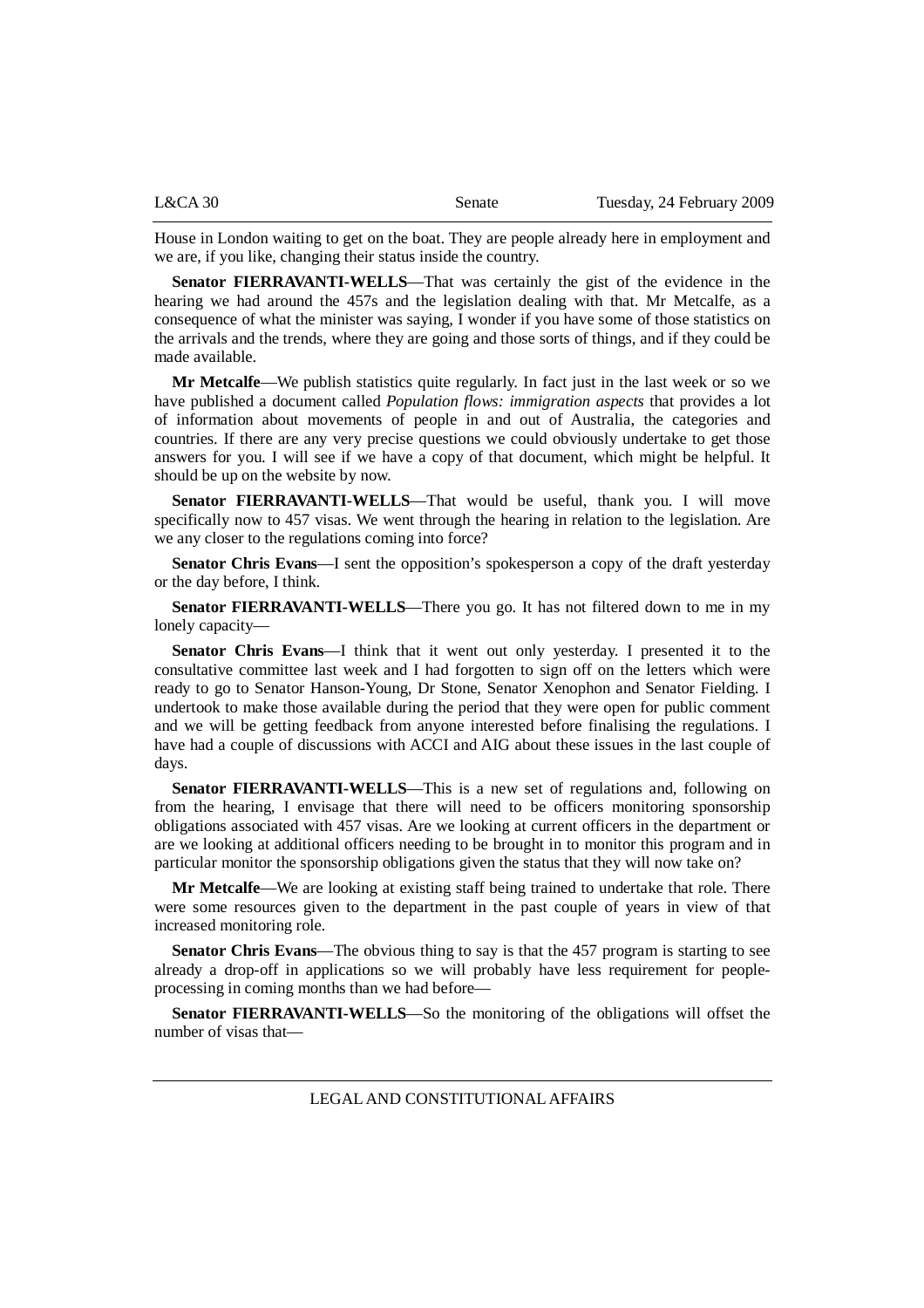**Senator Chris Evans—We** will certainly see, I think, fewer staff required for processing. But there were allocations made in last year's budget for this function to fund that increased activity.

**Senator FIERRAVANTI-WELLS**—Mr Metcalfe, when were the figures relating to skilled migration last published?

**Mr Metcalfe**—The general skilled migration list of occupations in demand is published by the Department of Education, Employment and Workplace Relations, and if other officers at the table have that information they can advise me. But the other key—

**Senator FIERRAVANTI-WELLS**—I guess 457s in particular—

**Mr Metcalfe**—Concerning 457s, there is no list of occupations, as such. The occupation shortages lists are primarily in relation to permanent migration. With the 457 visa, there are basically requirements as to the nature of the occupation in terms of the ASCO code, the Australian Standard Classification of Occupations code, together with the minimum salary level, those being the key determinants of whether or not foreign workers would be brought in to a particular situation, and there are other requirements in relation to the sponsorship obligations of employers.

**Senator FIERRAVANTI-WELLS**—How many 457 visas were granted in 2007-08?

**Mr Kukoc**—In 2007-08 we granted 58,050 457 visas to primary applicants, and total visa grants were 110,570.

**Senator Chris Evans**—That is including the family members.

**Senator FIERRAVANTI-WELLS**—Yes. It would be interesting to compare some of those figures with the evidence given by the tribunals, where some of them obviously are applying to change their status and are being rejected.

**Senator Chris Evans**—As I say, we saw enormous growth in the 457s in the last five or six years, from a very small base when it was introduced by the Howard government to large numbers. But, as I say, Mr Kukoc tells me economic theory is that that will fall as the economic demand falls. There will be a slight lag, and we are already starting to see that demand is starting to fall from what were record levels last year.

**Mr Metcalfe**—Senator, the annual report has quite a lot of material about this; pages 63 through to 70 of the annual report provide a lot of detail in relation to that particular category.

**Senator FIERRAVANTI-WELLS**—Okay. I will have a look at that and, if there is anything else, I will ask. I think Senator Barnett wants to jump in while I collect my thoughts here.

**Senator BARNETT**—If you could just go back, Minister, to the Dr Moeller case you referred to a few moments ago, could you advise the committee of your reasons for your decision.

**Senator Chris Evans**—The minister is not required to publish reasons or to articulate them in any way, which I think is one of the weaknesses in the system because there is a lack of accountability and transparency in the decision making, which is why I argue for those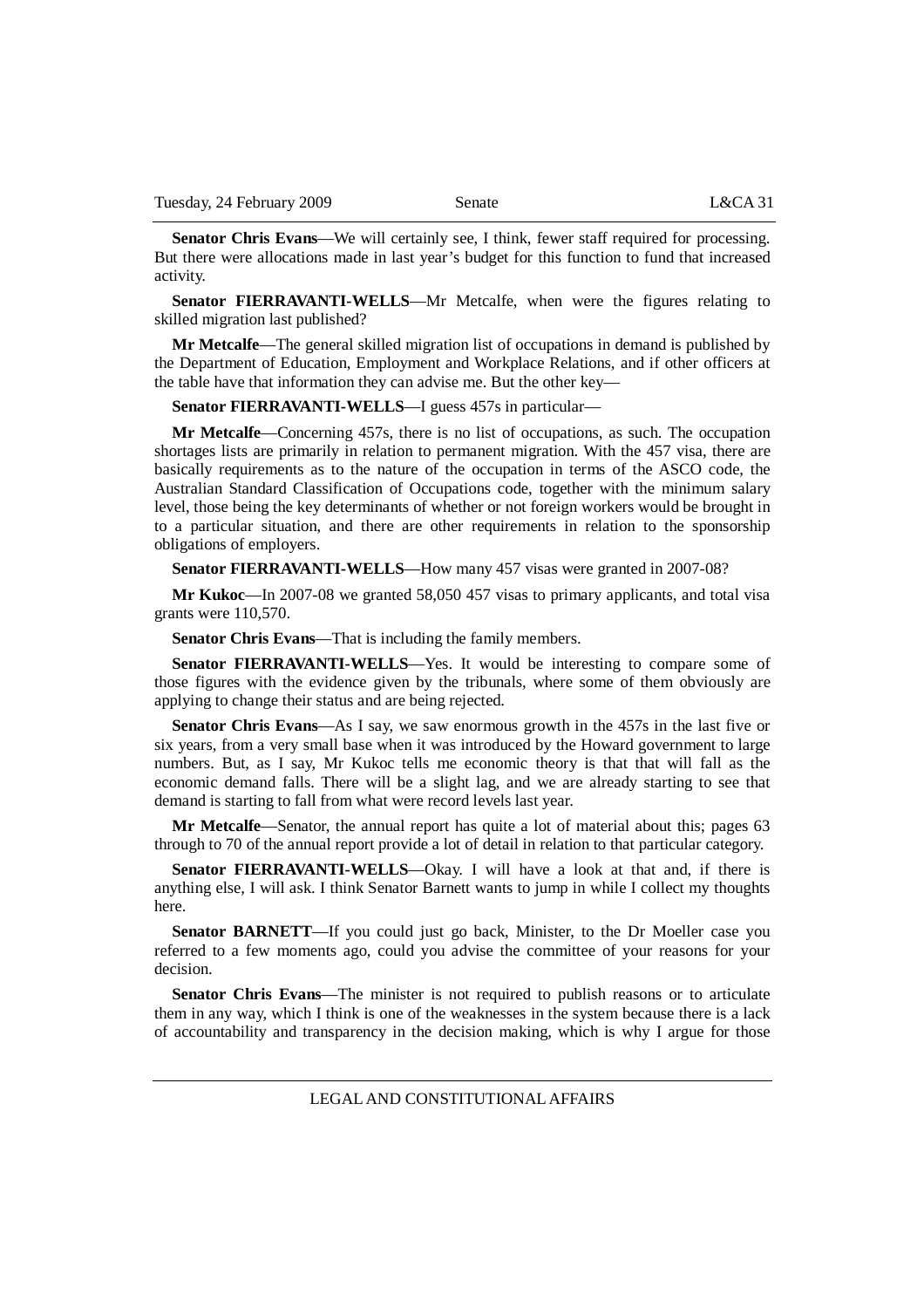| L&CA32 | Senate | Tuesday, 24 February 2009 |
|--------|--------|---------------------------|
|        |        |                           |

decisions to be made by the tribunals and reviewable by courts rather than made by the minister. Effectively, I want to be a bit careful here; I do not want to set precedents.

Clearly, Dr Moeller was providing an essential service in the community. We have a shortage of doctors and a shortage of doctors prepared to work in regional Australia. He had strong community support and the reason he had been refused by the department was that they had no option but to refuse him under the current guidelines in assessing medical costs and the cost of the potential care of his son who had a disability. I have tried to put some arrangements in place with the state governments to deal with this disability issue and I have also asked the Joint Standing Committee on Migration to look at those questions of how we treat disability under the Migration Act and the health waiver, and those terms of reference are almost finalised.

**Senator BARNETT—Sorry, the terms of reference to who?** 

**Senator Chris Evans**—The Joint Standing Committee on Migration. I will just doublecheck that I asked them to inquire more broadly into the use of that health waiver because it has been an issue for a long time and, quite frankly, some of the provisions are very outdated and reflect very outdated views about disability, in my view.

As you would understand, Senator, there is a really difficult public policy issue here in that persons with health conditions, be it disability or any other health related matter, are potential costs to the Australian taxpayer for the care and/or treatment of that person. There is that balancing of cost versus contribution they are going to make. We handle this in a certain way currently in the Migration Act. I think it is time for that to be reviewed, and that is effectively what I have tasked the committee to do. We have not finalised the terms of reference. I saw what is supposed to be the final draft late last week. I had some concerns and some amendments to make to it. That will address the broader question.

In terms of your original question about Dr Moeller, given the contribution he was making, the fact that his child was unlikely to be a major drain on Commonwealth health costs—but there will of course be some—and the reaction of the Victorian government, which was very supportive of his application in that they will bear some of the costs associated with Dr Moeller's son, I took the view that I ought to use my intervention powers and grant him a visa.

**Mr Metcalfe**—I would like to add to what the minister has said. Dr Moeller never made this point but certainly in the media commentary round this case mention was made about officers of my department being heartless or insensitive, or not understanding that community's need to have a doctor. As the minister has said, my officers were precluded by law, by regulations enacted by this parliament, once the issues had arisen about the health costs of Dr Moeller's son. There was no discretion; there was no ability to take into account the wider circumstances and the community benefits that would come from Dr Moeller being able to work in that particular country town.

**Senator BARNETT**—But how did they assess those costs?

**Mr Metcalfe**—They were assessed by a Commonwealth medical officer, who took into account the likely care needs associated with a young person with that disability.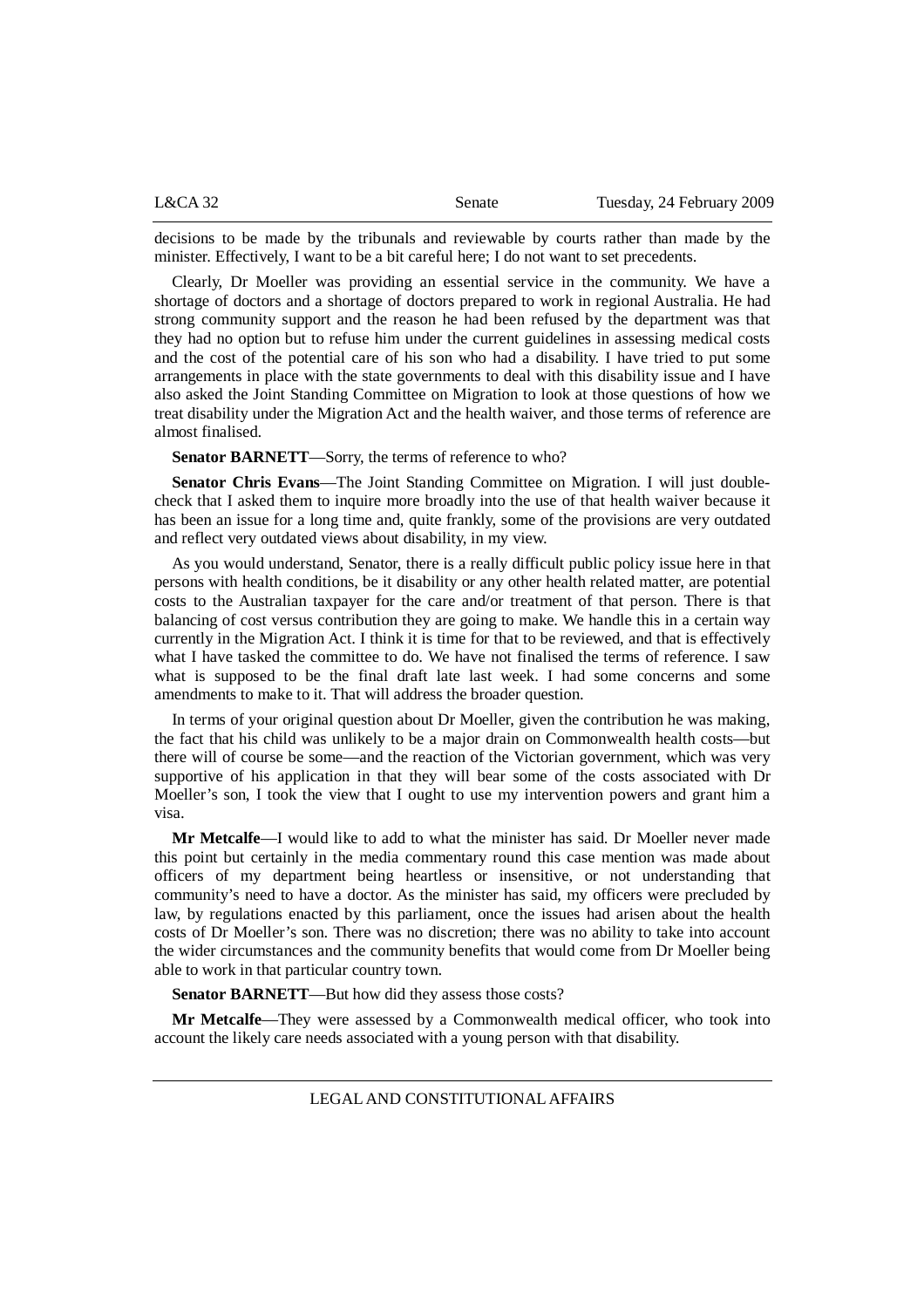**Senator BARNETT**—Do you think the officer got it right or wrong?

**Mr Metcalfe**—I am not a doctor, Senator. The point I am trying to make is that once the doctor, who is a medical professional, had made that assessment, under arrangements put in place by the parliament we the department had no option. It would have been unlawful for a visa to have been granted in those circumstances. The same point obviously applied to the Migration Review Tribunal, which had a similar constraint applicable to it. It was only when the minister's powers were enlivened following the review decision that the minister was able to take into account the full set of circumstances, which he has just described. I just want to put on the record that suggestions about heartless or ignorant bureaucrats or people not understanding the nature of the condition, while I can understand the passion that may come, did not reflect an understanding of the law and the constraints under why my officers were operating. In my view, they did a professional job and were able to help the family through the process in a very careful and expedited manner to ensure that the family was able to be sure as to their future.

**Senator BARNETT**—Can you advise the committee as to the medical costs determined by the medical officer?

**Senator Chris Evans**—My understanding is that they are almost required to assess the maximum cost possible rather than the individual's needs. That is one of the problems. We can take it on notice to provide you the figure, but Mr Vardos may be able to explain further. I think they basically have to come to the most negative view of the costs.

**Mr Vardos**—It is not just direct medical costs; it is whole-of-life costs associated with whatever the issue is at hand, and community care is an issue that I think came into the equation on this occasion.

**Senator BARNETT**—Do you have those figures?

**Mr Vardos**—I do not have them to hand. I can only give you aggregate figures over the 2006, 2007 and 2008 program years, but not case by case.

**Senator Chris Evans**—We can take that on notice. There should not be a privacy problem, but I would like to check.

**Mr Metcalfe**—As the minister said, I think ordinarily the doctor is required to give a conservative cost estimate—that is, a higher rather than lower cost. The case of Dr Moeller and his son is not unique. We deal with quite a significant number of cases that are refused on health grounds.

*Due to technical difficulties, the sound became inaudible.*

#### **Proceedings suspended from 11.33 am to 11.42 am**

**CHAIR**—The wonderfully efficient people in DPS have resolved the problem, as they always do. Senator Fierravanti-Wells, do you need to ask your couple of questions again?

**Senator FIERRAVANTI-WELLS**—I will go back to one answer.

**Mr Metcalfe**—Chair, I think we were discussing Dr Moeller's case with Senator Barnett, and I was seeking to put a point on the record about the department's role in relation to the matter. I am not sure whether we lost Hansard at that stage.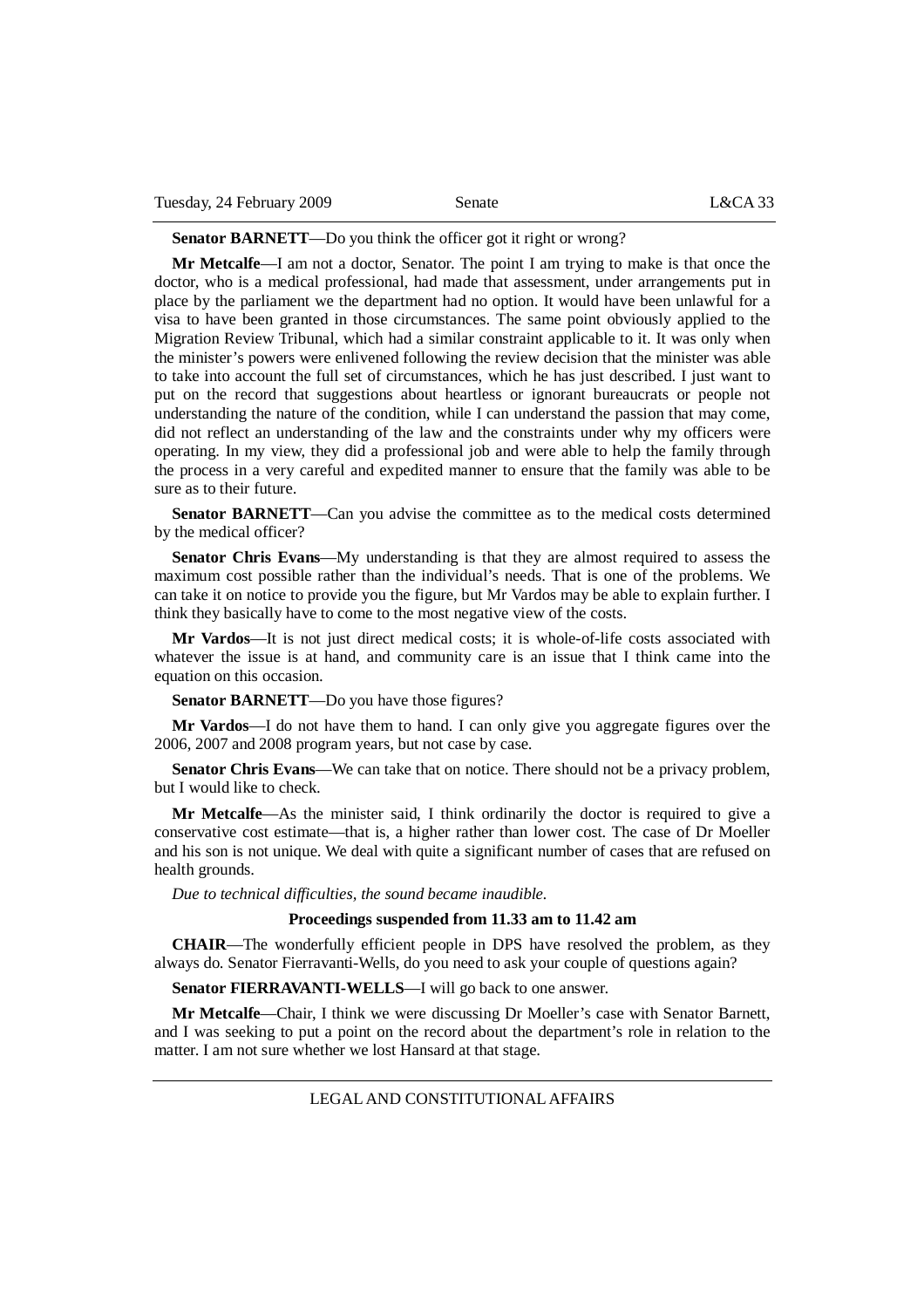| L&CA34 | Senate | Tuesday, 24 February 2009 |
|--------|--------|---------------------------|
|        |        |                           |

**CHAIR**—Mr Metcalfe, perhaps you can reiterate. They are fantastic, too, and they will sort it out.

**Mr Metcalfe**—Further to the comments that the minister made about his reasons for granting a permanent visa to Dr Moeller and his family, I think it is an appropriate time for me to place on the record the decision-making arrangements in relation to that sort of visa. Under regulations enacted by the parliament, if a medical officer of the Commonwealth assesses a visa applicant as failing to meet the migration health requirement—including in this particular case Dr Moeller's son, where it was assessed that there was a potential long-term cost to the taxpayer—that decision has to be accepted by the department. That situation means that we must refuse the visa application. We do not have the power to waive the health requirement and the health finding. As a result, the department refused the visa application and the matter was able to proceed to the Migration Review Tribunal. The Migration Review Tribunal is similarly bound by the same regulations. Arrangements were made for the tribunal to quickly consider the matter and, because of the relatively straightforward nature of the issue, it was able to reach a conclusion quickly that it also was unable to waive the health requirement and, thus, must refuse the application on review.

It is only at that time, under the provisions in the Migration Act, that the minister's power to intervene is enlivened and the minister in his personal capacity is not bound by the regulations. For the reasons the minister outlined, he, therefore, was able to take into account not only the health issues associated with Dr Moeller's son but the broader contribution that Dr Moeller was making to the community, the community support for him, the shortage of medical practitioners in country areas.

I just want to take the opportunity to put on the record that the comments that appeared in the media not from Dr Moeller, I hasten to add, but from some commentators that the department was insensitive, was somehow prejudiced against Down syndrome children were simply quite wrong. My officers undertook their duties professionally. They had no option to do other than what they did. They were unable to take into account the broader considerations. Certainly, I reject any suggestion that they acted insensitively or improperly. They did their job professionally in the circumstances. As the minister has outlined, the family now have permanent visas, and it is pleasing that they are able to pursue their lives in Australia.

There are wider issues that this case has highlighted. There are in any given year quite a few decisions made in relation to refusal of visa applications on health grounds. As the minister has indicated, he has been in contact with the state governments as to whether or not they will support waiving the health requirements in cases like these given that the costs will primarily fall on health state systems and a reference to the Joint Standing Committee on Migration to look into the issue of people with a disability in the context of the migration health requirements.

**Senator TROOD**—Is it a test about a person having a medical condition, or is it a test about the costs of treating that medical condition or something else?

**Mr Metcalfe**—It is the latter. A person will fail to meet the health requirement in relation to a condition, but at the moment—and I stand to be corrected—the only condition that is of particular concern to our health authorities is active tuberculosis. In some other diseases there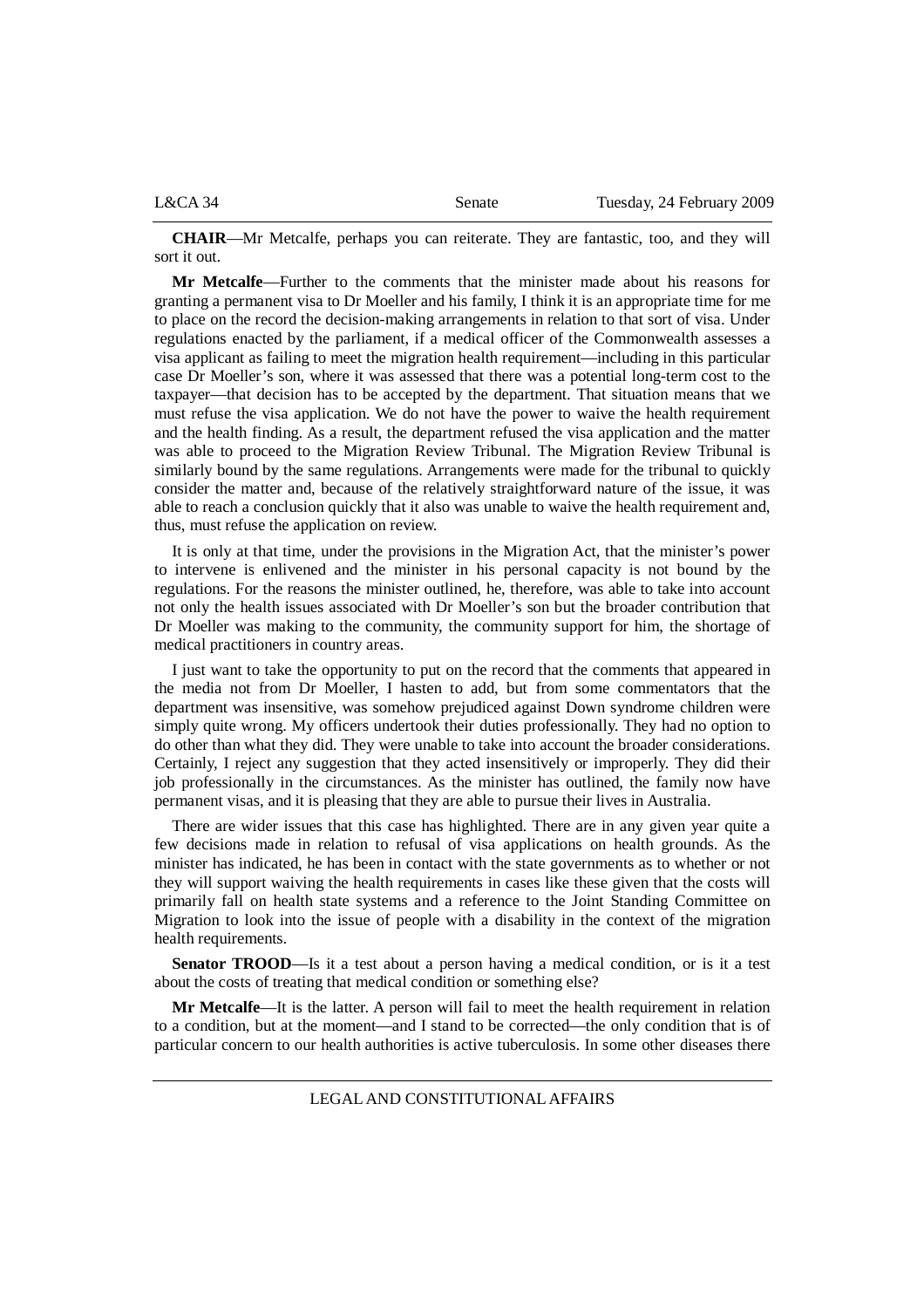may need to be restrictions placed upon people if they are in a teaching situation or in a hospital situation or whatever. In this particular case, it is the cost to the community of providing disability services or other medical services to an individual that is the assessed cost. That cost is assessed by a medical officer of the Commonwealth.

**Senator TROOD—Is** there a threshold or is it just that there will be costs?

**Mr Metcalfe**—No. There is a threshold, which I think is \$21,000 over the lifetime of that person. No doubt those sorts of issues—

**Senator TROOD—It** is a pretty low threshold, isn't it?

**Senator Chris Evans**—Basically anyone with a serious condition is above the threshold.

**Mr Metcalfe**—And, therefore, that is obviously where the minister is seeking the views of the parliamentary committee on that range of matters.

**Senator TROOD—Minister, you are seeking views from the state government on that** particular question. But do I take it that you are seeking the views of the parliament on this whole matter of—

**Senator Chris Evans**—Yes, I have done two things, and one of this was to talk to the states. There were efforts made under the previous government to work with the states to deal with the waiver question in special circumstances on a select number of visas and that never came to a conclusion in the normal manner of Commonwealth-state relations. This case brought to my notice for the first time that this issue was around. So I have written to the states indicating that I would like their cooperation. I have suggested a way forward. We have had positive discussions with I think all of them; but, again, it is dragging a bit. My view is that I will move the regulations for those states who have signed up rather than wait for everyone to come on board. I think that message is going to be conveyed in the next few days. These things can just end up slipping away, so I am keen to put those regulation changes in place.

The broader issue about how the health requirement operates in terms of disability and other health costs is, I think, something that has not been looked at for a long time and it needs to be looked at. I do not pretend that the answers to this will be simple, because they will not be. There is that balance between the contribution of the migrant and perhaps their family and the costs to the Commonwealth. One of the things that we have seen in a recent years, which we were talking about earlier, is an increasingly large number of people who come in on temporary visas who then seek to become permanent. These are people whom we encourage in on work, student or business skills visas. But the conditions under which they come in temporarily are not the same as those required for permanent visas. So you have people in the country who can meet the conditions for a temporary visa but who cannot meet the conditions for a permanent visa.

This was a classic case of where the grant of permanency involves the right to access healthcare and other services. I had actually been alerted to it a few months before, and I had started to make some inquiries. I had dealt with a similar case involving a nurse in Western Australia and also another case involving, I think, an engineer up in Queensland who had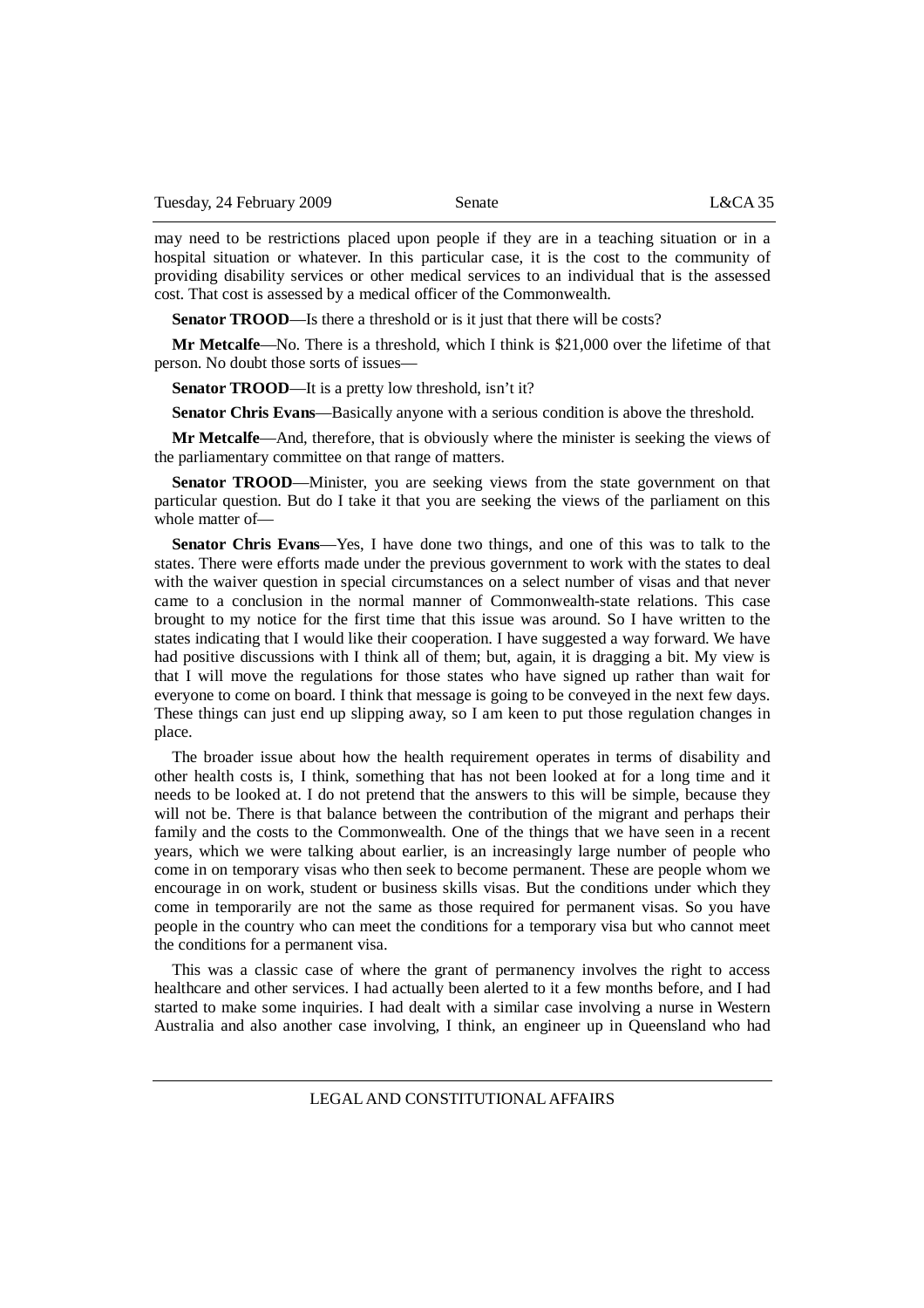|  | L&CA36 | Senate | Tuesday, 24 February 2009 |
|--|--------|--------|---------------------------|
|--|--------|--------|---------------------------|

children with disabilities who had come to me on ministerial appeal because there was no other way through the system.

**Senator TROOD—Has that matter gone to the committee?** 

**Senator Chris Evans**—Mr Shorten and I are just finalising the terms of reference. I was also going to consult with the chair of the committee to make sure that we were all happy with the terms of reference. I made that public at the end of last year. The committee have a big terms of reference at the moment, and I want them to get on with that. I am encouraging Senator Boyce from your state to also become engaged in this because she has a longstanding interest in these issues, as has Senator Barnett. There are many people with an interest and some expertise in this issue around the parliament. It is going to be a complex and tough public policy decision, but I think it is worth tackling.

**Senator BARNETT**—Just on that point, we were discussing those matters and answering questions regarding them before the break. You have indicated that you will take on notice the costs of the medical assessment that has been undertaken. Thank you for that. In terms of the case overall, is there a report or a brief on the views and the engagements that took place between the department and the family? Have you prepared a report on that matter and, if so, can we have it?

**Mr Metcalfe**—I do not think we would have prepared a report after the event, but certainly there would have been records kept of the engagement between the family and the department concerning the contact that we had with Dr Moeller in relation to the advice that was provided to him about his options.

**Senator BARNETT**—I am not so much interested in the communications, but I am interested in the criteria that was used by the government and then, ultimately, by the minister in making his discretionary decision.

**Senator Chris Evans**—Senator, I think I have explained to you that there is no discretion for the department and so there is no criteria.

**Senator BARNETT**—I understand that.

**Senator Chris Evans**—Basically, once the costs are assessed by the health officer, the department and the MRT have no options. The criteria for the minister are in the public interest broadly, but there are no published or established criteria. It is the ministerial intervention powers. I have described them before as God-like. I am uncomfortable with some of them but this was a classic case of where perhaps the ministerial power was the only way of resolving what I think was broadly accepted as being a compelling case.

**Senator BARNETT**—Minister, would you consider the merit of preparing a draft statement outlining the reasons for your decision and then tabling that? This morning, you kindly outlined to us some of the reasons or the rationale behind your discretionary decision. In terms of alleviating some of the concerns in the community, particularly for families with Down syndrome children, you highlighted this morning how the department takes a conservative view of those costs, as in it looks at the maximum costs. I think that is useful information.

**Senator Chris Evans**—The department do not, Senator. It was done by the health officer.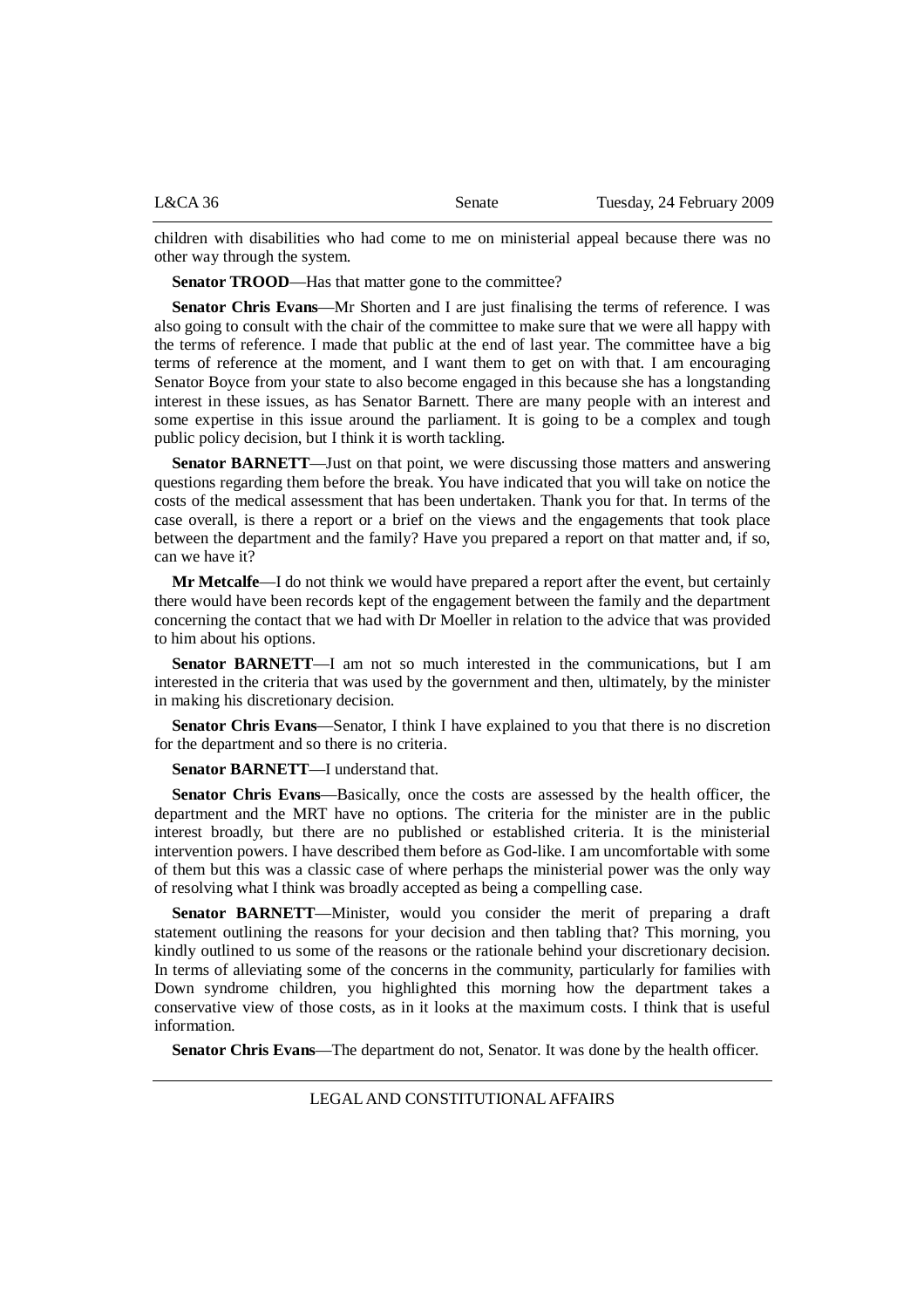#### **Senator BARNETT—The health officer?**

**Senator Chris Evans**—Yes, and the department then takes that advice.

**Senator BARNETT**—That is right. I do empathise with families of people with disabilities. I have a special interest in that area, and particularly in the families of children or people with Down syndrome. So I am just asking you to consider the merit of putting that on the public record.

**Senator Chris Evans**—Senator, the simple answer is that I do put a tabling statement down in the parliament when I use a ministerial intervention and grant a visa, and that tabling would have been done. But I think you will find that tabling statement unsatisfactory in terms of the detail you are looking for.

**Senator BARNETT**—It does not provide the detail in terms of the rationale for the decision you made.

**Senator Chris Evans—No.** I will take that on notice, but I am not sure we will get into the question of the minister having to provide a rationale for every decision they take. That is a big step in the process. What I want to be careful of is that what I do for one I will have to do for all.

**Senator BARNETT—I** know, but it does seem to be consistent with Labor's approach that you try to avoid using a discretion but where you do use a discretion you support an open and transparent approach. That is what Labor have said publicly. I am saying that, consistent with that, I would like you to be consistent and make it public.

**Senator Chris Evans**—I will take it on notice, but I think I have indicated to you I am a bit reluctant to go down the path you have indicated because of the nature of the power. Both at the time and today I have given you, on the public record, my reasoning behind Dr Moeller's case. It would be a very big step if we were to go to the position of the minister having to provide detailed reasons for the thousands of ministerial intervention requests I deal with every year.

**Senator BARNETT**—Okay. Moving on, I know Senator Fierravanti-Wells has touched on the migration program and numbers and you have indicated that you will consider that in the budget context. I seem to recall that was exactly your response at the last estimates, that you would consider it in the budget context.

**Senator Chris Evans**—That is because it is the truth and government process, the same process followed by the Howard government when it increased the migration program in 11 successive years, Senator. That is why—

**Senator BARNETT**—Minister, I have not finished my question, so if you would let me finish.

**Senator Chris Evans**—The implication was that I was not doing anything about it. I am just being clear to you what the government process is, and that is in the budget context.

**Senator BARNETT**—Thank you, Minister, I am aware of that. That is why I am asking the question. You indicated you were doing it in the budget process at the last estimates. You are saying that again at this estimates. You have announced publicly the largest migration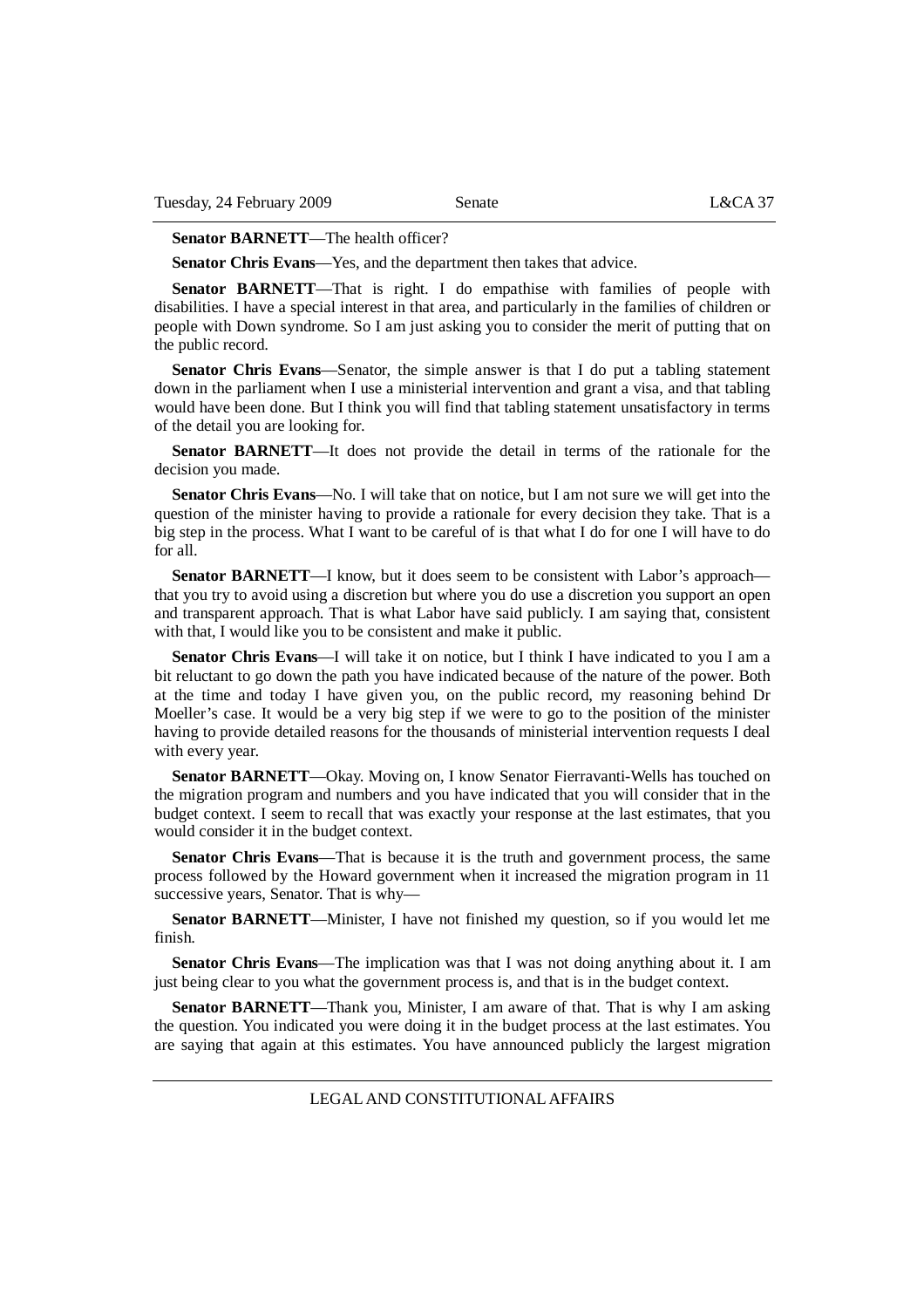intake in Australian history; that is my understanding, and the figures are on the public record. I ask you to advise the committee as to whether you have done any modelling or reviews or appointed any consultants to assist you in your deliberations regarding the budget context. Noting that the government has responded with a \$42 billion spending package, it is clear the change in economic circumstances in Australia and around the globe would cause many to reconsider their priorities and policies. Some might think that you should have acted perhaps sooner rather than leaving it to the budget to make that decision. Could you respond to that?

**Senator Chris Evans**—Yes. I think it shows a complete misunderstanding of how the system works, Senator. I have taken you through this twice now. The budget context is for the setting of next year's program—2009-10—so we are discussing how one goes about setting next year's program. As I have indicated to you, that is done in the budget process, as it was done in the 11 budgets of the Howard government—and, I might add for the record, they increased migration in every budget. Next year's program will be determined in the normal way on the basis of coordinating comments and advice from other departments such as Treasury and Finance. I have indicated publicly that it is my view that the government will fix on a lower level of overall migration as a result of responding to the economic circumstances.

**Senator BARNETT**—But you will not say how much lower.

**Senator Chris Evans**—Senator, I do not know that I should have to explain to you how cabinet government works, but the cabinet will make the decision. I have told you that a number of times. I cannot be any clearer. The cabinet, in the context of next year's budget, will make the decision. Until they make that decision, no, I cannot tell you, because the decision has not been made.

**Senator BARNETT—Right.** So what we do know, Minister, is that in this financial year there has been no change to the decision you made at the last budget. That is what we do know.

**Senator Chris Evans**—No, that is not right. Again, if you have followed the debate, we discussed this earlier. I made an announcement in December about changing the priorities of the program and providing for a floating cap dependent on employer nominations and the critical skills list. I can provide you with a copy of that press release and policy—

**Senator BARNETT**—Yes, we know that. We know that.

**Senator Chris Evans**—You just said there been no change, which is wrong.

**Senator BARNETT**—Significant change or substantive change.

**Senator Chris Evans—It** is significant; it is substantive. You have really got to get with the program. I will provide you with this information again, but there was an announcement made by me in December that sought to respond to the changed economic conditions.

**Senator BARNETT**—All right. Minister, can you answer the first part of the question, which was: have you undertaken any consultancies, any reviews or any modelling through the department or elsewhere to assist you in making your assessment?

**Senator Chris Evans**—Of next year's program or this year's program? **Senator BARNETT**—Both.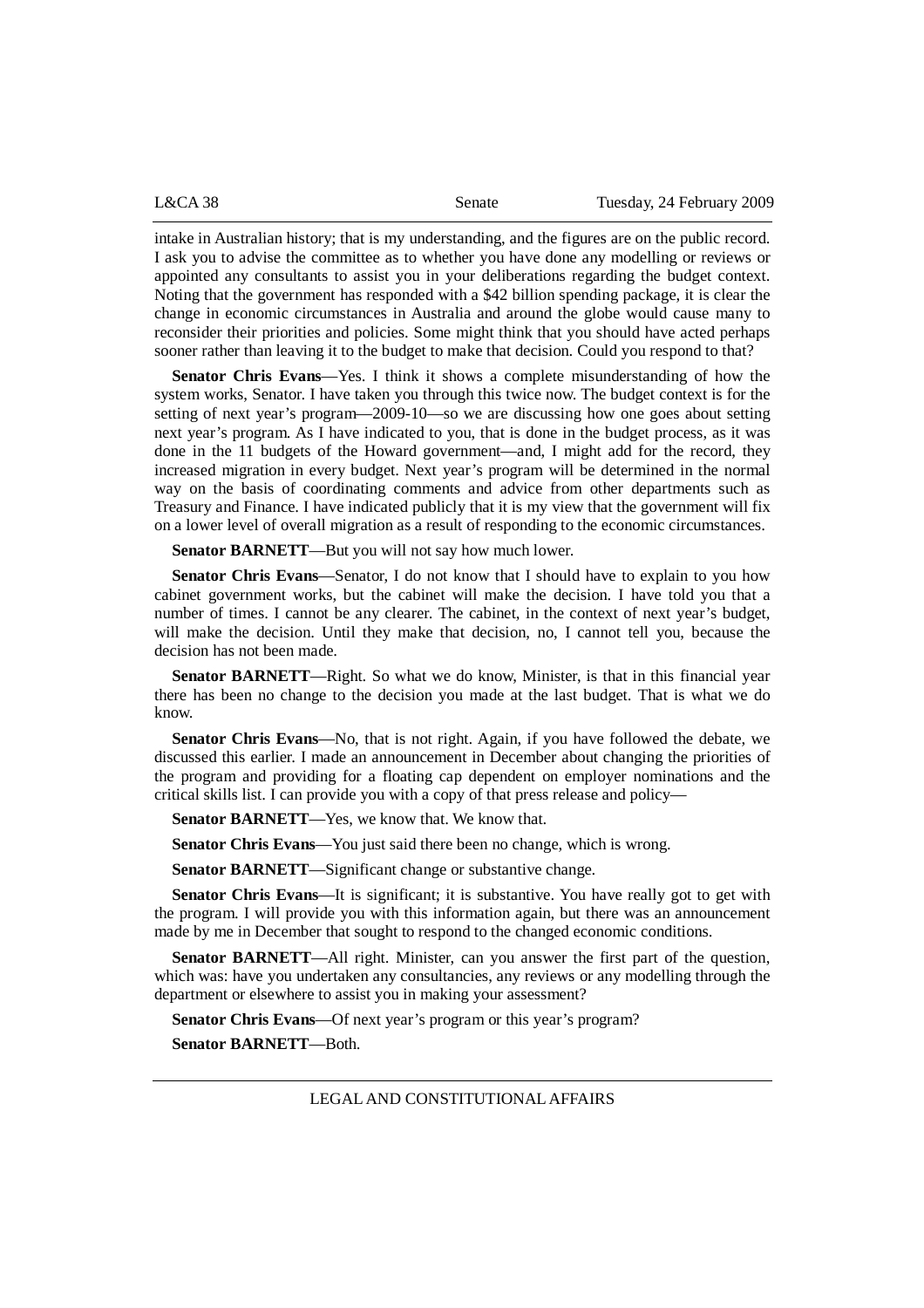**Senator Chris Evans**—I think I took you through, at the last estimates or the ones before that, the modelling that was done by Access Economics for last year's program which was designed to provide much better information—

**Senator BARNETT**—We know. Yes, you have; we are aware of that one.

**Senator Chris Evans**—You asked me the question, so I am giving you the answer.

**Senator BARNETT**—We know about the Access Economics report. Are there any other reports, consultancies or reviews?

**Senator Chris Evans**—Let me just finish the answer, because we seem to be having difficulties remembering. That Access Economics report provided up-to-date information on the economic impact of migration to this country by category of visa, whether they were skilled migrant, humanitarian et cetera. I have not sought to have that information updated for this year's program because effectively it was benchmarking economic impact. But, in formulating next year's program, we will be doing work—and have commenced that in terms of the budget process—with departments like Treasury, who will provide economic forecasting and advice, and DEEWR, who provide employment advice as to likely skills or labour shortages, labour demand et cetera.

Also, in terms of developing the December changes, I consulted with all the state and territory governments and with industry and trade unions in shaping the critical skills list, and that was agreed by the state governments. Some of them wanted more than I put on the list, I might say. They did not necessarily agree with the whole list, but there was a process with them that identified skills that were critical to them. I also made changes that gave them a greater capacity to exercise their discretion to bring in particular skills, because I recognised that the skills demand in Tasmania might be quite different from the skills demand in Western Australia, and state governments had been looking for some years to get greater flexibility to meet their local needs—and I provided that in those changes as well.

**Senator BARNETT**—So it is fair to say that you will be consulting with the states and territories, key stakeholder groups, DEEWR, Treasury and perhaps other government departments in the lead-up to the budget decision—

**Senator Chris Evans**—Most of that has already occurred, Senator. I have had formal consultations; the department has had them. I think I went to three states, but they have occurred in all the states and territories. I continually meet with industry groups: I discussed migration with ACCI and AiG in the last couple of days. But there was a formal consultation process, and submissions from states et cetera, and all that has been used in the build-up to the budget decision.

**Senator BARNETT**—Is there a formal consultation process with the key stakeholder groups?

**Senator Chris Evans**—Yes. As I say, there were public consultations, by invitation. At the one I went to in Perth we had 60 or 80 there, I think.

**Senator BARNETT**—How many consultations have been undertaken, and can you—

**Senator Chris Evans**—We can get that for you.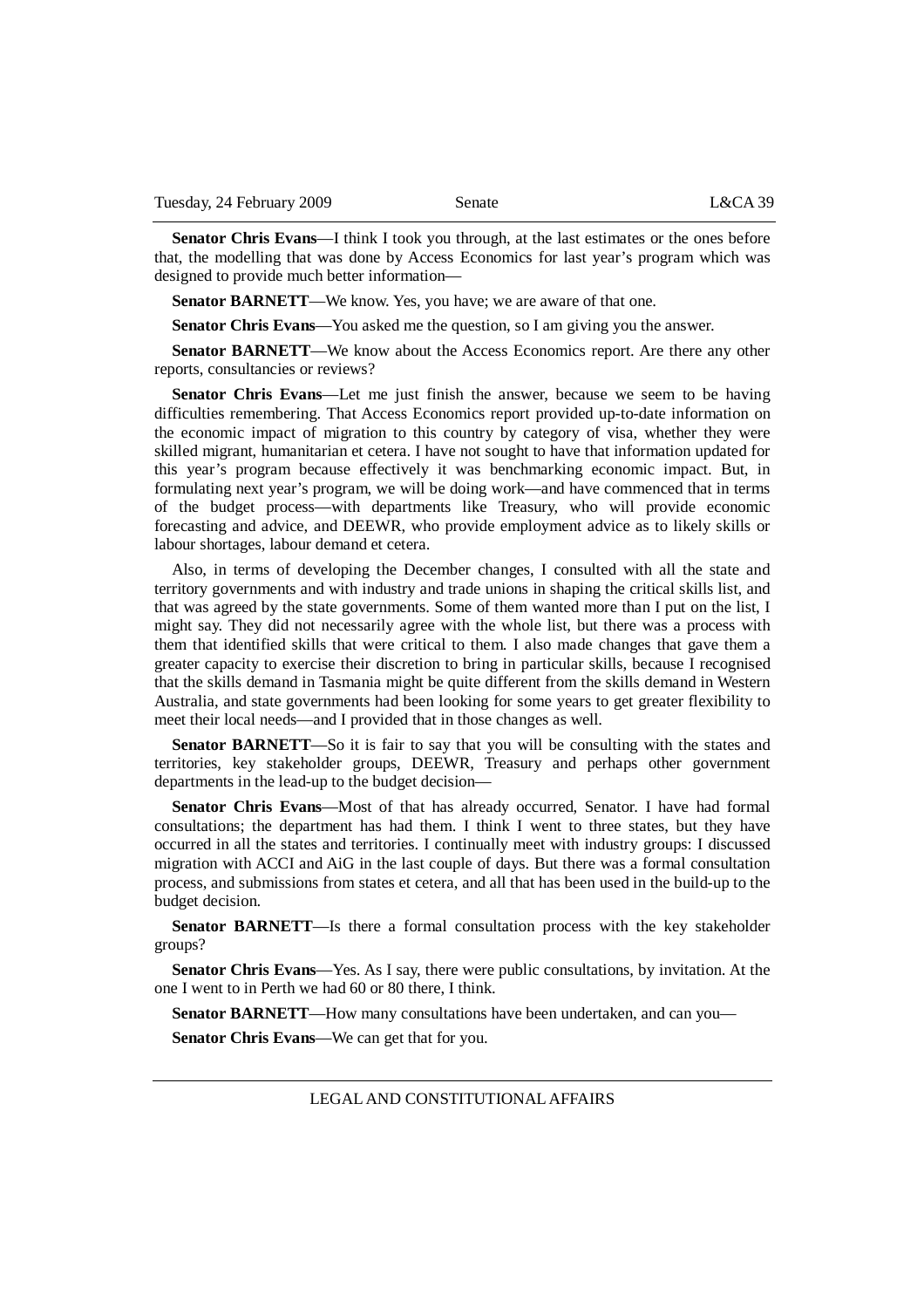| L&CA 40 | Senate | Tuesday, 24 February 2009 |
|---------|--------|---------------------------|
|         |        |                           |

**Senator BARNETT**—Take it on notice to provide information on where they were, who attended, how many attended and the dates.

**Senator Chris Evans**—We can take it on notice or the officers can give you some broad information now if you want it.

**Mr Kukoc**—Every year a consultation has been undertaken in all the states. We had a meeting with key business groups, unions and state representatives in each of the states in each state capital during January. We also had consultation with a consultative panel that was established to help their review of skilled migration. The consultative panel meeting happened early in February this year.

**Senator BARNETT**—That is okay. You can take on notice the questions I asked specifically about who, when and where—the dates for those. That would be appreciated.

**Mr Kukoc**—Certainly, Senator.

**Senator BARNETT**—Do you want to add anything, Minister?

**Senator Chris Evans**—No. As I say, there is a full consultation process, which I probably expanded upon in developing the critical skills list. I have been at pains to stay in close contact with stakeholders as economic circumstances have changed and, quite frankly, that is just normal, rational behaviour, looking to make sure that we attune the migration program to our economic needs. I have been very keen to make it a much more demand-driven program rather than a supply-driven program. Under the old program, effectively, people chose themselves and we are trying to move to a program where we choose them, as it were.

**Senator BARNETT—You** may have touched on this earlier, but with the current figures, are you on track to meet the budget expectations in terms of numbers?

**Mr Metcalfe**—Yes, Senator. Obviously we have devoted a fair degree of resources into managing the program given that it is sourced from all over the world. We have regular work done to see how we are progressing and we are progressing along the lines of meeting the program.

**Senator Chris Evans**—To add to that—and this is probably more the direction of your question—as a result of the December changes I made I would expect us to bring the program in under the figures that were originally budgeted for. We focused on the critical skills list and employer nominations, and I am getting an update and we are monitoring that and—

**Senator BARNETT**—What is your estimate?

**Senator Chris Evans**—I would have to take that on notice. I got one of my staff to ask for this advice yesterday. The December changes prioritise the skills and the employer nominations. We indicated then that the cap would be a floating cap in the sense of seeing how that went when bringing in the final numbers. I expect it to be lower. I will take on notice the figure because at this stage a couple of decisions are still to be made. One of the things, for instance, is that we have had an increase in the spouse applications and we are tracking above the target on the spouse applications. I have had a request from the department to look at whether we take those numbers this year. Spouses have generally been uncapped.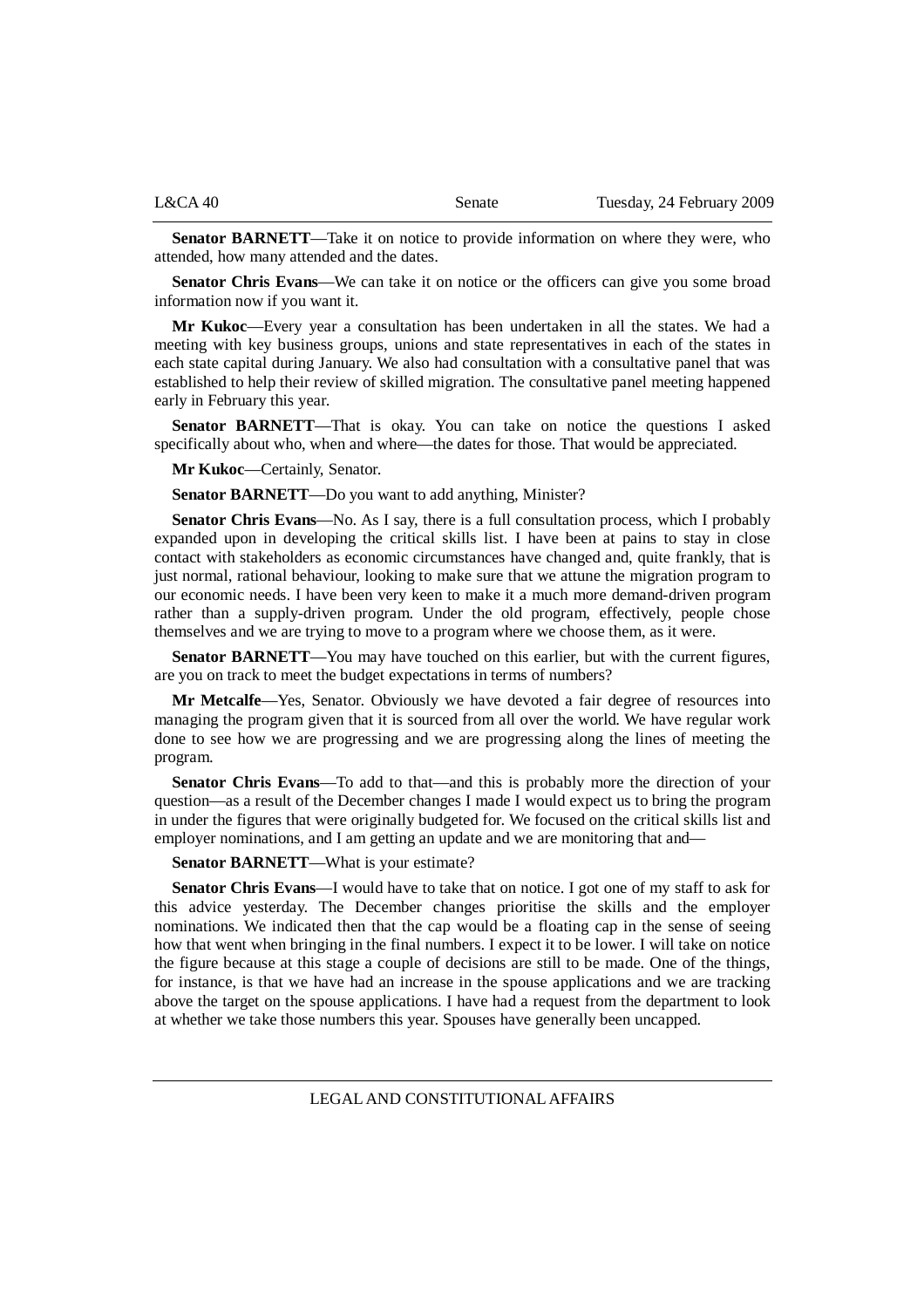**Senator BARNETT**—Thanks for taking that on notice, Minister. We are sitting here in mid-February—have you got the latest figures? Can you provide those figures to the committee in terms of meeting your budget announcement in May last year for this financial year?

**Senator Chris Evans**—I said I would take that on notice, Senator. As I say, the final number will not be known until the end of June.

**Senator BARNETT—We do not have a six-monthly figure?** 

**Senator Chris Evans**—We could probably find you one on notice about the processing. The change I made allowed for a floating cap to respond to—

**Senator BARNETT**—That change was made in December, Minister. I am asking for the figures for the six months to 31 December.

**Senator Chris Evans**—I said that we could probably get that for you on notice. The change took effect on 1 January.

**Senator BARNETT—I** just thought that you might have the figures here.

**Senator Chris Evans**—We will get them for you during the day.

**Senator BARNETT**—Thank you.

**Senator FIERRAVANTI-WELLS**—How many 457 visa holders became permanent residents in 2007-08 or changed their status?

**Senator Chris Evans**—I think you will find that in Mr Birrell's report, Senator. You were reading that the other day. I think it is there. That was accurate; they were departmental figures. But I will get it for you.

**Mr Vardos**—The figures that we have at hand, which would require to be updated, are that, in the period 1 July 2008 to 31 December 2008, 18,380 457 visa holders and their families converted to permanent residents.

**Senator Chris Evans**—I think she was after 2007-08 figures, Peter.

**Mr Vardos**—I do not have them on hand.

**Senator FIERRAVANTI-WELLS**—Could you get them, thank you.

**Senator Chris Evans**—We will get those for you. They are available.

**Senator FIERRAVANTI-WELLS—Can I just move to a couple of questions regarding** the Deegan review. The review recommended the abolition of a minimum salary level in favour of market rates of pay for all temporary visa holders on salaries less than \$100,000. Minister, there is a quote in the *West Australian* from 15 November of you endorsing this recommendation. Will it be implemented, and when do you envisage that it will be implemented?

**Senator Chris Evans**—Senator, the draft regulations we talked about earlier contain have some of that information. I think, as you know, I have had a consultative committee of employers, state governments and unions who have done a lot of good work on this. It has worked really well and I think it is fair to say there is broad agreement on market rates. The difficulty you get is when you get to define what a market rate is. So it is a bit like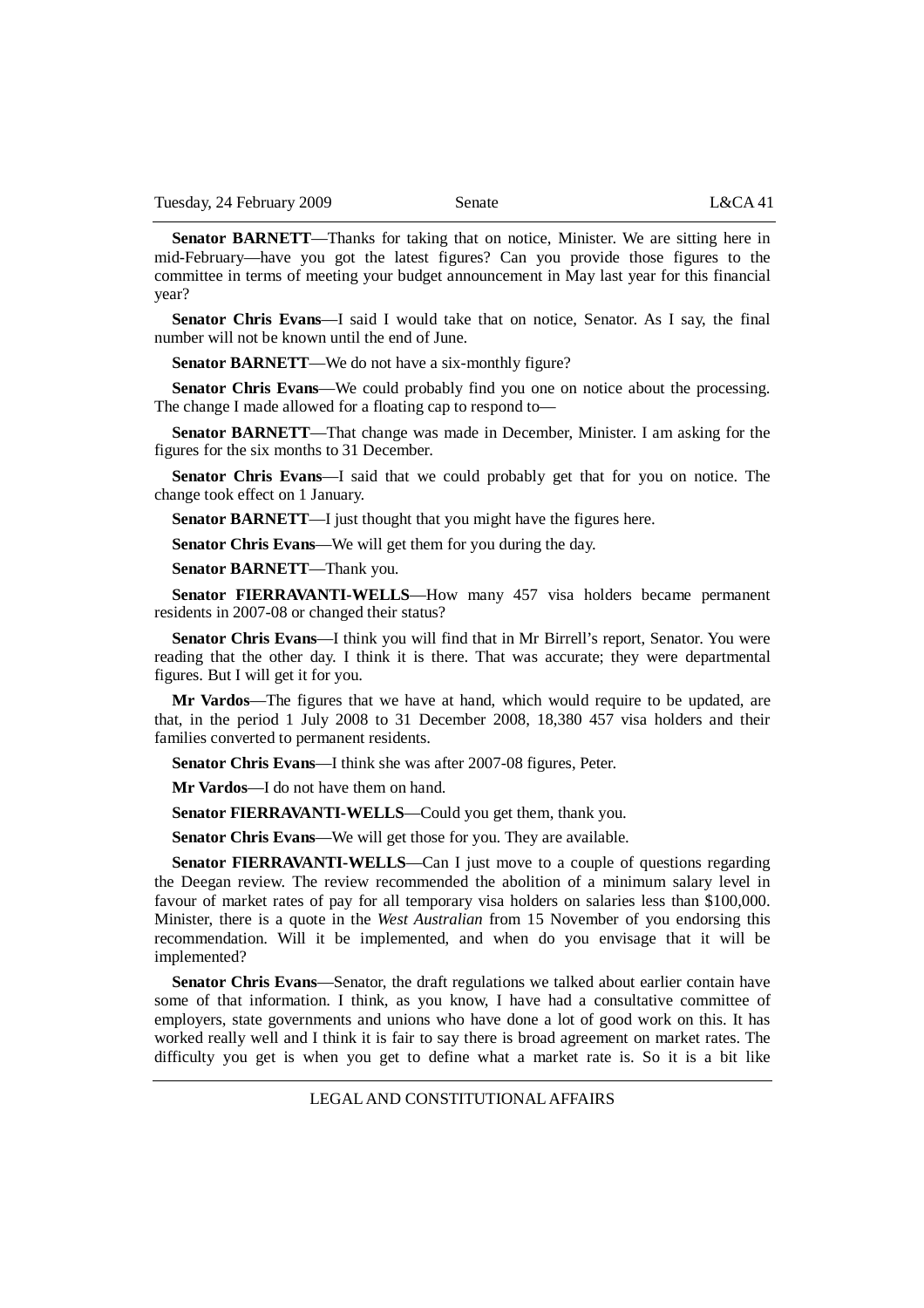| L&CA42 | Senate | Tuesday, 24 February 2009 |
|--------|--------|---------------------------|
|        |        |                           |

motherhood or world peace: everyone agrees with the general principle but, when you get down to it, there are a lot of wars going on.

We have had some pretty good engagement from the stakeholders on that and, effectively, the idea of market rates is to reinforce the philosophy that the previous government had when it introduced the scheme, which is that the foreign worker ought to be more expensive than the local worker. That is, if they are on the market rate and receiving the same salary and conditions then the cost of bringing them in and the related costs means they are more expensive. We do not want to make them so expensive that this prevents employers being able to access labour from overseas when they need it. But the principle is that if you are paying the market rate then you are paying the overseas worker at least the same as the local worker and therefore the on-costs or added costs of the overseas worker should make them more expensive. The concern we have had about the minimum salary level is that it is possible for the overseas worker to be paid less than the Australian worker, which might make the overseas worker more attractive. That has been the concern about the way the system is currently working. So that is why the market rate argument is being seen as the answer to that problem.

**Senator FIERRAVANTI-WELLS**—Certainly, the evidence that was given at that hearing did not quite seem to show those—but I do not want to get into all of that. I guess, to some extent, what you are saying is that you have evidence to show and which would suggest that requirement needs to be introduced, and you are introducing it as a part of the regulations.

### **Senator Chris Evans**—Yes.

**Senator FIERRAVANTI-WELLS**—One piece of evidence at that hearing seemed to be that in most of the classes of the 457 visas we are starting to see slippage down. There is the professional level, and that was the bulk of the 457s. There were issues raised about a \$75,000 level being that cut between—if I can put it in blunt terms—skilled and unskilled. Basically, you are putting it at \$100,000—is that what you are saying?

**Senator Chris Evans**—The draft regulations are out for comment. One of the things I have been keen to do, and I think this has been broadly supported, is to make the 457 wages and conditions framework the same as that under the industrial relations legislation. What we do not want is the immigration department trying to be industrial inspectors and enforcers.

If you have got a market rate, fundamentally that says, if you have got two nurses working in the same hospital, they are getting paid the same wages and conditions. The overseas workers are not undercutting and they can expect to be paid exactly the same as the Australian worker. The cost to the employer is having to pay to bring them in et cetera. So it will mean there is still a financial incentive for the employer to employ local labour first. We want to be able to say to employers that it is much simpler for them: employ workers at the market rate—what you are paying your other people—and therefore meet all the immigration rules by doing that. At the moment employers are sometimes unclear as we have got a separate set of regulations regarding minimum salary level and what applies with overtime. There are a whole range of complexities, whereas if you say to them, 'If you've got an enterprise agreement, just pay them on the enterprise agreement,' then that has some simplicity and has been, I think it is fair to say, broadly supported by those on the consultative group.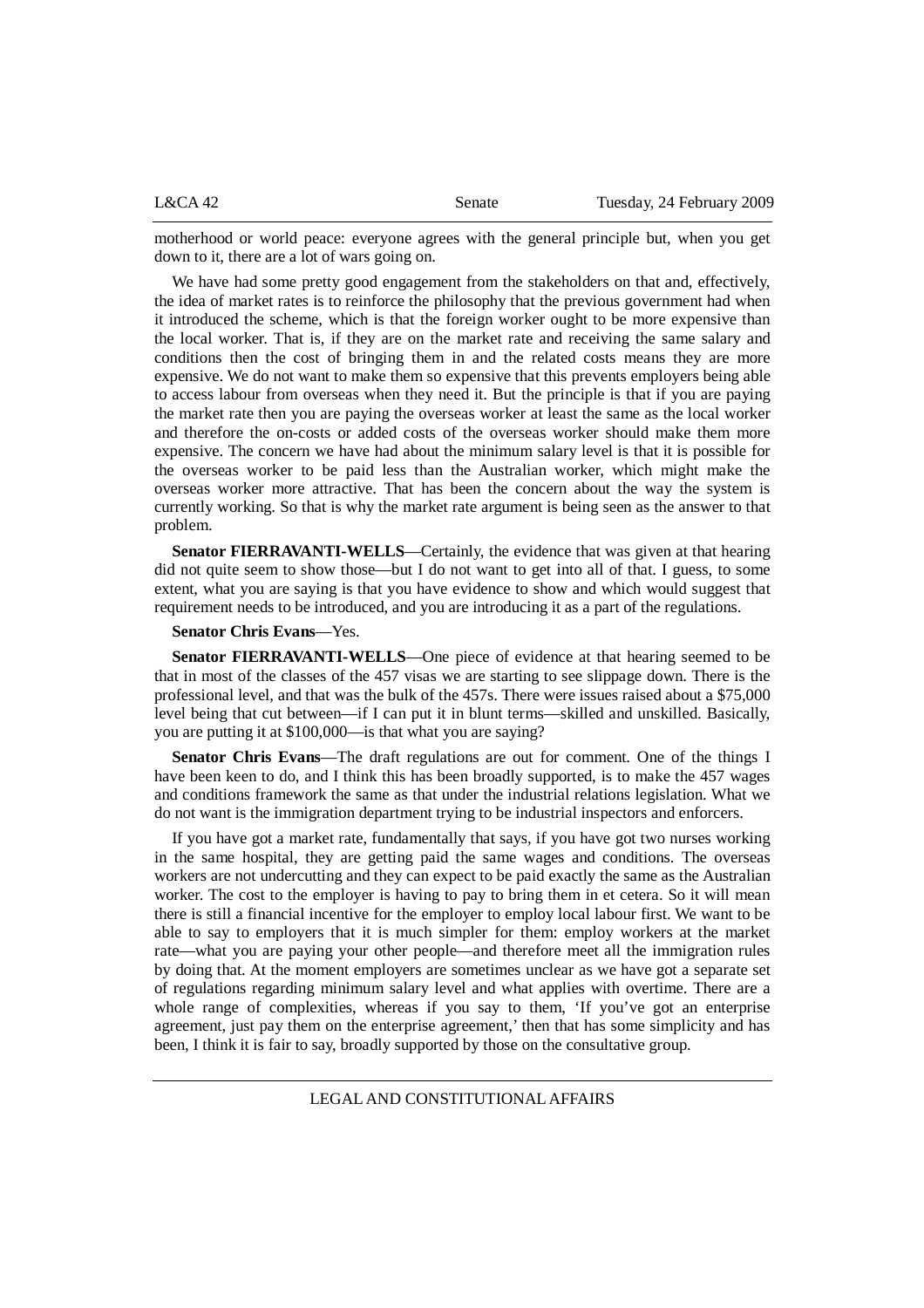**Senator FIERRAVANTI-WELLS**—We will have a look at that. These matters will come up, in any case, when we go through and have a look at the regulations and any passage. I would envisage that those regulations may well have some sort of scrutiny.

**Senator Chris Evans**—There is lots of interest in it and they are widely available.

**Senator FIERRAVANTI-WELLS**—This is probably covered in the regulations, but how does the department intend to administer and/or enforce such an obligation? Are you setting out a framework in the regulations? Is that how you intend to do it?

**Senator Chris Evans**—That is the \$64 million question, Senator. You have nailed it on the head and I defer to the officer but, effectively, that is where the negotiation is. How do you make the market rate work? Mr Kukoc, do you want to give a bit of background?

**Mr Kukoc**—Essentially, the current undertakings have administrative sanctions attached, as you know, Senator. The new sponsorship obligations will have both administrative sanctions and civil penalties attached to them.

**Senator FIERRAVANTI-WELLS**—Yes, we laboured this at the hearing.

**Mr Kukoc**—In addition to the sponsorship obligations and paying a minimum rate of salary, which is likely to be defined as market rate and which will be part of that sponsorship obligation, it will be enforced both by administrative sanctions and, if necessary, through civil sanctions. There are some other circumstances in which sponsorships may be partly cancelled, so they are just applying administrative sanctions to those. When you read the draft regulations and how they are structured, you will see that sponsorship obligations have much stronger sanction powers attached to them. There is a lower level of other circumstances and other requirements that sponsors need to meet, and these will be enforced just through administrative sanctions.

**Senator FIERRAVANTI-WELLS**—The Deegan review recommended that the name of sponsors with 20 or more subclass visa holders be published on the DIAC website. Are you going to do that or does this system that you will put in place not need that to happen?

**Senator Chris Evans**—I did not catch the question.

**Senator FIERRAVANTI-WELLS**—The question was: in the Deegan review there was a recommendation made that the name of sponsors with 20 or more subclass visa holders be published on the DIAC website. Will you be doing that or do your new administrative—

**Senator Chris Evans**—I do not think there has been any decision in relation to that, Senator.

**Senator FIERRAVANTI-WELLS—All right.** I might just move to the Pacific guest work scheme. I am sure the minister will be thrilled to be asked questions on that.

**Senator Chris Evans**—I am happy to refer you to DEEWR.

**Senator FIERRAVANTI-WELLS**—Well, I did go to DEEWR. I went to other agencies.

**Senator Chris Evans**—In terms of our responsibilities, we are happy to help.

**Senator FIERRAVANTI-WELLS**—All right. Given the economic circumstances at the moment, is there an intention to revise the scheme?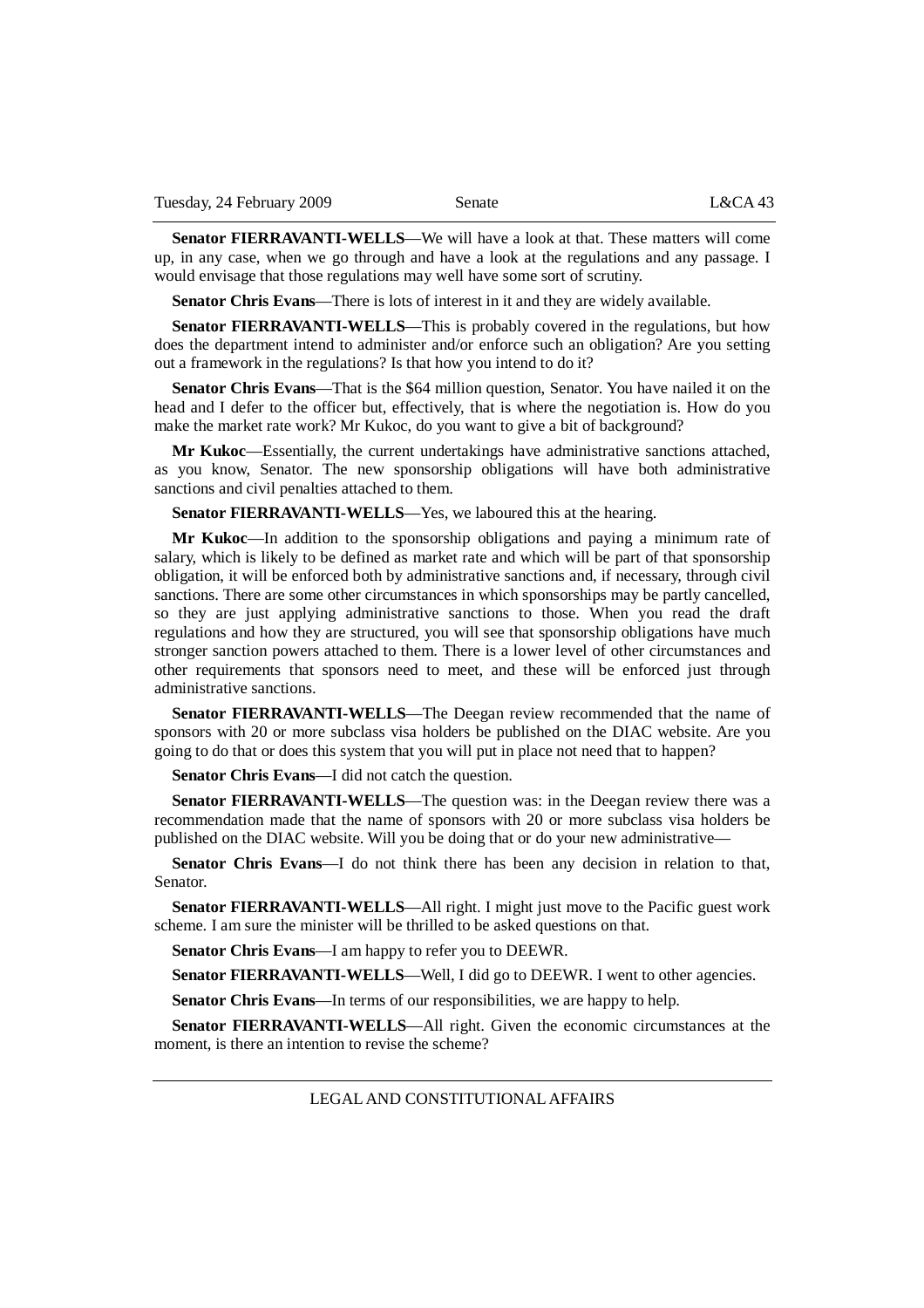| L&CA44 | Senate | Tuesday, 24 February 2009 |
|--------|--------|---------------------------|
|        |        |                           |

**Senator Chris Evans**—Senator, I have not had a discussion with the Deputy PM that would allow me to answer that in any sort of fulsome way but, as you know, it is purely a trial and the numbers brought in this season were very small and that will obviously give us a range of experience. The evidence we have in recent times is that, despite some of the regions actually having slightly higher unemployment than some other areas, they have not been able to attract people to do this work and there has been a constant complaint from growers et cetera.

Obviously, these things will be monitored closely. While a full assessment will be done at the end of the trial, there is no doubt that at the end of this first phase people will have a look at how things are going and whether circumstances are changing. I think we got 50 in. For what period of time was it?

**Mr Kukoc**—The first 50 Tongans that have arrived are here for seven months, and then in the next financial year the whole pilot aims to bring in up to 2,500 Pacific Islanders over the three financial years. We are talking about around 600 people a year in two or three regions of Australia, so we are talking about very small numbers. The scheme was designed in such a way that, if there is no labour demand, the number of visas issued will be lower.

**Mr Vardos**—The group of 50 that have arrived will be here for the period from February to August this year.

**Senator FIERRAVANTI-WELLS**—It is interesting that the area that they went to was not one of the three pilot areas that you were looking at before. There seems to be quite a bit of confusion around this. I have to say that, even when I did go to the DEEWR minister, the answers that I got were not very organised—and that is an understatement. I am very concerned at the fact that, at the last moment, they have gone off to a place that was not even part of the pilot scheme. It seems to me that it certainly was not very well organised or at least there have been some problems with it.

**Senator Chris Evans**—I am not close to the detail, so I do not want to go responding in too much detail because I am not capable of that. I do think people need to just understand that, firstly, we are responding to demand from those fruit growers and local communities and there are very strong representations from people like Mr Forrest and others—that say they cannot get their fruit picked and that they need that labour supply. Secondly, we said we would institute a trial. Trials include trial and error, and we will see how it goes.

A lot of effort has gone into trying to make it work well. There will be teething problems. That is why you have trials. So, yes, people have concerns, issues and experiences that they may not want to repeat; that is the nature of a trial. We will make a proper assessment at the end of it as to how it has gone. I think it is a bit unreasonable for some of the commentary to be 'Well, it has not happened fast enough; it is not perfect—but we oppose it anyway.' We said we would have a go at trying to meet the demand that had been there for years. There were very loud calls from the National Farmers Federation and others to try and meet that need with some casual labour brought in under such a scheme. We will be giving it a good go and we will make an assessment of how it goes in the coming period.

**Mr Vardos**—Could I just clarify one point. I am advised that Robinvale is a part of the Swan Hill region and so it is part of the pilot area.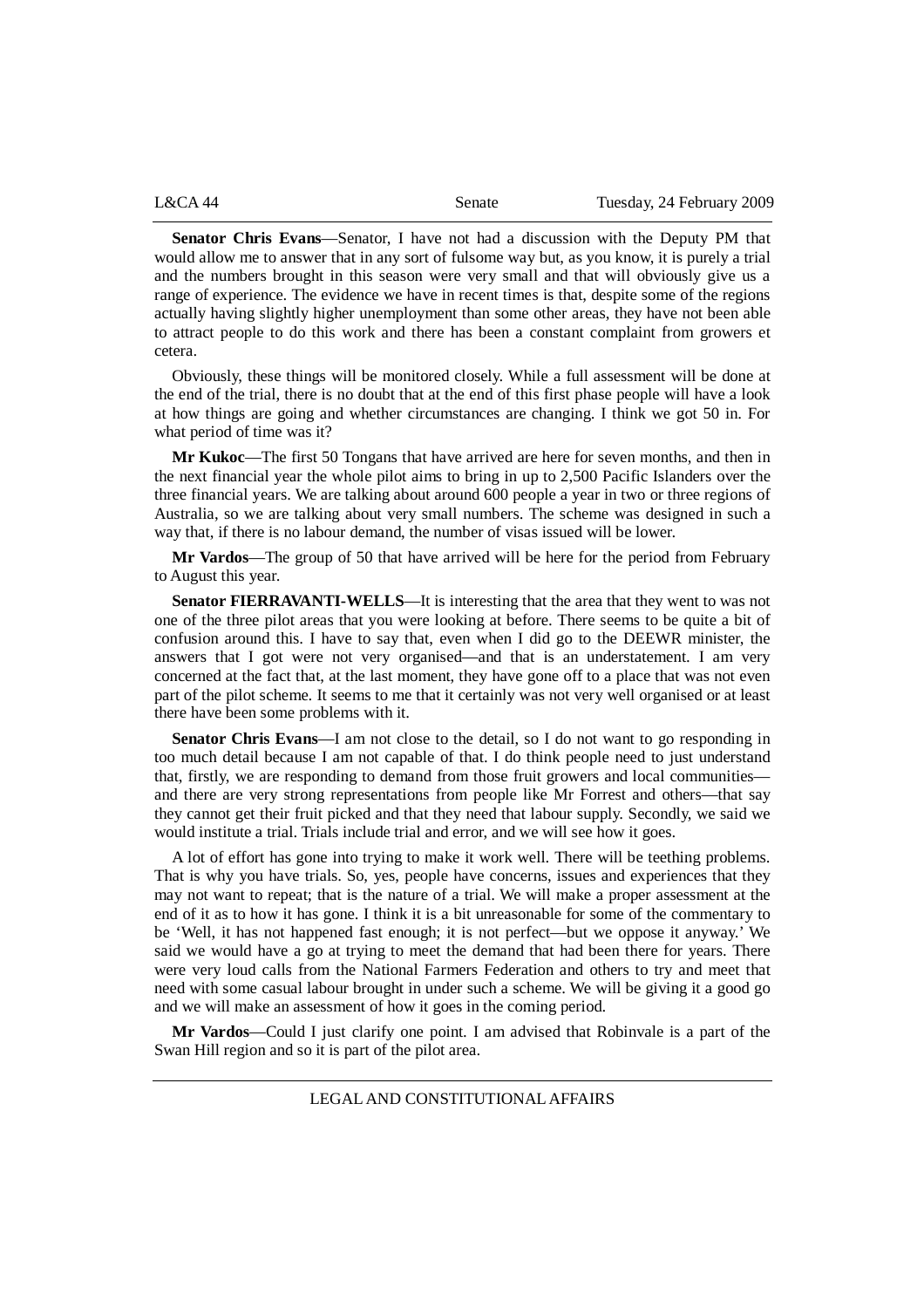**Senator FIERRAVANTI-WELLS**—Okay. Are you aware of the hire companies that brought in the workers—or is that a question to DEEWR?

**Mr Kukoc**—Sorry, Senator, could you repeat that question, please.

**Senator FIERRAVANTI-WELLS**—The labour hire company that brought in the workers—was it a labour hire company? If it was, which company brought them in?

**Mr Kukoc**—I think this question should be referred to DEEWR; it is more appropriate for them to respond.

**Senator FIERRAVANTI-WELLS**—Okay. Do we know the costs that were paid by the employer in this phase or as a part of the 50 that came out? On the last occasion I asked questions in relation to the costs that were actually going to be borne by the employer. Are you aware of those costs?

**Senator Chris Evans**—I think the difficulty we have got is that these are mainly DEEWR functions. This has happened from the start: because people are coming from overseas, it is assumed that it is an Immigration function. I think it might be useful if one of the officers explains to you what we do as part of this—

**Senator FIERRAVANTI-WELLS**—I am going to come to that, Minister, because I have got the evidence from the last estimates when we looked at the areas your department is responsible for. So I will come to that in a moment.

# **Senator Chris Evans**—Okay.

**Senator FIERRAVANTI-WELLS**—But this is on an immigration related component of it. These people are here for seven months, but, once the almond picking—I understand that is what they have been doing at Robinvale—finishes, what happens next in terms of their visas? They are here for seven months; do we know what they are going to do when that finishes? Or are we going to see a situation where, if there is no work, it will potentially be open to them to stay here for a period of time? Can you explain to me how, logistically, that could happen.

**Mr Kukoc**—Under the special program agreement which the department signed with the relevant labour hire company, it is the labour hire company's obligation to provide work for six months and for 30 hours a week. The labour hire company will have to make the effort to provide work for the duration of those six months, for a minimum of 30 hours a week. If, for example, after two or three months, there is no more work available on that particular farm, the labour hire company will probably negotiate work on another farm. They can engage up to five growers in the scheme.

**Senator FIERRAVANTI-WELLS**—Again, just on a visa related issue, what processes have you put in place to ensure that the workers meet their visa requirements and not overstay? I think on the last occasion you were here I was advised that you were undertaking that as part of the briefing programs. What have you actually put in place to ensure that does not happen?

**Mr Kukoc**—These visa applicants have to go through standard health and character checks that we have for all other visa applicants. There is also a strong incentive for visa applicants and the sending countries to ensure that the people who come here for six months or seven months work do return to their country of origin, given that a condition of them coming back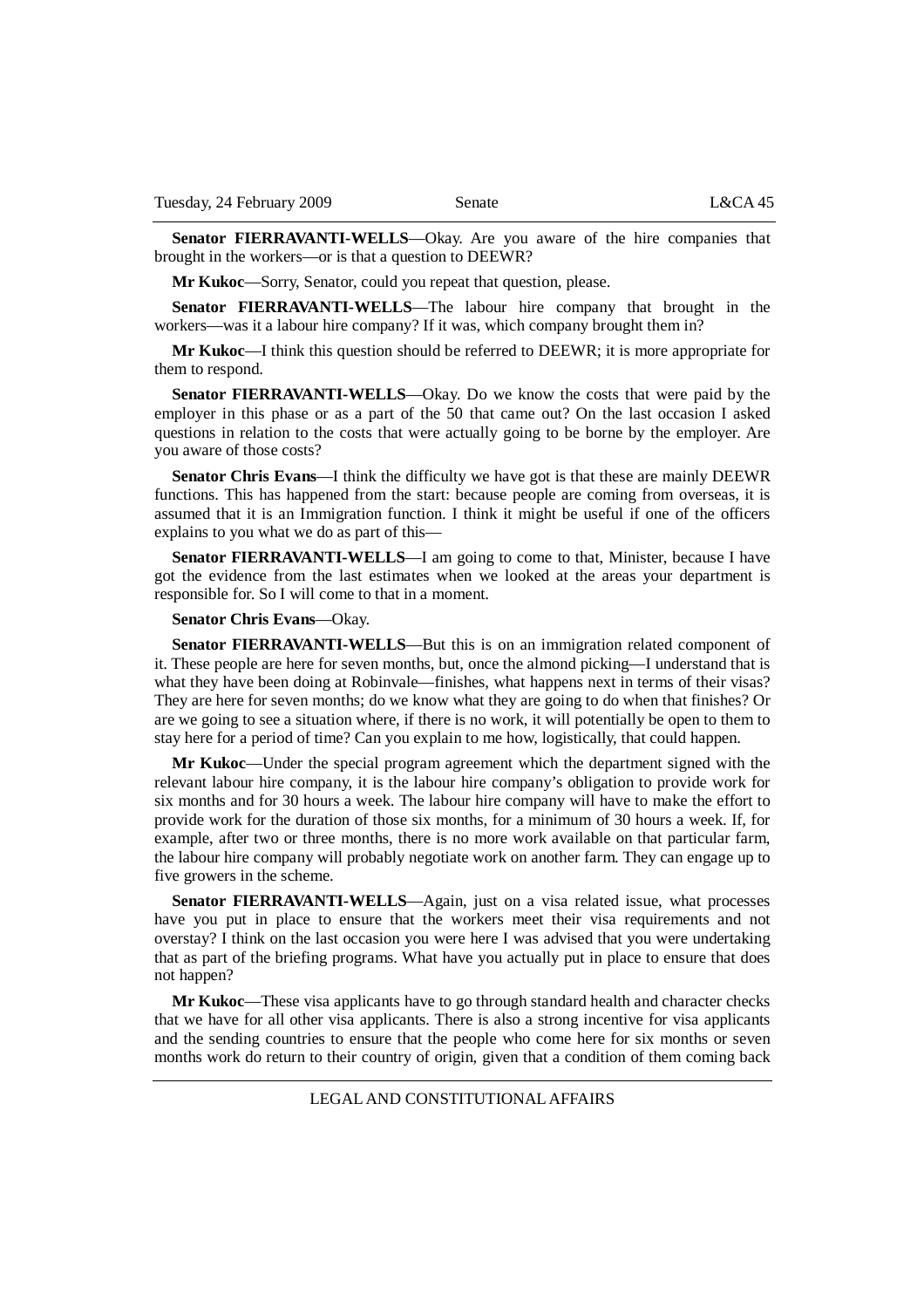here next year is compliance with the first visa. But there are those standard health and security checks. There are a number of incentives built into the design of the scheme that actually encourage people to return to their countries, because the whole point of the scheme was circularity—for Pacific islanders to go back to their countries and actually use the funds that they have earned during the six months to establish a business or support their families. So there are a number of incentives built into the scheme to encourage that return. In addition to the visa conditions, workers normally become entitled to a superannuation return on their departure from Australia, and possibly a tax return as well.

**Senator Chris Evans**—I do not think we answered the senator's question regarding what visa conditions are applied in terms of their work. She basically asked: if they did not have work under the labour hire firm, could they move and work elsewhere. It would be useful to run through the visa conditions.

**Mr Kukoc**—The visa conditions specifically stipulate that the work, under the special program agreement, is only for that particular labour hire company.

**Mr Vardos**—They cannot enter the general workforce, Senator.

**Senator FIERRAVANTI-WELLS**—No. I guess what I am asking is, if they finish what they are doing at the moment and there is no other work, or conditions deteriorate or other issues arise and not all of them have work, are we going to basically see these people sitting around for seven months—or the proportion of those seven months that they might not have something to do? It is about perception, Minister; that is where I am coming from.

**Senator Chris Evans**—The reality is that the labour hire firm is contracted to provide them with work and is responsible for paying them.

**Senator FIERRAVANTI-WELLS**—So they will have to pick up the costs.

**Senator Chris Evans**—So the labour hire firm will have a huge incentive to make sure they are working, I suspect. Also, the communities have said, 'Yes, we need them and we'll use them.' Those communities know that they will not be returning if they are not in fact being used. We think those parameters will work. If you said to me, 'What if the whole region is flooded and there is no work?' I think at some stage they would be returned if that work were not available.

**Senator FIERRAVANTI-WELLS**—Madam Chair, I will continue with the community relations program after lunch.

# **Proceedings suspended from 12.30 pm to 1.30 pm**

**CHAIR**—We are dealing with outcome 1, output 1.1.

**Senator FIERRAVANTI-WELLS**—At the last estimates we looked at those aspects of the guest worker program that the Department of Immigration and Citizenship was especially involved in. Mr Vardos, I think you said that one of the goals of your community relations program was the development of a community engagement strategy targeted at social cohesion activities at the grassroots level. I think it is from outcome 2.

**Mr Hughes**—The officer concerned is at the table.

**Senator FIERRAVANTI-WELLS**—Ms Pope, yes. This is in outcome 2.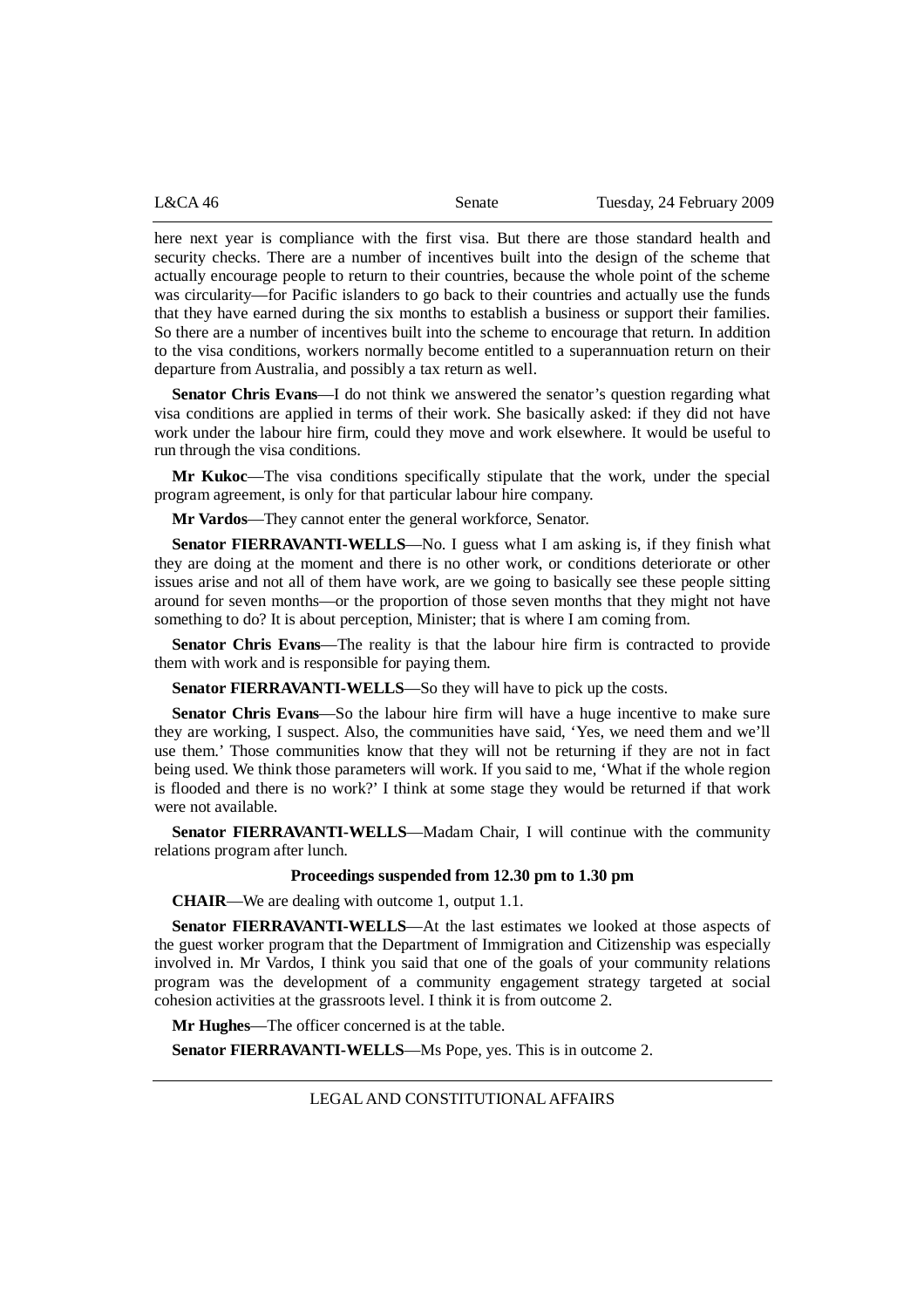**Senator Chris Evans**—I think it is reasonable to deal with it all at once.

**Senator FIERRAVANTI-WELLS**—Ms Pope, how has our evaluation gone and what has the department done under this program?

**Ms Pope**—Thank you. I think the key thing is that we have had two sets of face-to-face consultations, in December and then again in February, with the communities in Griffith, Swan Hill and Robinvale involving, representatives of local government, church groups and growers. We have also had ongoing telephone discussions with them refining the approach that might be taken around community engagement activities. The intention is to fund a range of activities designed to promote positive community relations in those locations. The precise activities are being developed between the employers, local government, industry groups and the community organisations in those locations. Our expectation is that they will include sporting and other social activities that might involve local community groups such as the CWA, Rotary, the Lions Club and those kinds of organisations. The aim of the projects will be to improve mutual understanding and community understanding of different perspectives that people might bring to the table and to the circumstances they find themselves in in Robinvale and Griffith.

**Senator FIERRAVANTI-WELLS**—The portfolio additional estimates statements indicate that that funding of \$1.3 million effectively covers all of DIAC's responsibilities for this scheme across the portfolio.

**Ms Pope**—Not exactly. There is \$1.2 million over four years to deliver the community engagement activities. I can break that down over the forward years if that is helpful.

**Senator FIERRAVANTI-WELLS**—I see: the amount set out in 1.2 is your component of it.

**Ms Pope**—It is the community engagement component.

**Senator FIERRAVANTI-WELLS**—That is fine. Do we envisage that there are going to be problems? Everybody seems to have cooperated. Is that the general situation?

**Ms Pope**—I believe that is the sense. These are programs designed not to address an existing problem but rather to promote the continuation of a successful community and some mutual understanding between the groups as they go forward. That is in a social sense, not in a prescriptive, anti-racism way.

**Senator FIERRAVANTI-WELLS**—It is a voluntary social sort of sense?

**Ms Pope**—Exactly.

**Senator FIERRAVANTI-WELLS**—Thank you. It seemed the appropriate time to deal with that. On the last occasion it was mentioned that part of DIAC's responsibility was the health checks in situ in the countries. One of the issues that we raised was the availability of doctors in those areas. Obviously we are dealing with a small number of people, but were there any problems in dealing with those sorts of issues?

**Mr Kukoc**—No. We are talking about 50 visa applications. Even when the numbers ramp up to around 600 a year, we do not envisage many problems, given that we have panel doctors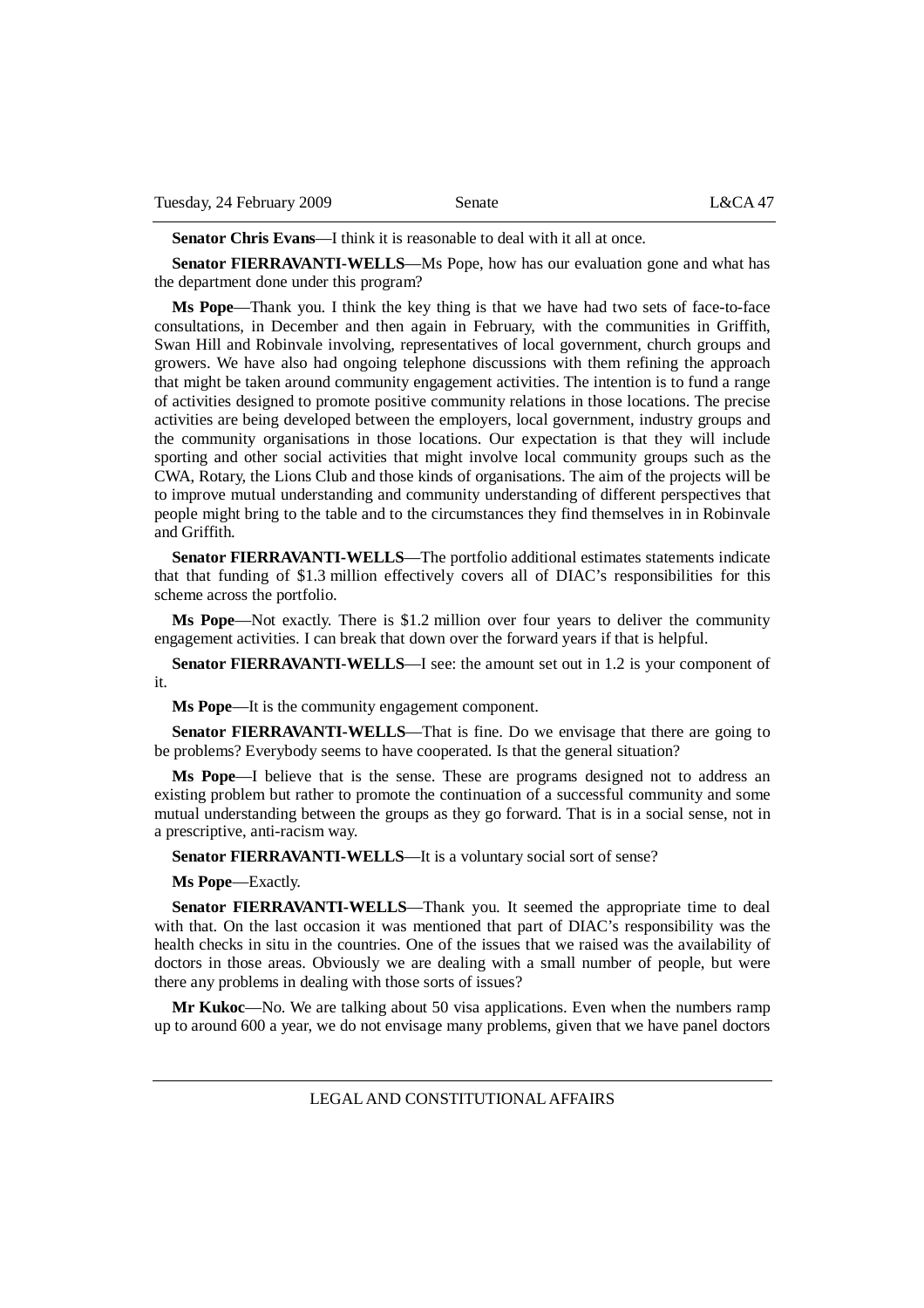in most of these countries, except for Kiribati. We have panel doctors in Tonga, Vanuatu and PNG.

**Senator FIERRAVANTI-WELLS**—Alright. I think the question that we raised last time about the reimbursement for 'inviting participants to the pilot scheme' is probably best directed to DEEWR. I think we have covered overstaying. I do not have any further questions in relation to the guest worker program. Thank you.

### [1.36 pm]

**CHAIR**—We are dealing with 1.2, refugee and humanitarian entry and stay.

**Senator HANSON-YOUNG**—I have some specific questions and then some more general ones. I will start with the specifics, if that is all right. I have some questions in relation to West Papuan refugees Yunus and Anike Wanggai, who were deported in November last year to Indonesia. There was obviously a little bit of press around that.

**Mr Metcalfe**—Those people were not deported to Indonesia; they left voluntarily.

**Senator HANSON-YOUNG**—Okay. My understanding is that they are still there. It is their cases that I am particularly interested in today. Were there any other Indonesian nationals present when Yunus Wanggai was interviewed by immigration officials in Canberra?

**Mr Metcalfe**—I am happy to answer questions on this issue. The two folks you are referring to were in Australia on temporary protection visas and were very close to having resolution of status visas granted to them. I will ask Mr Hughes to answer your question in the broad sense of describing approaches that were made to the department.

**Senator HANSON-YOUNG—It** would be great if you could clarify the issue about leaving voluntarily.

**Mr Metcalfe**—Certainly. Mr Hughes can talk you through the process and then you can follow up with questions. It is important—

**Senator HANSON-YOUNG**—That we get the record straight.

**Mr Metcalfe**—Yes.

**Senator HANSON-YOUNG**—Fabulous.

**Mr Metcalfe**—You can then cross-examine on the details.

**Mr Hughes**—I will say something about the context. Of course, we have about 13,000 people given refugee visas a year. Most of them are offshore humanitarian visas; some are onshore protection visas. From time to time people given those visas choose to leave the country, like anyone else can do, possibly to travel to another country or to their home country. That is not unusual. We do not have any particular role in that. The only time that we have taken a role is in relation to people departing Australia who have temporary protection visas. The reason for that is that under the old, now abolished, temporary protection visa system, if you left, the visa expired; therefore, you did not have an automatic right of re-entry. If we became aware that people on temporary protection visas were departing and we had the opportunity, we would counsel them on the effect on their visa status if they chose to depart that is, they did not have an automatic right of re-entry.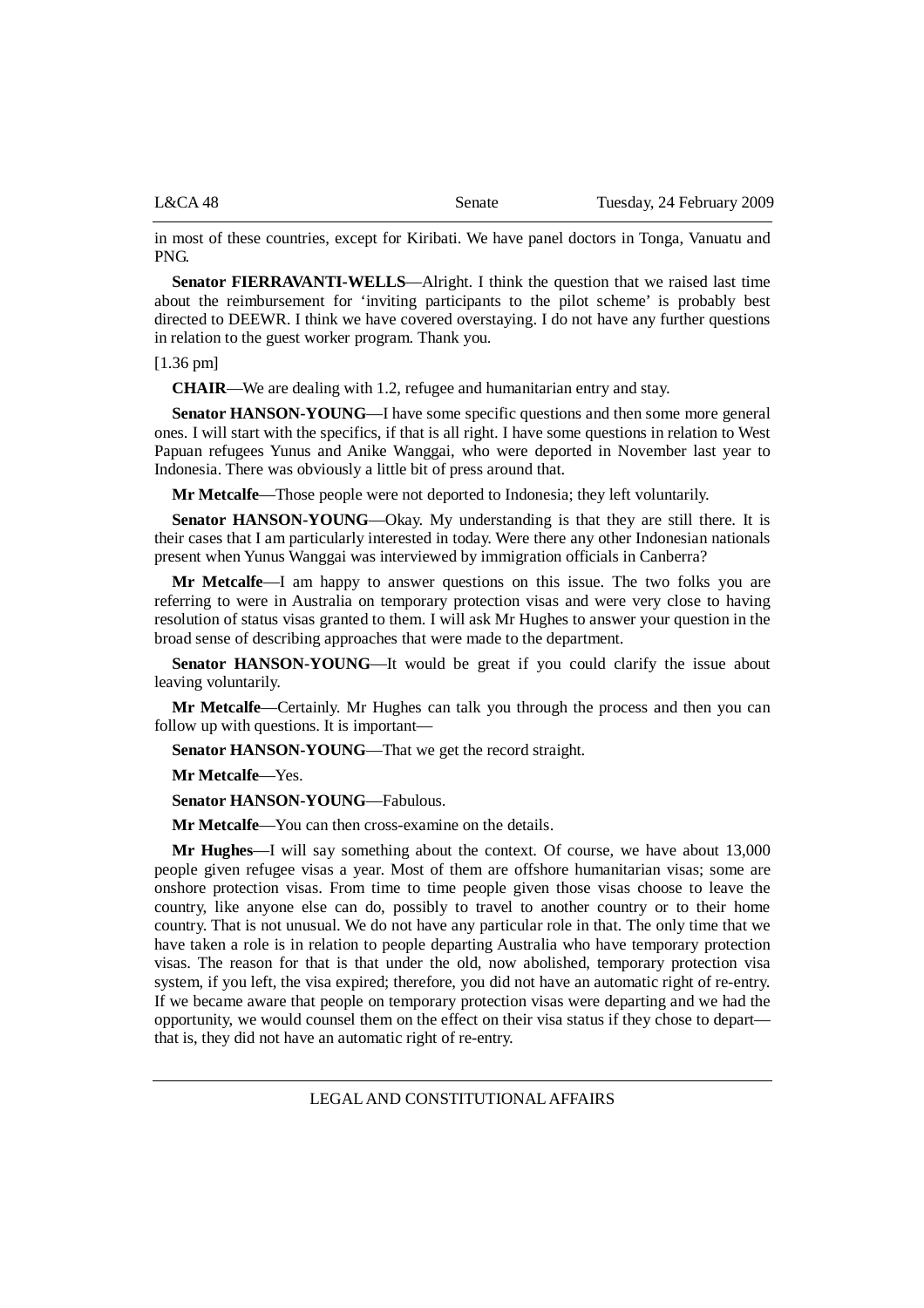That was our role for the two Papuans you mentioned. As I recall it, we were given advice, I think from the Department of Foreign Affairs and Trade, that the two intended to leave. We wanted, as we have done with other temporary protection visa holders, to ensure they were aware of the visa implications of departing Australia. Therefore, a meeting was arranged to allow that. We had also arranged for their legal representative to attend that meeting.

**Senator HANSON-YOUNG—A legal representative for the two refugees?** 

**Mr Hughes**—Yes, the person who had represented them initially in connection with their protection visa application, and I think also at least one person from the Indonesian embassy was present.

**Senator HANSON-YOUNG—So there was one person from the Indonesian Embassy?** 

**Mr Hughes**—At least one.

**Senator HANSON-YOUNG**—At least one?

**Mr Hughes**—At least one, yes.

**Senator HANSON-YOUNG**—That was from the Indonesian embassy here in Canberra?

**Mr Hughes**—That is right.

**Senator HANSON-YOUNG**—If this meeting was about ensuring that the two people understood the implications of leaving in terms of not being able to re-enter Australia—and they had obviously sought protection previously because of issues back to their homeland how confident are you that having other representatives in that meeting did not lead to any feeling that they had to go back to Indonesia?

**Mr Hughes**—I think the starting point on this is that we can only ask people if they would like to be counselled by us on their visa conditions. In other words, we cannot require a person to talk to us. It is just an offer that we make and that is the offer that we made.

**Senator HANSON-YOUNG**—Did you make it clear that there would be Indonesian officials at the meeting?

**Mr Hughes**—I think the people were in the company of Indonesian officials at the time and they said that they wanted to be accompanied by those people. We also suggested that it would be a good idea for their legal representative to be present, and that in fact happened.

**Senator Chris Evans**—This was raised with me also when there was concern from some of the community supporters about these two persons and their possible return to Indonesia. I was contacted by them via a couple of intermediaries. I stressed to the department that we wanted to make sure that they understood that they were close to gaining a status of resolution with their visas. As I recall the impediment was the fact that the gentlemen had to have another health check because I think he had TB or some other health issues. His visa had taken a little longer, but we wanted to make sure that they understood the conditions of the TPV and that they were only weeks away from being given a resolution of status visa automatically in terms of how we decided to close off the TPV regime. Under that visa they would then have the right to return; there would be different conditions. We were keen to make sure they understood that they would have, if you like, more rights or benefits in terms of residency in Australia if they awaited the award of that visa, which was basically automatic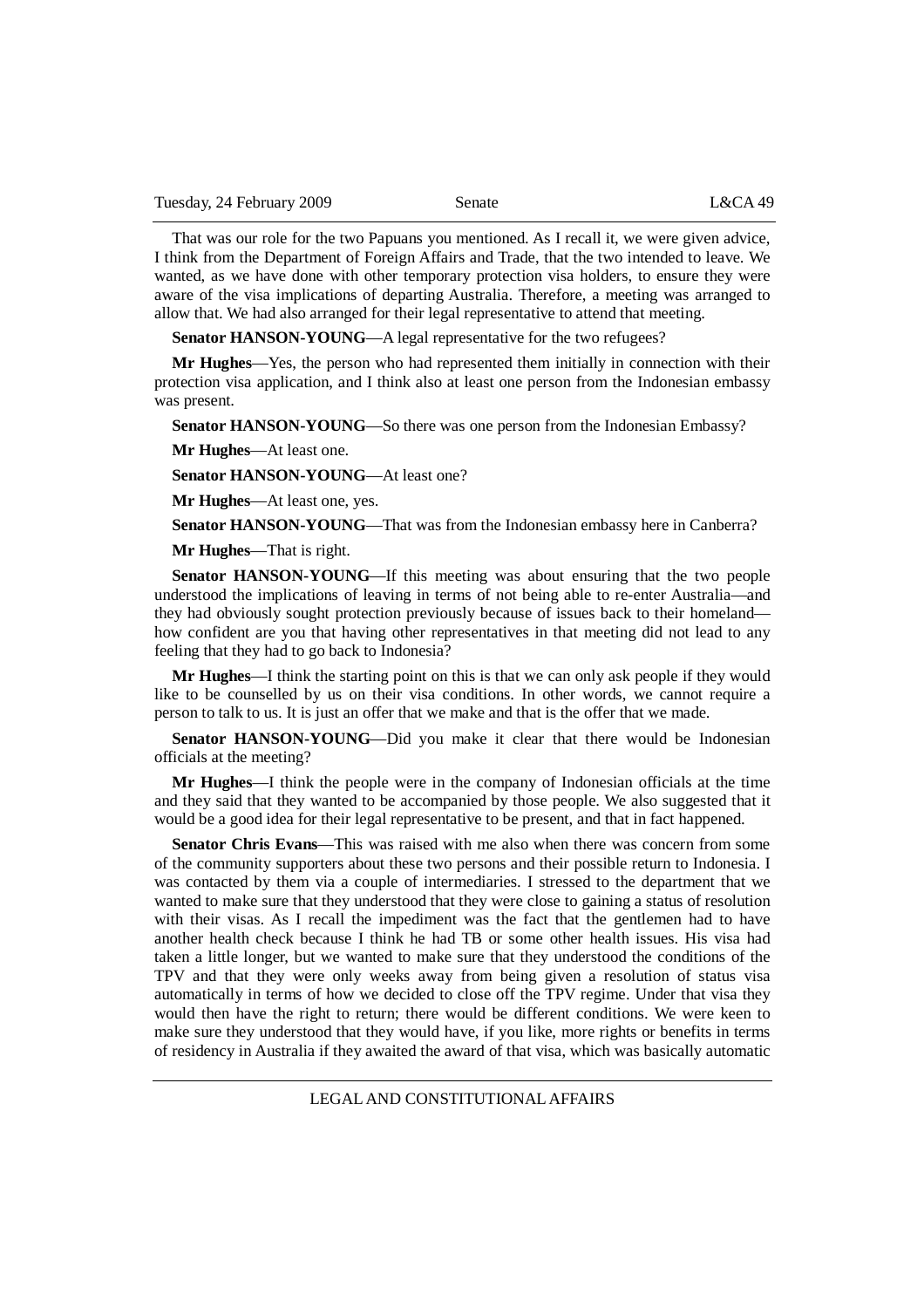| L&CA~50 | Senate | Tuesday, 24 February 2009 |
|---------|--------|---------------------------|
|         |        |                           |

subject to this health issue. But as part of that we did not want to just make sure we told them. We were also very keen to make sure—and I asked the department to make sure—that their legal representative, who I knew was acting for them, was able to access them and make sure they understood the impact of any decision to return in terms of their visa status. That was our obligation, and my understanding is that that occurred.

**Senator HANSON-YOUNG**—Do we know if there has been any follow-up by the department? Have you heard about how the family is going? Did they get on the plane, get off in Indonesia and that was it?

**Mr Hughes**—I have not heard anything.

**Senator HANSON-YOUNG**—So we have no information about their current situation?

**Senator Chris Evans**—I think some of the advocates are in contact. I had somebody report to me about how they thought they were going, but that is second-hand. Officially, we do not know. I know there were advocates they were close to in Melbourne who I assume are still in touch, but I am not sure.

**Senator HANSON-YOUNG**—In this meeting where the implications for their visa applications were articulated to both people—that is, that they were pending and it looked as though they were going to be successful based on the health tests—was there any discussion about their potential safety if they went back to Indonesia? Did the department have any discussion with them about that?

**Mr Hughes**—That was not the basis of the discussion. As I said, the discussion was about their visa status—what would happen if they left with a temporary protection visa, the processing in relation to the resolution of status visa and the difference that that would make if they left.

**Senator Chris Evans**—We became engaged when we were told that they were planning to leave. We wanted to make sure that we exercised our responsibilities and that they understood their status. We became involved only when we were informed that they were about to leave the country.

**Senator HANSON-YOUNG**—Correct me if I am wrong, Minister, but what I am hearing from you is that your responsibility starts and finishes with telling them what this means for their visas and visa conditions, not necessarily what may lie ahead of them regarding their personal safety?

**Senator Chris Evans**—I think that is right. We are saying that they were free to leave the country and they could act on their own judgment about those issues. We just wanted to make sure they understood their visa status and the fact that they were basically shortly to get permanent residency in Australia. Certainly, their legal representative was aware of that and we undertook to make sure that they had access to their legal representative so he could explain those things to them and that it was not just coming from the department. I was very keen to make sure that he got to speak to them, and that is what occurred.

**Senator HANSON-YOUNG—Was there any time after that meeting for the legal** representative to speak to them alone, in private?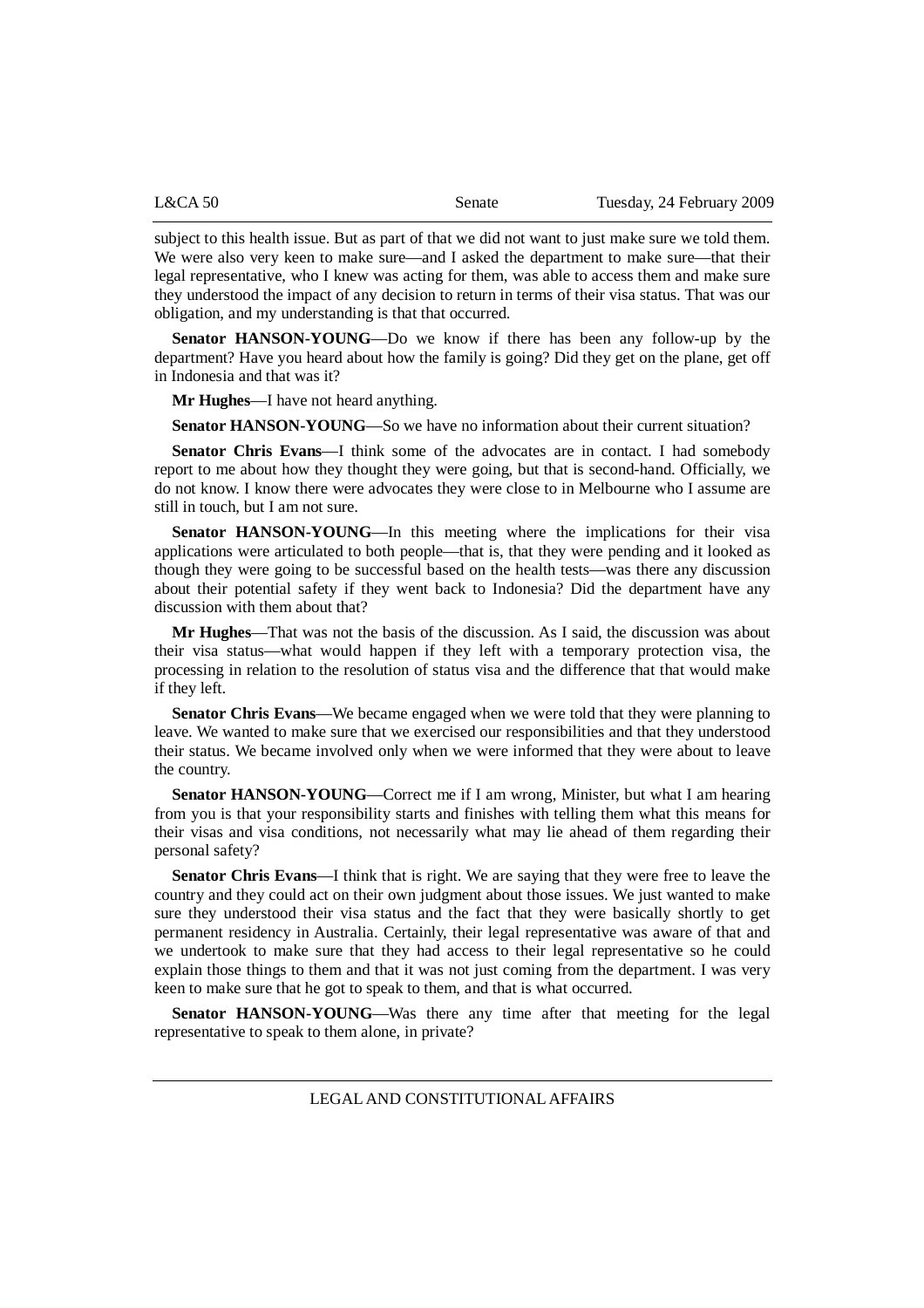**Mr Metcalfe**—My understanding is that that offer was certainly made to them. Mr Wanggai declined to have that meeting with his legal adviser.

**Senator HANSON-YOUNG—What was the purpose of having the Indonesian embassy** representative there?

**Mr Metcalfe**—Just to be quite clear: we did not invite the representatives from the Indonesian embassy; Mr Wanggai brought them with him.

### **Senator HANSON-YOUNG**—Right.

**Mr Metcalfe**—As Mr Hughes and the minister have explained, the whole purpose of the meeting was to allow us to explain their visa circumstances to Mr Wanggai and his daughter. As it turned out, the daughter had in fact around that time been granted a resolution of status visa, which she still holds and which provides re-entry rights to Australia. Mr Wanggai's visa had yet to be finalised because of the health issue, but we certainly advised that it was close to finalisation. We advised him that should he leave before it was finalised and granted, he would be doing so on his temporary protection visa, which does not provide a right of reentry. However, if he waited and decided to leave at some other stage then he would have that re-entry right. In those circumstances, the meeting was to ensure that that was well understood. From the briefing I have had from our officers present, I understand that that matter was reiterated on several occasions and was fully understood.

We have no powers to prevent a person from leaving Australia. Our meeting was purely to inform the couple of their visa situation. At the minister's request, we ensured that their legal adviser was aware of the meeting and in fact came up to Canberra to attend it. But Mr Wanggai arrived with two officials from the Indonesian Embassy, who were present at his request throughout the meeting.

**Senator HANSON-YOUNG**—Correct me if I have interpreted this wrongly: Mr Wanggai was offered the opportunity to have a private meeting afterwards with his lawyer and he declined.

**Mr Metcalfe**—That is right. I am advised that he declined a private meeting with his lawyer prior to the briefing.

**Senator HANSON-YOUNG**—Prior to the briefing?

**Mr Metcalfe**—Prior to the briefing. He was given the opportunity. At any time, if Mr Wanggai had wished to have a private meeting with his lawyer, that was between the two them. There was no role for us to do other than ensure that the lawyer was aware that the briefing was occurring and he was able to be there for it.

**Senator HANSON-YOUNG**—Thank you. Australia is a signatory to the United Nations refugee convention.

**Mr Metcalfe**—Certainly.

**Senator HANSON-YOUNG**—We have ratified all the aspects of the convention.

**Mr Metcalfe**—We were one of the very first signatories to it.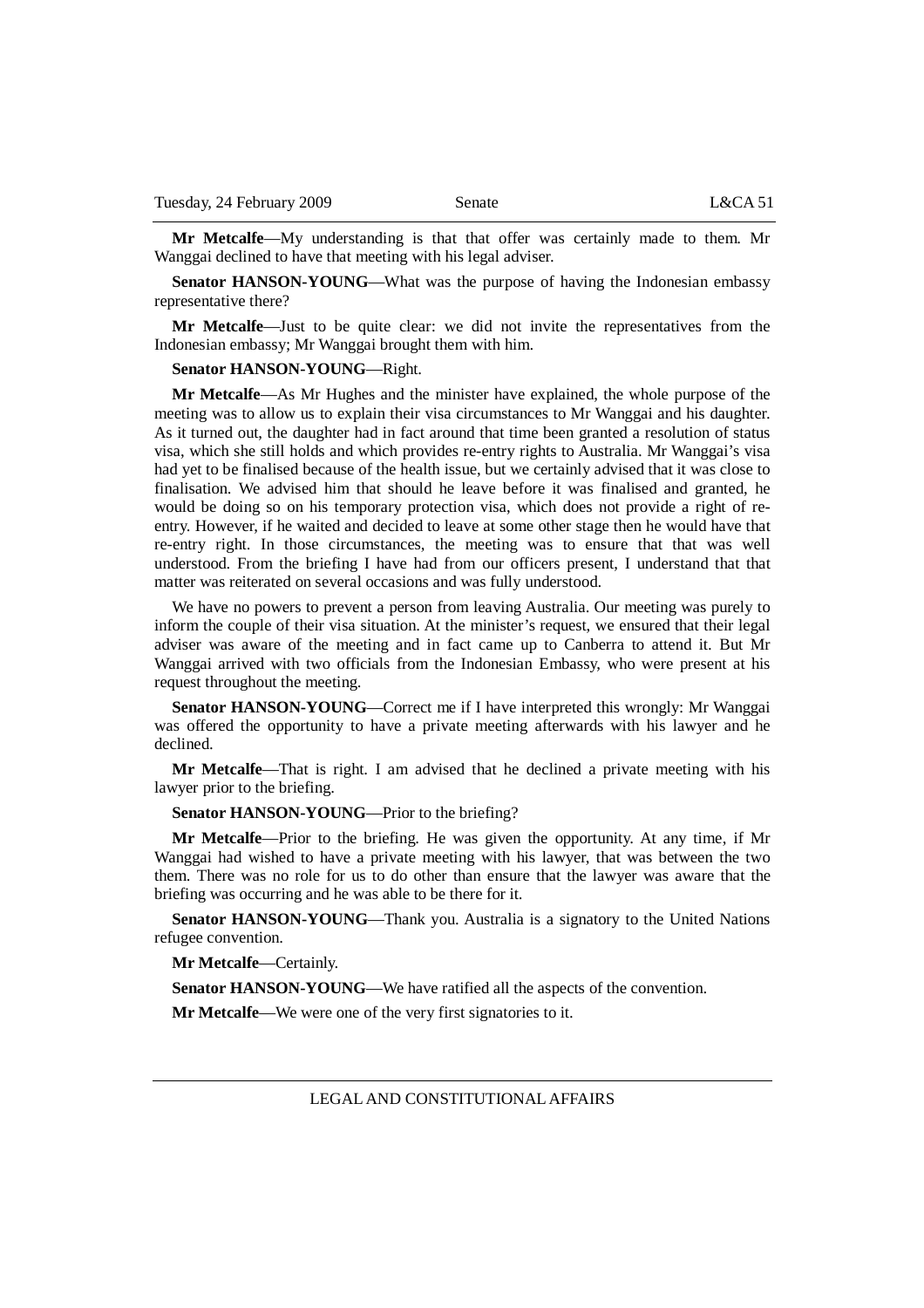| L&CA~52 | Senate | Tuesday, 24 February 2009 |
|---------|--------|---------------------------|
|         |        |                           |

**Senator HANSON-YOUNG**—Exactly, and we included it in Australian law. Can you outline for me the way that the department interprets this and therefore our obligations under the principle of nonrefoulement?

**Mr Metcalfe**—Certainly; the principle of nonrefoulement—I gather it is a French word.

**Senator HANSON-YOUNG**—Sorry, I am originally from Victoria.

**Mr Metcalfe**—I am from Queensland.

**Senator Chris Evans**—Like you, Senator, I do not do French things very well.

**Mr Metcalfe**—The principle of nonrefoulement is essentially that a person to whom a country should give protection should not be returned to a place of persecution. It is a fundamental principle of the refugee convention, and we obviously give effect to that. We have some small thousands of people applying for refugee status in Australian every year. Those applications are considered and determinations are made by the department and, on review, by the Refugee Review Tribunal. In this particular case, of course, these two folks arrived in Australia as part of a group of 43 persons, all of whom were granted refugee status by the department some years ago. At that time, the applicable visa that flowed from the refugee status determination was a temporary protection visa, and hence the circumstances about the conditions of that visa that we sought to explain to Mr Wanggai when we became aware that he was in fact seeking to leave Australia.

**Senator HANSON-YOUNG**—So how to you balance the obligation not to send somebody back to a place where they may or may not be safe? I guess that in some cases it is hard to tell.

## **Mr Metcalfe**—Yes.

**Senator Chris Evans**—Senator, be careful; we did not send them anywhere.

**Senator HANSON-YOUNG**—Yes, I completely take that on board.

**Senator Chris Evans**—We were advised that they were about to leave the country and we made strenuous efforts to ensure they understood their status in terms of immigration in this country. Their decision to leave—

**Senator HANSON-YOUNG**—Can I finish? Must we abide by these conventions only when we are sending people back as opposed to when people are perhaps leaving voluntarily, whatever the circumstances? Where is the line of duty of care?

**Mr Metcalfe**—Essentially the line is as the minister has described. In your very first comment you talked about them being deported to Indonesian. Of course that is not the case. They left of their own free will. There was no Australian government decision or order compelling them to leave the country.

Our obligations as to nonrefoulement are exactly that. We will provide protection and not forcibly remove from Australian territory people who are in need of international protection for grounds articulated in the refugee convention, such as a well-founded fear of persecution. But as Mr Hughes explained, there is a number of occasions each year when people who have been found to be refugees in Australia of their own free will choose to leave this country. There are no laws in place that prevent people from departing; there are no laws that would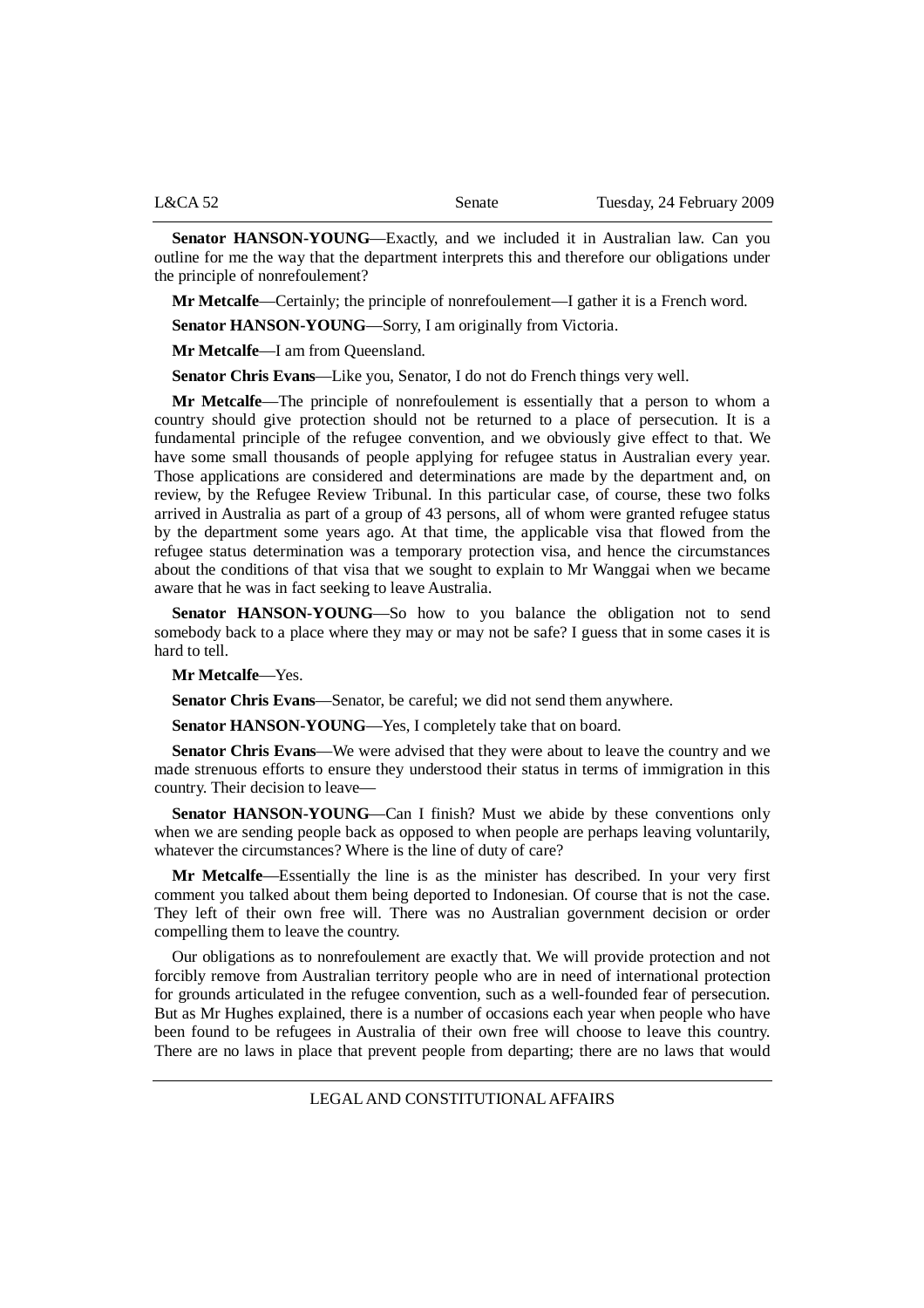preclude a person who had been found to be a refugee from leaving Australia, either to travel overseas or, in fact, to return to their country of origin. That is a personal choice and essentially that is what occurred in this particular matter.

**Senator HANSON-YOUNG—I** accept that. Putting this case aside, if somebody decides to leave of their own free will for whatever reason—perhaps their family back home is being threatened and they feel they have to be there because they have not been able to go through the process quickly enough to bring them out—and if the department feels it has a responsibility to inform them about their visa conditions, surely there is some duty of care to tell them about what that may mean for their safety?

**Mr Metcalfe**—I do not accept that. What I do accept, as the minister has described, is that, because of the particular nature of the temporary protection visa, which does not provide a right of re-entry to Australia, we adopt a practice in circumstances such as these, where we become aware through contact with the department that these folks are planning to leave Australia—or if in fact a person is detected leaving Australia at the airport—of one of our officers saying, 'Do you realise that this visa does not allow you to come back again?' By doing that, people are aware of their immigration status and what the visa does and does not do. That is what we did in this case.

As you said, there are many reasons that a person may choose to leave Australia. Their fear of prosecution, which was in our assessment well founded, may have diminished. They may have satisfied themselves in relation to that particular aspect. I am not talking about this specific case; I am just talking generally. They may have feelings in relation to other family members. There may be a whole range of subjective reasons why a person says, 'Although I came to Australia and was found to be a refugee, I now want to go back to where I came from.' As Peter Hughes said earlier, that is not an uncommon occurrence; it does happen.

**Senator Chris Evans**—The extra step was taken. However, we have no obligation as an immigration department to tell people—apart from the general travel advisory on the Foreign Affairs website—where they can and cannot go if they have a valid passport and are free to travel. But we did take extra measures on this occasion to ensure that these people had independent legal advice from their advocate, who had been responsible for advocating for their status in Australia.

So, beyond our normal procedure—which is to try to ensure that people understand their status—we arranged for their legal advocate, who is a well known and very capable advocate, to have access to them to ensure they fully understood what was occurring. If you like, they got some independent advice in relation to their immigration matters. I think we did all that we could to ensure they understood. We were particularly concerned to ensure that there was no suggestion that their resolution of status visas were not going to be granted, because they were imminent. It turned out that the young woman got hers two days before she left. We just wanted to ensure that they understood that there was no problem in that regard and that by leaving without those visas they lost the right of automatic return.

**Senator HANSON-YOUNG**—Okay. I am using this case as an example, I guess. However, even if the department were deporting somebody for some reason, it would not do it if it felt there was a threat to their safety and that persecution was likely. If you decided not to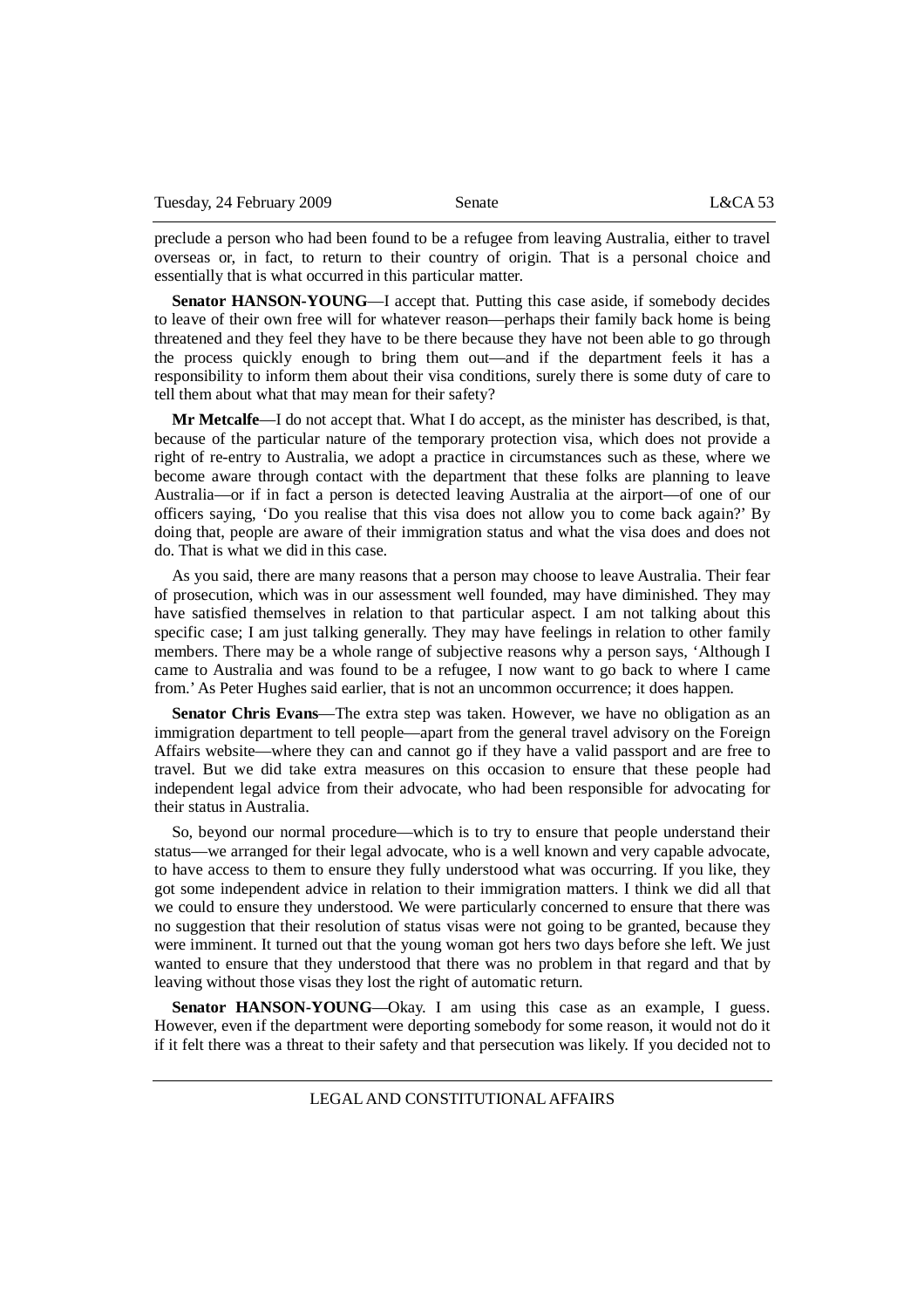L&CA 54 Senate Tuesday, 24 February 2009

deport somebody because of that, why would you not tell people that their safety may be at risk?

**Mr Metcalfe**—As I have said, we made an expert decision based upon the circumstances at the time they applied for protection in Australia. We agreed, according to the appropriate legal principles, that they had a well-founded fear.

**Senator HANSON-YOUNG**—Apparently all 43 did.

**Mr Metcalfe**—That is right.

**Mr Hughes**—Yes.

**Mr Metcalfe**—At the time we made that decision. As I said, circumstances can change. There can be a whole range of reasons why a person may decide they no longer have that fear. It is not up to us to provide an ongoing commentary to people about whether or not that fear should exist. We satisfied ourselves that they understood that there was absolutely no reason to leave Australia because of any issues to do with their visas. They understood that there was an issue as it turned out that applied only to the father because at that stage he had not finalised his resolution of status visa. But it was very close to finalisation and would be granted. From an immigration visa perspective, they were very welcome to stay in Australia. The issue of whether we should have some role in providing an ongoing commentary to people—

**Senator HANSON-YOUNG—That is not necessarily what I am suggesting, by the way.** 

**Mr Metcalfe**—or provide advice to them as to their circumstance should they return home is frankly not appropriate for us to do.

The final point I might make is that if my officers had detected that in fact there was some suggestion that the folks were being improperly held or detained—sort of kidnapped—then of course we would have immediately alerted the police about that matter. It is a criminal issue as to whether there has been an element of lack of consent. From everything I have heard and seen, given the fact that we made arrangements for their legal representative to meet with them, there is absolutely no suggestion that they did not leave other than of their own free will.

**Senator HANSON-YOUNG—I** will leave it there. I am not necessarily convinced that the department has no duty of care to inform people, that if it were their choice the department would not necessarily advise them—

**Senator Chris Evans**—We cannot make that sort of judgement. First, often we do not know that people are returning. People are not required to consult us before returning to their country provided they have a valid passport and visa. They just make application and get on the plane. We might check their passport and record that they have gone, but we are not responsible for them in that way.

The other thing, of course, is that the circumstances in the home country might change. Afghanistan is a classic example. We were granting protection visas because of well-founded fears. Just after the turn of the century—2001-02—the situation stabilised in Afghanistan and many people were found not to be owed protection at that time. Many returned voluntarily; many who had been granted visas returned. The situation in Afghanistan has got worse again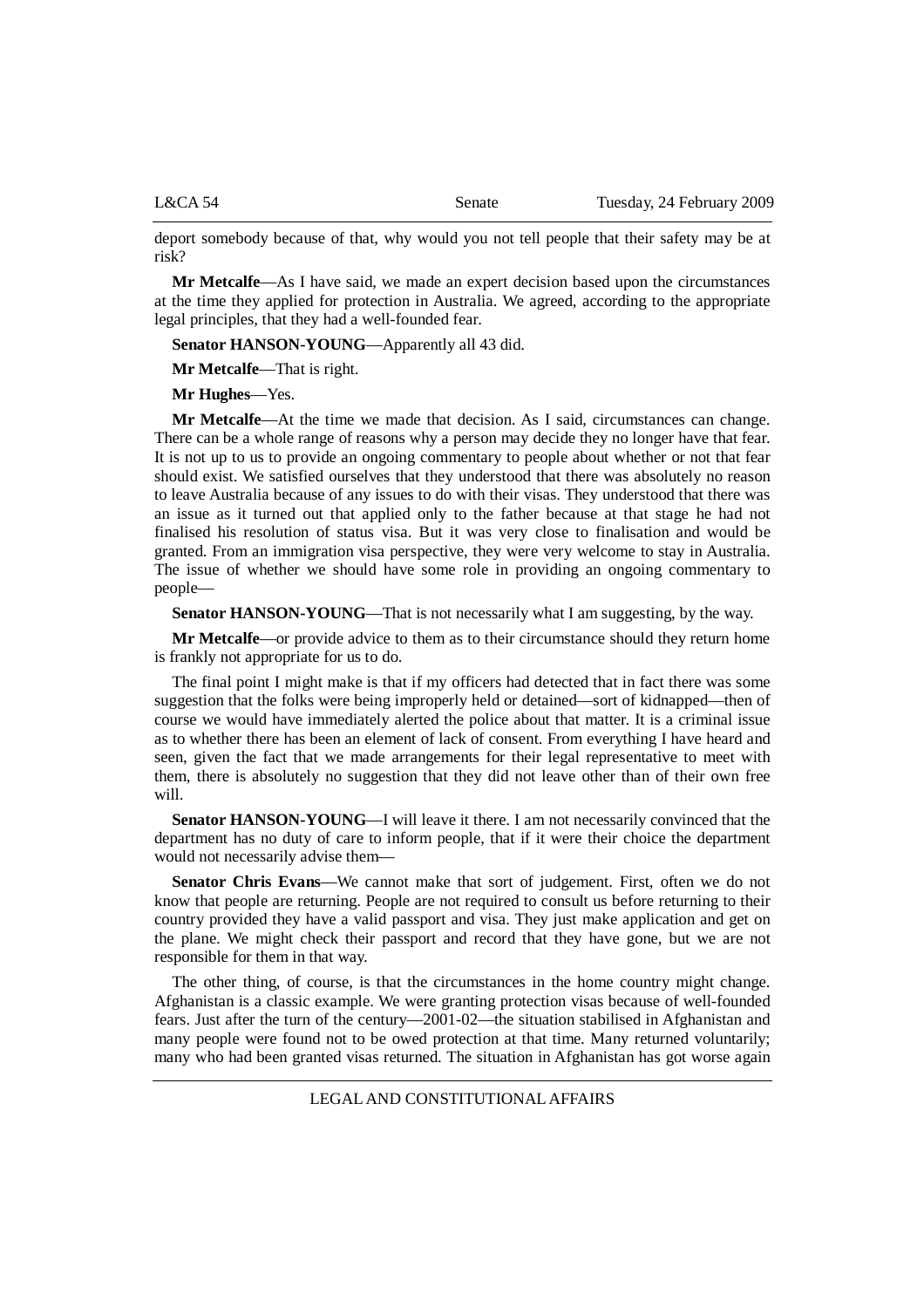and you would make a different call. I think we have one client now on Christmas Island who returned to Afghanistan, after being granted a TPV, and has now decided to return by unlawful means. People make their own decisions.

**Senator HANSON-YOUNG**—I accept that but, if the department is making a determination on individual cases as to whether somebody should be granted protection because they have a well-founded fear of persecution, surely if that person is going to return to the same type of situation the department should at least checks its books?

**Mr Metcalfe**—As a matter of course, the answer is no. But, as we said, on this occasion we went to some lengths to ensure that they were properly and fully informed of their legal rights in relation to immigration. We also went to some lengths to ensure that they had access to their legal adviser. I think it is fair to say that we did more on this occasion than would normally be our process and much more than is required in terms of our duty of care.

**Senator HANSON-YOUNG**—I accept that, but it has been reiterated numerous times by all three of you that that meeting was specifically about the visa conditions; it was not about the safety of those people.

**Mr Metcalfe**—We placed no limits on what the legal adviser could say in that meeting. I do not know what the legal adviser said, but he was free to say anything. He was their adviser. As the minister said, not only did we ensure that they were informed as to their visa status which was our business—we also ensured on this particular occasion, because we knew of the planned departure, that their legal adviser was able to be present and say whatever he felt like saying. A specific offer was made for a private meeting between Mr Wanggai and his legal adviser, but Mr Wanggai refused it. But the legal adviser was present in the wider meeting and it was open to him to say anything he wished to say. Frankly, it is more appropriately his role to provide that advice. We made sure that occurred.

**Senator HANSON-YOUNG**—I keep referring to it as 'duty of care', but I have no other terminology that fits.

**Mr Metcalfe**—I would submit that there is no duty of care. You might be asserting, Senator, that there is some sort of moral obligation. We do not believe there is a legal or moral obligation or, indeed, that it would be appropriate for us to start trying to talk to people about whether or not they should leave Australia.

**Senator HANSON-YOUNG**—What we have is an obligation under the international convention, which says that we do not send people back—

**Mr Metcalfe**—Forcibly remove someone.

**Senator HANSON-YOUNG**—I accept that. We do not do that. I would suggest that we have a duty of care not to send somebody back to a situation where we know their safety is in danger.

**Senator Chris Evans**—The key difference is between a decision made by this government, or the government of Australia, to return someone against their will—that is, for us to take responsibility for sending them back—and a decision made by an individual exercising their own free will to make their own travel plans. That is a very big difference.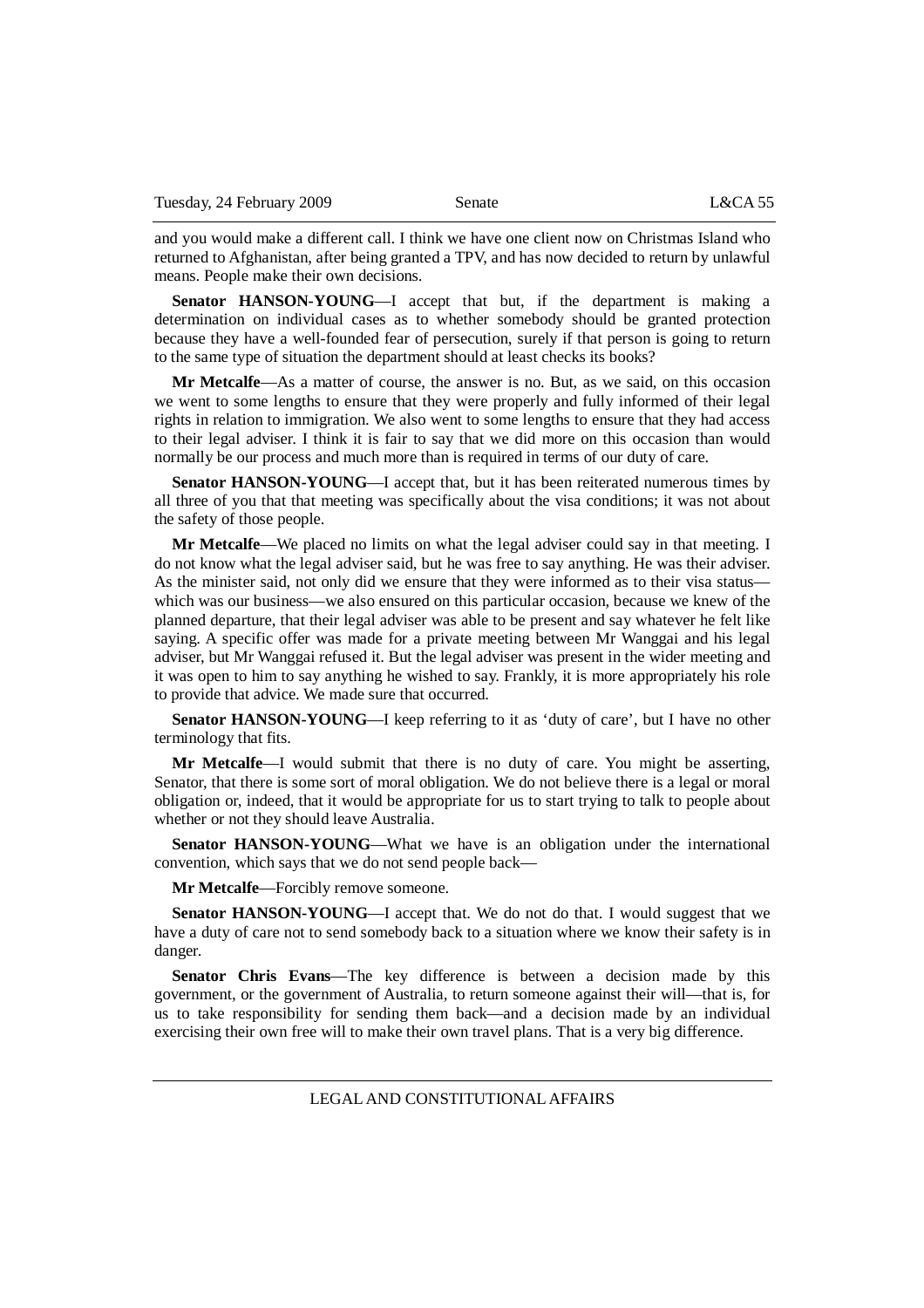**Senator HANSON-YOUNG**—So if it is not an immigration department responsibility, is it a Foreign Affairs responsibility?

**Mr Metcalfe**—No.

**Senator HANSON-YOUNG**—So we have no responsibility to tell people leaving the country that they are in danger?

**Mr Metcalfe**—The extent to which the Department of Foreign Affairs and Trade take that role is in relation to its consular responsibility for Australians. They obviously provide advice about whether it is advisable to travel to certain parts of the world. That is a broad service provided by that department.

**Senator HANSON-YOUNG**—But it is not only based on an individual.

**Mr Metcalfe**—It is then up to an individual. If you were to read the travel advisory about Bali, you would probably not go there. However, 300,000 Australians ignored that advice last year.

**Senator HANSON-YOUNG**—Okay. I think I have fleshed it out as much as I can. I do not accept that it is as clear cut as perhaps the department manages it.

**Mr Metcalfe**—We have no vested interest in this matter. In fact, we were the folks who found the group of 43 to be refugees. We take our obligations under the convention extremely seriously. Yesterday, today and tomorrow we have in Australia the United Nations High Commissioner for Refugees, Mr Guterres. He has described Australia as a model country and as having world's best practice in relation to asylum and resettlement issues. We take our jobs very seriously. I know you are not saying it, but I would resent any suggestion that my officers were less than diligent in their jobs. They did their job very professionally and appropriately. We went the extra mile to ensure that their legal adviser was able to speak with the gentlemen concerned. But, ultimately, if an individual decides they want to leave Australia, that is their own responsibility.

**Senator HANSON-YOUNG**—I am not suggesting anything in relation to whether the department did something right or wrong based on the laws, regulations and your policies. What I am interested in is the fact that there is a feeling that in cases such as this some people are returning to places where if Australia wanted to forcibly remove them they would not be sent because of threats to their safety. In terms of the international convention, I think it is a little greyer.

**Senator Chris Evans**—That leads you to the logical position that I did not think was your traditional position in terms of civil liberties, that we should tell people that they are not allowed to travel to certain countries.

**Senator HANSON-YOUNG**—That is not what I am suggesting.

**Senator Chris Evans**—That is where you get to in the end.

Senator HANSON-YOUNG—No, it is not. What I am suggesting is that, if the department has made a decision to grant somebody protection based on threats to their safety and persecution, surely that is information you should then share with that individual.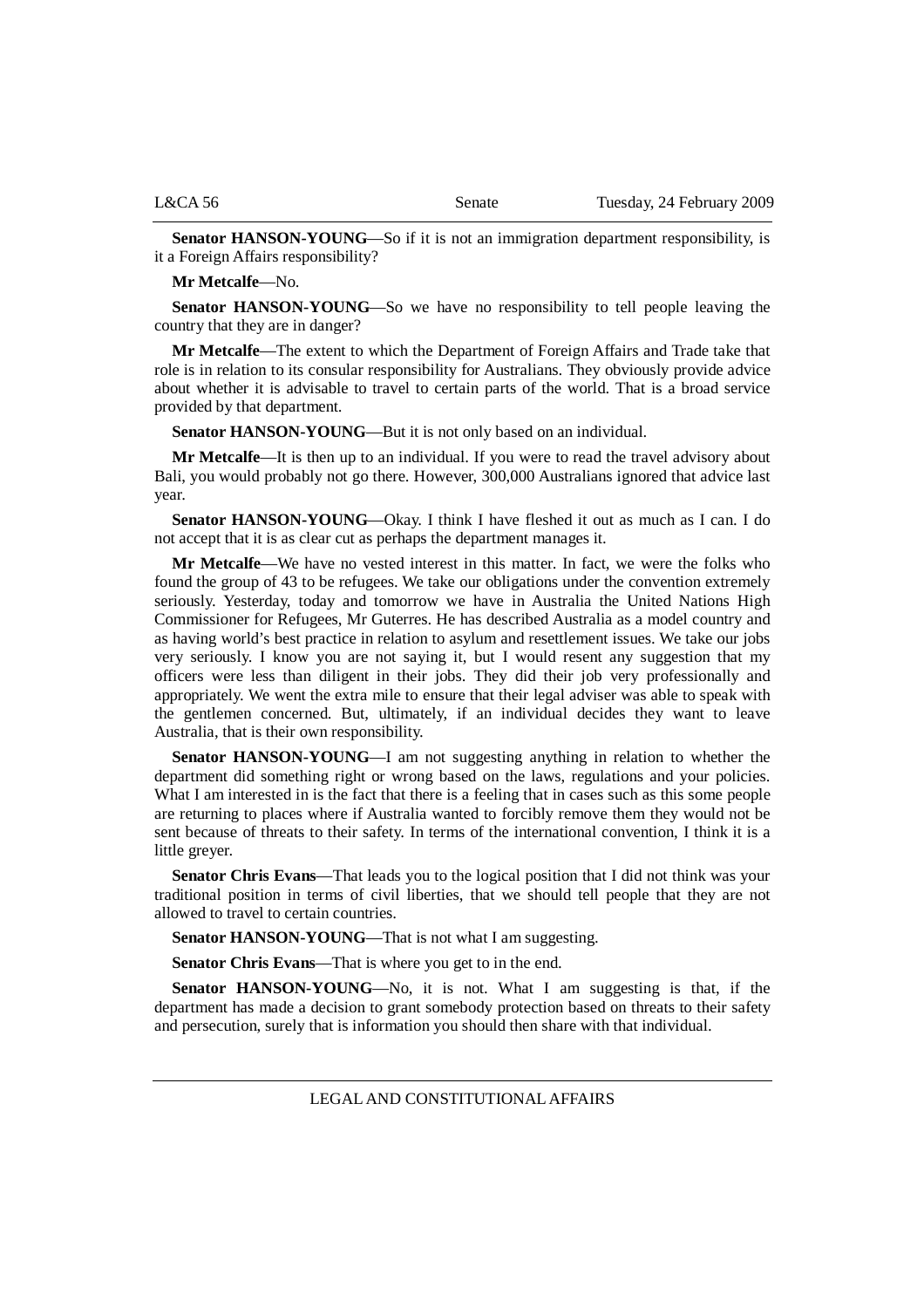**Senator Chris Evans**—They know that when they are granted the visa based on what they tell us.

**Senator HANSON-YOUNG**—Except that it was not raised in this meeting.

**Mr Metcalfe**—Let me go through it again. We made a decision two or three years ago in relation to material provided to us at the time by this man and other members of the group about their circumstances. We received submissions from their lawyer. Based upon all that we made an assessment at that stage that they met the conditions of the refugee convention. If we had then proceeded to remove them from Australia we would clearly have been in breach. Certainly, that did not happen. They were granted temporary stay in Australia. Pursuant to changes initiated by the current government, they then had access to resolution of status and permanent residence.

**Senator HANSON-YOUNG**—As opposed to permanent protection?

**Mr Metcalfe**—It is the same thing—permanent protection, permanent residence. It is the right to live in Australia permanently and to come and go from Australia as they wish.

**Senator HANSON-YOUNG**—I am not suggesting that we limit that. I am suggesting that I think it is strange that you have a meeting with somebody to tell them about the limits of their visa, but yet do not mention to them that perhaps it is not the safest thing to do to return.

**Senator Chris Evans**—That is what their legal adviser is for. That is why we made sure they had an advocate, a person who could advise them on their broader circumstances and their options in relation to migration law. To be fair to us, that is why we went the extra yard. Again, people are responsible for their own decisions. We had no concerns that that was not their decision.

**Senator HANSON-YOUNG**—And you felt that in that situation and that environment that they made their own decisions and they had access to all that information. There was no—

**Mr Metcalfe**—Yes, we did. As I said earlier, there was no suggestion whatsoever that there was any element of unwillingness or compulsion. I am not sure whether you are aware, Senator, but there had been a report made by some people that the family had sort of disappeared. That was referred to the AFP, who met with the couple and satisfied themselves that they were doing everything of their own free will. We had that information at the time. I am not suggesting that that would have changed what we did. But, ultimately, if you decide to do something, that is your decision. In relation to the extent to which the government should provide information about that issue, we described where we thought it was appropriate to ensure that they really knew that they were very welcome to stay in Australia. Ultimately people have lots of reasons to travel and do different things, and they clearly came to the view that this was something they wished to do. There was the backstop of their legal adviser being present and able to talk to them as well, which he did.

**Senator Chris Evans**—I reiterate that the young woman has return rights under her residential visa.

**Senator HANSON-YOUNG**—That is the daughter.

**Senator Chris Evans**—She has re-entry rights for five years as a result.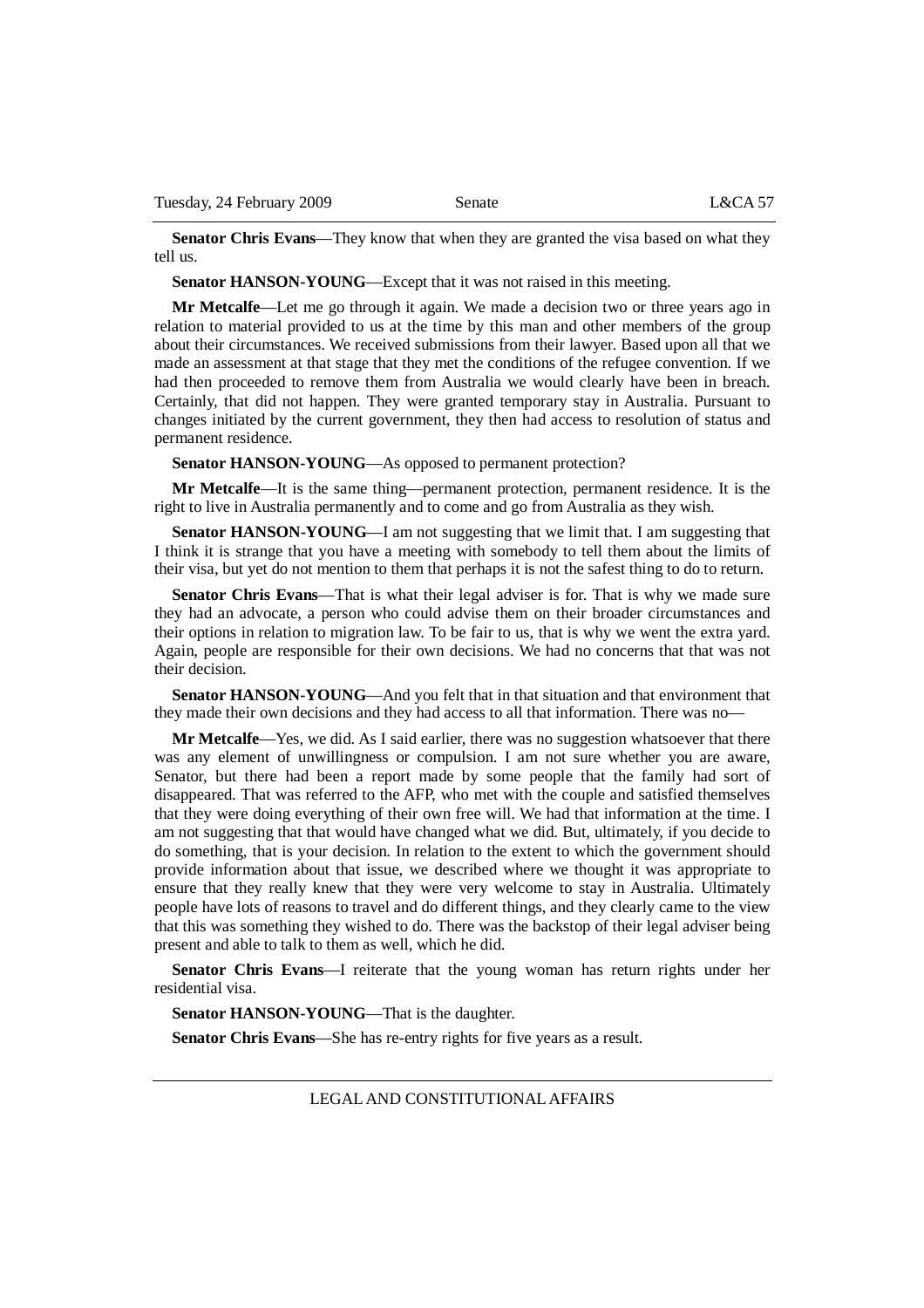| L&CA~58 | Senate | Tuesday, 24 February 2009 |
|---------|--------|---------------------------|
|         |        |                           |

**Senator HANSON-YOUNG**—I turn to a separate case. What about somebody who has not been able to fulfil the requirements and is therefore not able to be granted a protection visa and is in detention? They are told that they have not been successful and that they will have to be deported. When they request to be deported to a different country, which I know is a sticking point anyway, what are the obligations under this international convention to ensure that we are not compromising their safety?

**Senator Chris Evans**—Do you mean to a third country?

# **Senator HANSON-YOUNG**—Yes.

**Mr Hughes**—I think it depends very much on the circumstances of individual cases. It is very hard to give a generic answer.

## **Senator HANSON-YOUNG**—Yes.

**Mr Metcalfe**—The fundamental point is that of non-refoulement, and that a person would not be removed to a place where they would suffer persecution on the grounds articulated in the convention. If there is such a case or issue in mind, we would be happy to talk to you about it. But the general principle is that a person is deported only to safety, not to harm. That is the basic proposition.

**Senator HANSON-YOUNG**—Okay. What is the position of the department when they have found out about people who have returned? I accept that a lot of the documentation of particular cases where this has happened is about people who were returned to their country of origin by the previous government.

**Senator Chris Evans**—I have returned a great many, too, Senator. I have to fess up. The whole basis of the immigration system is to have integrity, and that involves returning people who are not found to have a right to stay.

**Senator HANSON-YOUNG**—Okay. What is the position of the department when you find out, or it is reported, that somebody who has been returned for legitimate reasons because they did not fill the requirements of a protection visa—find that their safety is compromised? What does the department do in that case?

**Mr Hughes**—If individual cases are raised involving people who have been returned and who find themselves suffering what would amount to persecution if they were outside their country, we examine each situation a case-by-case basis to see if we accept the claims of the situation and whether we think there is anything we should do for them.

**Senator HANSON-YOUNG**—Okay. Do you try to make contact with them?

**Mr Hughes**—Again, it is very much a case-by-case situation depending on what has been raised with us. There have been occasions where community advocates have raised cases of people who have been returned to a country and who find themselves in particularly difficult circumstances that might amount to a refugee claim or to a very strong humanitarian claim. On occasion we have brought the people to Australia on visas.

**Senator HANSON-YOUNG**—Do you have numbers? Do you know how many people you have reports about, who have been removed from Australia and then believe that they were deported to unsafe conditions?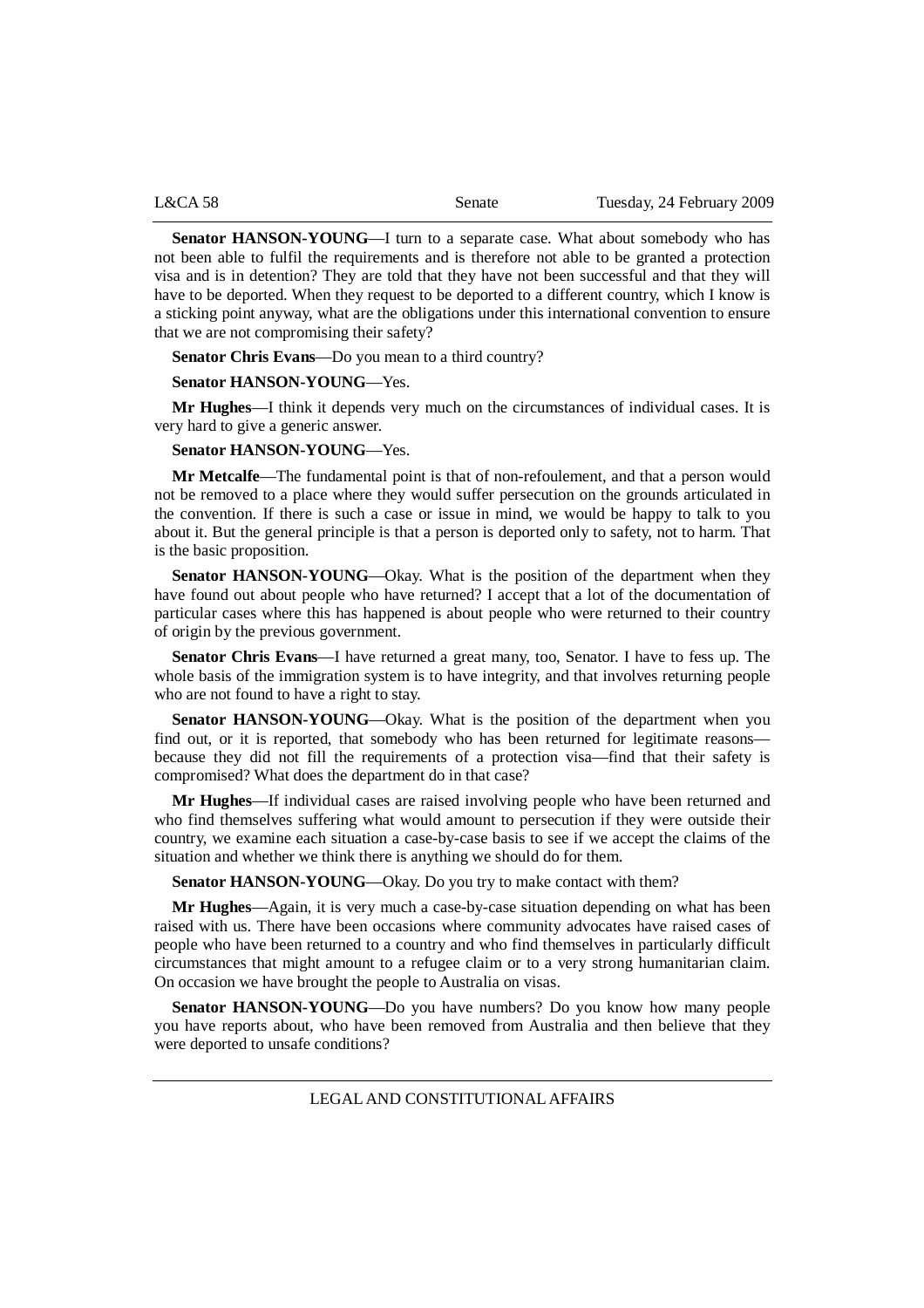**Mr Hughes**—I do not have specific numbers.

**Senator HANSON-YOUNG**—Does the department keep track of any of that?

**Mr Hughes**—Whenever issues are raised with us, we look into them.

Senator HANSON-YOUNG—Yes, but you do not record them?

**Mr Hughes**—We do, but not necessarily in terms of a continuous statistical series of what issues have been raised with us.

**Senator Chris Evans**—There are a couple of things to say. One is that because claims are made does not necessarily mean they are true.

**Senator HANSON-YOUNG**—That is my point. What action is taken?

**Senator Chris Evans**—The department's capacity to inquire into such things is sometimes quite limited in terms of asking questions about a foreign national in a foreign country. Our capacity to demand records or accounting for actions is limited.

A couple of reports have been made more recently about people who have made claims that we returned someone to a certain country 10 years ago and they were attacked recently. The implication is that somehow we should take some responsibility for that, et cetera. Of course, the reality is that people are returned to what are judged to be safe situations at the time. Situations have deteriorated in lots of countries and people's personal circumstances have changed. They might have come into difficult times as a result of their own activities. There is a range of things. All we can do is to make an assessment at the time that the return is safe.

If concerns are raised by advocates about particular cases where we think we have some responsibility, we will make inquiries. Since I have been minister, I know we have intervened on a couple of occasions. Fundamentally, there is a bit of an argument around that somehow once we have returned someone we ought to take an ongoing duty of care for them. I think that sort of stretches it beyond what is reasonable. If there is a serious concern raised, we follow it up. Edmund Rice have raised some concerns with us and we are following them up. There are a couple of other cases, one of which will be reported on publicly shortly, where we bent over backwards to rectify what was clearly an untenable situation. But I do not want to suggest that somehow we are able to monitor or take responsibility for people—

**Senator HANSON-YOUNG—I** am not suggesting that.

**Senator Chris Evans**—Some advocates have. I just want to say that there is a limit to what we can do.

**Senator HANSON-YOUNG**—Absolutely. I am not suggesting that. I was wondering: what is the process when somebody makes a claim or it is reported that somebody has been deported to an unsafe situation? We all know that there are plenty of reports out there at the moment. I guess it would be interesting to see some type of figure about the number of people who were removed because they were not given visas for whatever reason—obviously they did not qualify, they did not fulfil the requirements—and who have reapplied and have been given a visa after they have been deported?

**Mr Hughes**—That would be a very small number, but I can take that on notice and see.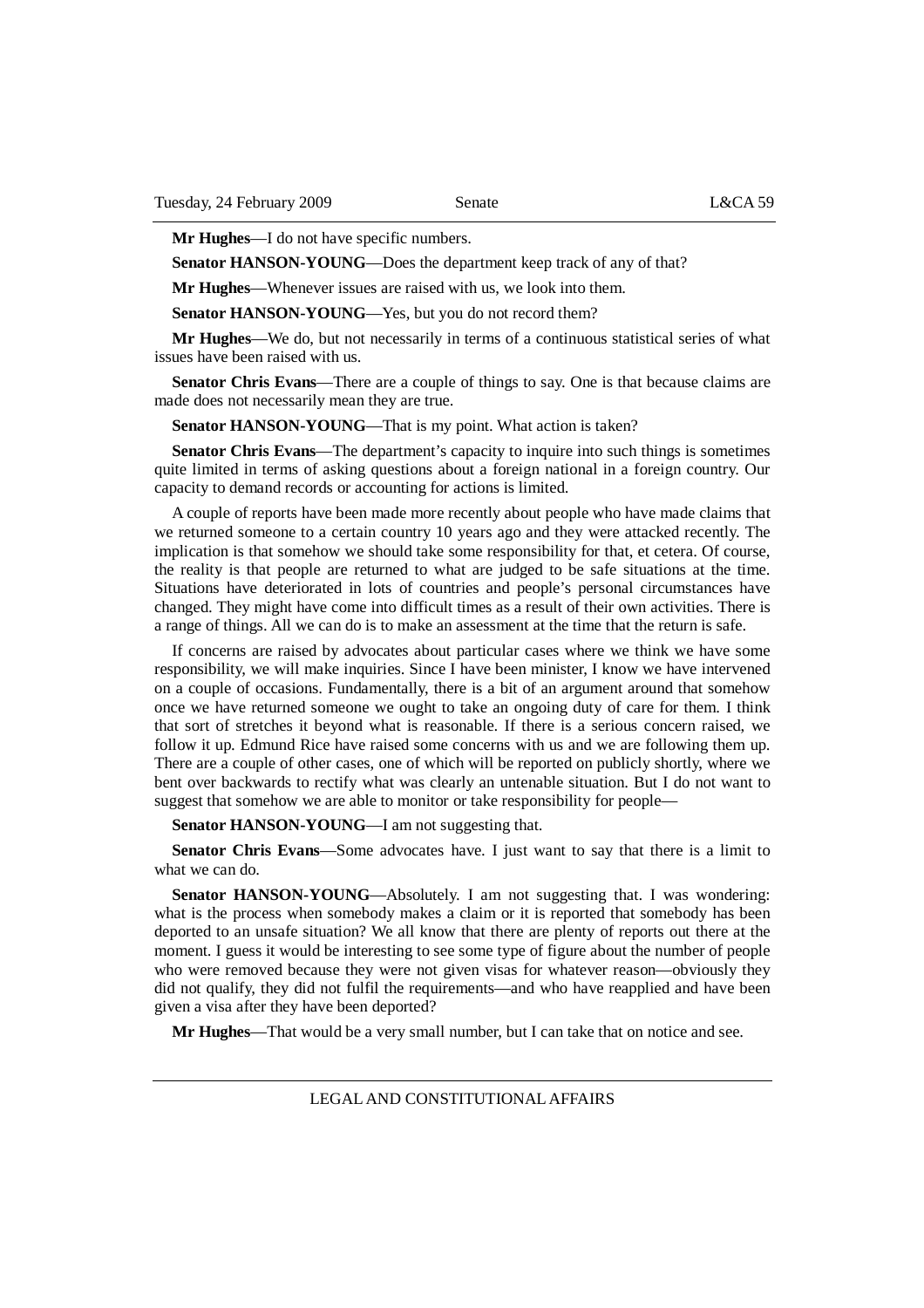**Senator HANSON-YOUNG**—It would be good to know which years they were denied entry and which years they were successful.

**Senator Chris Evans—Of** course, the obvious point to make is that the circumstances may have changed.

**Senator HANSON-YOUNG**—I accept that.

**Senator Chris Evans**—I use the example of Afghanistan again. Someone who applied in 2002 might well have been rejected, but if they applied now they would be accepted.

**Senator HANSON-YOUNG**—I accept that it is a constantly changing world. I think that is enough from me.

**CHAIR**—That is output 1.2 finished for you?

**Senator HANSON-YOUNG**—Yes.

**Senator FIERRAVANTI-WELLS**—I might just ask some questions in relation to those Iraqis I referred to before. I was told to refer to output 1.2, so I will ask those questions now.

**Senator Chris Evans**—This is the LEEs?

**Senator FIERRAVANTI-WELLS**—This concerns the announcement you made in April last year that you would adopt a new visa policy to enable permanent resettlement in Australia of locally engaged employees and their families at risk because of their engagement with the Australian government.

**Senator Chris Evans**—Yes.

**Senator FIERRAVANTI-WELLS**—I think it was anticipated that up to 600 visas would be granted. Have any Iraqis arrived in Australia since that announcement?

**Senator Chris Evans**—Yes, certainly.

**Mr Hughes**—I will ask one of my colleagues to get that figure. It is very close to that figure. It is a bit over 400 locally engaged staff members and their families. That includes family members coming with them.

**Senator FIERRAVANTI-WELLS**—Okay. What was the selection criteria adopted by the department in that respect?

**Mr Hughes**—The selection criteria was really based on people's association with the defence forces and being at risk as a result of that association. That is not something that we as a department were in a position to identify. We relied on the Department of Defence and the Australian Defence Force to identify the cases for us, and people were subject to other usual health and character requirements.

**Senator FIERRAVANTI-WELLS**—Thank you. I guess if more than 600 had been identified then perhaps you may have looked at that.

**Mr Hughes**—That is correct. Initially it was only an estimate based on the Defence Force's view of the number of people that they had been associated with over several years of Australian engagement and whether they would be at risk, and, of course, ultimately whether the people wanted to take up the offer. Obviously some people would be happy to remain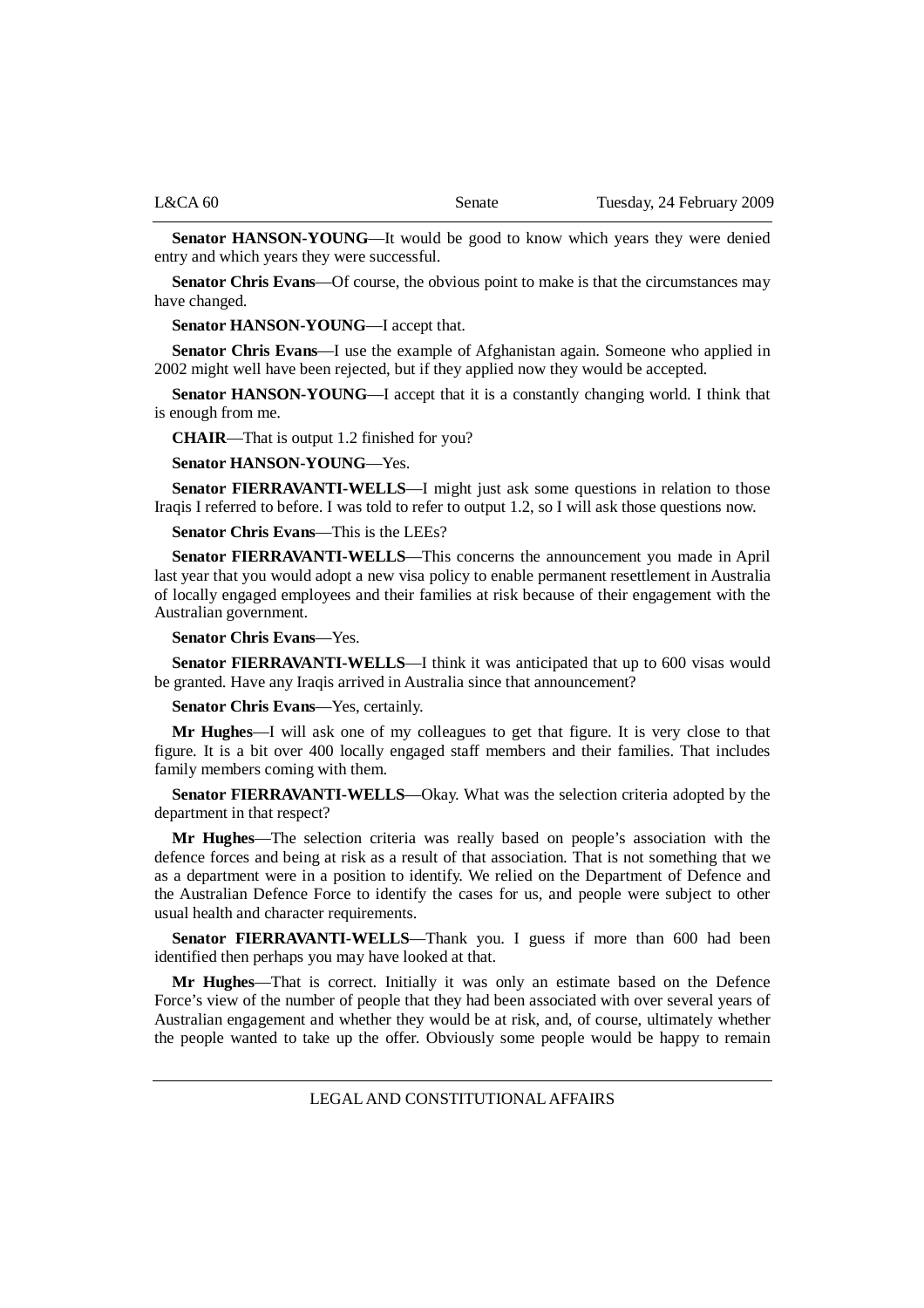where they live and not necessarily take up the offer. It was always an estimate and at this stage a bit over 400 people have taken up the offer.

**Senator FIERRAVANTI-WELLS**—Has this required assistance from and coordination with the Iraqi government? Has something like that been needed?

**Mr Hughes**—I do not know that there had to be a great deal of Iraqi government involvement apart from passport documentation for the people concerned. Other governments that have had armed forces in Iraq have also done this.

**Mr Metcalfe**—In order to undertake a fair bit of the initial processing of this group, we had two of our officers actually move into Iraq. They were based at the US air base where the Australian force was also present. Mike Fitzgerald from the Australian Embassy in Teheran and Pat Dever from the Australian High Commission in Islamabad did a truly outstanding job. They were recognised in our internal Australia Day awards this year. They also had the opportunity to meet with the minister and his staff. It was a major logistical exercise undertaken very professionally in quite difficult circumstances. I would like to place on the record here our appreciation for their great work.

**Senator Chris Evans—Not only did they do a fantastic job but they have some great war** stories as well, if you have the chance to have a cup of tea with them.

**Senator FIERRAVANTI-WELLS**—Have the Iraqi authorities expressed any concerns regarding the program, particularly in terms of loss of workers and capacity at a time when they are trying to build their economy? Has this arisen as an issue or have concerns been raised about Iraqis coming out to Australia?

**Senator Chris Evans**—They have not been raised with me. I had a chat with the Iraqi ambassador earlier last year, but it was more about thanking us for our support and the general brain drain, or skill drain, in Iraq.

#### **Senator FIERRAVANTI-WELLS**—Yes.

**Senator Chris Evans**—But that was not in relation to the LEEs, who tend to be translators and/or other people who have assisted the defence forces. It was more generally about them trying to stabilise the country and rebuild. They were concerned that they were losing a lot of their highly skilled people who were going to safer environments. In a general sense, he raised it with me, but it was certainly not in relation to the LEEs. The point he was making is often made to us by overseas governments—that we run a skilled program that seeks to attract their best and brightest to Australia. It does not always go down well with foreign governments because we have been quite successful at it. But no concerns have been expressed to me. I will take the question on notice in case the foreign affairs minister or someone else has had some representations, but I do not think so.

**Senator FIERRAVANTI-WELLS**—Are you aware of instances of persecution as a result of Australian forces being assisted? Have we had to directly intervene to help any of those individuals?

**Mr Hughes**—I think that question might be best addressed to the Defence Force. We generally took people identified by them as potentially at risk. I think they would be in a better position than us to know whether any of them have suffered from a direct association.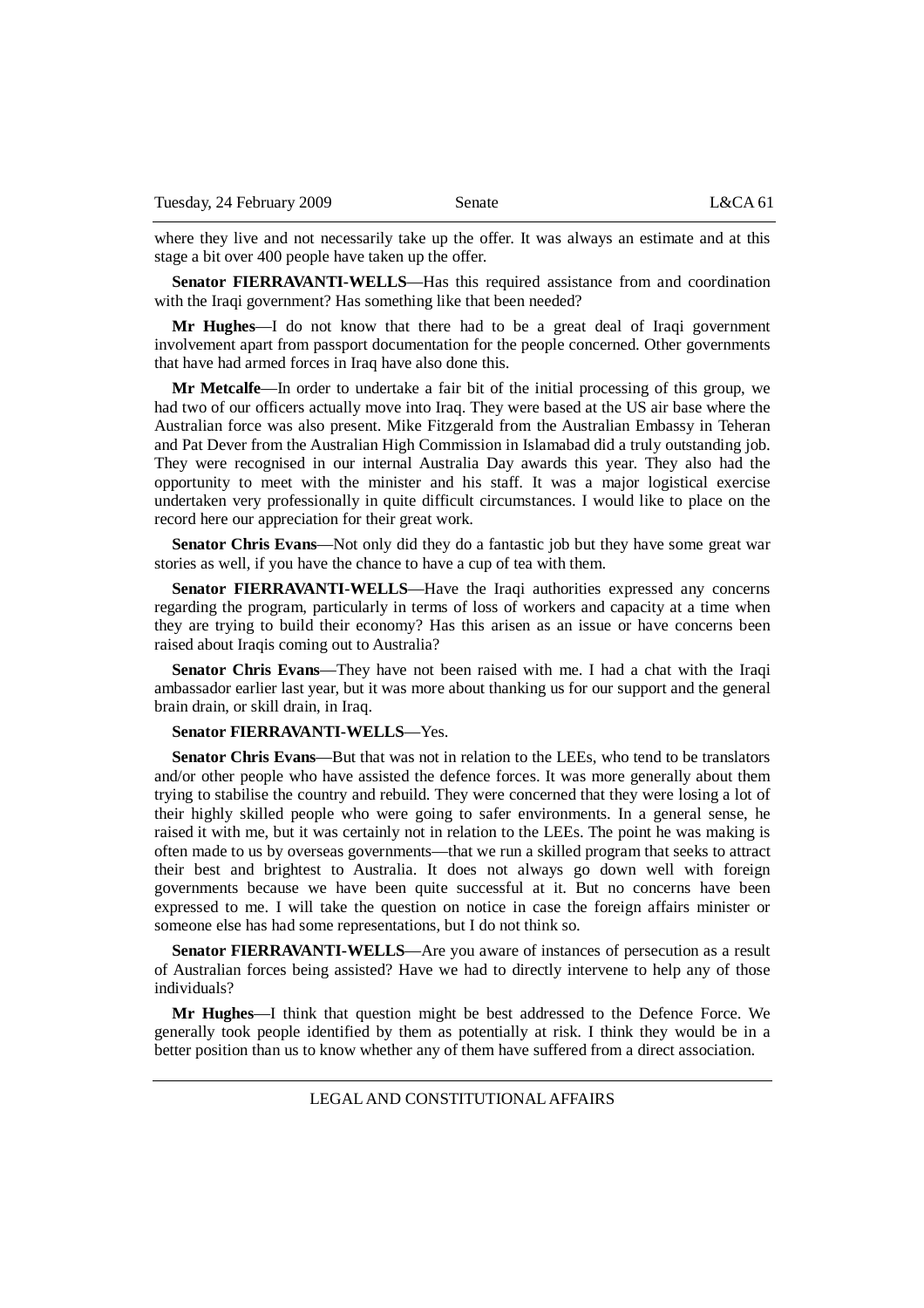**Senator Chris Evans**—This is something that was decided by the government, by the cabinet. I think it was based in part on our experience in Vietnam and what was I think an understanding that perhaps we did not do the right thing when we left in terms of a lot of the people who provided assistance to us. I know that the Prime Minister had a very strong view that we had an obligation to people who provided essential assistance where there was fear that they might suffer some sort of retribution or disadvantage. Defence was given the role of identifying those persons. There did not need to have been actual persecution, as it were. But people came forward who were of the view that they might be at risk and they preferred to take the visas being made available.

**Senator FIERRAVANTI-WELLS**—Are any settlement requirements attached to this special form of visa?

**Mr Metcalfe**—They were not refugees, as such. But we treated them in a similar way in terms of access to resettlement assistance on arrival in Australia, access to accommodation and other services and support and those types of arrangements. That was the set of circumstances that applied to the groups as they arrived here.

**Senator FIERRAVANTI-WELLS**—Following on from Senator Hanson-Young's views, of course they are free to return to Iraq at any stage in the future if circumstances were to change.

**Mr Metcalfe**—I understand a few may have already gone back. It is purely a subjective issue. People may have a whole range of reasons for wanting to be part of the program. Ultimately, if they choose to return it is a personal decision. There is no compulsion on them to return; there is no requirement for them to return. They are very welcome in Australia. I am sure they will make fine citizens in due course.

**Senator FIERRAVANTI-WELLS**—That concludes that line of questioning. I will move now to Refugee and humanitarian entry and stay. What is the current official target for humanitarian refugee intake for this financial year?

**Mr Hughes**—The planned program is 13,500 for 2008-09.

**Senator FIERRAVANTI-WELLS**—Do we have ongoing figures?

**Mr Hughes**—The program comprises 6,500 refugee places, which included a special oneoff allocation for Iraqis that the government made for 2008-09. The balance is the Special Humanitarian Program, and some of that balance is made up of protection visas granted onshore. The geographical source balance is 33 per cent from the Middle East and south-west Asia, 33 per cent from Africa and 33 per cent from Asia. That is the planning at this stage.

Senator FIERRAVANTI-WELLS—And you are not planning to review any of these targets?

**Mr Hughes**—No, we are not.

**Senator Chris Evans**—Successive governments have tended to run the humanitarian programs separately from the general migration program and it has not been treated as sensitive to economic conditions. We have tried to run a stable planning level. As you know, we made commitments to the UNHCR about long-term resettlement of particular protracted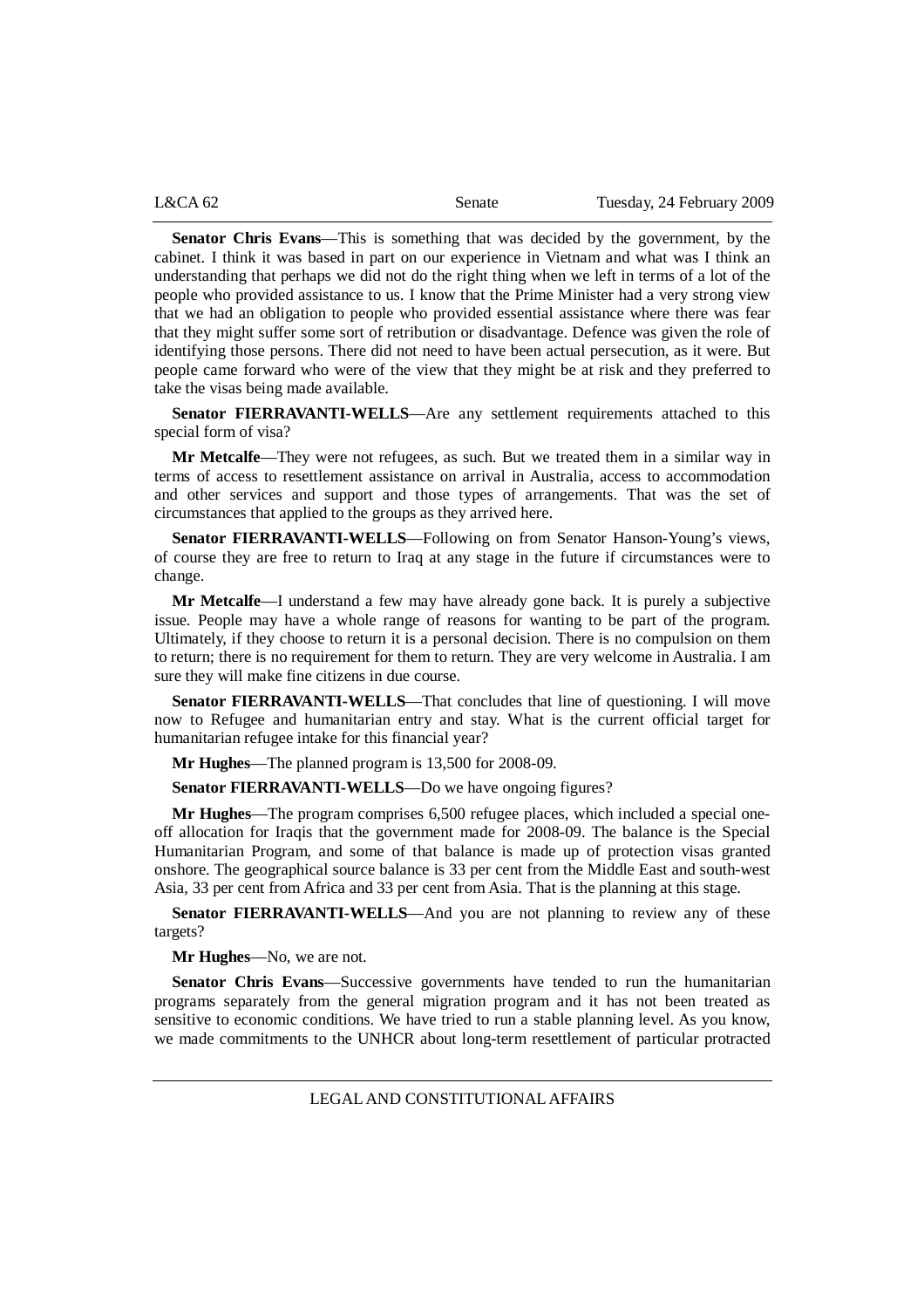cases. We try to keep a stability about the program. That is why I think the Australian program has been so well regarded internationally for many years.

**Senator FIERRAVANTI-WELLS**—I have heard the comments made by the UN High Commissioner for Refugees and I think the implication was that it has been run quite well over a long period. I have heard his comments in recent days and, despite the commentary in the past against the previous government in this area, I certainly read into those comments that it is a program we have run very well as a country over quite a number of years.

**Senator Chris Evans**—If you were to ask your shadow spokesperson for immigration affairs, who was at a dinner I hosted for the high commissioner last night, she would tell you that that was exactly the point I made in my remarks. Mr Bruce Baird, head of the Settlement Advisory Council, was there as well. I also made the point that the former Prime Minister used to hide his light under a bushel a bit about such things—the fact that he ran a strong humanitarian migration program and, in fact, a very strong skilled migration program, which he increased each year for 11 successive years. I do not think the general public understand what a strong migration man he was. I give him due credit at every public opportunity. We have had bipartisan support for that policy for many years, and long may it continue.

**Senator FIERRAVANTI-WELLS**—Thank you for those comments.

**CHAIR**—Let us go back to questions.

**Senator FIERRAVANTI-WELLS—Under this program, how many have arrived so far** this financial year?

**Mr Hughes**—I can give you the visa grants. Arrivals is a somewhat different figure. I think we are broadly on pro rata with visa grants. If I cannot get the figure this afternoon, I will take the question on notice.

Senator FIERRAVANTI-WELLS-I was referring to the humanitarian refugees.

**Mr Metcalfe**—We can give you a progress report on how many visas we have granted. But there is obviously a lag time between the grant and arrival.

**Senator FIERRAVANTI-WELLS**—I appreciate that. Just take that on notice. Would you also outline the country of birth of entrants through the program for 2007-08 and the total so far in 2008-09? The annual report refers to offshore visa grants by the top 10 countries of birth for 2006-07. Would you provide an update for those?

**Mr Hughes**—I can tell you now that for 2007-08 the top five countries of birth were Burma, Iraq, Afghanistan, Sudan and Liberia.

**Senator FIERRAVANTI-WELLS**—Thank you. Are any countries or communities targeted for the intake specifically or has it been as is dictated by the UN?

**Mr Hughes**—There is a combination of factors. The program under the previous government and the current government is formulated taking into account the UNHCR's advice on areas of the world where they believe refugees are most in need of international resettlement as opposed to local integration or return home, views of Australian community groups and also those people nominated under the Special Humanitarian Program through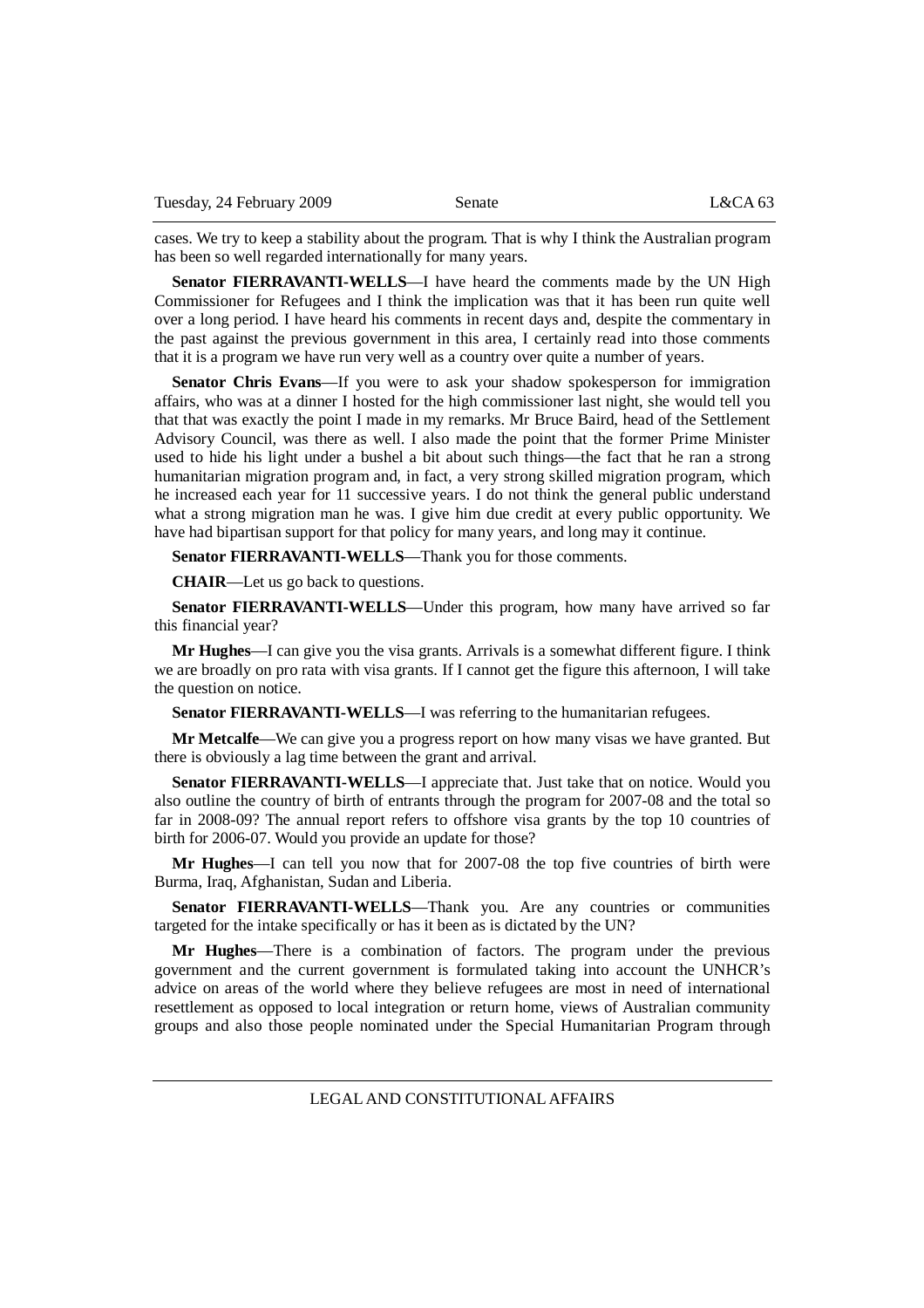contacts in Australia. That combination of effects dictates where places are broadly allocated and the changing geographical patterns of resettlement.

**Senator FIERRAVANTI-WELLS**—How many onshore protection visas have been applied for? Mr Metcalfe, I believe you are going to provide me with that information.

**Mr Metcalfe**—Did you say onshore visas?

**Senator FIERRAVANTI-WELLS**—I want the number of onshore protection visas that have been applied for to 2008.

**Mr Hughes**—I can give the figure for the first half of the current financial year. There were just under 2,900 onshore protection visa applications in the first half of the current financial year.

**Senator FIERRAVANTI-WELLS—What is your current protection visa case load?** 

**Mr Hughes**—I would have to get the cases on hand for you separately.

**Senator FIERRAVANTI-WELLS**—Thank you. I think you have a sensitive case protection visa register. Is that ongoing?

**Mr Hughes**—We have traditionally kept a list of the more sensitive cases passing through the system. I believe we still have that.

**Senator FIERRAVANTI-WELLS**—Is the number increasing or decreasing in that category?

**Mr Metcalfe**—I have not looked at it in the past week or so. But that is purely an internal device to ensure that senior folks are aware if there are any particular sensitivities, highprofile applications or anything like that. Whether it is bigger or smaller is probably immaterial. It is designed to ensure that senior folks in the system are sensitive to the sorts of applications we might have on hand.

**Senator FIERRAVANTI-WELLS**—What is the increase in the number of unauthorised boat arrivals since the abolition of the temporary protection visa?

**Senator Chris Evans**—I think—

**Senator FIERRAVANTI-WELLS—There has been an increase.** 

**Senator Chris Evans—You are right.** I think it is 14 over the comparison of 2007 to 2008, but I will double check the figure for you. I think you will find that under the last Howard government and in the first year of this government the difference was about 14, but I will get the exact figures for you of unauthorised boat arrivals. I think we have gone across the borders of outputs, but we will get Mr Correll to give you the figures for 2007 and 2008.

**Senator FIERRAVANTI-WELLS**—Have I have strayed over to 1.3?

**Mr Metcalfe**—We can tell you that, in 2007, 148 people arrived without authorisation by boat and, in 2008, 161 people arrived without authorisation by boat. The minister mentioned the figure 14. I think the figure is actually 13.

**Senator FIERRAVANTI-WELLS**—I will ask one more question here and then I have some other questions in relation to 1.3. One of your fact sheets entitled 'Abolition of temporary protection visas' states that the evidence clearly shows that TPVs did not have any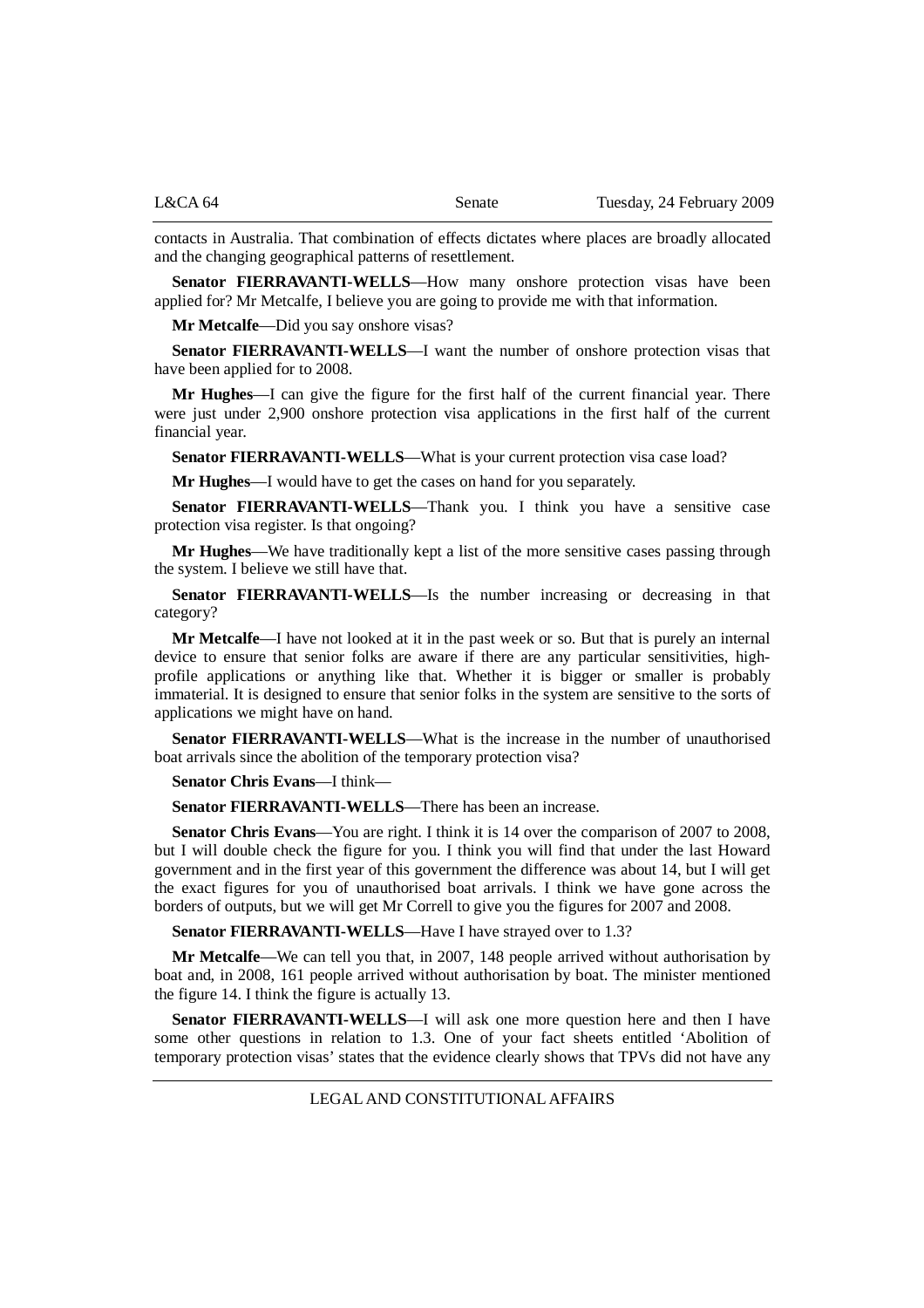deterrent effect; indeed, there was an increase in the number of women and children making dangerous journeys to Australia. Can you give me the evidence that you used to make those claims?

**Senator Chris Evans**—I will see if we have the exact numbers for you. But in the next couple of years following the introduction of TPVs, there were record numbers of arrivals. If we do not have the file, I will get it from my office. I think the years succeeding its introduction saw very large numbers of arrivals. The other reference there is to the fact that there was a suggestion that, because of the restriction on capacity to reunite with family, we had more women and children coming on the boats. They increase as a proportion of those leaving. I know I have those figures somewhere.

**Senator FIERRAVANTI-WELLS**—That is fine. We are going on to the next program. I refer again to 1.2 and safe haven. I know that we will come back to border security. How many people have been granted visas through the safe haven program since the change of government? Do you want to take that on notice?

**Mr Hughes**—I think we should take that on notice.

**Senator Chris Evans—I** need to make the point that we often get these questions based on the change of government. I suspect that that is done for political reasons.

### **Senator FIERRAVANTI-WELLS**—Yes.

**Senator Chris Evans**—But the department actually do not record their figures on the basis of a change of government. They tend to report them on an annual basis for a financial year or a calendar year. While I know it suits some people to ask—

**Senator FIERRAVANTI-WELLS**—Okay, from 1 January 2008—

**Senator Chris Evans**—I will also provide the earlier figures for reference.

**Senator FIERRAVANTI-WELLS**—Thank you.

**Senator Chris Evans**—I am just making the broad point that figures are kept on the basis of normal collection methods, be they three monthly, six monthly or annually, not on the basis of a change in government.

**Senator FIERRAVANTI-WELLS**—Perhaps if you can provide the figures for 2007-08 and 2008-09.

**Mr Hughes**—I have found them in this voluminous folder. There are currently no people holding a safe haven visa.

**Senator FIERRAVANTI-WELLS**—Are there provisions to allow those who assist with the prosecution of people smugglers to be granted safe haven visas?

**Mr Metcalfe**—I will answer by saying a bit about the safe haven visa. It was a particular visa category created some years ago to cater for some new circumstances at the time, primarily the entry of a large number of Kosovas who were brought to Australia for temporary safe haven pending their return to their own region. The visa was also used for the 1,500 or so people who were evacuated by the Royal Australian Air Force from the United Nations compound in Dili following the referendum and prior to the formation of East Timor as a country. You will recall there were quite extraordinary events where militia were firing into a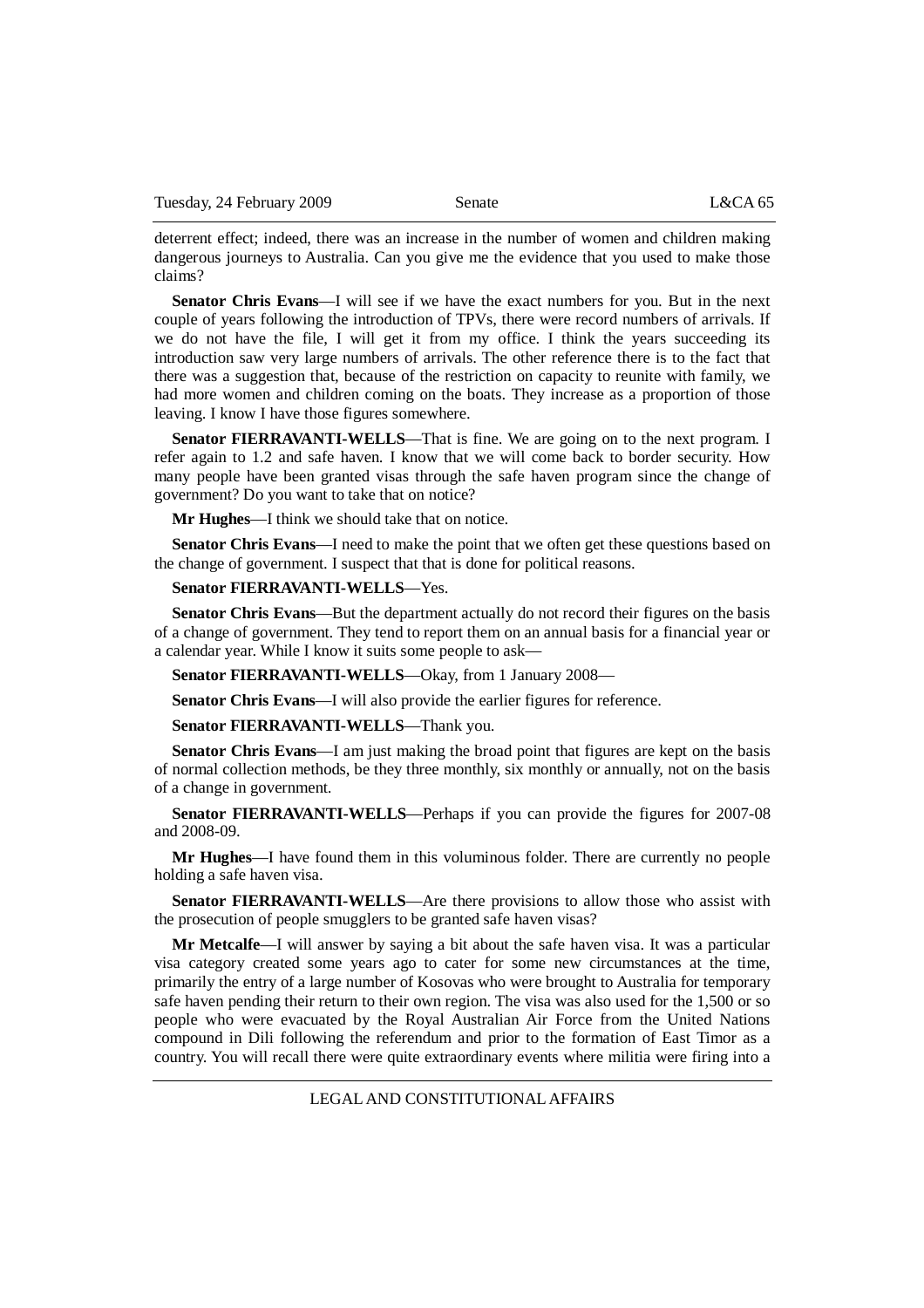| L&CA66 | Senate | Tuesday, 24 February 2009 |
|--------|--------|---------------------------|
|        |        |                           |

compound where a large number of people had taken refuge. The ADF was able to work with the Indonesian and other authorities to secure their passage.

The feature of the safe haven visa is that it prevents other applications being made. It prevents a person from applying for refugee status and for other forms of visas to Australia. It requires a person to be notified of that and to accept those conditions. So it was, dare I say, a fairly unusual and specialised visa.

In relation to the question of whether it would be precluded from being used, I suspect the answer is no. But, if the question is whether there was someone who was cooperating in relation to people smuggling and part of the arrangement would be their having some sort of stay in Australia, I suspect we might look at other visa classes or categories to manage that situation.

## **Senator FIERRAVANTI-WELLS**—I see.

**Senator Chris Evans**—The broad question relates to whether it was thought helpful to get a conviction against a people smuggler. In that case we would make every effort to ensure persons were available to assist in the prosecution.

**Senator FIERRAVANTI-WELLS**—It is similar to some of the trafficking—

**Senator Chris Evans**—It has not come to my attention that there has been a problem to date. Generally the prosecution has relied on the AFP and interception agency evidence, I think. There are certainly a number of cases currently on foot in Perth resulting from those more recent arrivals.

**Senator FIERRAVANTI-WELLS**—I understand that in 2007-08 certain individuals were granted humanitarian stay temporary visas—safe haven visas. Is that the case?

**Mr Hughes**—What would the number be?

## **Senator FIERRAVANTI-WELLS**—I have 83.

**Mr Hughes**—I would have to check. There is sometimes confusion between the safe haven visa, which is the offshore visa that is granted in the circumstances that Mr Metcalfe mentioned, and a temporary visa, which they can sometimes transition to if the government wants them to stay longer. It may be that that figure relates to that onshore temporary visa.

**Senator FIERRAVANTI-WELLS—I** would appreciate it if you could take that on notice. Do you have any plans to continue on with or review the safe haven program?

**Mr Metcalfe**—The visa sits within our regulations, so it is a tool available to the department, or the government. As I said, it has been used in quite specialised and unusual circumstances in the past.

**Senator FIERRAVANTI-WELLS**—I do not have anything else on that.

Senator TROOD—When you were giving notice of the statistics about the visas granted I thought they were in relation to refugees. You had Liberia in that list, in fourth or fifth position. Was that an unusual circumstance—that is, is Liberia unusually high on the list? If so, how is that explained?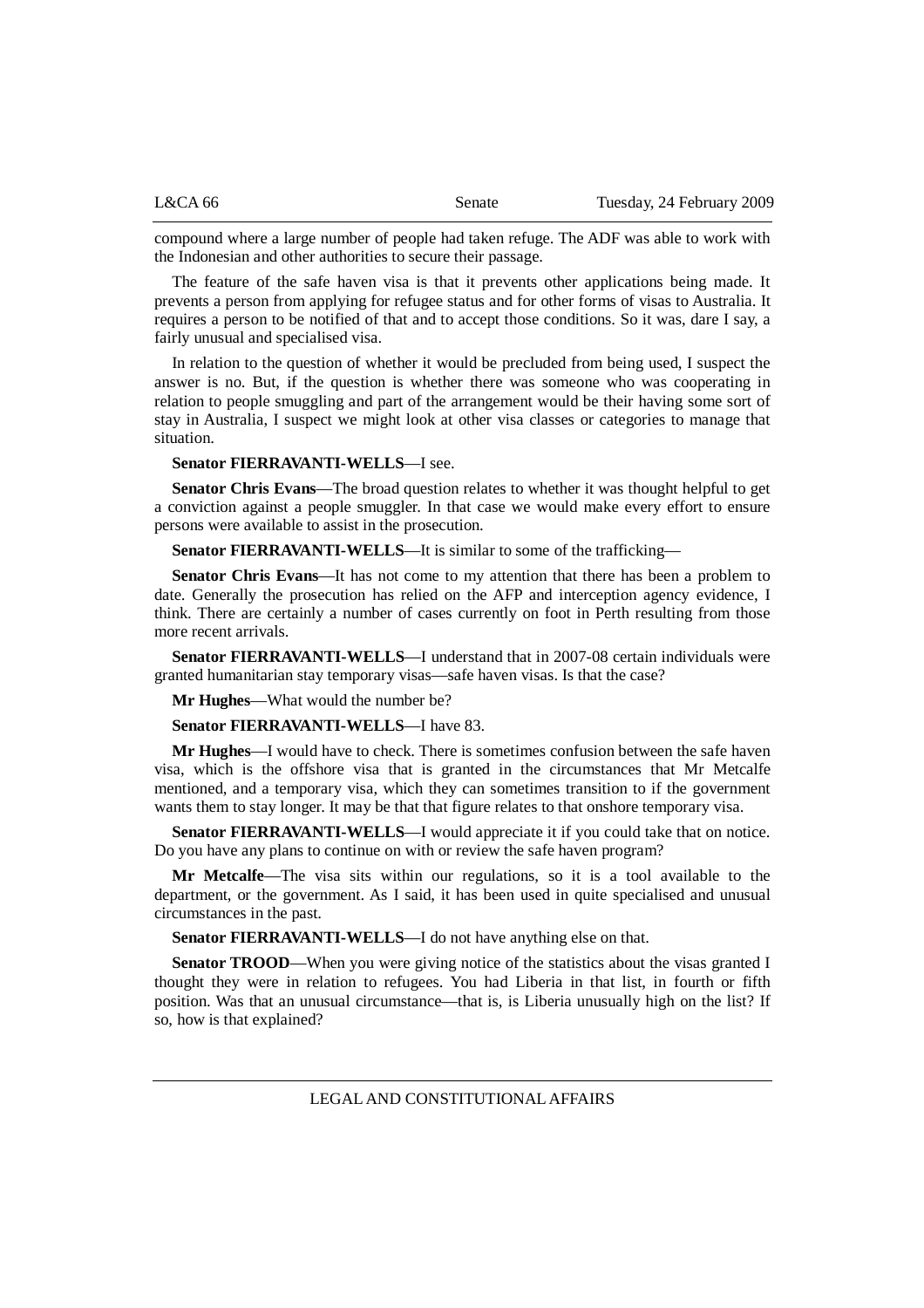**Mr Hughes**—That was for the 2007-08 financial year. I am not sure that Liberia would necessarily figure as high in the list in the current financial year. I think there were specific circumstances of some caseloads in West Africa and countries neighbouring Liberia that the United Nations High Commissioner for Refugees was looking to resolve fairly quickly. I recall that there were a significant number of women at risk amongst that group. My recollection is that that would reflect a special effort that we and other resettlement countries were asked to make by the UNHCR in 2007-08. Although a country might pop up in the figures with a significant number in a particular year, it may not continue that way.

**Senator TROOD—Is** that the trend this year—is Liberia not as high on the list?

**Mr Hughes**—I have to take that on notice; I do not know that off hand. I recall that there were special circumstances in that year and a request was made by the UNHCR to deal with a group of people who needed a solution fairly quickly.

**Mr Metcalfe**—Earlier on I referred Senator Fierravanti-Wells to this document— *Population flows: immigration aspects*.

### **Senator TROOD**—I see.

**Mr Metcalfe**—You will see on the bottom left-hand side of page 74 the figure 4-6 for 'offshore humanitarian visa grants by country of birth 2007-08'. That is actually the top 10 countries. Liberia appears as fifth, but it is a long way short of fourth, which is Sudan, and not very far ahead of No. 6, the Congo, No. 7, Burundi and No. 8, Iran. It does appear there in the statistics. We can take on notice whether there is any particular reason for that and whether that trend is continuing. Clearly, there are the big four countries, Burma, Iraq, Afghanistan and Sudan, and then a number of other countries with much smaller numbers to make up the top 10.

**Senator TROOD**—I would be grateful if you could take that question on notice, Mr Metcalfe.

[2.50 pm]

**CHAIR**—We will now move to 1.3, border security.

**Senator FIERRAVANTI-WELLS**—Has the government commenced any reviews or examined options for cutbacks in border management?

**Mr Metcalfe**—We constantly review its effectiveness but not to cut it back, Senator; to make it better.

**Senator FIERRAVANTI-WELLS**—What action have you taken—

**Senator Chris Evans**—Before you go on, Senator, the government announced a change to some of the border security arrangements. The changes to the department mainly affect the Australian Customs and Border Protection Service, as it has been renamed. The Prime Minister announced that as part of the response to the Smith review, which saw them take on greater responsibilities, and to take over a small number of responsibilities previously undertaken by the immigration department.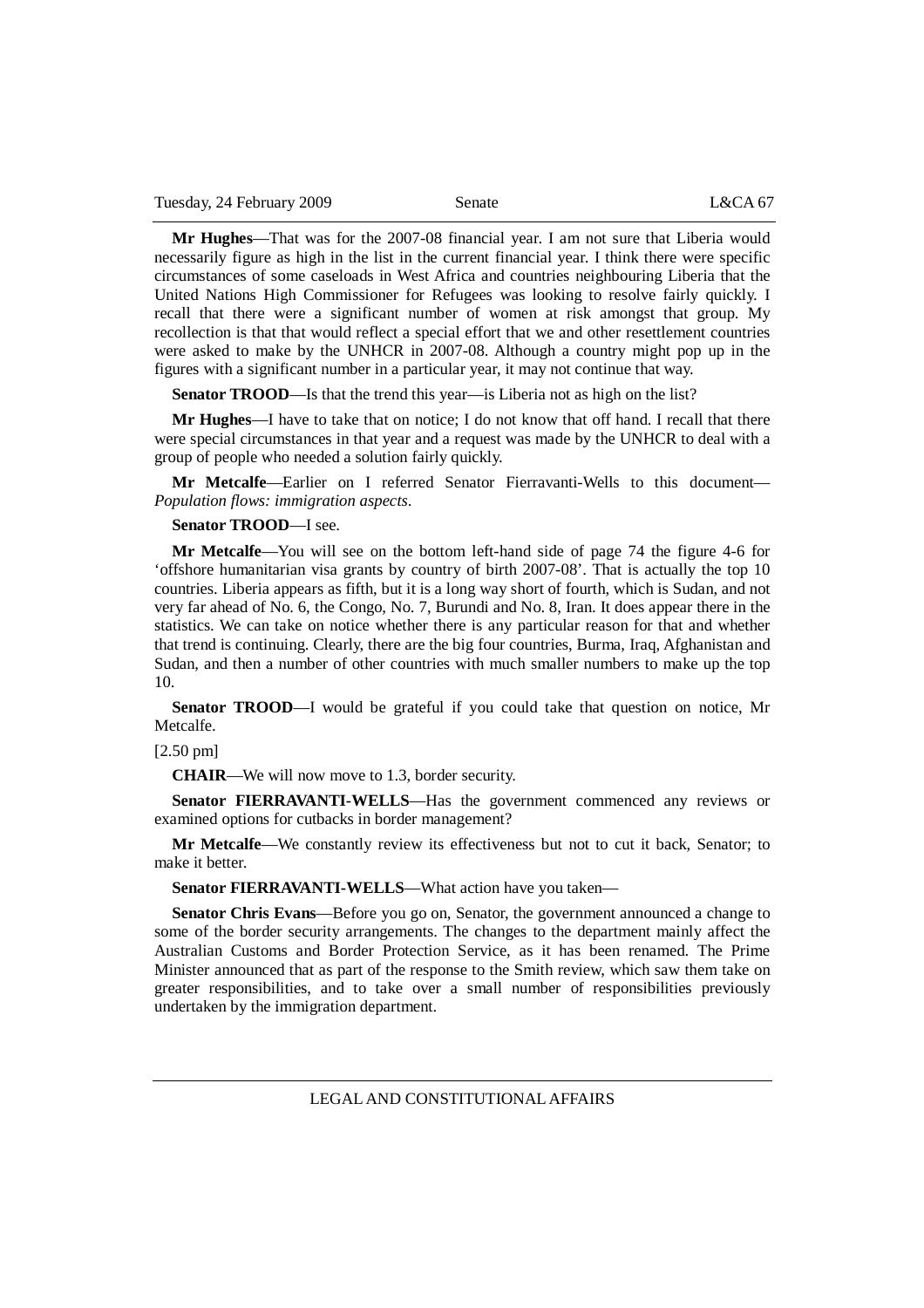| L&CA 68 | Senate | Tuesday, 24 February 2009 |
|---------|--------|---------------------------|
|         |        |                           |

**Senator FIERRAVANTI-WELLS**—What action have you taken to help stem the business of allegedly corrupt officials selling visas to Indonesia in Afghanistan? We saw some problems in reports relating to corrupt officials. Have you taken any action in relation to that?

**Mr Metcalfe**—I am certainly aware of the issue, Senator. Let me double-check to ensure that we have up-to-date information. My recollection is that it was conveyed to the appropriate authorities who were concerned and who were looking closely at how they would ensure that that issue did not continue.

**Senator Chris Evans**—We found that there was an issue, but obviously it was an issue to be handled by the Indonesian government. They were also alerted to it and obviously they were very concerned about it. But it was a matter for them to deal with. While we worked very closely with them, the question about whether there was corruption or misuse of their processes by one of their officials was a matter for them to deal with. But certainly my understanding is that they were very determined to deal with it.

**Senator FIERRAVANTI-WELLS**—I wish to go back to questions that were asked earlier. I refer to boat arrivals and the trend that we are seeing. I want to go back a bit and highlight some of the comments that the minister made. In 2000-01 there were 54 boats with 4,137 arrivals. In 2001-02 there were six boats with 1,212 arrivals. In 2002-03 there were no boats and no arrivals.

**Senator Chris Evans**—What was the figure for 2001-02?

**Senator FIERRAVANTI-WELLS**—Six boats.

**Senator Chris Evans**—And 3,043 people arrived.

**Senator FIERRAVANTI-WELLS**—Are you going on a financial year or on a calendar year?

**Senator Chris Evans**—I was going ask you whether we were on the same page.

**Senator FIERRAVANTI-WELLS**—No, my figures are based on a financial year.

**Senator Chris Evans**—A while back I took to using calendar years because we were seeing both sets and we were seeing confusion.

**Senator FIERRAVANTI-WELLS**—For the purpose of my question, Minister, I want to go through it in this way. In the end my question does not really reflect whether it is based on a financial or a calendar year.

**Senator Chris Evans**—All right.

**Senator FIERRAVANTI-WELLS**—In 2002-03 there were no boats and no arrivals. In 2003-04, there was one boat and 53 arrivals. I understand that another 29 people arrived at offshore excise places. In 2004-05 there were no boats and no arrivals. In 2005-06 there were four boats and 56 arrivals. In 2006-07 there were five boats and 135 arrivals. In 2007-08 there were three boats and 25 arrivals. In 2008-09 there were eight boats and 199 arrivals, since August 2008.

**Senator Chris Evans**—Senator, before we go on, I do not necessarily agree with the figures, but that depends in part on whether you are talking about a financial year or calendar year. If we are going to rely on the figures, we ought to agree on what we are dealing with. It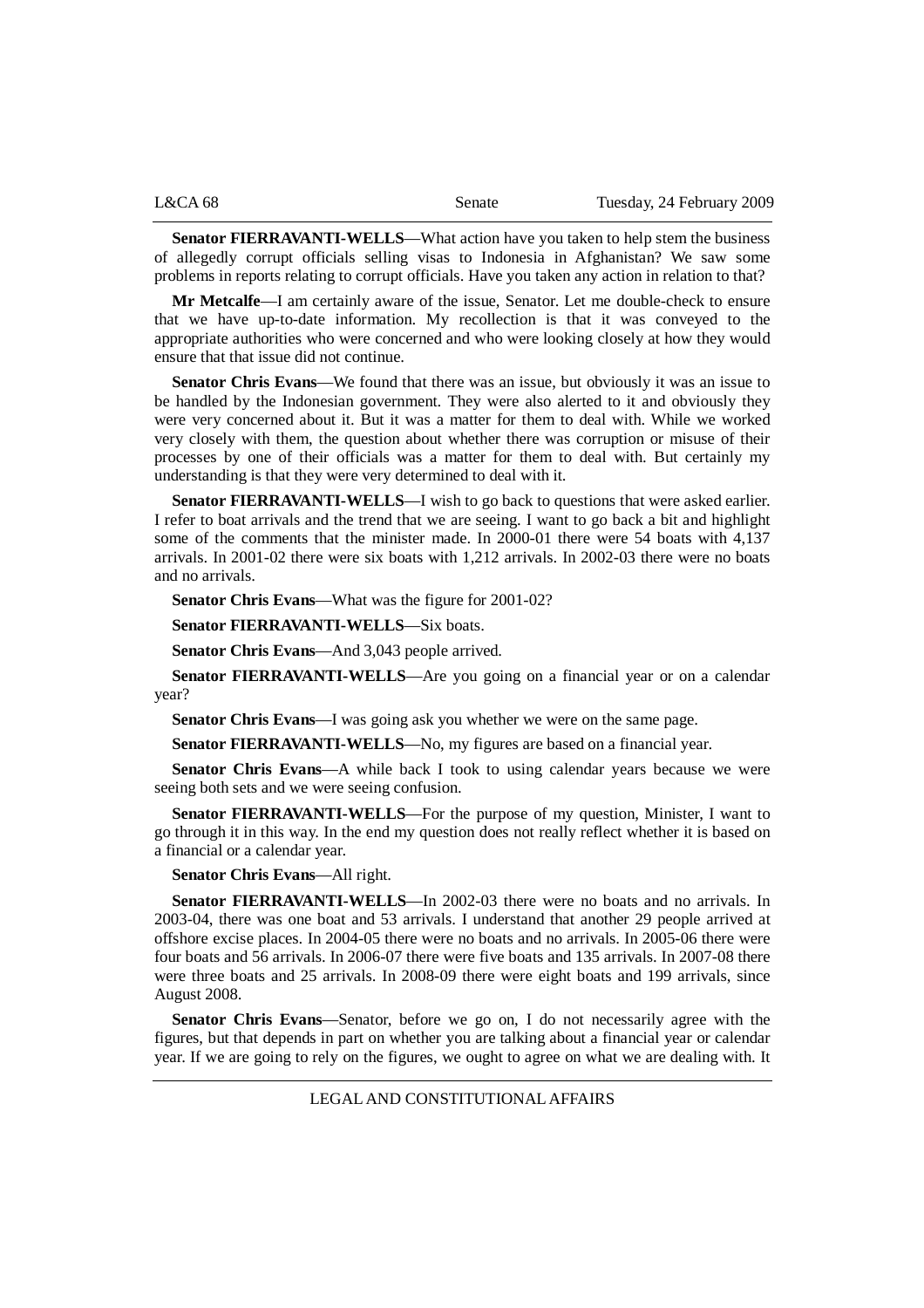also depends on whether you are counting in your statistics the people smugglers or people who have applied for protection visas.

**Senator FIERRAVANTI-WELLS—With your indulgence, I might just ask my question.** It might take a bit of time to put the background on the record.

**Senator Chris Evans**—I do not want to leave the figures unchallenged if they are not the same as the ones that I have.

**Senator FIERRAVANTI-WELLS**—In that case, let me just put it on the record. I will ask my question and you can give me your answer. If your officials and Mr Metcalfe wish to add any more or challenge it in any way, they can do so. Since 2001 the first boat arrival was in July 2003 when a boatload of 54 Vietnamese arrived off Port Hedland and they were taken to Christmas Island. In November 2003, 14 Turkish Kurds arrived on Melville Island. In March 2004, 15 Indonesians wanting to pick fruit in Australia arrived on Ashmore Reef. They were sent back to Indonesia. In August 2004 there was talk about a boat of Sri Lankans that had arrived. In November 2005 a group of four men, one woman and two children arrived by boat in Australian waters and came ashore at Kimberley coast in Western Australia. On 18 January 2006, 43 Papuans arrived on Cape York and were then flown to Christmas Island. In August 2006, eight men from Burma arrived on Ashmore Reef. They were sent to Christmas Island on 16 August. In October 2006, two Vietnamese and one Indonesian arrived at Ashmore Reef and they were transferred to Christmas Island. On 20 February 2007 the press reported that 85 boat people were intercepted by the Navy and they were taken to Christmas Island on 24 February 2007. On 5 May there were press reports that 120 Afghan and Iraqi asylum seekers in camps across Indonesia would be accepted by Australia as humanitarian cases, even though their application for refugee status had been rejected in the past.

**Senator Chris Evans**—Sorry, what was that? That was nothing to do with the boat arrival. What are you introducing now, Senator?

**Senator FIERRAVANTI-WELLS**—Let me just go back. I retract the press reports and state that on 5 May 2007 there were press reports that 120 Afghan and Iraqi asylum seekers in camps across Indonesia would be accepted. I am just quoting from the press report.

**Senator Chris Evans**—Senator, I do not know what you are attempting to do here, but you are purporting to be reading a list of boat arrivals?

### **Senator FIERRAVANTI-WELLS**—Yes, I am.

**Senator Chris Evans**—You then throw in a figure from a report of a group that are not boat arrivals. I do not know what your intention in reading that list is, but clearly you have now introduced a different set of circumstances with a claim about a press report that is not about the people who arrived by boat. If you are purporting to give me some information I would like to know what it is because, clearly, you have strayed into a very different area.

**Senator FIERRAVANTI-WELLS**—The point that I am making, Minister, is that there have been a series of incidents—reports, arrivals et cetera—which are pointing to a definite increase in activity. That increased activity seems to coincide with a perception of a change in the temporary protection visa system.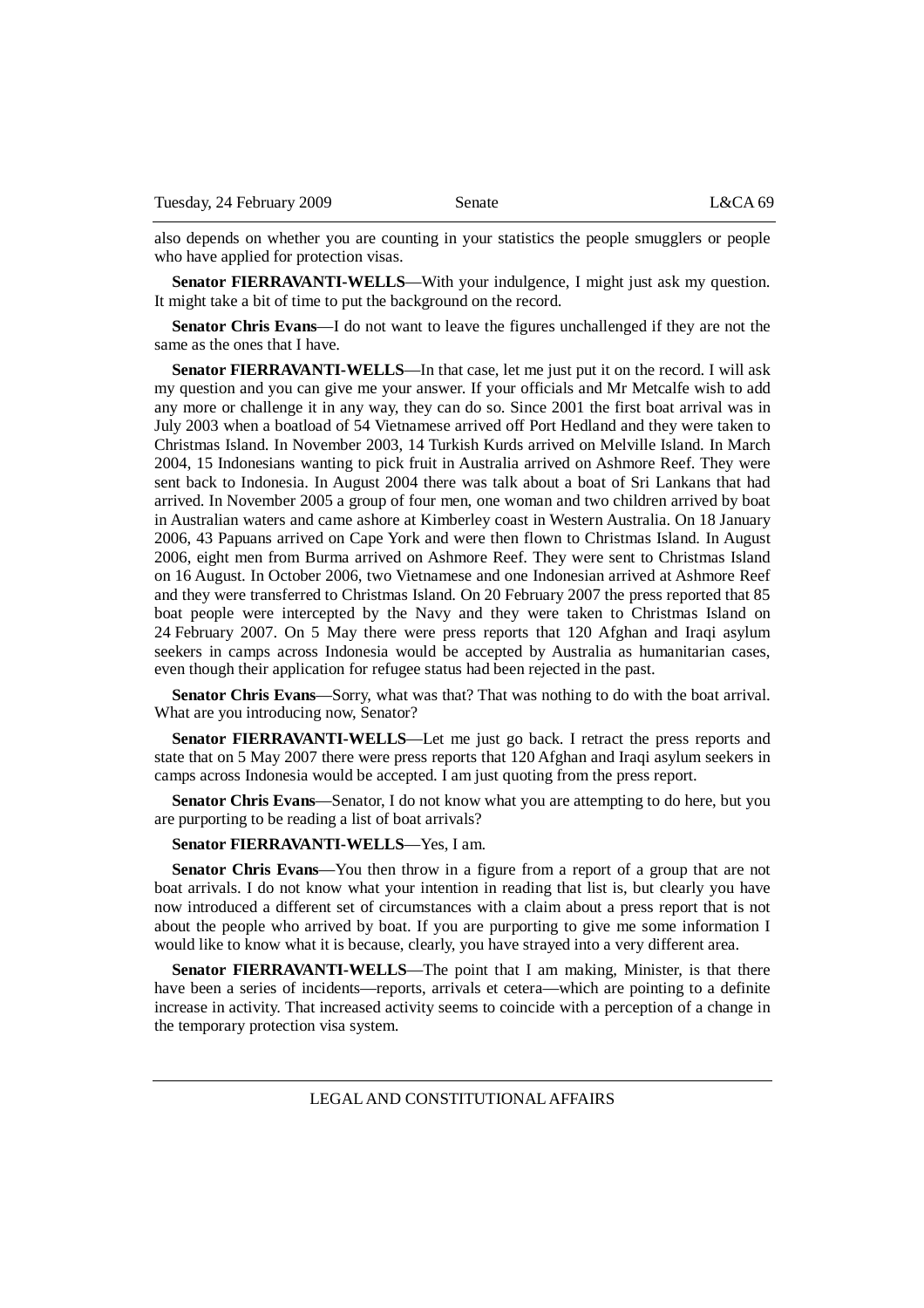|  | $L&CA$ 70 | Senate | Tuesday, 24 February 2009 |
|--|-----------|--------|---------------------------|
|--|-----------|--------|---------------------------|

**Senator Chris Evans**—That is an allegation that some people have made. That is not what I said.

**Senator FIERRAVANTI-WELLS—It** is an allegation. If that is an allegation why is there an increase in output 1.3 and at page 14 of the portfolio papers? The budget for combating people smuggling, order intelligence capacity and management is \$1 million, but that will be increased to almost \$1.6 million in 2009. It is \$1.6 million in 2010 and \$1.6 million in 2011. Is there a reason why you are markedly increasing the budget in that area? I am seeking the correlation. Clearly, there has been a lot more activity. Obviously you are matching that and, by inference, you are increasing the money that you are putting towards combating people smuggling because there is an increase in activity.

**Senator Chris Evans**—There were a couple of long jumps there, which reminded me of a report by Bob Birrell that I read recently. If you want an explanation of the funding allocation I will get one off the officers to explain what has occurred in the funding area.

To put it into context, I might add that we have continued and enhanced virtually all the measures adopted by the Howard Government in trying to combat people smuggling. We have added some new ones and we have added capacity, but we have continued the activities rightly undertaken by the Howard Government to try to combat the evil trade of people smuggling. We have refocused on that issue and we have made investments to try to maximise our impact. We have also made some changes to administrative arrangements to ensure that we are properly targeting that activity. I and the government remain absolutely committed to trying to stamp out the trade. We are getting good cooperation from the governments of South-East Asia in that endeavour. Part of that is to reinvigorate the Bali process, which was first undertaken by the previous government. As we speak, officials are meeting in Brisbane in preparation for the next meeting of the Bali process, to be held in April in Bali under the joint chairmanship of Indonesia and Australia. We think that process will deliver a very useful mechanism for us in tackling these issues. If you ask whether we remain absolutely committed to combating people smuggling, the answer is yes. Are there resources being deployed? Yes. In relation to this particular resource allocation, is Mr Frew or the secretary best placed to answer that question?

**Mr Metcalfe**—It is good to see that Mr Frew is back. He has been overseas and I think he just got back this morning. Senator, I might provide a response and Mr Correll might add to it. The measure to which you pointed is evidence of the fact that measures to combat people smuggling have to be adaptable and have to change as the nature of the issue changes. You have rightly pointed out that what we saw over the last decade in Australia was a very, very large surge of people coming through in the early part of the decade and then a distinct drop. That as the result of very concerted action by Australian and Indonesian authorities and authorities elsewhere—taking into account changes in the international situation, of course. By 2002-03 the refugee-producing countries of Afghanistan and Iraq had substantially changed in relation to the pressures being placed on people. Many millions of Afghans—I think two million or three million Afghans—returned to Afghanistan at that time.

The pressures for illegal immigration and people smuggling are always present. As I have said, it is a question of international pressures changing and whatever. While Australia is a long way away from most of those terrible situations where refugee events occur, there are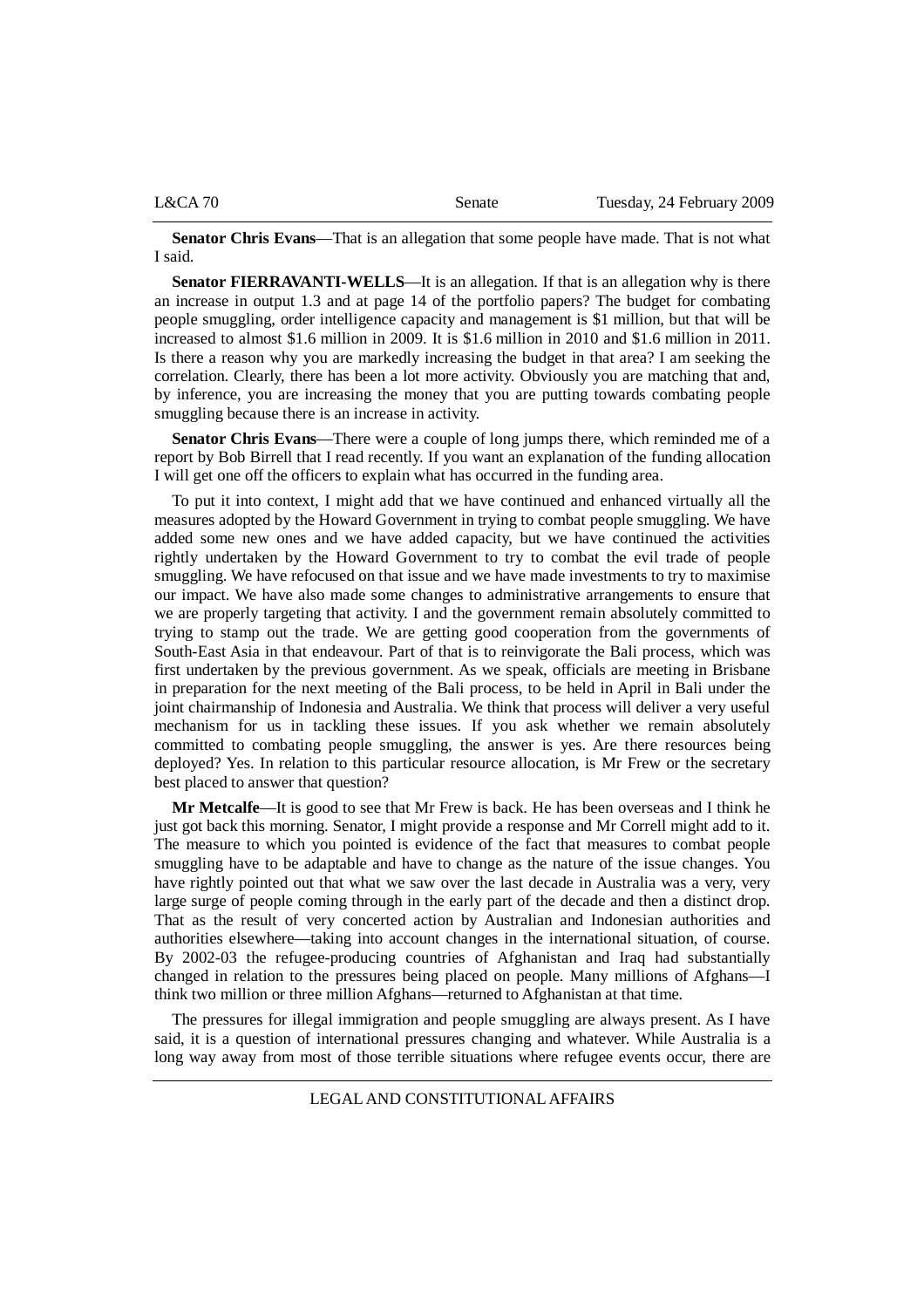|  | Tuesday, 24 February 2009 | Senate | L&CA71 |
|--|---------------------------|--------|--------|
|--|---------------------------|--------|--------|

some in our region, as we have seen recently with the Rohingyas and the issues in Sri Lanka and elsewhere. One of the reasons for this additional funding was the work done by the government to establish how to continue to enhance our capabilities to prevent people smuggling. What we have seen over the last year or so was a change of tactics from the people smugglers, usually moving to having much smaller groups of people; having what I describe delicately as better operational security, which made it more difficult for authorities to keep tabs on them; and moving to more remote parts of the Indonesian archipelago, which again made it more difficult for law enforcement authorities to move.

The result of that is that we have had a relatively small number of arrivals in the last few months when you look at historical trends. Certainly, as the UN high commissioner said yesterday, the unauthorised arrivals by boat in Australia are absolutely minuscule compared to what we are seeing, for example, in Italy and other countries where there are very large numbers of people arriving. We need to stay ahead of the people smugglers. The tool that we have is to develop the best possible intelligence and knowledge of their activities. This particular measure goes to strengthening that capability, but frankly the most effective tool that we have is strong cooperation with our regional partners—with countries of transit such as Indonesia, Thailand, Malaysia, Vietnam and elsewhere.

Something that has been done for a number of years and that is constantly enhanced is cooperation between Australian and regional immigration authorities, police authorities, security authorities and so on. It has certainly been a priority for immigration ministers, both the present minister and previous ministers, to pursue very strong cooperation. In my view, that is the single most important aspect to prevent people smuggling from occurring.

**Senator FIERRAVANTI-WELLS**—I accept your comments that it has always been a priority; it certainly was when we were in government. The point that I am making, Mr Metcalfe is that there is one difference—that is, you have now abolished temporary protection visas. Since that announcement there has been a marked increase in activity. Call it arrivals, call it reports, call it interceptions or call it whatever you will, but the activity that has occurred since last year has been marked. There has been an increase in activity. My question to you is: are you saying that the abolishing of temporary protection visas had nothing whatsoever to do with the increase in activity?

**Mr Metcalfe**—I would say it is the reverse. I think the proposition that there is a direct causal link between abolishing temporary protection visas and the increase in people smuggling is an incredible stretch. I know that that suggestion has been made, and I do not want to stray into what might be political comment. When you have a look at what happened when temporary protection visas were introduced, you will find that it was at a time when there were large numbers of people coming to Australia. I think the best information is that there was a very small decline initially but then a significant increase in people smuggling and indeed a change in the population of those being smuggled: there were more women and children because there were no other avenues for family reunion to occur if people were here as refugees. They could not sponsor their families. Therefore, you could equally argue the proposition that temporary protection visas promoted illegal immigration because they did not allow for family reunions to occur.

**Senator FIERRAVANTI-WELLS**—The other side of that—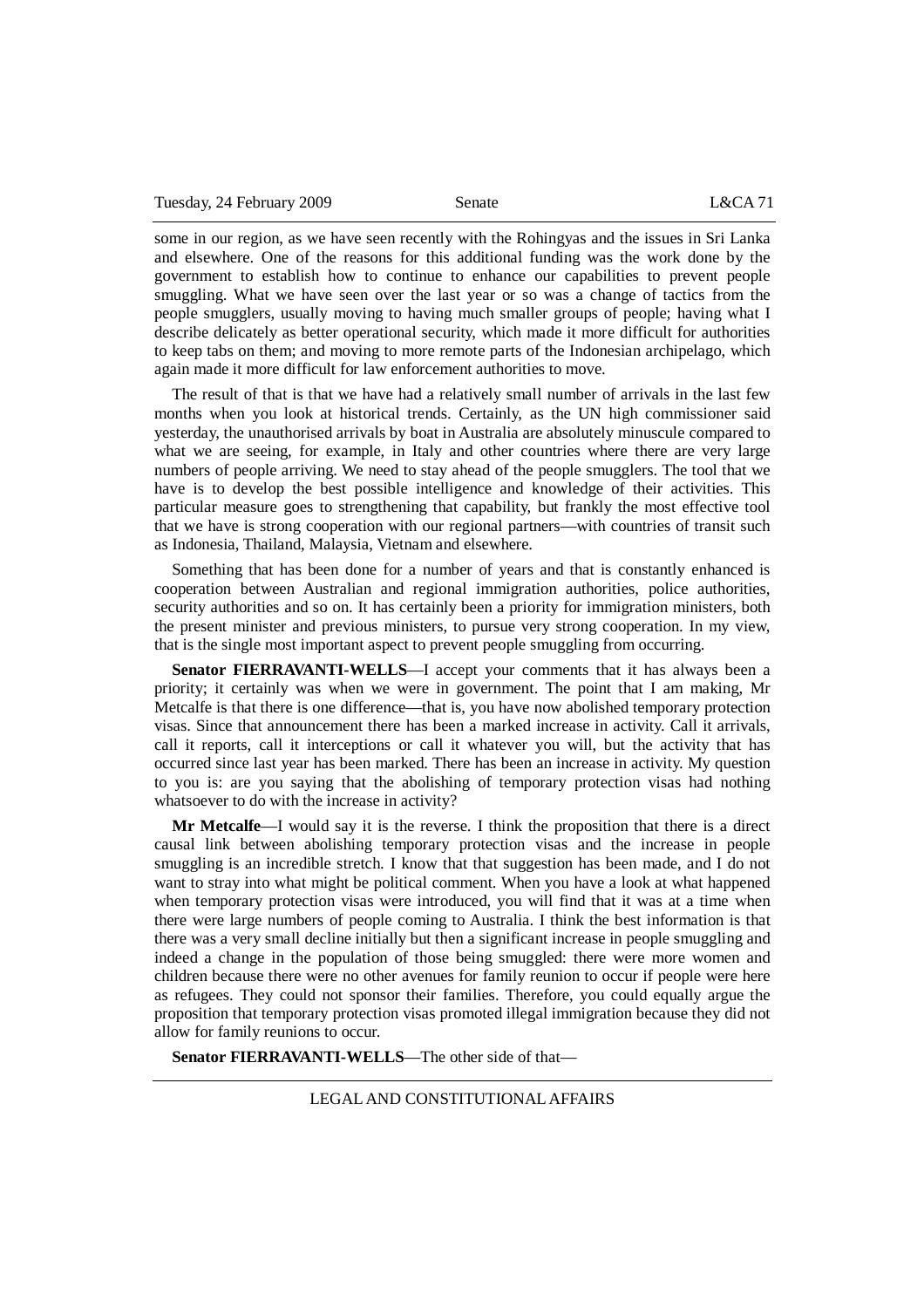| L&CA72 | Senate | Tuesday, 24 February 2009 |
|--------|--------|---------------------------|
|        |        |                           |

**Mr Metcalfe**—Sorry, Senator. I have been associated with this issue for well over a decade—probably closer to two. As I have said, my view is that of all the measures undertaken by successive governments to deal with people smuggling, the single most effective tool is cooperation with our regional partners. The arrangements that were put in place by the previous government and that remain in place enable the interception of caseloads of people in Indonesia and their safe residency there through Australian funding of the International Organisation for Migration to provide for their care and maintenance and their access to UNHCR refugee determination processes so that there is no danger of people who are refugees being returned summarily to a situation of danger—as we discussed at length with Senator Hanson-Young. I think those measures have been singularly effective.

Against this backdrop is a changing world refugee problem. In the early part of the decade there were major push factors and criminality associated with the movement of people out of Afghanistan and Pakistan and on into this region or out of Iraq and on into this region. Conditions of relative safety were occurring in those countries in the middle part of this decade and then there was deterioration again—certainly in relation to Afghanistan in the last couple of years. I do not in any way want to be disagreeable on this point. I just think it is too simplistic a proposition to say that this causes this. I think you need to look at the totality of circumstances and you then need to look at what has happened. My view is that Australia receives remarkably small numbers of unauthorised arrivals by sea. Clearly, it is an extremely high priority for government, not least because of the danger in which people put themselves when they travel on these small boats. Over the years we have seen some terrible tragedies occur. The single most effective way of managing that is to ensure that people are prevented from setting sail in the first place.

**Senator FIERRAVANTI-WELLS**—In fairness, Mr Metcalfe, I will give my document to you and you might clarify it for me. In particular, could you give me a breakdown and some additional information? I will put that question on notice and you can provide that to me.

**Mr Metcalfe**—I am always happy to help, Senator.

**Senator Chris Evans**—Senator, I found those figures for you. My understanding is that the temporary protection visa regime was introduced in late 1999. Following that there was a small drop-off in arrivals. From December 1999 to November 2010 there were only 2,900 arrivals, as compared with 3,000 before that. So there was a small drop of about 100 to 2,900. From December 2000, a year after its introduction, until November 2001 there were 6,540 boat arrivals in the second year of the operation of the TPV regime. The claim that the TPV introduction halted arrivals is not supported by the evidence. In relation to the abolition of TPV visas in Australia, announced by me as part of the May budget, we have established that in the calendar year 2008 compared to the calendar year 2007 there was an increase of 13 arrivals between those two years.

Some of the claims are not supported by the facts. As a policy decision people may want to argue for temporary protection visas. If that is the policy position of the coalition obviously that is something that they can advocate. To directly try to link it to arrivals is not correct. If you want to make that argument you could equally make an argument about the softening of the previous government's policy in 2005, which led to arrivals in 2006 and 2007. I do not make that argument, but if you want to follow the figures you could make that argument.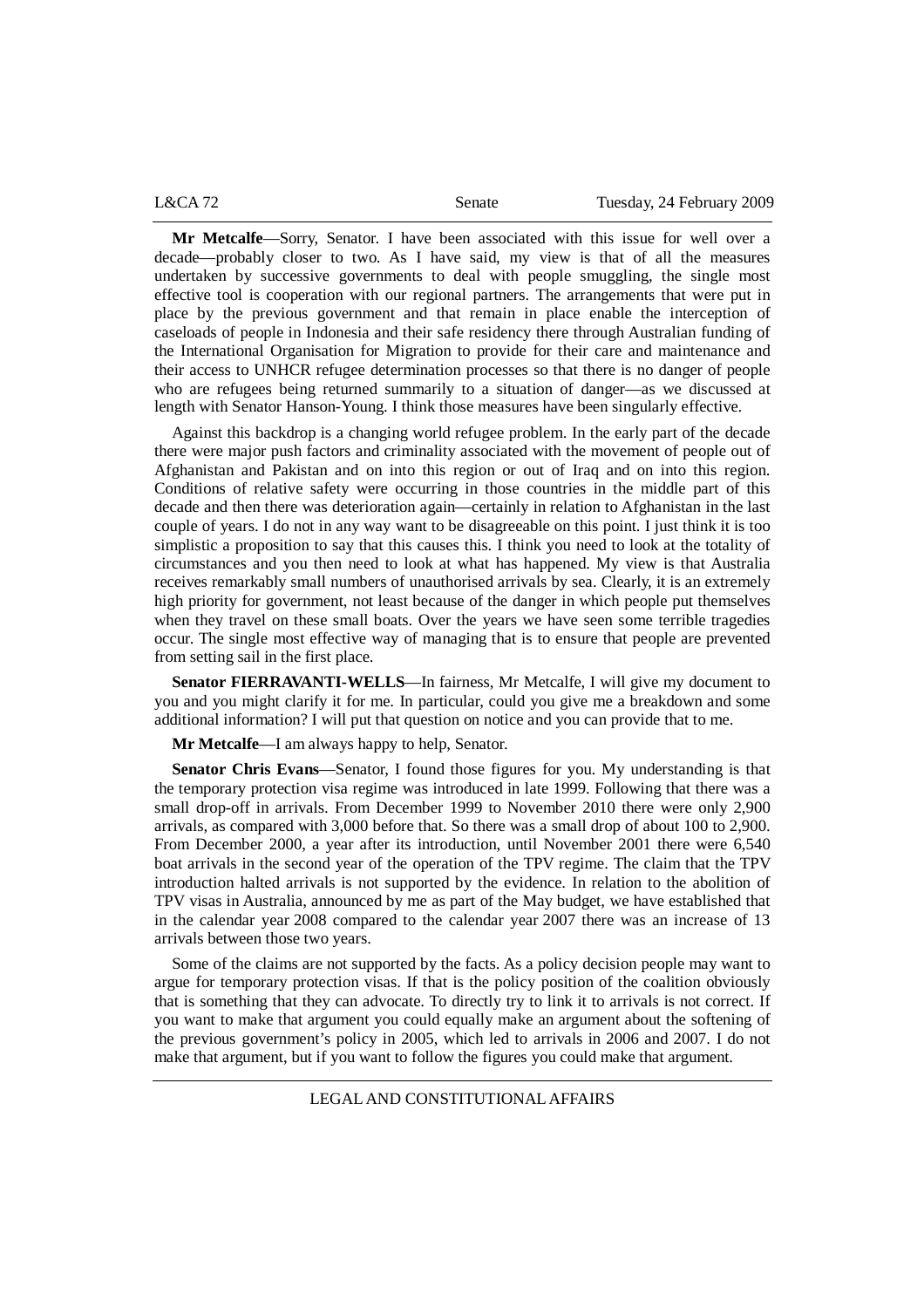| Tuesday, 24 February 2009 | Senate | L&CA73 |
|---------------------------|--------|--------|
|---------------------------|--------|--------|

As the secretary outlined, there is no evidence that the TPVs resulted in fewer arrivals. In fact, in the period after that there was a huge surge. Our figures show that in that period the percentage of women and children went from around 25 per cent to around 40 per cent. We saw more women and children taking the very perilous journey to come to Australia by unlawful boat arrivals. I do not think that the evidence supports the case. There is no doubt that people-smugglers continue to seek to do business. There is a lot of activity and they look to market their product in any way that they can. As I said, the previous government found under the previous government the secretary was part of the People Smuggling Task Force that the engagement with our northern neighbours in looking to disrupt people-smuggling activities at source has been the most successful strategy.

We are now confronting new techniques. People being recruited out of Pakistan and Afghanistan move quite quickly down and in different ways to those that occurred before. We have had to deploy—not so much us but the AFP and others—new strategies to try to combat that. We have had good cooperation from the Indonesians. In recent time two major operators who we think have been linked to some of these recent arrivals have been detained. Whether they will be successfully prosecuted is another question because of some of the complications under Indonesian law.

### **Senator FIERRAVANTI-WELLS—I** was going to come to that.

**Senator Chris Evans**—The Indonesian authorities, supported by some of the Australian authorities, have had some success. I do not pretend that this battle has been won. It will continue, and it will always continue. Australia is a very attractive destination and there are very desperate people. As I said, if you look at the number of arrivals, you will find that in recent times they are dominated by Afghans. The push factor in Afghanistan has become very strong. People are desperate to leave. We have seen a lot of unaccompanied minors as people are looking to give their children or young men a chance. We have to deal with those new factors. As I said, the Bali process, which has been reinvigorated, hopefully will help to extend the regional cooperation that we are getting. I do not know whether you want to ask questions about those characters. You might like to, but I am sure that Mr Correll and Mr Frew can help you with some of the details.

**Senator TROOD**—I wondered whether I could explore the nature of the challenge that we face now, Mr Metcalfe. Obviously there has been an increase in activity. Is the difficulty now that there has been a decline in the vigilance of our regional partners in dealing with this issue? For example, we are now going Bali to refurbish the process. Is that part of the problem as well as there being a significant increase in the number of people who are arriving in South-East Asia? Is it the case that we have two problems: first, an increase in numbers coming from wherever they may be but landing in parts of South-East Asia and; second, those on whom we rely to work with us to try to solve this problem have let down the team in that they have failed to be as conscientious and as diligent as they have been in the past?

**Mr Metcalfe**—I certainly reject that latter proposition. I think that the commitment and diligence of our counterpart authorities is greater than it has been. It has become increasingly better over the past few years, and that is a tribute to the hard work of many agencies, officials and ministers from both the previous government and this government who saw it as a clear priority. The Bali process has provided some institutional support for that. That, of course,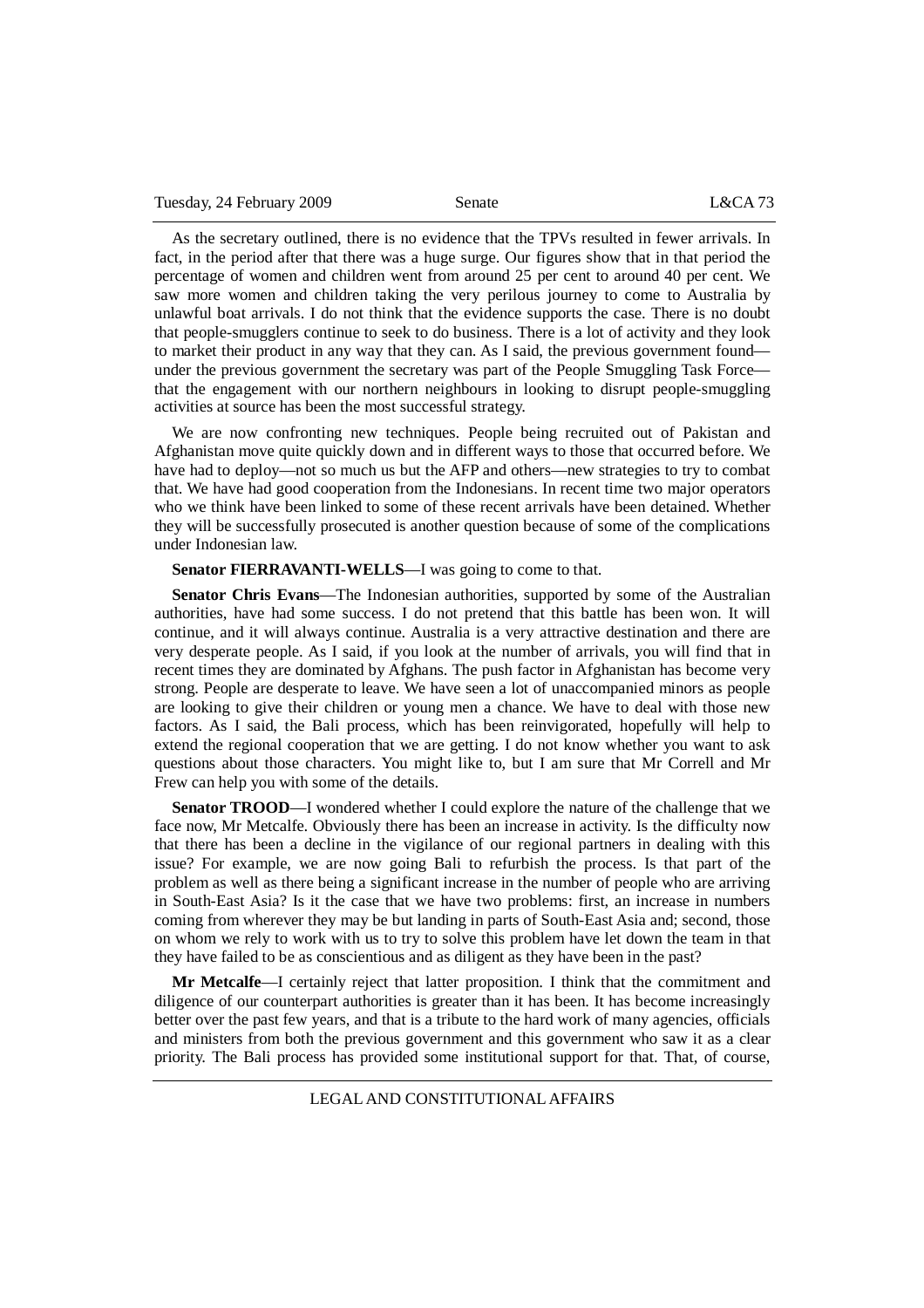| L&CA 74 | Senate | Tuesday, 24 February 2009 |
|---------|--------|---------------------------|
|         |        |                           |

was initiated by Alexander Downer and Hassan Wirajuda. It will now continue under Stephen Smith and Hassan Wirajuda. I think we have had good cooperation and it is continuing to strengthen and deepen. Certainly the resourcing that we and our counterpart agencies, in particular the AFP, have put into this has been critical.

At the same time, one of the key aspects of managing the situation is that we obviously are at great pains to ensure that if people are refugees they are not managed in a way that results in their return to persecution. Although this is happening outside Australia it would be completely and morally reprehensible for us to be undertaking activities that led to a refugee returning to a place of persecution—hence the regional cooperation agreement that was established some years ago and that I described briefly before. Australia funds the International Organisation of Migration and the UNHCR, with the permission of Indonesia, remains in Indonesia and undergoes a status determination process. Ultimately, if they are refugees, they are considered for resettlement as refugees somewhere else in the world.

The other underlying issue is, firstly, the continuing adaptability of people-smugglers. It is a highly profitable, low-risk venture. In some countries it is not a criminal offence. It is not a criminal offence in Indonesia, although there are moves afoot, and there have been for a time in the parliament, to criminalise the smuggling of people out of Indonesia. There have been arrests over the years and certain people have been put out of action. The people-smugglers have responded to certain tactics that have been undertaken by Australia. Perhaps the best example is that some years ago on three or four occasions the Royal Australian Navy was able to intercept a vessel, secure it, and return it adjacent to the Indonesian territorial sea.

The people who were returned to Indonesia clearly were unhappy with the people-smuggler because they had not achieved their outcome. Soon after that we then saw a change in tactics, whereby boats essentially were scuttled or sabotaged and the opportunity for the Navy to effectively secure a tow-back was countermanded by the actions of the people-smuggler. In recent times we have seen some new folks on the scene who are very conscious of their security, which makes the work of the authorities in seeking to detect them much more difficult. We have seen them dealing with smaller groups of people, which makes it easier for them to move around and thus be less visible to the authorities.

We have seen them moving to far more remote parts of Indonesia where authorities are not able to detect them. We have responded to that. The Australian Federal Police, other agencies and the Indonesian authorities have responded to that. One thing we have done is to provide further funding to the IOM to establish a whole series of sub-offices throughout Indonesia. The role of those sub-offices is to work with local authorities at a provincial, town and village level to provide them with information about this crime and how it should be prevented.

As I said earlier in response to Senator Fierravanti-Wells, the other factor that I think is important is that the global refugee-producing situations continue to change and evolve. Some years ago there was a very high return of Afghans to Afghanistan, but clearly we are now seeing some real issues relating to security, particularly for minority groups in Afghanistan. It appears as though progress in Iraq is good, but there are other situations, such as the treatment by the Burmese authorities of the Rohingya, a particular group, as well as the currently unfolding situation in Sri Lanka. Sadly, those pressures will continue to change and evolve and we need to continue to adapt as well.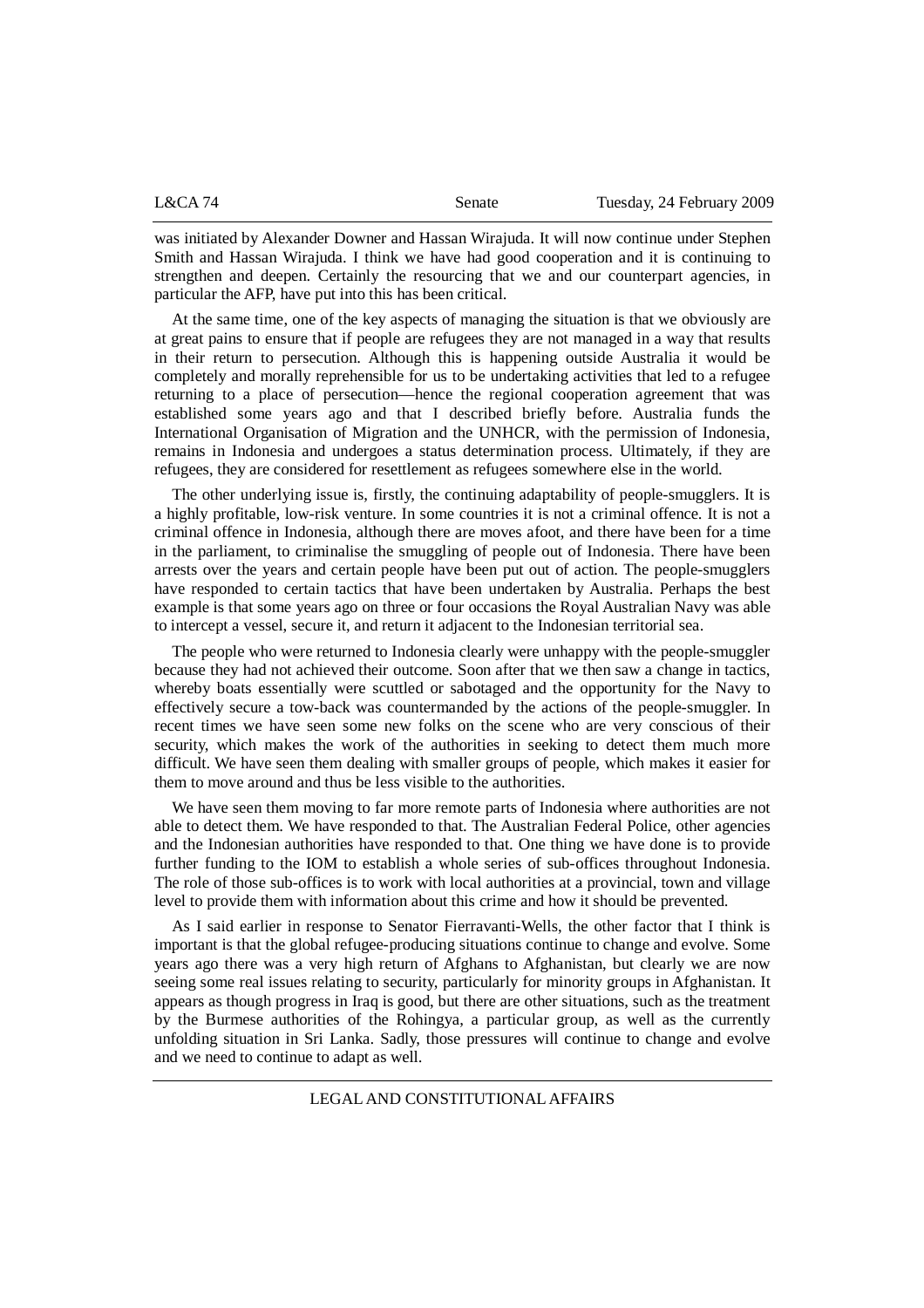The final point I would like to make is that while we place a high priority on this issue—I would never dismiss it as being not a problem—it is important, as High Commissioner Guterres said yesterday, to look at this from a wider perspective. In global terms, Australia does not have a problem compared to the problems facing the Italian authorities and authorities elsewhere, where literally thousands of people are arriving every week. That is not any reason for us to be complacent, but it puts things into perspective.

**Senator Chris Evans**—Just to add to that, the foreign minister and Deputy Prime Minister of Malta come to see me this morning to discuss their problems. They are looking for support for resettlement around the world. I think they are having 2,000 arrivals a year, or something of that order, on an island the size of Malta with a dense population. I think they have the densest population of any country in the world.

**Senator FIERRAVANTI-WELLS**—They do.

**Mr Metcalfe**—There are 400,000 on Malta.

**Senator Chris Evans**—I think the population density is higher than in Singapore. They are having large numbers of arrivals from the Horn of Africa et cetera. While I was sympathetic, it did make me feel a bit more relaxed that the size of my problem currently was not as great as those that we are seeing in Italy and Malta. That is not to say that we do not have to remain focused on that issue. In the early part of the decade we know that the previous government was confronted with large numbers arriving in short periods. We are very much focused on the issue and we certainly have to try to deal with it as much as we can at source.

**Senator FIERRAVANTI-WELLS**—In fairness, Minister, over the years I have had a lot of experience observing the Italian situation. Part of the problem in the Italian situation regrettably was that governments of different political persuasions—and there have been quite a number in Italy—have not had the political fortitude to deal with the issue with the strength that the previous government certainly had or through some of the programs that your government now have. I think that is partly why a lot of their problems are a lot worse. I do not think they worried too much about it for many years. It has now become a major problem for them.

**Mr Metcalfe**—I think it was Churchill who said that the price of freedom was eternal vigilance. It is a bit the same here. I suspect that some years ago it would have been fairly easy for the government to say, 'There are not votes in it; we can ease off on all this.' The clear lesson here is in the changing world circumstances. They can happen quite quickly. It is an immensely profitable business. From advice that we have had we estimate that the fare to Australia from Indonesia is about \$US10,000. There is very low risk for the people smugglers and that is a critical point of vulnerability for the police and other authorities—the Indonesian authorities—to target people smugglers and to put them out of business. We must maintain and increase the resourcing of the previous government and this government in the additional estimate statements and we must continue to evolve our responses. That is a key aspect. Apart from national security and border security issues there is a real issue about safety of life at sea. Some years ago we saw a tragic, terrible accident in which many people—largely women and children—drowned. We have had some recent drownings of people setting sail for Australia. We say, 'There are other ways to avail yourself of international protection. The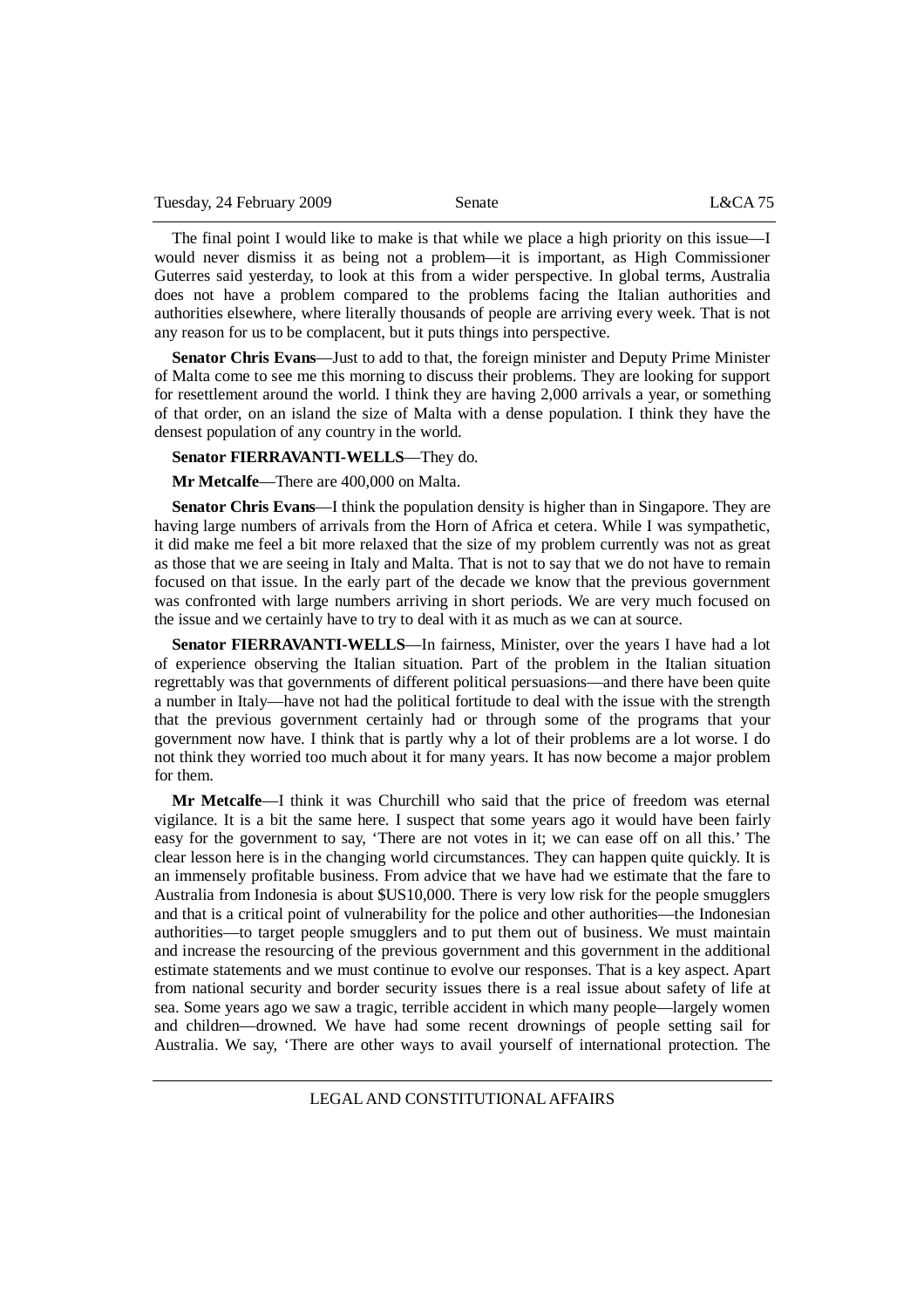UNHCR exists for a good reason. Use those mechanisms. If you need to seek safety do it in that way rather than paying people smugglers and risking your life.'

**Senator FIERRAVANTI-WELLS**—In an appropriate manner. Could I ask another question?

**CHAIR**—Is it still on the same topic?

**Senator FIERRAVANTI-WELLS**—Yes, it is still on the same topic.

**CHAIR**—I was going to bring you back to questions as opposed to afternoon tea chatter.

**Senator FIERRAVANTI-WELLS**—I was going to ask a question about prosecutions. What is the current state of prosecutions of people who have been charged with offences? Could we get some statistics for 2007-08 and 2008-09?

**Senator Chris Evans**—We will see what we have, Senator. The responsibility for charging them rests with the AFP. My recollection is that the captains of each of the boats that arrived have been charged, along with some other crew. We will see whether we have the statistics.

**Mr Correll**—Since 2004 five major maritime people smugglers have been prosecuted in Australian courts, with sentences ranging up to 12 years in gaol. In addition, 431 people have been prosecuted for acting as crews of vessels used to transport illegal immigrants to Australia. They have received sentences ranging from four months to seven years. Another 13 people have been prosecuted for people smuggling to Australia by air, either as organisers or as client smugglers. So there has been quite a substantive amount of prosecution action in relation to people-smuggling activity. There has also been activity in our partner countries such as Indonesia and Malaysia, both of whom are very active in this area. We operate a joint people-smuggling team with the Australian Federal Police, which specifically focuses on the issue of people smuggling. The great weight of its focus is in the area of maritime people smuggling, by boat.

**Senator FIERRAVANTI-WELLS**—Just before we leave output 1.3, have there been any changes? This is the staffing question, Mr Metcalfe. At the initial estimates committee hearings I think I asked some questions about immigration staff at overseas posts. Are those posts more sensitive to smuggling or potential smuggling activities?

**Mr Metcalfe**—For sure. I think we almost have that information, Senator. Perhaps after afternoon tea we can come back to you with the details.

**Senator FIERRAVANTI-WELLS**—Sure, that is fine. I had one other question that related to that area. That completes my questioning on output 1.3.

**CHAIR**—We will break for 15 minutes for afternoon tea.

### **Proceedings suspended from 3.30 pm to 3.46 pm**

**CHAIR**—Mr Metcalfe, I understand that you have some answers for us?

**Mr Metcalfe**—Earlier this morning, Senator Fierravanti-Wells asked some questions firstly, relating to freedom of information and, secondly, relating to staffing issues. Mr Fox can provide some information about freedom of information and I will then provide information about staffing.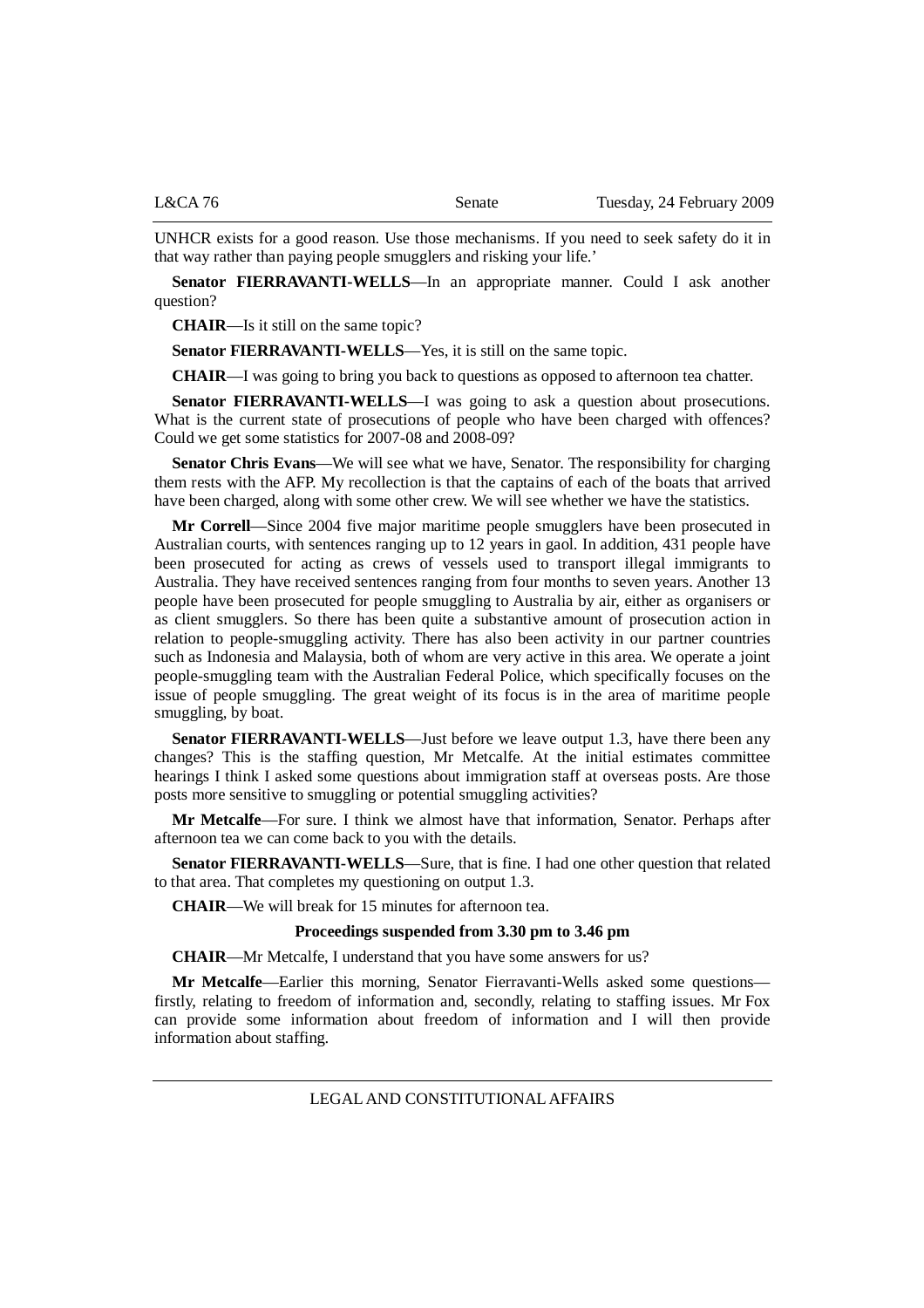**Senator FIERRAVANTI-WELLS**—Can we wait until Senator Barnett comes back to obtain the freedom of information answers? I am happy to take the staff information.

**Mr Metcalfe**—Senator, you asked a series of questions—firstly, relating to our staffing head count by location at the end of the financial year and as at 31 December. I can advise about the department as a whole and this figure excludes locally engaged employees who were formally employed by DFAT. However, I will talk about those employees later. I refer to staff directly employed by the department. As at 30 June 2008 there were 7,106 employees, and as at 31 December there were 7,092 employees—a very small reduction. Sitting below that there was a reduction in our national office numbers and an increase in our numbers in our state and territory offices.

As at 30 June 2008, 2,978 employees were located in our national office in Canberra. As at 31 December there were 2,786 employees, which was a 6.4 per cent reduction. On 30 June 2008, 3,973 employees were employed in our state and territory offices, and by 31 December we had 4,156, which was a 4.6 per cent increase. The final component of our staff are Australian based staff overseas. On 30 June 2008, 137 staff were based overseas, and on 31 December 124 staff were based overseas. That is consistent with information with which we previously provided the committee about the decision taken by the government to reduce our overseas staffing numbers as a result of last year's budget. I can confirm, though, that none of those reductions occurred in what I would regard as sensitive posts relating to people smuggling, particularly the effort in Jakarta, which is the most critical.

You also asked whether the department had done any internal review that resulted in job cuts and, if so, in which divisions. The answer to that question is yes, indeed. In the first half of last year, 2008, we undertook a significant internal financial health check review, as we called it, to assess and reform our business operations and staffing arrangements. That was done in close consultation with managers and staff. It was a measure that we put in place essentially to help us reduce our national office numbers to meet our obligations relating to our budget position while seeking to continue to deliver quality services to our clients and to the government. We managed to achieve some of those reductions in our national office by a program of voluntary redundancies. Those voluntary redundancies, which numbered about 149, came across most parts of the national office.

You also asked whether we could provide the 10-year profile of DIAC employees. I am advised that as at 31 December 2008 the average organisational tenure, or departmental length of service for our ongoing employees, was seven years. That has increased slightly since December 2006 when the average organisational tenure was 6.6 years. The 2006 figure reflected the large number of changes that resulted following the Palmer and Comrie reports. In particular, a lot of new people joined us who, of course, reduced the average length of time in the department.

You asked, and I think I offered to provide some information about, how many people have been with us for a long time and a short time. As at 31 December last year about 10 per cent of staff have been with us for one year, about 20 per cent have been with us between three and five years and about 21 per cent of our staff have been with us for more than 10 years. The balance is between five years and 10 years. You also asked how many locally engaged employees were in the department. As I mentioned before, locally engaged employees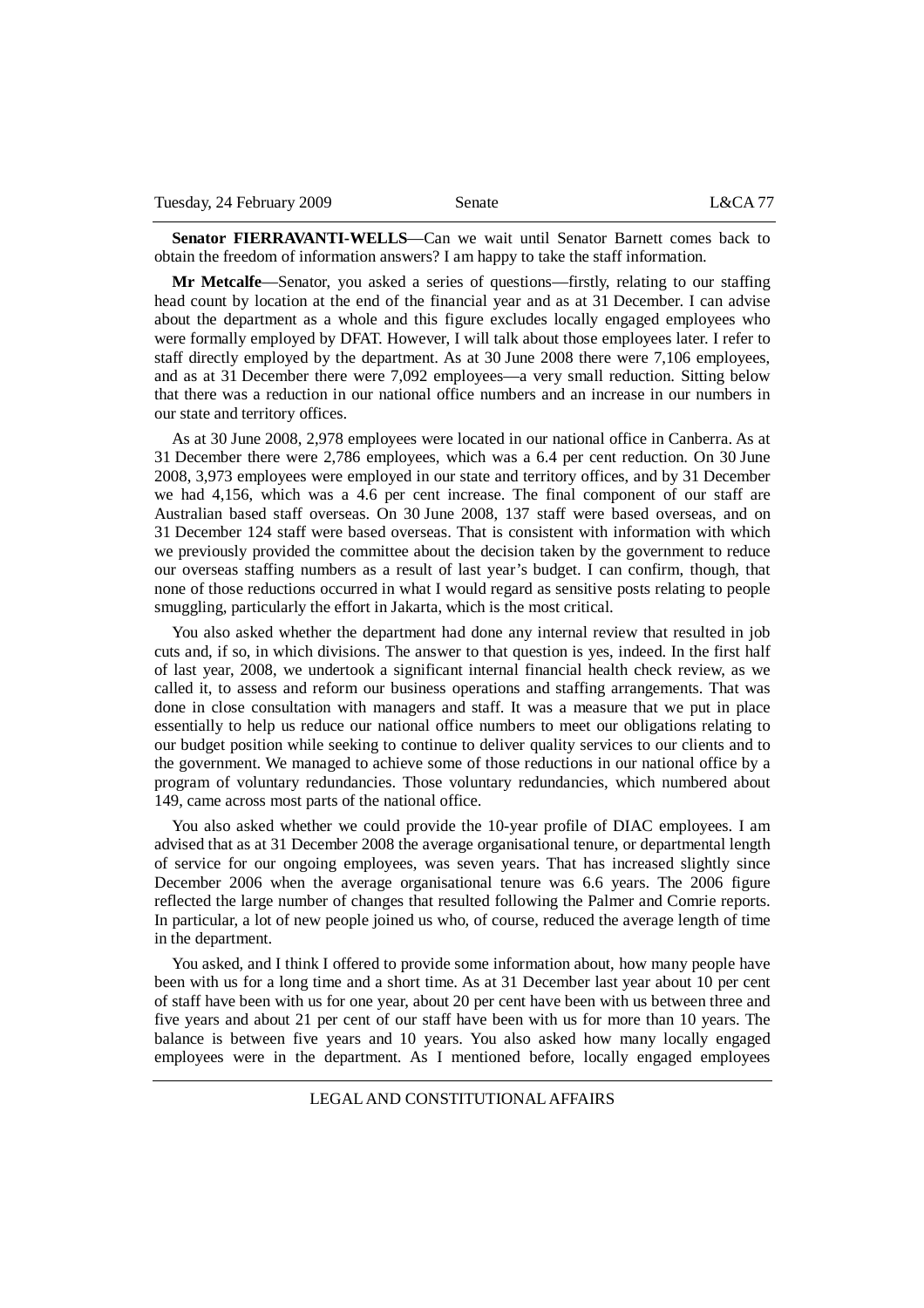overseas are formally employed by the Department of Foreign Affairs, but, to all intents and purposes, we fund them and manage them so we regard them as ours. They are an important part of the department.

I am advised that as at 30 June 2008 we had exactly 1,000 locally engaged employees, and on 1 January this year, 2009, we had 985. The number of employees will, of course, vary, depending upon application caseloads, how we manage things, the post they are present in, and so on. Essentially, that is a stable proportion. There were changes in numbers, but very small, across virtually all posts. I know that one post you are interested in is Jakarta. It has one fewer locally engaged employee than it had previously, whereas, just by comparison, London was also down one, and Quangzhou was up by seven because of an increase in workloads. Those numbers will change depending upon the people coming and going, but it is roughly stable at just under 1,000.

**Senator FIERRAVANTI-WELLS**—Where there have been reductions, what roles were those people playing? Could you take that question on notice? Was that natural attrition?

**Mr Metcalfe**—Those 15 reductions across the posts?

**Senator FIERRAVANTI-WELLS**—Yes, where there have been reductions. Just take that question on notice, Mr Metcalfe.

**Mr Metcalfe**—I will take the question on notice. We operate in many posts. If it becomes a large exercise we might just do the top 10 or something like that, Senator.

**Senator FIERRAVANTI-WELLS**—In relation to locally engaged staff, I assume that processes are in place to carry out security checks and all that sort of thing?

**Mr Metcalfe**—Yes. Within any organisation there is obviously turnover. That reduction from 1,985 is not a deliberate intention to reduce the numbers overseas. As you would have seen from the earlier figures, essentially we have been trying to reduce our numbers in the national office and—

**Senator FIERRAVANTI-WELLS**—To get them out to see the real world.

**Mr Metcalfe**—To get them out where the real applicants are.

**Senator FIERRAVANTI-WELLS**—That is right.

**Mr Metcalfe**—A lot of work is done in Canberra that provides direct services to clients for example, our entry operation centre, our border operation centre, our 24-hour-a-day centres that provide support to airlines and passengers. The national office is not just a national office function; a whole range of other work is done there as well.

**Senator Chris Evans**—Are you quite practised at that defence? Both Minister Tanner and I raised these issues. I noticed that he was ready to deal with it.

**Mr Metcalfe**—Absolutely.

**Senator FIERRAVANTI-WELLS**—What about the movements? You have not given us the number of movements with which the department deals.

**Mr Metcalfe**—If you want to ask that question, Senator—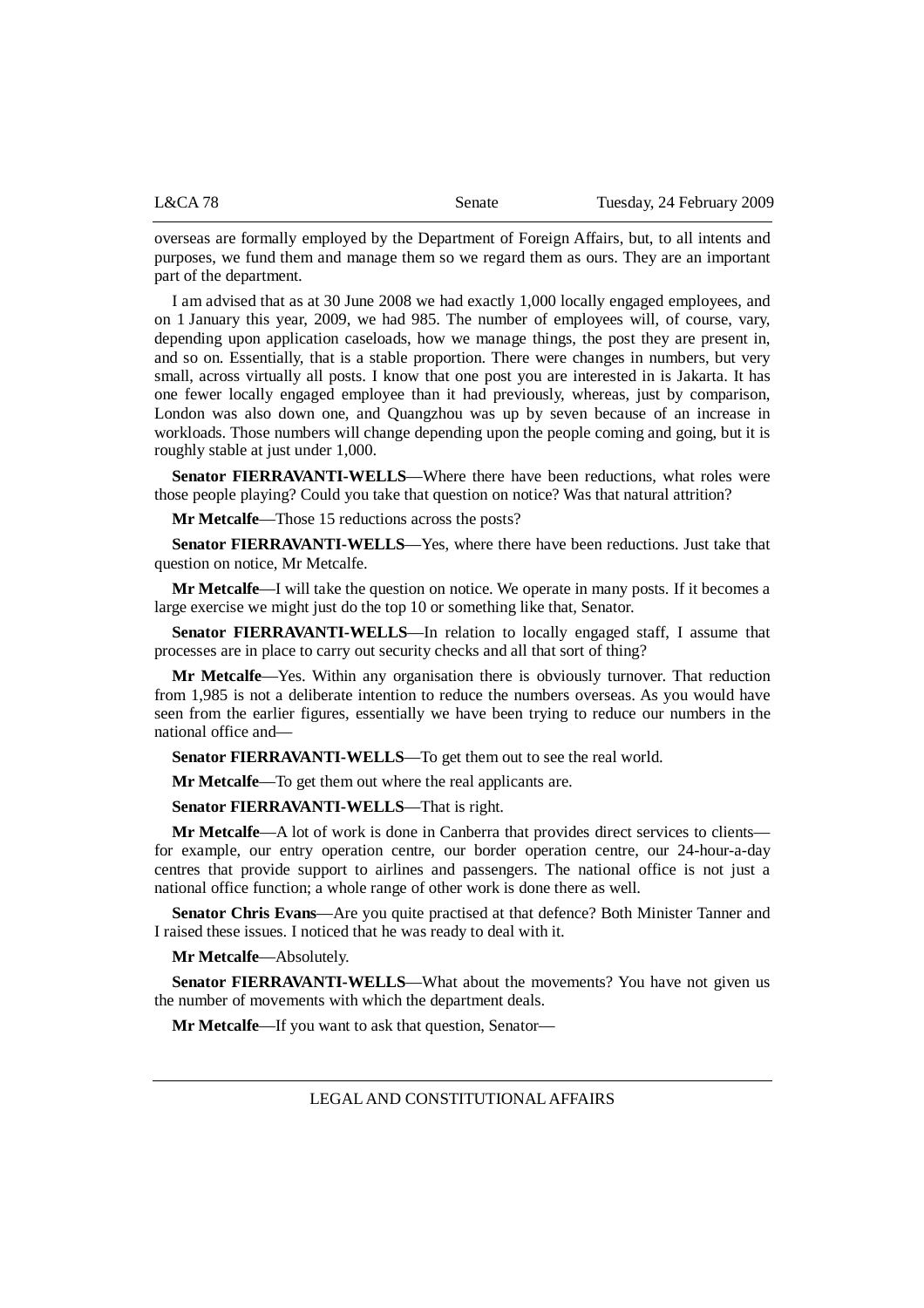**Senator FIERRAVANTI-WELLS**—I would have thought that would follow, Mr Metcalfe.

**Mr Metcalfe**—One a second across our borders.

**Senator Chris Evans**—In relation to locally engaged employees overseas, some of our most loyal and long-serving staff are in that category. When I visit posts, I run into people who have been with us for 15 or 20 years, and some a few more years than that. They are very long serving, very efficient and very loyal. We rely heavily on those staff.

**Senator FIERRAVANTI-WELLS**—Thank you.

**CHAIR**—We will move to output 1.4: compliance.

**Senator FIERRAVANTI-WELLS**—Can you tell me a little bit about the community care pilot program? There were some references to it in the annual report. Just tell me where we are at with that.

**Senator Chris Evans**—You will be pleased to know that that is another great initiative of the Howard government.

**Senator FIERRAVANTI-WELLS**—Thank you, Minister. Tell me how it is going.

**Mr Metcalfe**—I was not going refer to it in relation to election dates, but I will say that the dates were an initiative from late 2005. Essentially, we sought to explore options. I think we can now say that we have moved beyond that. The initiative was established to manage the resolution of the status of people who had become unlawful in Australia or who were seeking to stay, to assist in the speedy resolution of their circumstances and to provide them with support in the community rather than what might have happened in the past—which was that they moved into detention on the rationale that detention was there as an administrative function to ensure availability. If we can find ways to deal with people's circumstances without them being in detention that is better for them and better for us.

**Senator FIERRAVANTI-WELLS—This was the women and children?** 

**Mr Metcalfe**—It was related. In June 2005 there was a straight government decision that women and children would not be detained in immigration facilities and only as a last resort would ever be held legally in immigration detention.

**Senator FIERRAVANTI-WELLS**—Despite all the rhetoric, Mr Metcalfe, in the end those who were in detention chose to go there, in some cases often so that the family unit could all stay together. Anyway, we will not go there.

**Mr Metcalfe**—We all know what the previous government did in 2005, Senator. Following the Palmer and Comrie report, I was obliged to report to the cabinet and then to the parliament on a range of measures for the department to institute internal reports as well as external reforms as to how it did its business. In early October 2005 we took a series of ideas to the government which were the subject of major announcement by the then minister around that time and further announcements in the 2006 budget. One of those was a community care pilot. Mr Hughes and Ms Gillam are closer to the day-to-day administration, but I think we can say that the public policy pilot trial has been an outstanding success. It has very clear pointers as to how we can do our business better and just as effectively, if not more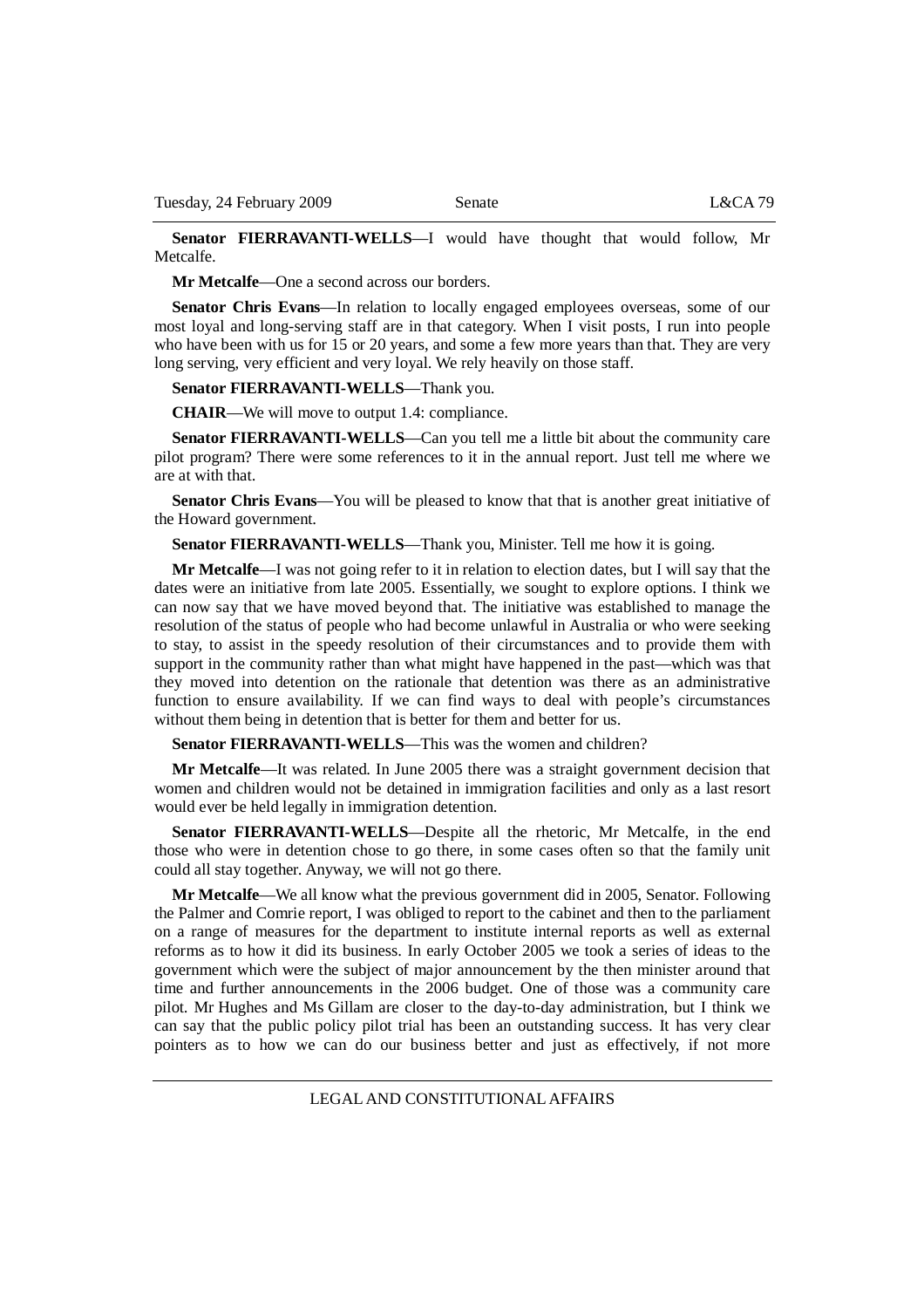effectively, without the need for people or the previous presumption that people would move into immigration detention.

**Senator FIERRAVANTI-WELLS**—Have you conducted a review of the pilot, or is it still a pilot?

**Mr Metcalfe**—The pilot ran for a couple of years and further funding was provided in the last budget.

#### **Senator FIERRAVANTI-WELLS**—Right.

**Mr Metcalfe**—It is now the subject of consideration in the current budget, so obviously I cannot go into detail about that. The minister probably could.

**Senator Chris Evans**—Perhaps I can, Mr Metcalfe. I can say that its assessment has been very positive and the department and the interest groups are very supportive. Last year I sought an extension of the pilot, for which we got funding. This year I am determined to see whether we can turn it into a more permanent program. Obviously funding will be tight, but it is a priority to try to expand, institutionalise, or turn it from a pilot into a fully fledged program. It is working, we have had good success with it and it is a much better approach. Subject to us managing to find the money, we are keen to expand it, turn it into a fully fledged program and look at better integrating it with the other programs that we run in the community.

**Senator FIERRAVANTI-WELLS**—Going back to when it was set up, basically it was set up to assist people within the community with access to medical, welfare, mental health, housing and living assistance. In practical terms, how has that occurred? Could Ms Gillam provide us with some concrete and practical day-to-day examples of where that has worked and how it has worked?

**Senator Chris Evans**—I am sure that Ms Gillam can help you with that, but I am happy to organise for you, in Sydney, a tour or a briefing session on the program at some stage.

**Senator FIERRAVANTI-WELLS**—That is good.

**Senator Chris Evans**—Ms Gillam can help you now, but I am also happy to organise a visit.

**Senator FIERRAVANTI-WELLS**—Thank you.

**Senator Chris Evans**—The other day I met with the Red Cross in Sydney. They run the program for us. I found it very helpful, so I am sure they can do the same thing for you.

# **Senator FIERRAVANTI-WELLS**—Thank you.

**Ms Gillam**—Senator, under the community care pilot we fund a number of different programs. The minister has mentioned the service provided by the Australian Red Cross, which provides health, welfare, income assistance and accommodation support to vulnerable clients. We also run a program through the International Organisation for Migration to provide counselling and information assistance to people, particularly focusing on return assistance. Other services have been provided through IAAAS advisers to provide migration advice to some of the clients in that group as well, and all the clients in the community care pilot are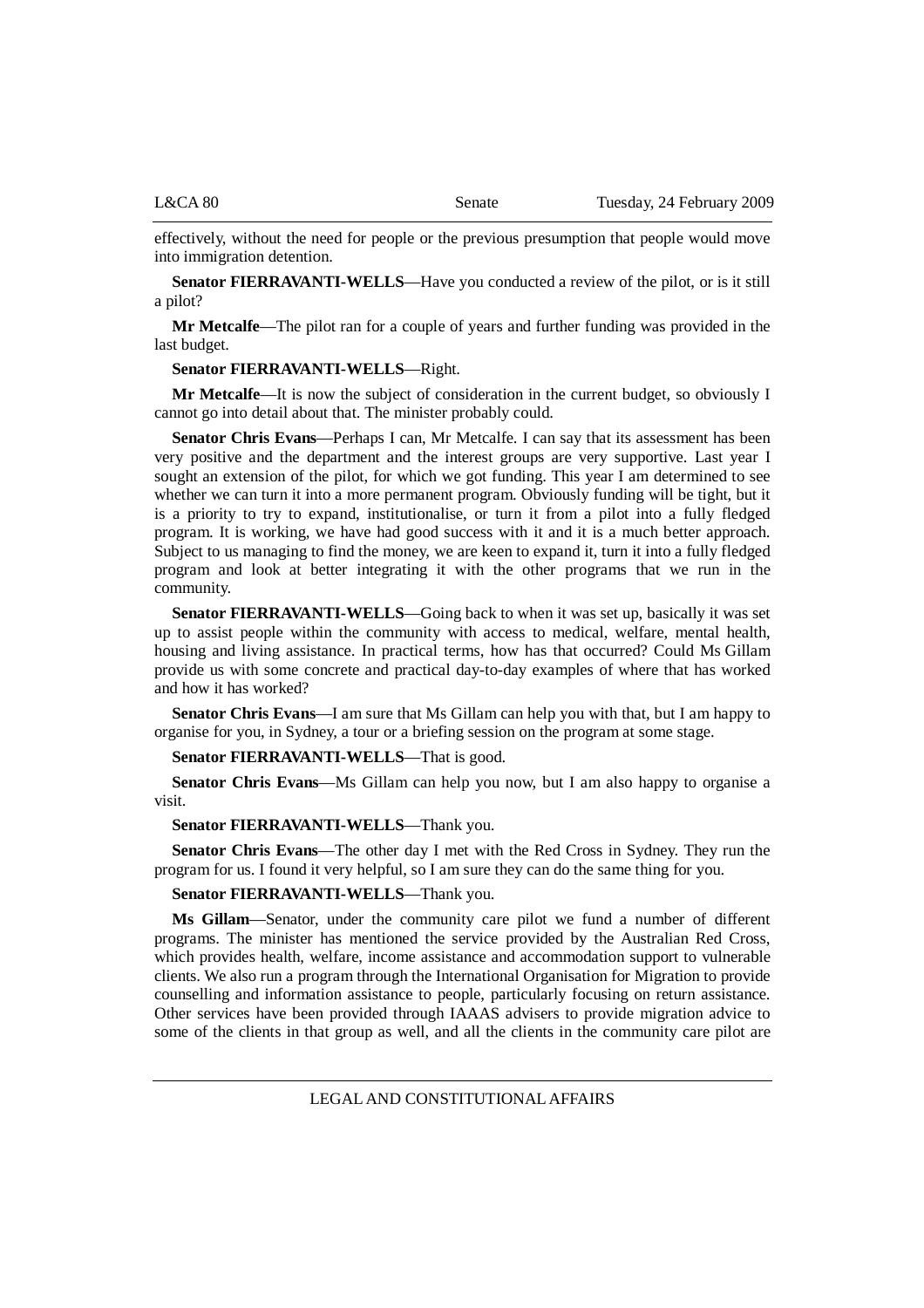managed by the department's case managers to ensure that they are progressing to an immigration outcome as quickly as possible.

Referring to outcomes, as at the end of January about 900 clients participated in the pilot. Of those that had exited, 420 clients exited with an immigration outcome. Some, of course, are still in the pilot. Of those, 114 returned voluntarily to their home country. As Mr Metcalfe indicated, they are clients who, in the past, in order to help them return, we would have been obliged to detain and remove. But with the pilot we have been able to assist their return while they are in the community. Other clients have been granted protection visas and other substantive visas and a small number were ultimately removed when it became evident that they were not going to depart voluntarily.

**Senator FIERRAVANTI-WELLS**—Do you get some assistance from various communities, for example, if you are dealing with a client from a particular background? Is there some interaction with that community? I do not want to name any community, but I think you understand the gist of my question. Are you sensing cooperation within those communities and are assistance groups within those communities helping you with this?

**Ms Gillam**—I think that is something that I would have to look at on a case by case basis. This is very much about those particular non-government organisations providing specific services.

**Senator FIERRAVANTI-WELLS**—Thank you. Thank you, Minister. I will take you up on that offer of the tour.

**Senator Chris Evans**—It is probably better to get a feel for it.

**Senator FIERRAVANTI-WELLS**—We are still on output 1.4. I will now move to detection onshore. Are there any cuts, changes or reviews to the department's compliance programs or operations?

**Mr Hughes**—Nothing that is not across the board or departmental.

**Mr Metcalfe**—While we are on this, Senator, there have been quite a lot of developments in this area. Over the past few years we have increasingly moved to seek voluntary compliance and to enlist the support of key stakeholders, in particular, employers, while at the same time maintaining a capability to undertake what I describe as field compliance work, where departmental officers physically go out and interview people. At the same time we ensure that those officers are much better trained and supported than they may have been previously. Obviously one of the key outcomes following the Palmer report was to ensure that there was far more professional training and awareness of immigration law, practice and whatever. Indeed, we have formed the College of Immigration to provide that training.

Many hundreds of officers have now completed courses to that extent. You would be aware that we increasingly now have legislation in place—again proposed some years ago by the former government but recently enacted—in relation to employer sanctions. There has been a strong awareness program with employers so that they are able to check the status of potential employees to see whether they have work rights in Australia.

We have an online service known as the Visa Entitlement Verification Online, VEVO, which allows registered users to check whether there are work rights. All those compliance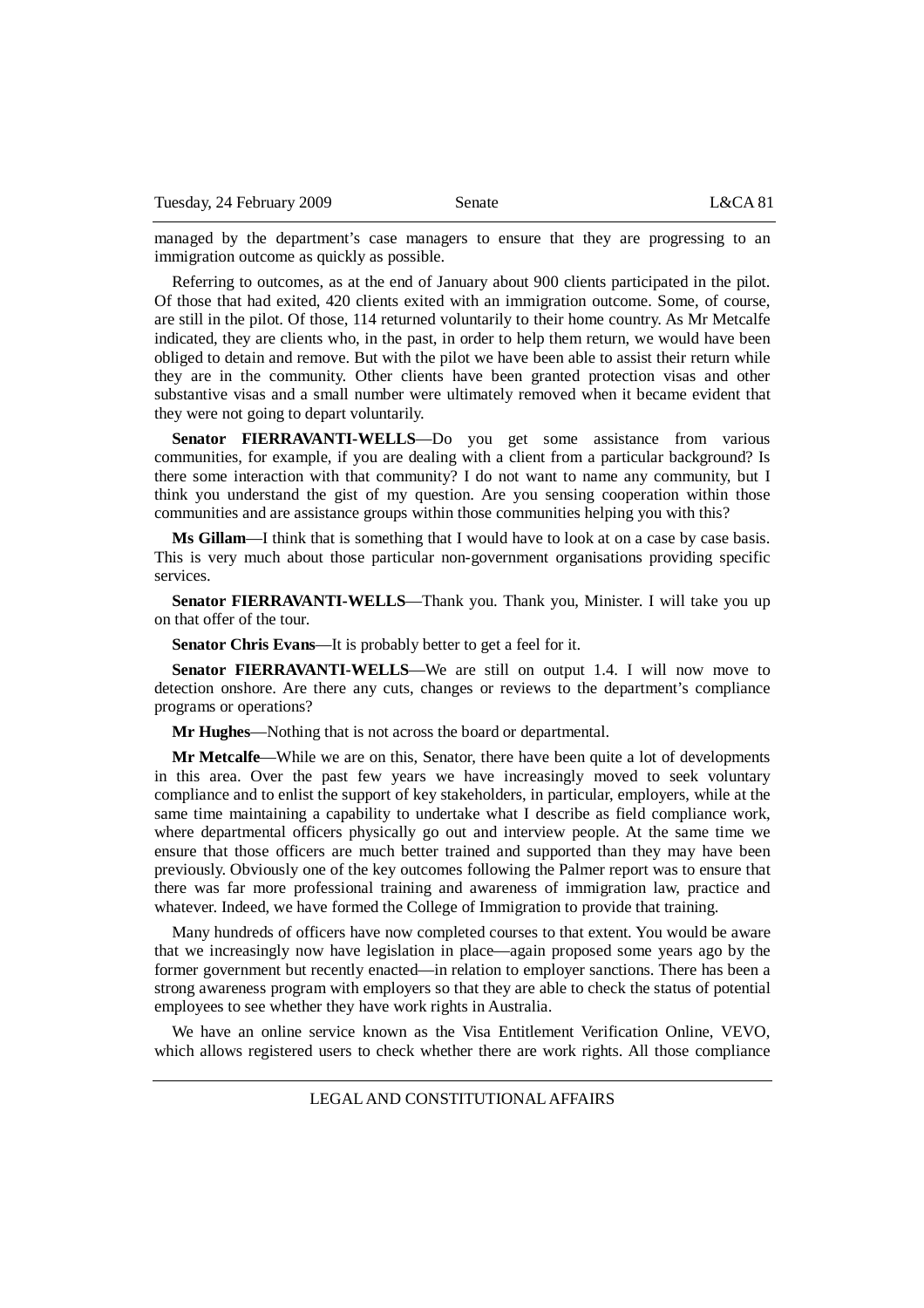| L&CA82 | Senate | Tuesday, 24 February 2009 |
|--------|--------|---------------------------|
|        |        |                           |

tools are designed to ensure that people who do not have work rights or who are in Australia illegally are not able to access work, which is one of the key things that they seek to do. We continue to work very closely with the police forces in each state and territory. In recent times we have provided much better support for them if they detect someone who they believe may be here unlawfully to ensure that there is a rapid response and identity checking, first, to identify whether someone is here illegally, and, second, to ensure that there is no confusion as to that person's identity which, of course, can occur in remote situations.

While there is constant change as we seek to strengthen our compliance activity and to work with others, our efforts in that area remain unabated. An issue that we have discussed before relates to overall resourcing to the department. Ultimately, the minister and I need to make decisions about how resourcing is applied. That occurs in the context of every budget that we receive. I would never say that we are not going to change; it is just that we are going to do things differently.

Let me give you a couple of final examples. About a year ago we moved the responsibility for the compliance division from the group of divisions reporting to Mr Correll, which also included border security and the detention services division, into the group of divisions under the responsibility of Mr Hughes, which essentially includes the big visa policy divisions migration, refugees and citizenship. That is certainly no reflection on either of those two gentlemen because they both do very fine work; rather we had got to the stage where we needed to see immigration compliance as our overall efforts to detect and prevent fraud against our programs. That may have been described as immigration compliance five or 10 years ago—a program that in itself located, detained and removed illegal immigrants.

Like all agencies, we are subject to attempted fraud across our range of programs. Certainly we receive high levels of attempted fraud in visa applications from certain parts of the world. We receive fraud in relation to people seeking to assume different identities and we receive fraud essentially relating to people overstaying and seeking to work. We think it is important to have that anti-fraud capability as something that we design into all our work and into all our activities, rather than simply be in an end unto itself sitting at the back end of the process.

That has been a significant change and I think it is fair to say that that is still reaching maturity. It is a dynamic area. One of the key measures, of course, is how many illegal entrants there are in Australia at any one time. As you can see from the annual report, the figure is under 50,000, where it has been for some years. That figure is a good outcome because increasing numbers of temporary entrants have been coming to Australia—tourists, students and other temporary visa holders.

We have seen a strong increase in the numbers of people coming here, but the proportion of illegal immigrants is declining. In absolute terms it is staying at about the same, but the proportion is very low. We seek to ensure that it is less than one per cent globally. We are pretty confident about our overall compliance programs—working with employers, working with police and direct field activities such as still going out and responding to reports that illegals are working in the sex industry or in horticulture. All those things in combination ensure that we have a strong focus on compliance. These days we are trying to be more sophisticated in how we do it.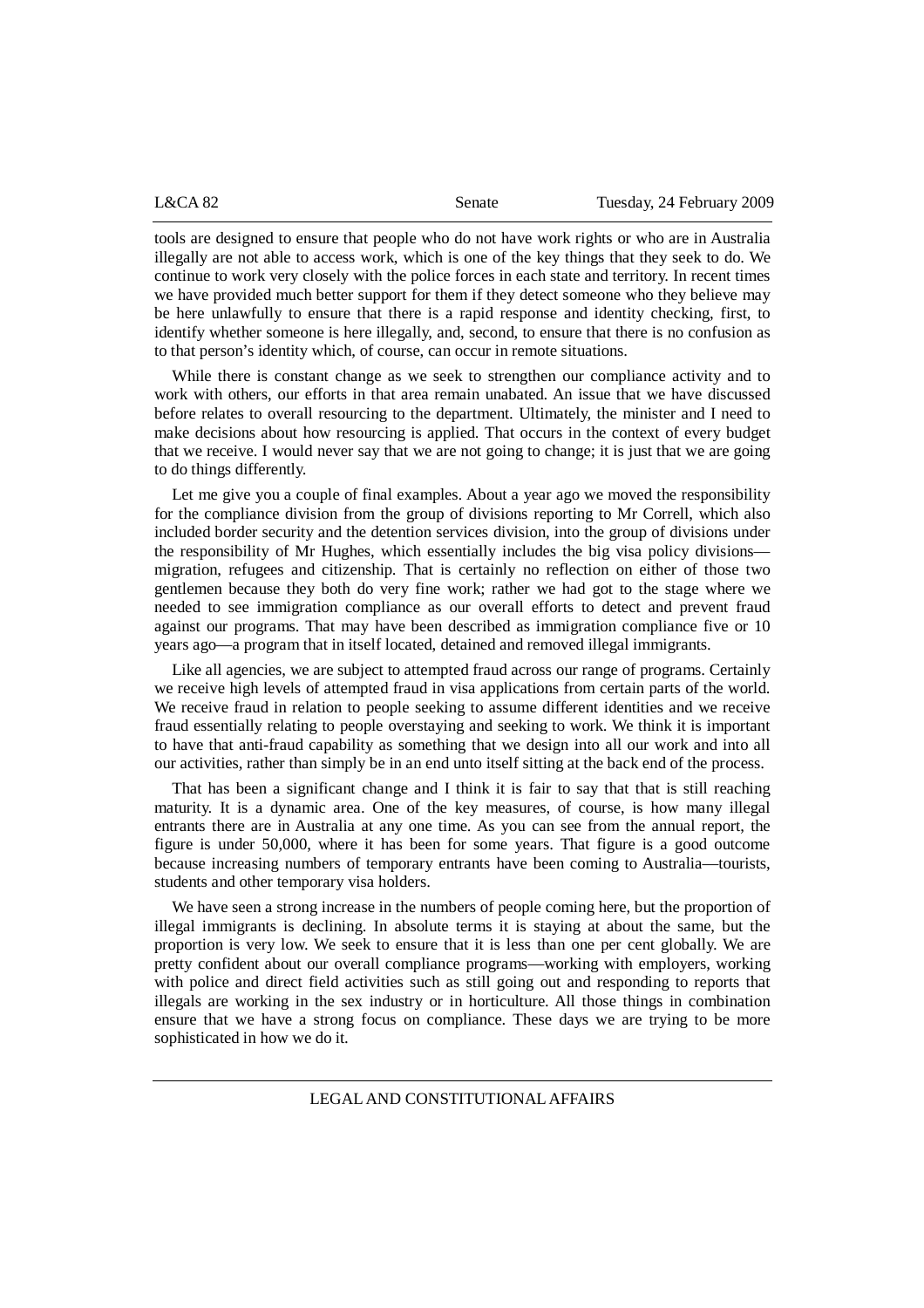**Senator FIERRAVANTI-WELLS**—Over the time in which I have been involved in the broader community I have found that word of mouth is important. I think I have raised this issue before at estimates committee hearings. Often it involves getting that information out. I appreciate the work of officers in these areas. We need to get information out to communities. A lot of our illegals have interaction with communities no matter from which community they come, in particular if they do not speech good English. Their interaction inevitably will be with people who speak their own language. I would be interested to know how much usage you make of language, language programs, the radio medium and other language mediums to communicate with people and to get across messages about illegal immigration. I would be interested to see whether you have done work like that. I will keep asking that question at other estimates committees. Over my many years of experience I have found that you are often dealing with people where the oral medium is the only medium that they understand.

**Mr Metcalfe**—We do all that. I can check, but I think I gave figures at the last estimates that the largest nationality that overstays is the United States of America.

**Mr Hughes**—And also China.

**Mr Metcalfe**—Referring to numbers, proportions, or something like that. Of course we have different cohorts across that noncompliance. Some people overstay for a week and others may seek to overstay until they are found. Some folks work without permission when they have a visa and others overstay altogether. I accept that very good point. We seek to use the community contacts that we have. We, probably more than any other Commonwealth department, have extensive contacts through the different community groups, the ethnic community groups, in Australia. As appropriate, we send out messages that there is a right way of doing things and a wrong way of doing things. We also encourage people to come forward if they have a problem. That takes us back into the community care pilot and status resolution work that we are doing. If people have an immigration issue we encourage them to come and talk to us so that we can work out a solution. That solution may well be, 'You should go home,' but it may well be, 'There is a visa pathway available to you, so let us at least legitimise the situation.' Increasingly, that is something that we are seeking to do.

**Senator FIERRAVANTI-WELLS**—Centrelink uses a hotline for its information. Is that something that you have utilised? Do you have an information line on which people can ring you?

**Mr Metcalfe**—Yes. I think we still have a particular number. If a person has a concern about someone who is working illegally in Australia he or she can contact us. We are easily accessible through our call centres, through emails and the internet. We receive that information and we follow it up. The picture I am trying to paint is that we believe in a modern environment and we need to be more sophisticated than simply having teams of staff going out, as may have happened in the past, raiding the kitchens of restaurants in the hope that they may find someone. We need to do things in a far more targeted and intelligencedriven way. We need to work with employers to make it more difficult for people to overstay and we need to provide pathways. We are looking increasingly at one thing. For many of our clients their contact with us is quite limited. They apply for a visa electronically, they come through the airport, and they do not hear much from us. In the future, when utilising technology, we might be able to provide them with a friendly reminder a couple of days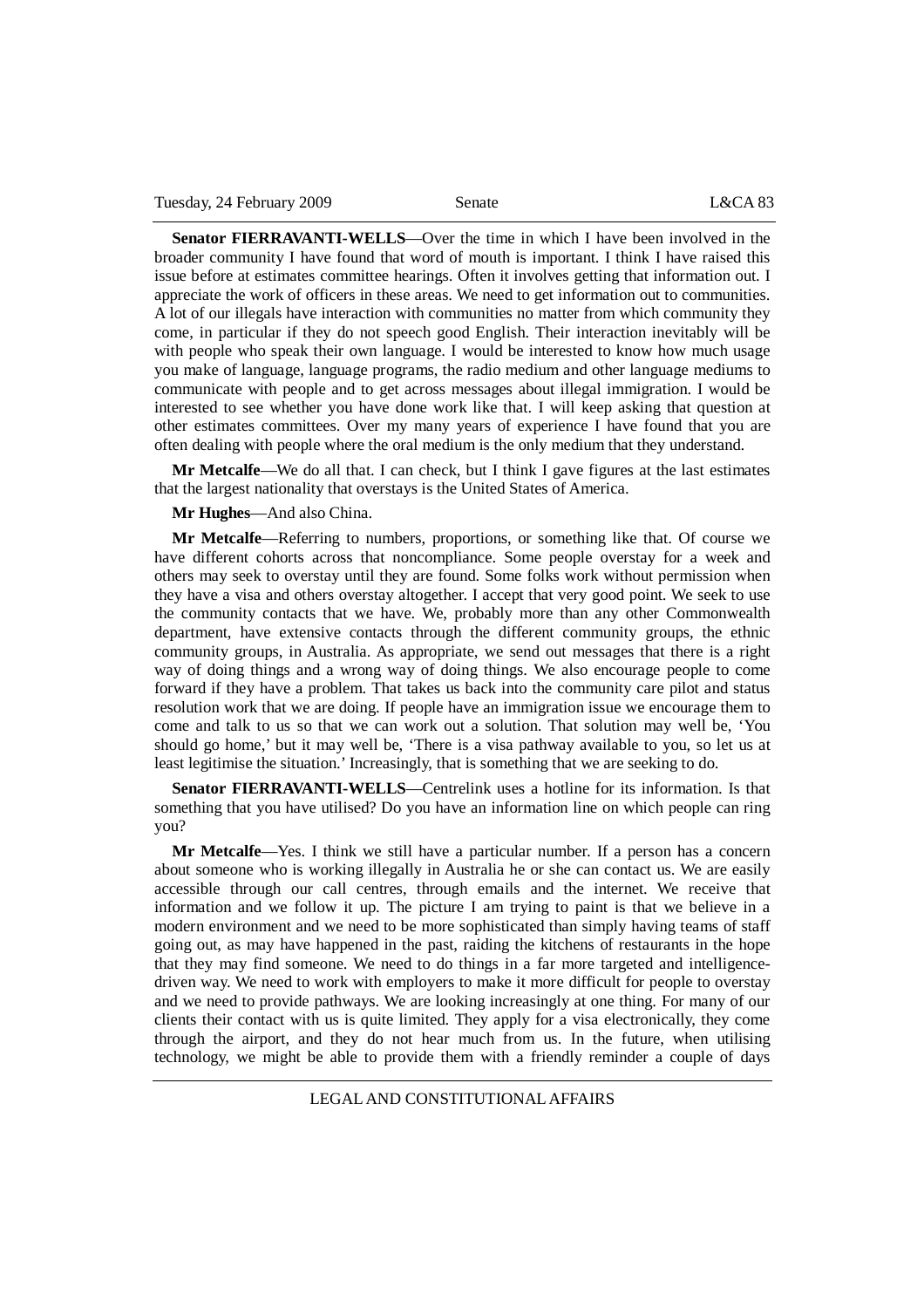before their visa expires, for example, through a text message to their mobile phone, 'Hello. I am the friendly guy at the immigration department. If you are not leaving Australia then you need to come and see us.' In some situations I think that contact is needed.

**Senator FIERRAVANTI-WELLS**—You look like that kind of friendly guy, Mr Metcalfe.

**Mr Metcalfe**—With luck we could send them a picture of me.

**Senator Chris Evans**—You could text them in the teenage-style shorthand and say, 'Hi, I am Andrew from immigration. I am here to help.'

**Senator FIERRAVANTI-WELLS**—That is like Mr Rudd saying, 'I am Kevin. I am here to help.' Could I have a breakdown of that figure of 50,000? You can take that question on notice. It would be useful.

**Mr Metcalfe**—I would say that it is probably in the annual reports. It probably will not have changed very much from then. I will see whether we can help you.

**Mr Hughes**—Senator, were you interested in a breakdown by nationality?

**Senator FIERRAVANTI-WELLS**—It would be interesting to see a breakdown by nationality. I think there was an answer to a question on notice that did not break it down. No, that was in relation to World Youth Day. I require a breakdown by nationality and also by categories. We cannot tell from categories the sorts of people that we think are overseas.

**Mr Hughes**—We will give you what information we can. Certainly the top three countries with the largest representation in the overstay population were China, the United States and Malaysia. But when we provide the answer on notice we will see what other breakdown we can give you.

**Senator FIERRAVANTI-WELLS**—Is that in the annual report, Mr Hughes?

**Mr Hughes**—No. That is from some figures that I have. There is other material in the annual report.

**Senator FIERRAVANTI-WELLS**—I will now move to ministerial intervention.

**Mr Metcalfe**—Sorry, Senator. I can helpfully point you to page 149 of population flows.

**Senator FIERRAVANTI-WELLS**—That will definitely have to be bedtime reading, Mr Metcalfe.

**Senator Chris Evans**—He is helpful.

**Mr Metcalfe**—Our estimate is of unlawful noncitizens in Australia as at 30 June last year. The United States, which is at the top, is just ahead of China, at 4,900, and it goes down to Belgium with 106.

**Senator FIERRAVANTI-WELLS**—Thank you.

**Senator Chris Evans**—I thought we were talking about the stock of people who have gone missing?

**Mr Metcalfe**—No, just overstayed for one day, Senator.

**Senator Chris Evans**—It might be worth clarifying. On that basis you would be very worried about recalcitrant Americans, given that in comparison not that many of them come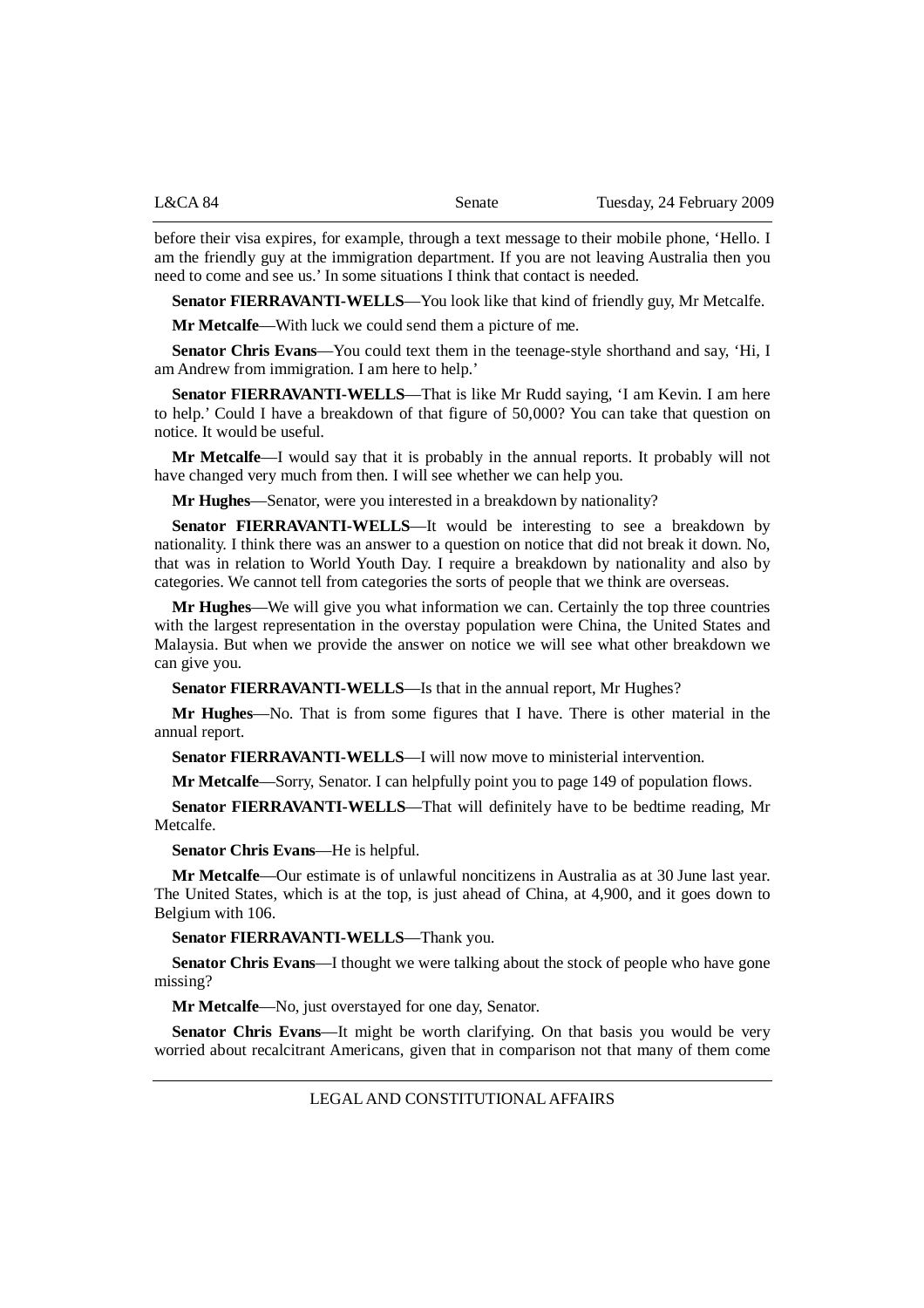in. I am advised by the secretary that they overstay for just a couple of days, so in that sense the figure could be a bit misleading.

### **Senator FIERRAVANTI-WELLS**—Yes.

**Mr Metcalfe**—The other point, of course, Senator, is that that is absolute numbers. If you were to ask, 'Which nationalities represent the highest portion of overstayers?' you would get quite a different figure.

**Senator FIERRAVANTI-WELLS**—Could we get a bit of a picture of those 50,000 people? I appreciate that it cannot be accurate.

**Mr Metcalfe**—This shows you the 50,000, or the 48,000 that we estimated that are unlawfully here. But it relates to their length of stay or the proportionality. We will see whether we can give you some statistics.

**Senator FIERRAVANTI-WELLS**—Do you have some more statistics just to get a better picture?

**Senator Chris Evans**—Some of them have been on that list for a long time.

**Mr Metcalfe**—Some of them have been here for 20 years and others would have been here for one day.

**Senator FIERRAVANTI-WELLS**—I move now to requests for ministerial intervention. How is your in-tray going?

**Senator Chris Evans—My** in-tray and my out-tray are both going well. However, there are still too many of them. We are going on informed statistics, but the total number of interventions has been rising.

**Mr Hughes**—In the first half of this year, up to 2 January, in relation to section 417, section 501 and section 454, we received 1,555 intervention requests. Of those, 1,373 have been finalised, of which 839 were finalised personally by the minister, and there have been 407 visa grants. Under section 351 these figures go up to 5 February this financial year. There were 791 received and 724 finalised, of which 558 were finalised by the minister, and there were 114 visa grants.

**Senator FIERRAVANTI-WELLS**—What ministerial intervention categories are there? Are we seeing trends?

Senator Chris Evans—Senator, we are trying to get better information on this issue. I have been frustrated at our lack of analysis of it, and some useful work has been done, but I do not think we are quite there yet. For instance, there are quite a large number of onshore spouse applications. The only route through the system is ministerial intervention. I am a bit frustrated by that. I think we ought to be able to find a better way of dealing with it other than through ministerial intervention. Many of them have Australian kids and they have been in long-term relationships, et cetera. Some of them are pretty compelling cases, for example, a couple has two Australian kids and they have been in a relationship for five years, et cetera. Obviously it varies. With spouses there are complementary protection type claims. Do we have a breakdown of the others?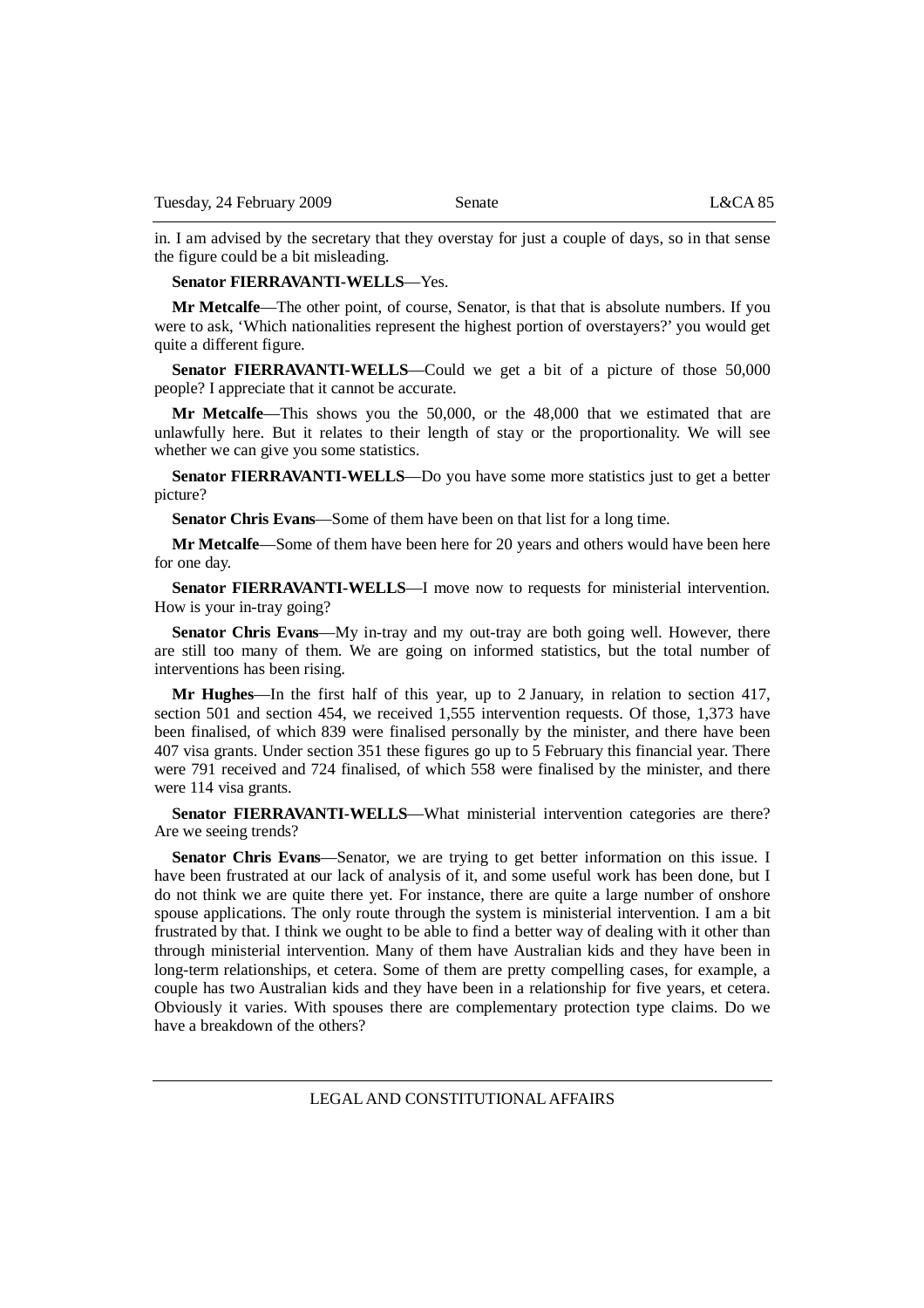| L&CA 86 | Senate | Tuesday, 24 February 2009 |
|---------|--------|---------------------------|
|         |        |                           |

**Mr Hughes**—Minister, these figures are just headline figures. I think primarily they might be sick parents.

**Senator Chris Evans**—Some are just long-term integration. We have a family that has been here for 25 years. That is a record, but plenty have been here for 17 years, 18 years, et cetera.

**Senator FIERRAVANTI-WELLS**—Despite efforts to try to get them to become citizens?

**Senator Chris Evans**—Some of them have been unlawful for 25 years. I will see whether we can get you a breakdown.

**Senator FIERRAVANTI-WELLS**—It would be useful just to get a picture of the trends. If you have ages it would be interesting to see the nature of the interventions for which you are being asked. Are there shifts in that?

**Senator Chris Evans**—I have been chasing the same information myself, Senator. We are not yet at that level of detail. That sort of information has not been recorded, but we are trying to drill down and get a better recording of those things. Again, it would be nice to know if a lot of spouses were coming through. Is there a better way of handling it? Is the system failing if the only way through is ministerial intervention? Can we fix that? Are people inappropriately using ministerial intervention because of a certain category or what have you? Those are the sorts of things that I look for. It is very varied, but I think spouses were the largest group when we had a look at it.

**Mr Metcalfe**—I think so.

**Senator Chris Evans—It** was about 15 per cent or 20 per cent. I will see what I can get for you. As I say, the figures have been rough and that is due to our recording material. A lot of work has been going on to try to improve that. I am promised by my staff that we are close.

**Senator FIERRAVANTI-WELLS**—I will ask you to provide what you have at the moment and then at the next estimates committee we will get an update in relation to that. Minister, when will you outline your response to the Elizabeth Proust review relating to your use of the intervention powers?

**Senator Chris Evans**—I have already made some responses. That really takes us back to the point where I said earlier that I had made a number of administrative changes. I asked the department to make a number of decisions—changes in guidance, et cetera—so a number of changes have been made, for example, things like templates for the submissions and schedules. When I took over the job the Victorian, New South Wales and Australian Capital Territory offices provided different templates. I have encouraged the department to provide departmental recommendations. I am trying to get stronger links between ministerial intervention and compliance.

One of the things that worried me was that the minister said no and nothing was happening. They would apply again in two or three years and you would see files where people had applied five or six times. If the minister said no they should have had a compliance activity, not just wait in the community while their claims get stronger as they have more children or what have you. We have done a number of things like that and we have made some changes to the guidelines for dealing with ministerial interventions. A lot of work has been done. The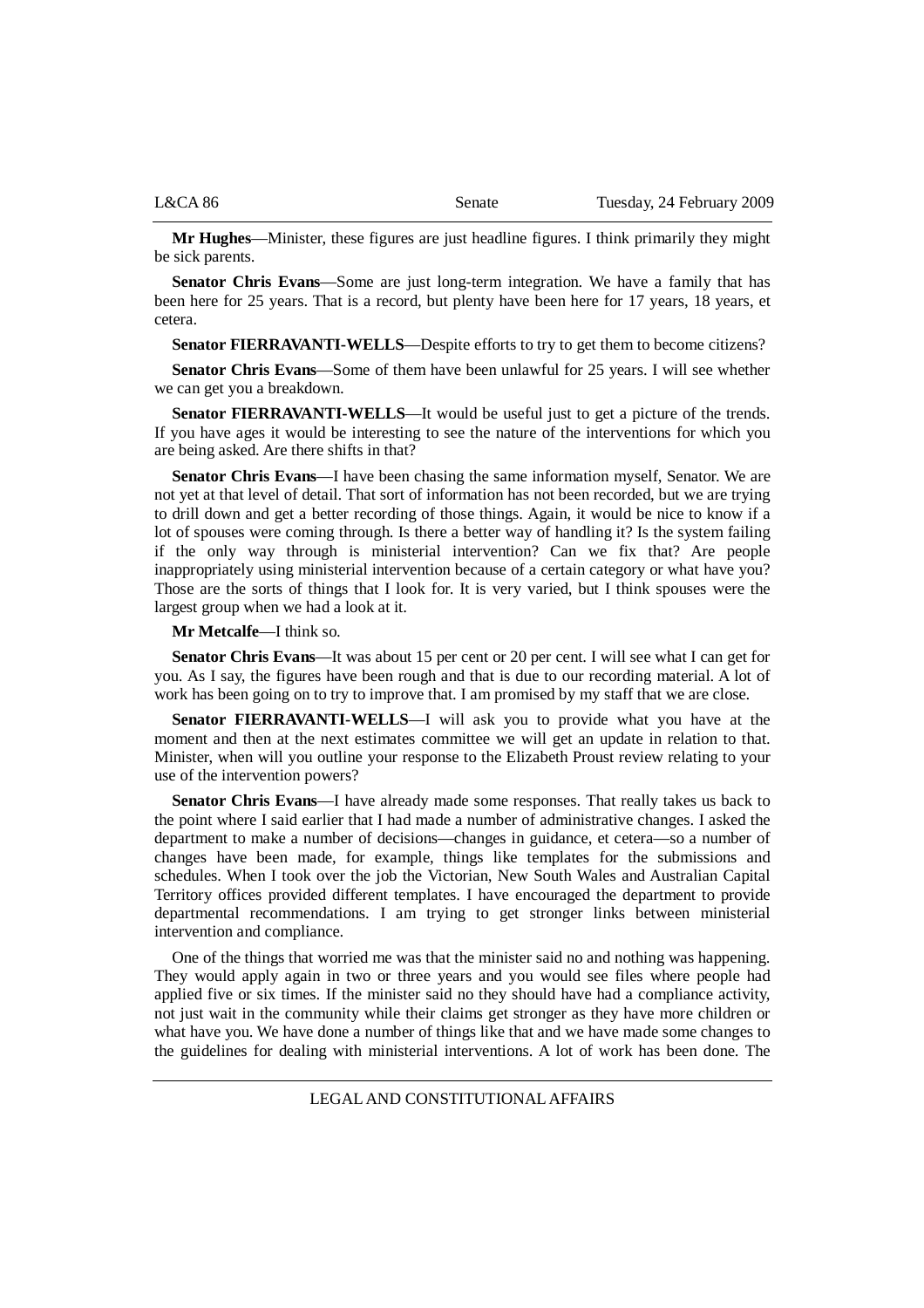claim by Ms Stone that hundreds of cases are now stacked on the minister's desk I think is a rather deliberate or accidental misreading of the situation. I think some figures were released about how many were still being handled by the department.

The department has to process the applications, seek evidence, prepare a submission for the minister, et cetera. At any one time we might have a couple of thousand such as those in the pipeline that have not yet come to me. Under the guidelines they do not ever come to me because the department says that they do not meet the criteria to be presented personally to the minister. I think it is fair to say that I have made some progress but not as much progress as I would like. Some of that will require regulation change and some of it will require legislative change.

One of the things I have been trying to do is deal with the very good question that you asked before, that is, what cohort is coming through and why are they coming through to the minister? Dr Moeller was a classic case where no-one else had the power to fix it, so I fixed it. I suppose that that is the sort of relief valve for which it was meant, but is it designed for 500 to 1,000 spouse applications a year? Is that a proper use of ministerial powers? I do not think so. We are trying to find ways in which the department can handle that caseload more appropriately. We have done a lot of work on it, but I must say we have not come up with as many solutions as I would like.

**Senator FIERRAVANTI-WELLS**—If you do manage to analyse the trends you may find there are other ways of dealing with it, especially if there is a backdoor trend, if I could put it that way. There might be other ways in which the department can deal with it.

**Senator Chris Evans**—Even if they are legitimate, Senator. I do not want to labour Dr Moeller's case, but that was a classic case where the department could not fix it under the legislation. Every man and his dog could work out the appropriate decision in that case. Even I got it right but the department could not fix it. Sometimes there are those sorts of legislative regulatory barriers and it is a matter of analysing them. It has become part of the system rather than a rare appeal mechanism. Part of it involves analysing those caseloads to see whether we cannot deal with them better, whether or not they are legitimate claims.

I think we are making some progress. I certainly have much more confidence in the scheme. There are other things that the department is doing on which departmental officers might wish to comment. I was shocked when I realised that protection visa applicants had come through to ministerial appeal who had never been interviewed and who may not have turned up at the RRT for their hearing. That seemed to me to be a sign of a dysfunctional system. I have certainly been encouraging the department to try to interview applicants to get a better understanding of who they are and what are their claims. Maybe one of the officers has an update on what progress has been made on that.

**Mr Hughes**—Yes, we have increased the rate of interviewing. I do not know whether we are 100 per cent nationally yet but I think we are well on the way there.

**Senator FIERRAVANTI-WELLS**—Minister, in summary, are you considering changes to the powers that you may delegate? You have not yet made a decision in relation to that. You will continue with ministerial intervention?

**Senator Chris Evans**—Yes.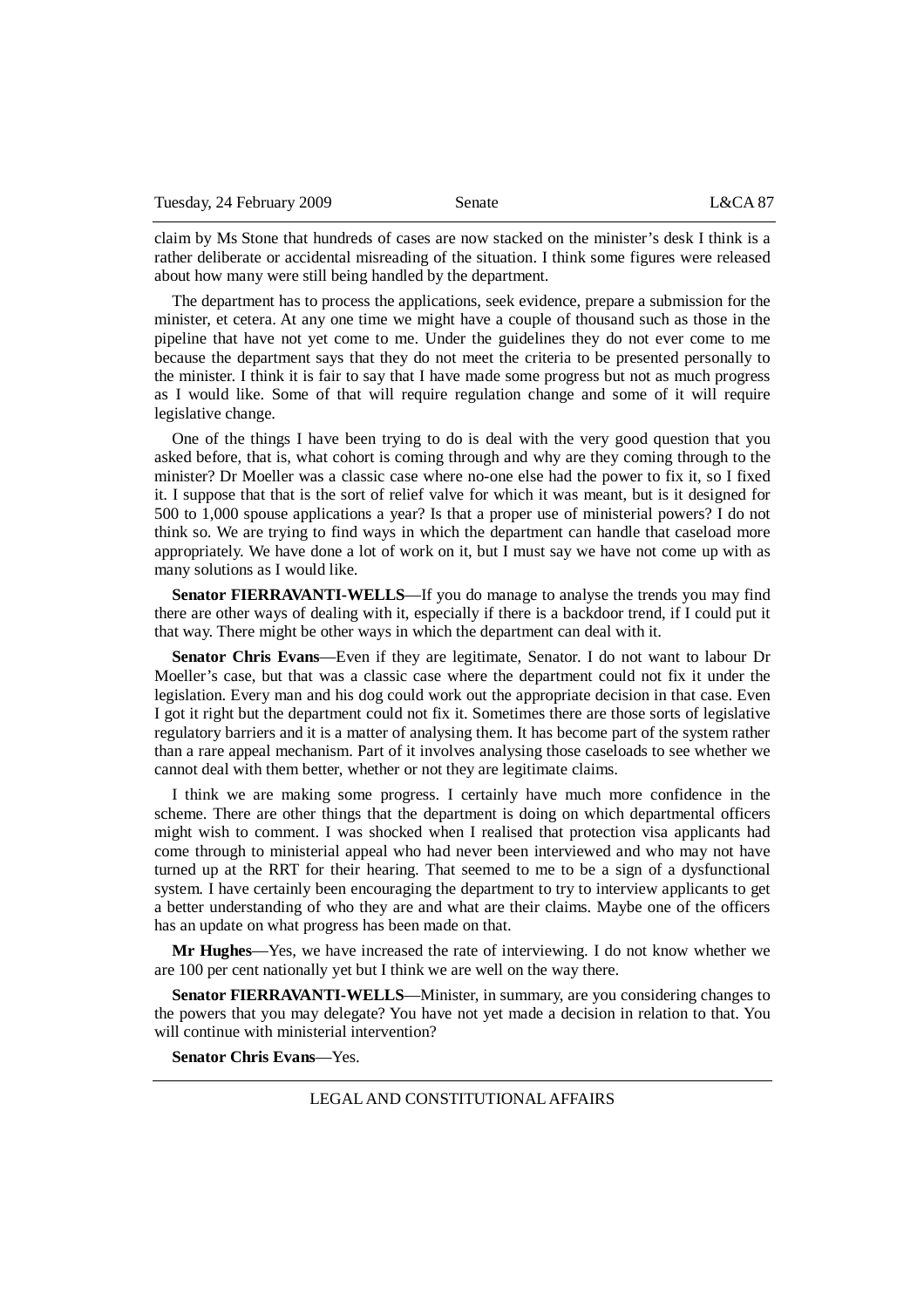| L&CA88 | Senate | Tuesday, 24 February 2009 |
|--------|--------|---------------------------|
|        |        |                           |

**Senator FIERRAVANTI-WELLS**—But you have not quite delineated which of those could be delegated and which of those could not.

**Senator Chris Evans**—Let us be clear on this. There is no question that as long as those powers in the act are available to the minister I will exercise them in accordance with my responsibilities. There are a number of different approaches. One is making the system work better, which is to do with template forms, a better understanding of how it works, a lot of consultation with advocates to ensure that people know how the system works and know that they get a once-only opportunity, and making our processes better. We have also had changes to the delegation and I have encouraged the department to make the decisions and change the administrative directions around those things. But more fundamental issues will require legislative change. I have not yet moved to that stage, partly because I still do not feel we have the best information on the sorts of things you are asking about—who we are dealing with and who are better dealt with in another way. Until we get more precision about that, I cannot seek to come to the parliament to change the act. You will want to know who it affects, how many, and why.

**Senator FIERRAVANTI-WELLS**—In effect, the potential situation could be that categories are now confined to ministerial intervention and that is your one shot in the locker, whereas if you bring those down to some sort of delegated power within the department, that opens up options for that person, both in relation to review and potential avenues for litigation or otherwise. If I understand intervention correctly, that is the other side. Intervention means one shot in the locker and that is it. It might sit on your desk for however long.

**Senator Chris Evans**—I can assure you, Senator, that it does not sit on my desk for long.

**Senator FIERRAVANTI-WELLS**—No, but you know what point I am trying to make. I might ask Mr Metcalfe whether he has to offset that against potential categories that you are opening up for litigation, legitimately or otherwise.

**Senator Chris Evans**—That is right, Senator. That is one of the balances. That is why, before I bring legislation before the parliament, I have to have answers to all in order to get you to vote for it. I still do not think that we have as clear a picture as we want on that. One of the advantages of having delegated power and appeal rights is that there is accountability and transparency. While I do not want to get into the particular case, I think the allegations about the Madafferi case that are currently in the media indicate the difficulties about ministerial decision-making powers. Senator Vanstone has no capacity to defend herself against the allegations because it is made as a decision by the minister under no criteria and it is not reviewable. I know it is not the major issue in that case—I do not want to get into it and I do not have any personal knowledge of it—but it highlights the fact that there is no transparency or accountability about the process.

**Senator FIERRAVANTI-WELLS**—It has been defined by legislation. That is the avenue. It is black and white. You have the power or you do not have the power, or it must go to the minister. To some extent in some of the recent cases in which you have had some scrutiny, you either have the power or you do not. A lot of people do not quite understand. I suppose that those of us who boringly waded their way through Federal Court and other issues see the finer points but a lot of this stuff is not well known in the community.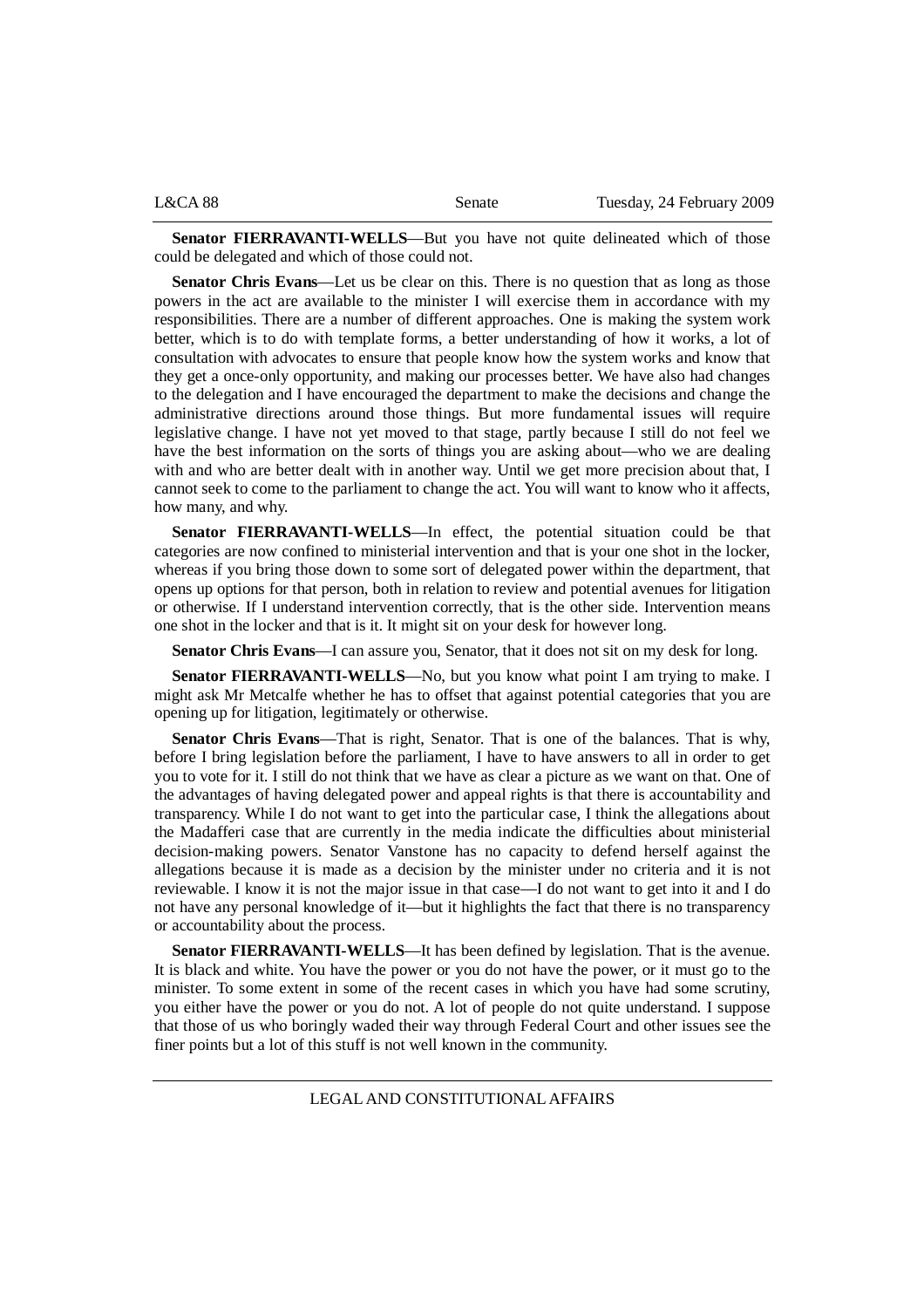**Senator Chris Evans**—No. One of the things we have done is to work with the sector to get better guidance on ministerial interventions. Quite frankly, some of the applications that come forward do not do justice to the applicant's case at all. Trying to make a decision on the file would be very difficult, so we try to provide more guidance. As this has become part of the system we are trying to say, 'If you are going to make a ministerial intervention these are the sorts of things you ought to make in your application.' Is that now on the website, Mr Hughes?

**Senator FIERRAVANTI-WELLS**—I see what you mean.

**Mr Hughes**—I believe it is.

**Senator Chris Evans**—We are trying to put in place a better system so that people know what they have to try to establish. We were getting applications from people—

**Senator FIERRAVANTI-WELLS**—You might just get a letter?

**Senator Chris Evans**—Yes, and it was not necessarily authorised by the applicant. We would get a letter from somebody who hopefully was supportive of this person, asking, 'Could you intervene?'

**Senator FIERRAVANTI-WELLS**—And that is their one shot in the locker.

**Senator Chris Evans**—That is why there was not one shot in the locker. That is why they kept coming around and around.

## **Senator FIERRAVANTI-WELLS**—I know.

**Senator Chris Evans—We** are trying to implement a system. The applicant has to authorise it. I think that is now in the guidelines.

**Mr Hughes**—I am not certain of that.

**Senator Chris Evans**—The intention was that the applicant had to authorise it. Where else would you have a system where someone else can act for you, if you like, without your authority? It seemed to me to be important that the applicant should authorise a ministerial intervention request. We are trying to get better guidance about those things. We are trying to make it more transparent and more systemic. I have to say that we have made some progress but not as much as I would like.

**Senator FIERRAVANTI-WELLS**—I probably should have asked this question earlier, but because most of the legal costs for the department are generally in this area, could Mr Metcalfe provide a breakdown? How is litigation going in the department? I appreciate that not all your litigation is compliance but it is a great component of it. I probably should have asked this broader question earlier.

**Mr Metcalfe**—I will ask Ms Davis to join us. She is our Assistant Secretary, Litigation. In summary, you heard from Mr O'Brien this morning about the success rate. The majority of litigation relates to appeals following the Refugee Review Tribunal's decisions. Overwhelmingly, the litigation, which is in the name of the minister, is resolved in favour of the minister. However, there are some interesting trends. The number of cases on hand before the courts and the AAT are well under 1,000. I recall that three-and-a-half years ago, when I became secretary, I think the figure was of the order of 4,000.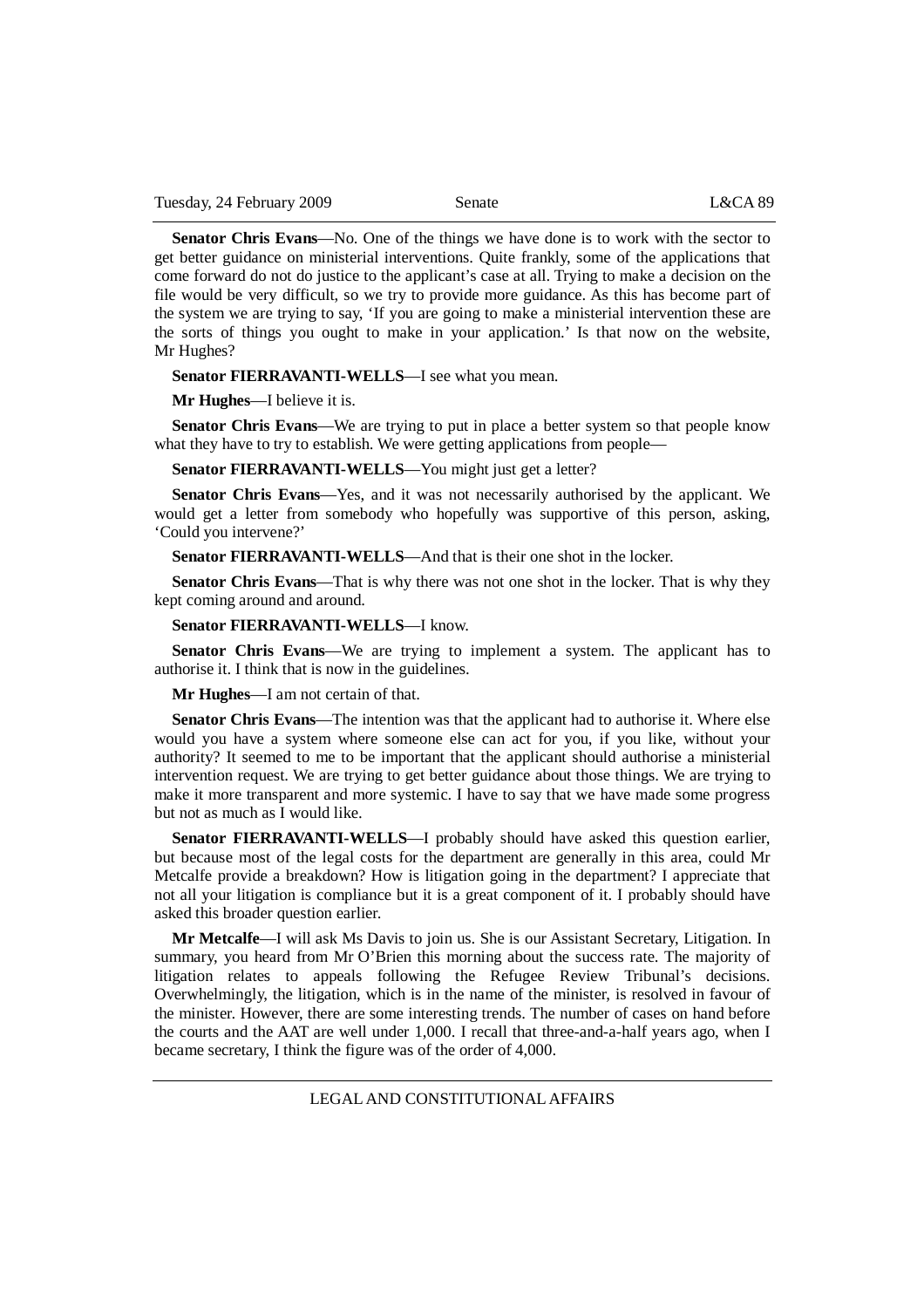Determined work by the department, the courts, the tribunals and the legal profession meant that we are able to deal far more expeditiously with matters and to ensure success. That, in turn, is bringing down our litigation costs. We do have a growing case load in relation to compensation litigation, largely relating to persons who may have been in detention in the past. Increasingly, our legal expertise is focusing not only on administrative law matters but also on torts and compensation issues. But Ms Davis can probably give an update of the cases on hand, the success rates and those sorts of things.

**Senator FIERRAVANTI-WELLS**—Thank you, Ms Davis.

**Ms Davis**—In relation to the administrative and judicial review case load, as at 31 December the active case load was 871 cases. In relation to the civil and other case load, for the same period the active case load was 395 cases. So there was a total case load, as at 31 December, of 1,266 cases.

## **Senator FIERRAVANTI-WELLS**—Trending?

**Ms Davis**—In relation to the administrative and judicial review case load, it is continuing to trend down from a high of 4,500 in 2004. The civil and other case load is trending slightly upwards, but the majority of that case load is the 247 ombudsman referred cases.

**Senator FIERRAVANTI-WELLS**—How are those cases going where people in detention brought actions for alleged personal injuries involving contractors that are looking after your detention centres?

**Ms Davis**—I would have to take that question on notice.

**Senator FIERRAVANTI-WELLS**—Would you? When I was still at AGS there was a spate of them. I would be interested to see whether some of those cases that were brought by people in detention against the department—and, as co-defendants, the managers of your detention centre—are continuing.

**Mr Metcalfe**—I have some figures and Ms Davis might be able to provide more detail on notice. Essentially, there are a couple of different cohorts. You recall the 247 cases which were referred either to Mr Palmer or Mr Comrie or to the ombudsman as being people about whom there was a view that they were being or may have been unlawfully detained.

## **Senator FIERRAVANTI-WELLS**—Yes.

**Mr Metcalfe**—We have described in previous appearances before this committee our ongoing efforts to resolve compensation that may be due in those cases and to contact the people concerned. We are continuing to make efforts to contact everyone in that group. Where possible, we are seeking to settle those matters by mediation and out-of-court settlements rather than taking up the time of the courts. There are also issues associated with visa status the underlying status of people that we are also actively seeking to resolve.

There are other compensation claims made by individuals against the department. The figure I have here is that as of 31 December there were 38 other individuals, separate from the 247 cases, who independently approached the department seeking compensation. Some of those have filed in the courts; others have simply contacted us. Obviously we are working through each of those cases in relation to potential liability and the appropriate way to manage that situation. As I have said, that has become a more substantive part of our workload in the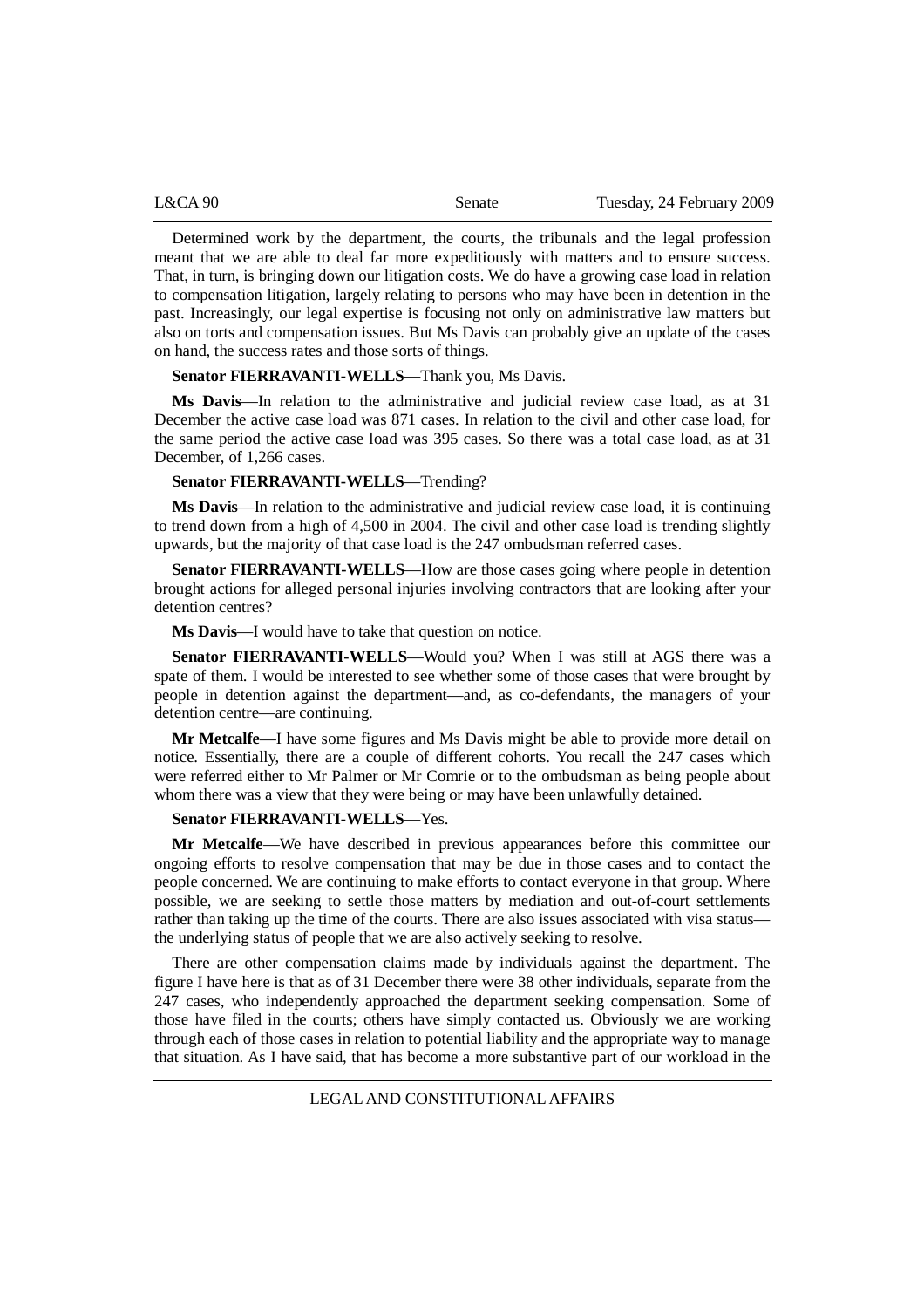litigation area than we had seen previously and it is related to that period of unlawful detention.

**Senator FIERRAVANTI-WELLS**—And the breakdown of costs obviously would reflect that.

**Mr Metcalfe**—Yes.

**Senator FIERRAVANTI-WELLS**—I think on the last occasion there was an indication that we are now no longer pursuing costs associated with litigation where applicants are unsuccessful. Is that the situation?

**Ms Davis**—Where applicants are unsuccessful?

**Senator FIERRAVANTI-WELLS**—Yes.

**Ms Davis**—No, we still pursue costs orders if the orders are made by the courts.

**Senator FIERRAVANTI-WELLS**—What about where they are unsuccessful and then deported? Does it just sit there?

**Mr Metcalfe**—It sits there as a debt to the Commonwealth.

**Senator FIERRAVANTI-WELLS—And if they reapply to come back?** 

**Mr Metcalfe**—They have got an issue.

**Senator FIERRAVANTI-WELLS**—They have a real issue.

**Ms Davis**—Yes. At the moment, the criteria require that they make appropriate arrangements to repay. It is not the intention or necessarily the case that they would have to pay the entire sum before they return to the country, but they have to make acceptable arrangements to qualify for a visa to return.

**Senator FIERRAVANTI-WELLS**—Do you have some statistics on that sort of stuff? If you could take that question on notice I would be interested to see some of those statistics.

**Ms Davis**—Yes.

**Senator FIERRAVANTI-WELLS**—That concludes my questions on output 1.4.

**CHAIR**—We will now move to output 1.5.

[4.43 pm]

**Senator HUMPHRIES**—How many people are in detention at the moment on Christmas Island?

**Senator Chris Evans**—According to my notes there are 137, but I will get the department to check that, of which 33 are in community detention arrangements.

**Senator HUMPHRIES**—Can you say how long they have been there? I assume that that figure would vary, but have most of them been there for a long period?

**Mr Correll**—On Christmas Island, no. The numbers relate almost totally to the recent boat arrivals that started from September last year. In the longer cases we are talking about four months. I might ask my colleague Ms Wilson whether she has precise data.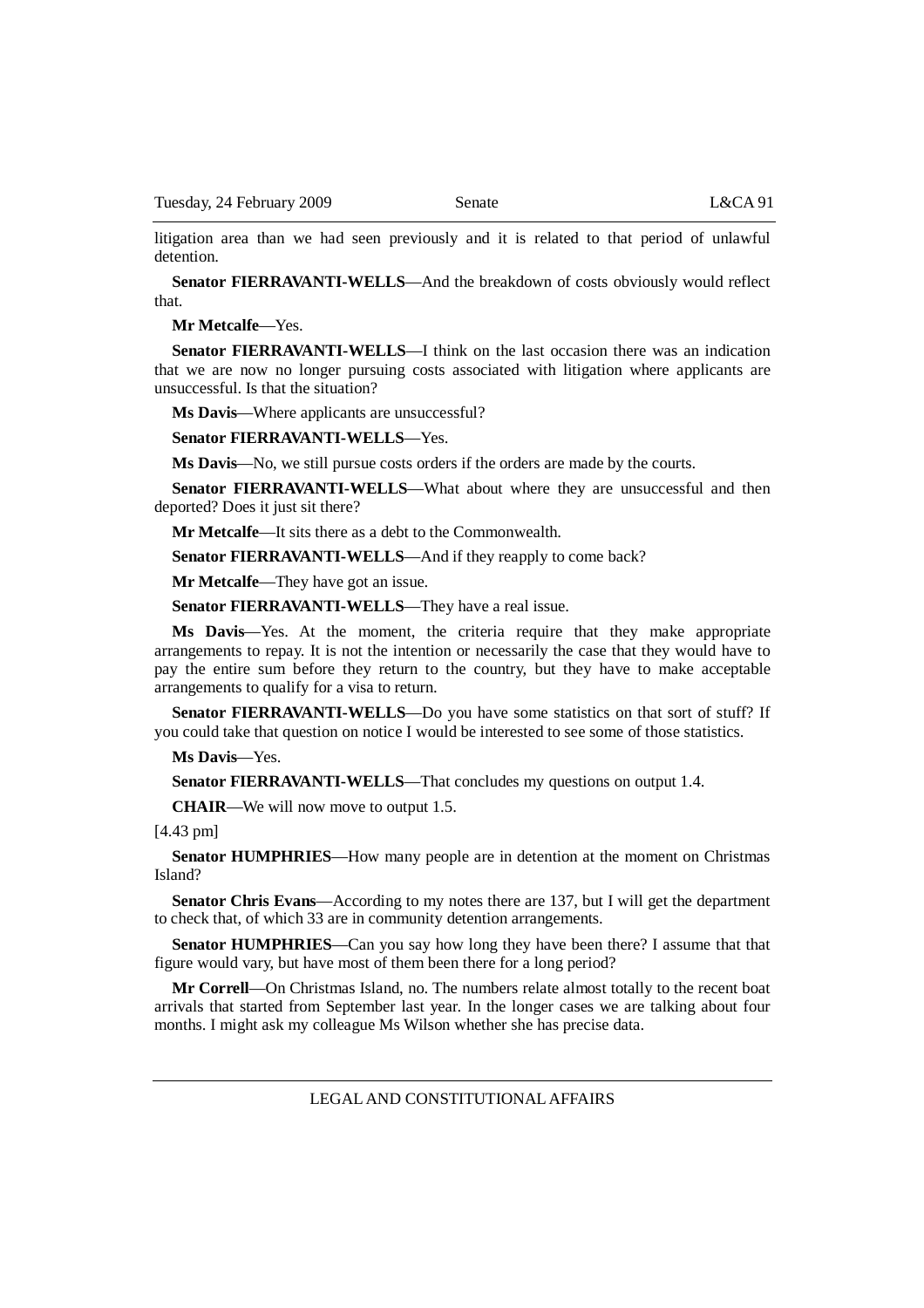| L&CA 92 | Senate | Tuesday, 24 February 2009 |
|---------|--------|---------------------------|
|         |        |                           |

**Ms Wilson**—The period spans from the recent boat arrival from 2 October to 20 January. In relation to the boats arriving on 2 October, 10 October and 25 November, those people have already been resettled on the mainland. Passengers on the subsequent boats are still largely on Christmas Island. They are undergoing processing.

**Senator HUMPHRIES**—Which was the first boat for which there has not been any repatriation to the mainland?

**Ms Wilson**—The boat that arrived on 29 November. Processes are still taking place for that boat.

**Senator HUMPHRIES**—At this stage have all the detainees on Christmas Island, including those who have been sent to the mainland, been interviewed at least once?

**Ms Wilson**—They have all undertaken some initial interviewing and they are in various stages of having clearance for their security, health and identity, which are the three criteria that they have to meet before they become eligible for further consideration.

**Senator HUMPHRIES**—Have any of the detainees come to the attention of the department before?

**Ms Wilson**—In what way?

**Senator HUMPHRIES**—Have they previously been processed by Immigration for visas or been illegal entrants before or something of that kind?

**Mr Correll**—I am aware that at least one is in that category. It was mentioned earlier today in the hearings that there is at least one in that category. I would need to check to be absolutely precise that there are not any more, but we are certainly aware that there is at least one person on Christmas Island in that category.

**Senator Chris Evans**—From the information that I have, one of them had a TPV and had returned to Afghanistan when the situation was safer. He was intercepted on one of the boats in recent times. There is probably more than the one, but there is at least that one.

**Senator HUMPHRIES**—You say that there is at least one but there could be others who have come to the attention of Immigration?

**Mr Correll**—Yes. It would not be a significant number. I believe it is likely to be one. That is the final answer that we give but I would like to verify that we have not established another person who has a previous history.

**Senator HUMPHRIES**—Does this include those people who have already been on Christmas Island, being those from those boat arrivals from 2 October onwards who have been sent to the mainland?

**Mr Metcalfe**—Let me just draw a distinction as to the folks that Ms Wilson said had come to Australia. They have come here not in detention; they have come to the mainland having been found to be in need of our protection and they have thus been granted a visa enabling their entry to the Australian mainland. From memory, that group was resettled in Adelaide. I think there was some media attention about their arrival over the January period. The other folks remaining on Christmas Island are at some stage of a processing consideration as to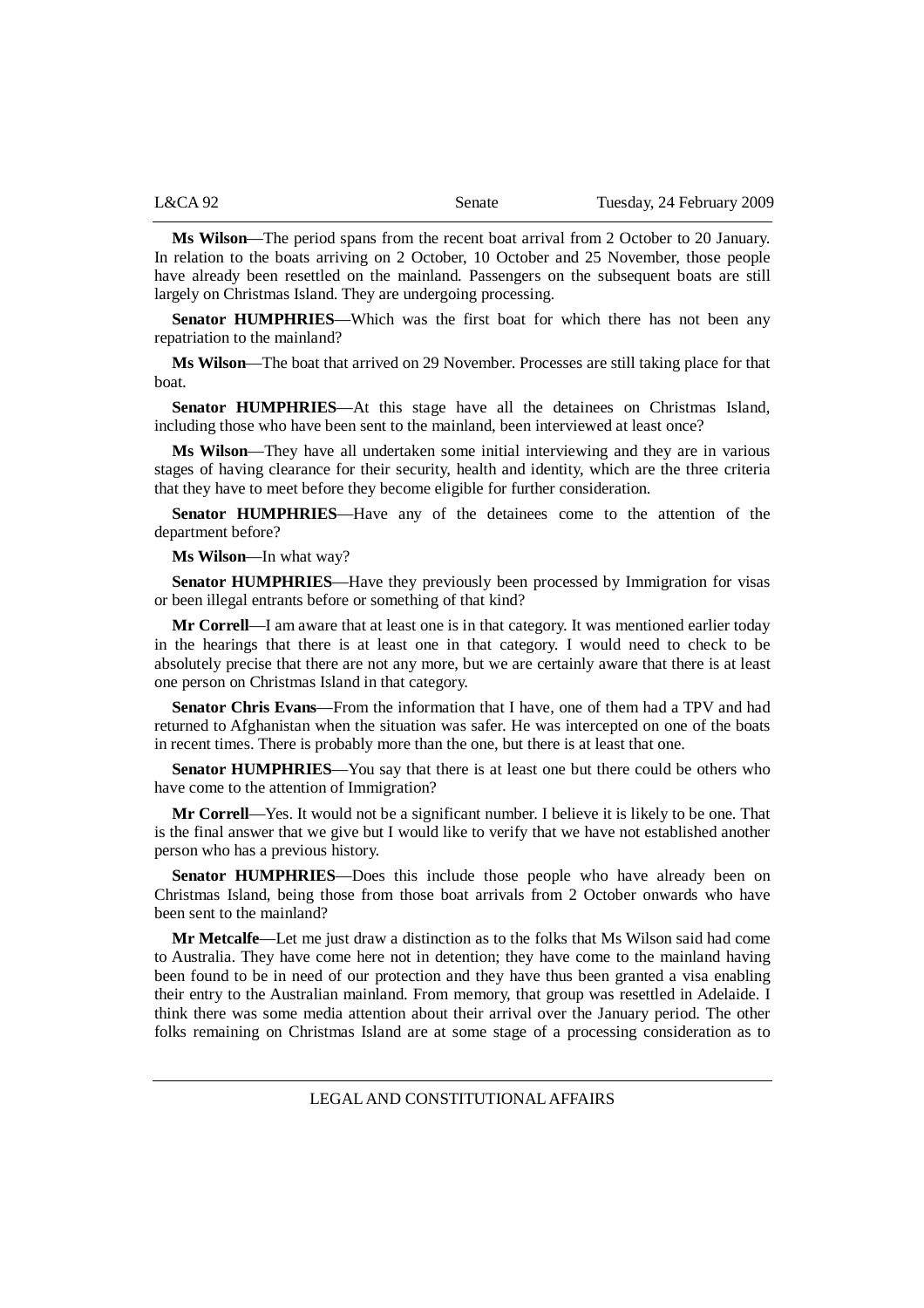whether or not they are owed protection by Australia together with health, character and identity checking processes.

**Senator HUMPHRIES**—I am particularly interested in those who arrived by boat and who have been and are in the process of being assessed.

**Senator Chris Evans**—All those on Christmas Island have arrived by boat. But they are not all offshore arrivals. The Sri Lankans, who arrived at the coast of Western Australia, were onshore arrivals.

**Senator HUMPHRIES**—Because they reached the mainland?

**Senator Chris Evans**—They reached the mainland. A group of four Indonesians who have been there for a little longer were also boat arrivals. They are in the final stages of processing. So they are all boat arrivals, but the Sri Lankan group were not offshore arrivals; they were onshore arrivals.

**Senator HUMPHRIES**—Okay. Have any of the arrivals in this most recent round been previous boat arrivals in Australia, onshore or offshore?

**Mr Metcalfe**—It is the same answer that we gave before. We are almost certain that one person had come here previously by boat.

**Senator HUMPHRIES**—Do you know when?

**Mr Metcalfe**—In the period around 2000-01. He had been granted refugee status and a temporary protection visa and he decided to return to Afghanistan. He has now returned. Out of an abundance of caution we will check to ensure that the figure is not more than one. However, we are almost certain that it is just one.

**Senator HUMPHRIES**—It was put to me that a number of such detainees—certainly more than one and at least three—had been previous arrivals and, specifically, that they were people who had come to the attention of the department by virtue of having come to Australia or been en route to Australia aboard the *Tampa*.

**Mr Metcalfe**—Prior to the *Tampa* that would probably be the one individual that we are talking about, Senator. We will also check to ensure that we are being absolutely precise. The minister just mentioned four people who have come to Australia. We had seen them previously as well but they had been found on the earlier occasion not to be refugees and returned home.

**Senator HUMPHRIES—On the earlier occasion were these four also boat arrivals?** 

**Mr Metcalfe**—They were also boat arrivals. They arrived two or three years ago following the *Tampa*. At that stage they were found not to be refugees and thus were never considered for processing under the Pacific strategy—which would have had them sent to Nauru—but rather sent directly home.

**Senator HUMPHRIES**—To be quite clear, you are confirming that you think only one person is currently in detention on Christmas Island who had previously been aboard the *Tampa*?

**Senator Chris Evans**—The secretary is seeking a position. We are just checking to establish whether or not that person may have been on the *Tampa*.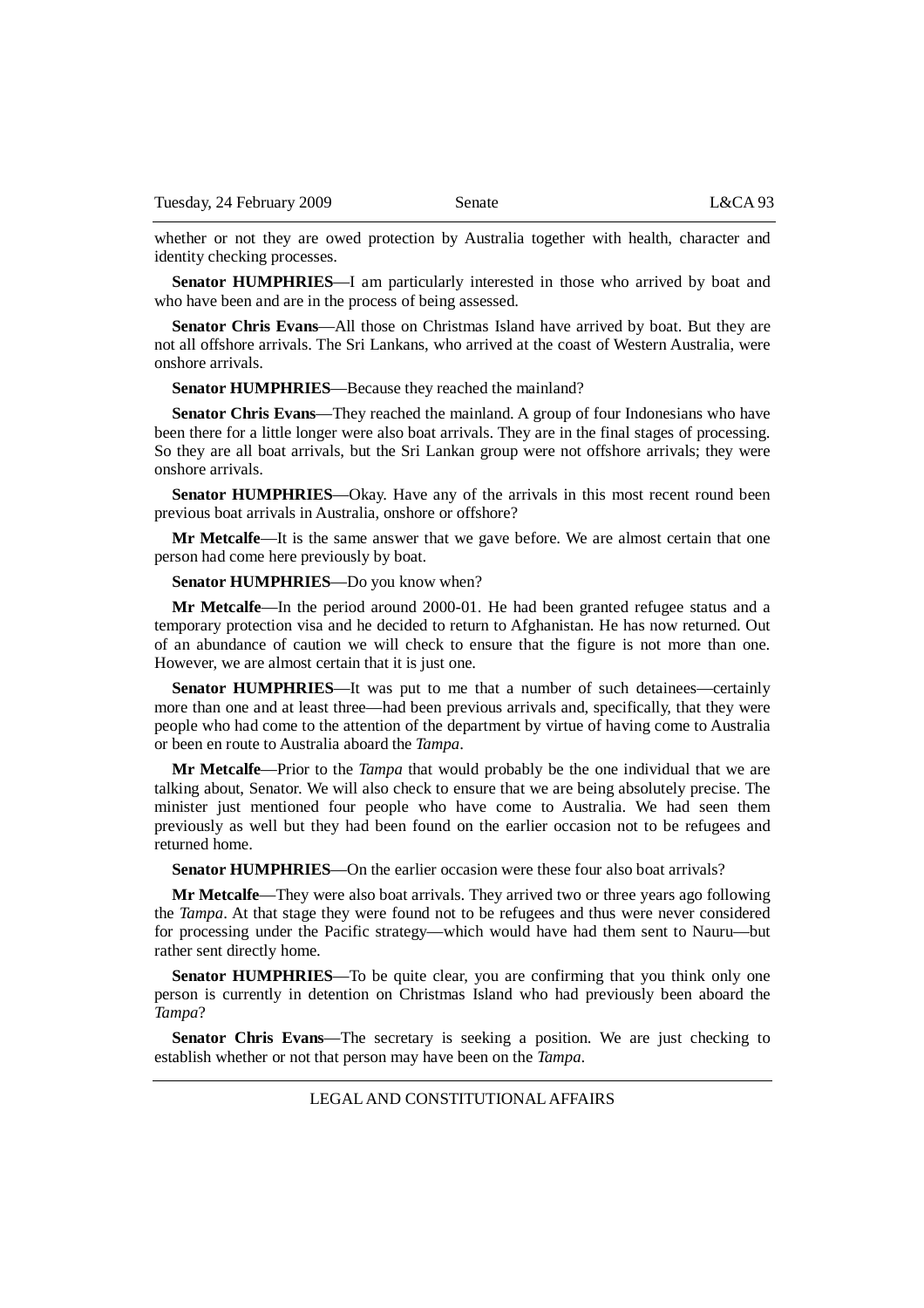| L&CA94 | Senate | Tuesday, 24 February 2009 |
|--------|--------|---------------------------|
|        |        |                           |

#### **Mr Metcalfe**—I do not think he was.

**Senator Chris Evans**—I do not think that is right. We have to look at the details. We have said to you that, at the moment, the department is aware of only one person who has previously been granted our protection and granted a TPV. He then left the country and has now returned as an unlawful arrival. We will double-check to ensure whether or not he was a passenger on the *Tampa*.

**Mr Metcalfe**—I think the answer to that almost certainly is no. I am sorry if I misheard you or misled you. I said that my understanding is that he would have arrived in around 2000 or 2001. But, of course, the group on the *Tampa* were all taken on board HMAS *Manoora* to Nauru and then processed in Nauru. The result was that they ended up in New Zealand and other places. My understanding is that the gentleman we are talking about arrived, in fact, arrived prior to the Pacific strategy arrangements, was processed and probably came into Australia and, I think, may have spent some time at Woomera before being granted temporary protection. Could we take that question on notice and come back and clarify or correct that if any of it is incorrect? That is based on my recollection.

**Senator HUMPHRIES**—Sure. I am particularly interested in this suggestion that more than one of the recent arrivals on Christmas Island was previously on the *Tampa*. That is the question I am asking.

**Mr Metcalfe**—Okay. We can check that point. I think the answer is almost definitely no. We will come back on notice and let you know for sure.

**Senator HUMPHRIES**—Thank you.

**Senator FIERRAVANTI-WELLS**—Before I ask some questions about detention generally, I want to mention the report of the Joint Standing Committee on Migration. Do you endorse those recommendations, Minister? What is the government's position in relation to that report?

**Senator Chris Evans**—I have the draft response for formal tabling in the parliament—the government's response to that report. That is in draft form. I have made some amendments and we then have to consult with a couple of other departments. The formal response from the government is not too far away. It will be lodged in the parliament in the normal way.

**Senator FIERRAVANTI-WELLS**—That is not too far off?

**Senator Chris Evans**—No.

**Senator FIERRAVANTI-WELLS**—All right. I refer to some of the instances of self-harm at the detention centres. Are those instances continuing? Does Mr Correll have some statistics relating to that?

**Mr Correll**—I am sure that we do. Whilst Ms Wilson is just grabbing those statistics, I emphasise that today we have a much lower number of people in detention facilities. Not counting the numbers on Christmas Island, the number of people in detention facilities from around the middle of this month was below 200. Historically, that is an extremely low level.

**Mr Metcalfe**—It is an extremely low figure.

**Mr Correll**—I think Ms Wilson now has the numbers.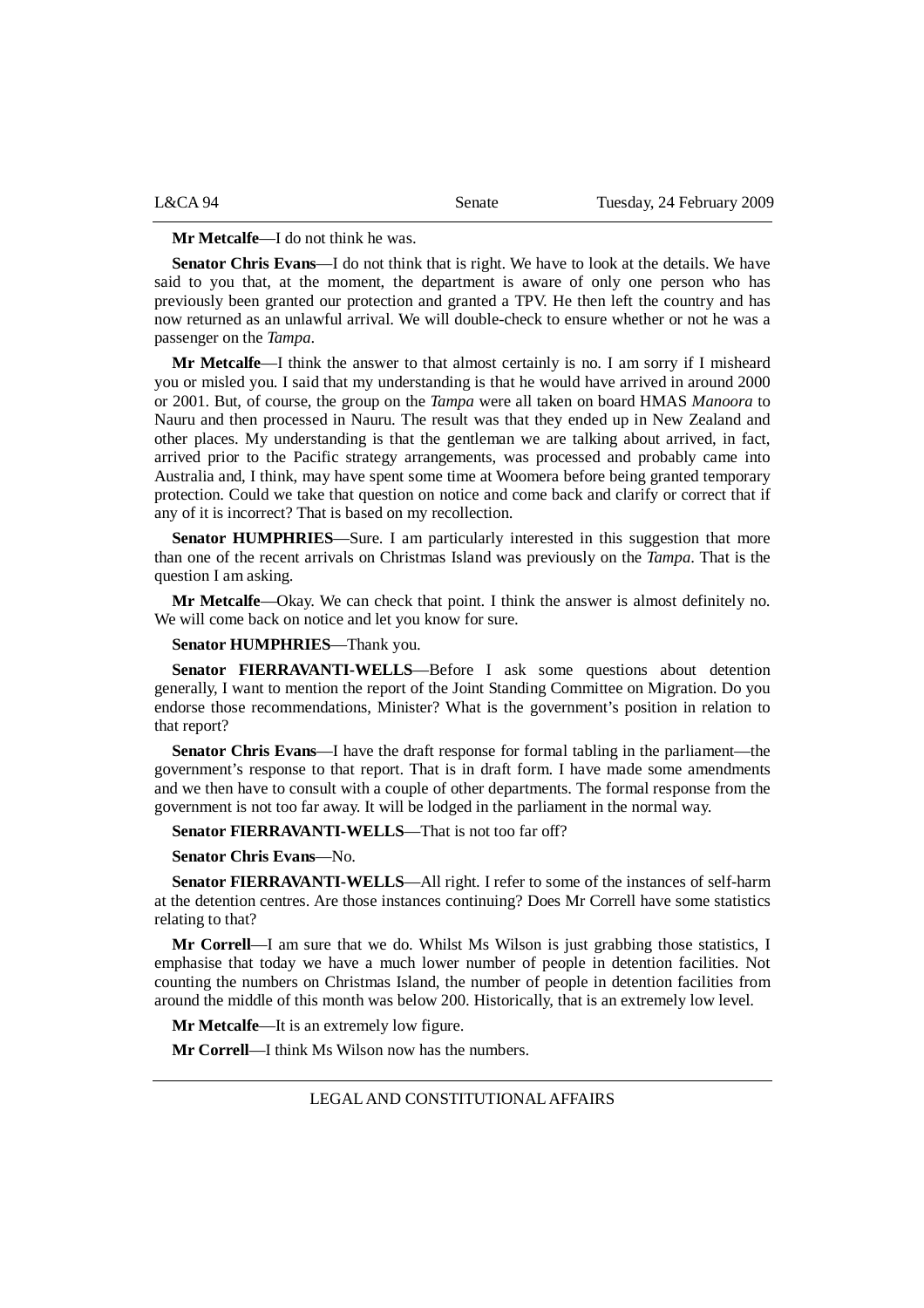**Ms Wilson**—Senator, for the period 1 July 2008 to 30 January 2009 there were nine incidents of actual and attempted self-harm. They took place in detention centre facilities. That figure compares to 42 incidents which were reported in the 2007-08 financial year. So it is trending downwards.

**Senator FIERRAVANTI-WELLS**—Yes, we are seeing fewer incidents.

**Senator Chris Evans**—It still remains a problem, Senator.

**Senator FIERRAVANTI-WELLS**—Of course. I am not saying that, Minister.

**Senator Chris Evans**—I just want to make it clear that we are not claiming that we have solved those problems. People get desperate, but the reality is that there are fewer people in detention and, therefore, those figures should be coming down. They have been. But we have had continuing problems with people self-harming, with hunger strikes and with other behaviour we have seen over the years. It is a continuing challenge for the department.

**Senator FIERRAVANTI-WELLS**—I would like figures in relation to people who have been released from detention into the community. Do we have some statistics on that over the past couple of years?

**Senator Chris Evans**—Are you asking for people granted visas or people put into community detention?

**Senator FIERRAVANTI-WELLS**—I am interested in those various categories of people. We talked about some of the community assistance available. I guess it is about people who otherwise could be in detention but are now in some sort of community type arrangement.

**Senator Chris Evans**—We could all otherwise be in detention.

**Senator FIERRAVANTI-WELLS**—I think you know the gist of my question, Minister. Do we have any statistics in relation to that?

**Mr Hughes**—The answer is complicated because it is partly about people who have been resolved outside the detention environment in community care and partly about people who are in other forms of detention; perhaps that might be the wording.

**Senator FIERRAVANTI-WELLS**—I am happy for that to be taken on notice; that is not a problem. Can you take me through some of the boat arrivals since June 2008, some of whom have been mentioned before? I would like to ask the question so I do not traverse the comments made previously. How many of the boat arrivals that we have seen since June 2008 are in detention, some form of community arrangement or have been let out after checks? Are they covered by the previous statistics?

**Senator Chris Evans**—No, I think the best way to put it is that the only persons who have come to the mainland are those who have been found to be owed protection. As I said, they have been granted a protection visa and have been resettled. Those who have not been assessed as yet remain on Christmas Island. Some of them are in the detention centre and some are in community detention. That might mean in the duplex accommodation or in the camp, because we have been particularly keen to get women, children and families into that alternative accommodation. We can provide the figures on who is on Christmas Island.

**Senator FIERRAVANTI-WELLS**—Yes, please.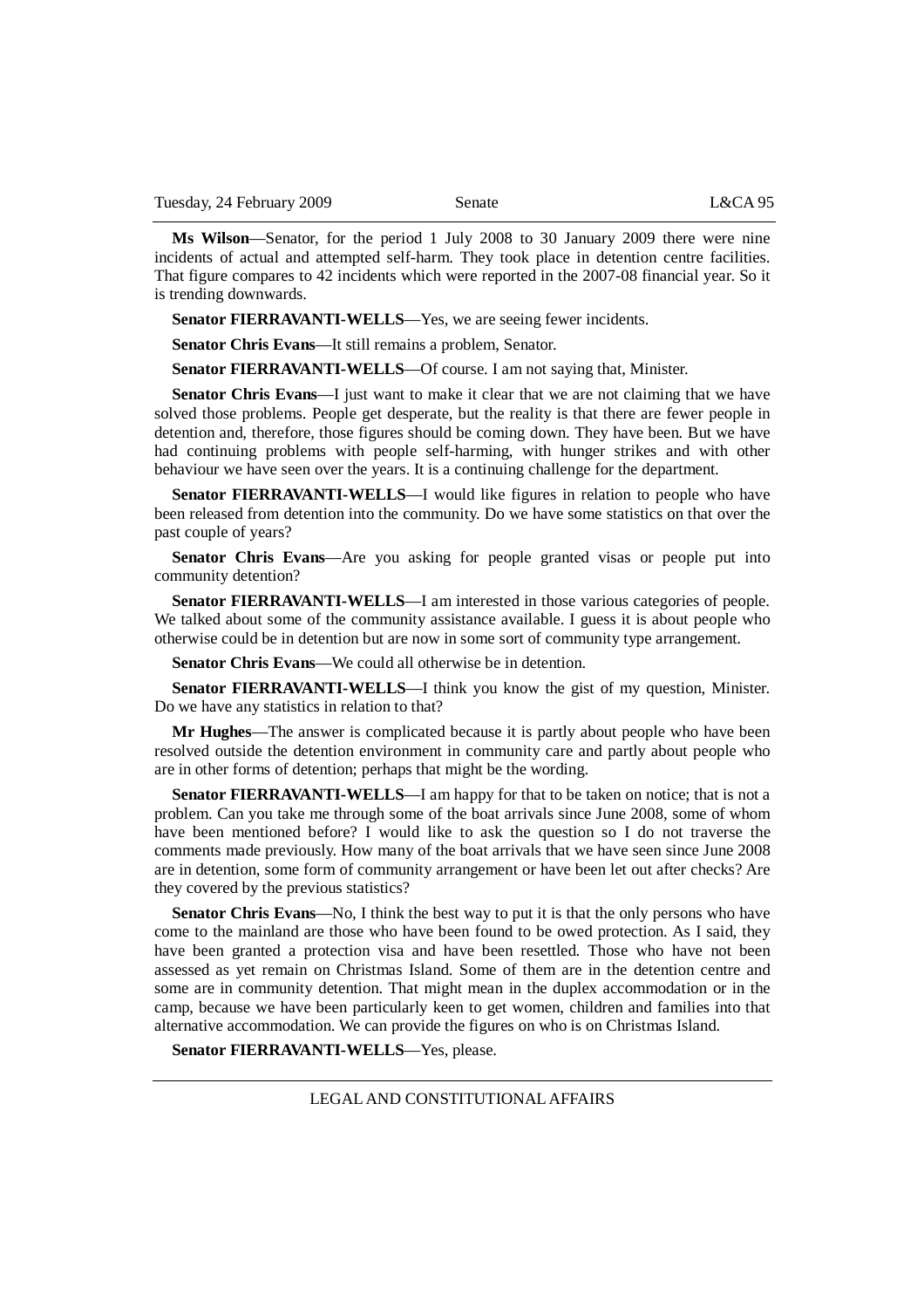| L&CA 96 | Senate | Tuesday, 24 February 2009 |
|---------|--------|---------------------------|
|         |        |                           |

**Senator Chris Evans**—Of course, the secretary has just reminded me, quite rightly, that the exception to that is the crew who have been brought to Perth for prosecution. They have been moved to Perth and are undergoing prosecution by the AFP. Two of the Sri Lankans have gone home voluntarily. A couple have come to Perth for medical attention; there is one pregnant woman et cetera.

**Senator FIERRAVANTI-WELLS**—It would be useful to get a snapshot of those in detention at the moment, obviously while protecting privacy. For example, are they part of the group of 12 people who arrived on 28 November and who are now on Christmas Island? Do you see what I am getting at? I have some statistics about where people are in detention, but it would be interesting to have that table amended.

**Senator Chris Evans**—I am sure Ms Wilson can give you a table—of the boat arrivals, the number of people and where they are—if not immediately then within an hour or two.

**Senator FIERRAVANTI-WELLS**—I would like to see where they have gone. I have an immigration detention statistics summary dated 26 December that obviously came from the department. It would be useful to see a breakdown of the people who are now on Christmas Island. It says that there are 104 on Christmas Island. Were they part of the group that came in on a particular date? Could there be a description?

**Ms Wilson**—So you are after a breakdown.

**Senator FIERRAVANTI-WELLS**—It is really just a further breakdown and an update of that table dated 26 December. That would be useful.

**Mr Correll**—It would be easiest for us to take that on notice.

**Senator FIERRAVANTI-WELLS**—Absolutely. That is what I intended.

**Senator Chris Evans**—If you want specific information, we can give it to you, but the table will be the easiest.

**Senator FIERRAVANTI-WELLS**—I will show Ms Wilson in the next break what I have and then she can work on that.

**Senator Chris Evans**—The simple answer is that those who have been found to be owed protection have been brought to the mainland and those who have not are either in detention or in the community on Christmas Island. We have brought 36 to the mainland. As I said, there is the separate issue of the crew and a pregnant woman who needed medical attention. We are obviously seeking to prioritise processing of the children and families.

**Senator FIERRAVANTI-WELLS**—I appreciate that.

**Ms Wilson**—Three people were granted detention visas yesterday, so the 36 actually became 39 overnight.

**Senator FIERRAVANTI-WELLS**—I think we have covered the question of prosecution for trafficking and you were going to get more statistics in relation to that. On the last occasion we had some questions about the details of your programs that were going to change as a consequence of the new detention values. We had a little exchange of views in relation to that. You provided me with an answer, No. 49, as to output 1.5, Detention. You identified 26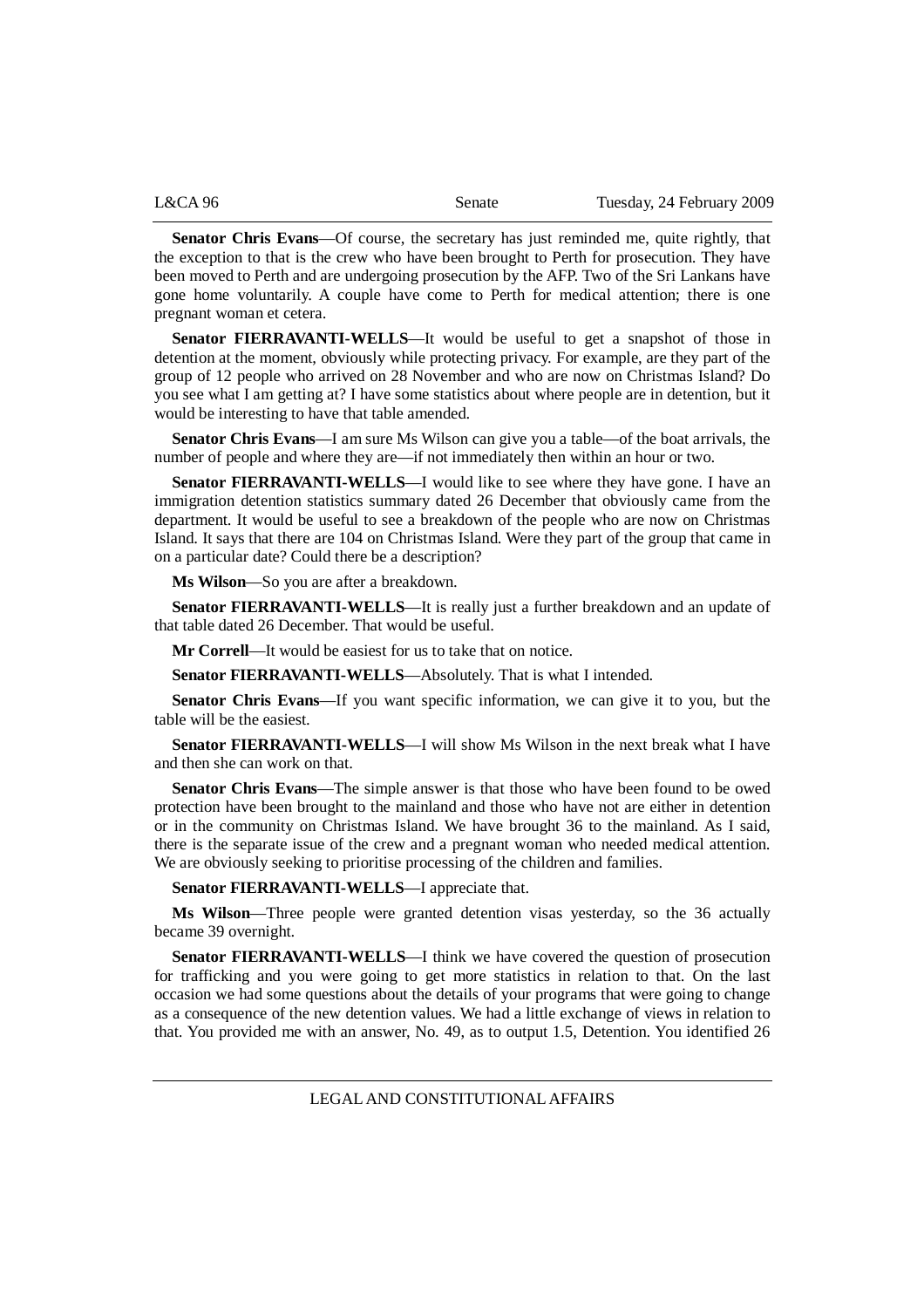initiatives or projects to implement the government's new detention values. Mr Correll, can you take me through them and perhaps flesh them out? Do you have all that in front of you?

**Senator Chris Evans**—This is one of those occasions when the minister is just as interested in the answer as the questioner is.

**Senator FIERRAVANTI-WELLS**—That was definitely the exchange on the last occasion.

**Mr Correll**—I can work through that in a broad summary form. With your agreement, I will refrain from working through every one of the 26 initiatives. Across the implementation of values, there has been immediate administrative implementation of the principle of no children detained in an immigration detention centre. There are no children in immigration detention centres. That is fully implemented.

**Senator FIERRAVANTI-WELLS**—That has been a feature of our policy before; that has not changed. We canvassed that there was a policy of not keeping women and children in detention before. It is just that some choose to go into detention for their own personal reasons. I would like it clarified that it has been a feature of our policy for quite some time, even before the change in government.

**Mr Correll**—I would simply make the clear point that, yes, since the announcements of 2005 there has been a clear policy position in relation to women and children in detention centres. Since the announcement of the new detention directions there has been a clear, absolute continuation of the policy of no children. There are no children in immigration detention centres today. That is a factual statement. There is senior management oversight of detention decisions.

Training programs have been or are being updated to reflect all the values. In some cases that is fully implemented and in some cases it is a work in progress. An assessment tool has been developed to identify risks posed by individuals and to assist in the overall risk consideration. Operational guidelines have been and are being updated to take into account community feedback and experience to date.

I think it was mentioned at the last hearings that there has been wide-ranging consultation with the community. A national status resolution service is boosting the department's capacity to actively engage in and resolve immigration status of bridging visa holders. The values are being applied to guide placement decisions within the detention environment. Infrastructure improvements have commenced. Short-term measures at Villawood are expected to be completed in March and April this year.

The numbers of people who are moving from compliance action into detention facilities is certainly down year on year. A whole-of-government surge plan for unauthorised boat arrivals is nearing completion. A review of 438 clients identified for review at the time of the announcement has been completed. There has been the engagement with the Ombudsman and a consultancy operation to develop the methodology of three-monthly senior officer and sixmonthly Ombudsman reviews. A detention review unit has been established to assist the senior officer and the Ombudsman officer in those reviews.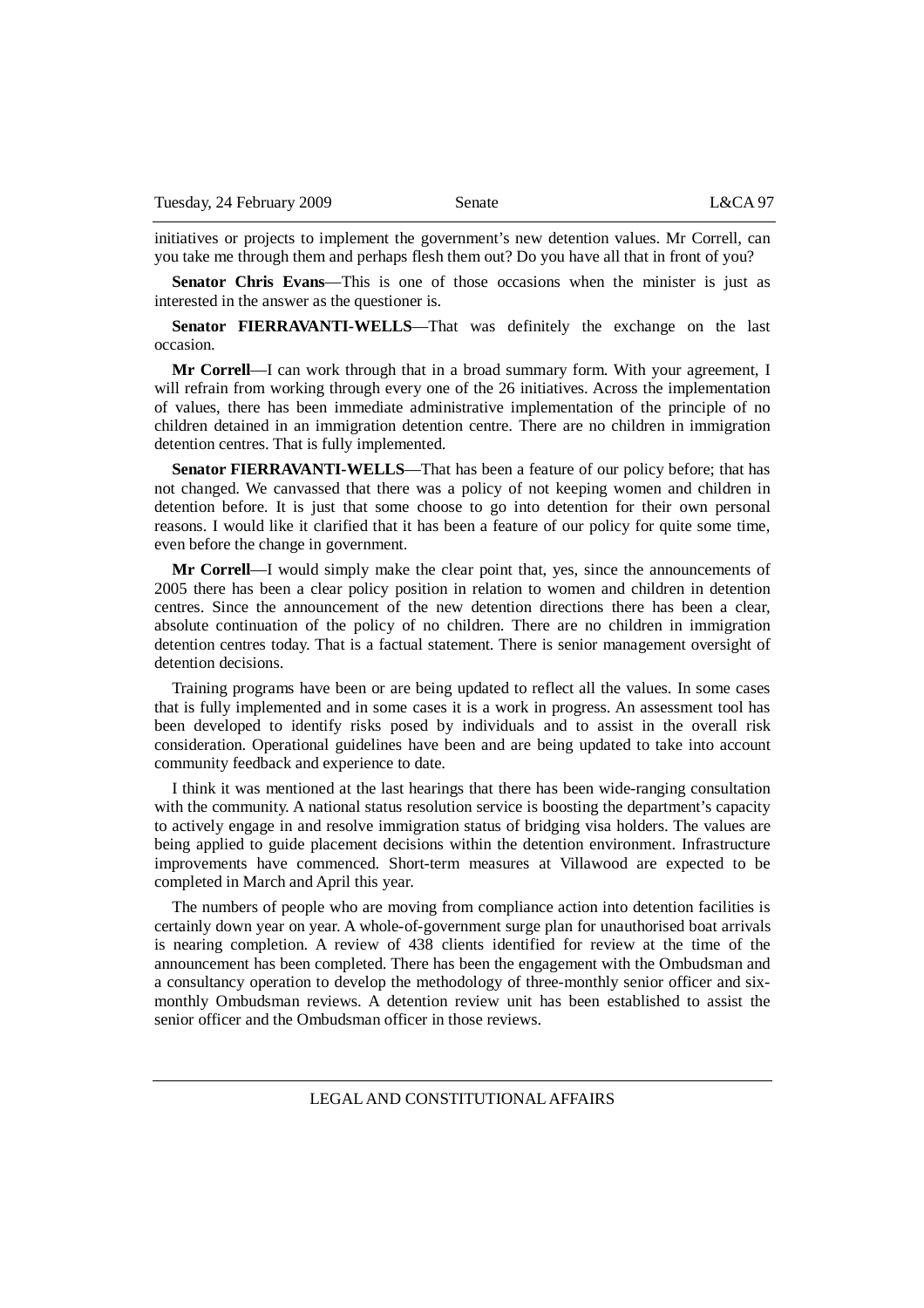| L&CA 98 | Senate | Tuesday, 24 February 2009 |
|---------|--------|---------------------------|
|         |        |                           |

Interim arrangements are in place in all aspects of the arrangements for Christmas Island. Publicly funded advice and assistance, the independent merits review process and the Ombudsman oversight is all fully operational. As I flagged earlier, a wide-ranging stakeholder consultation on the implementation of the processes has been completed. There has been substantial progress and implementation across all aspects of the values.

In terms of the overall impact that we are seeing, already fewer people being detained. Those who are being detained are being detained for shorter periods. People are detained in the least restrictive environment possible consistent with a risk-based approach, and more people are remaining in the community whilst their status is being resolved. Again, that is consistent with the risk-based approach associated with the principles. So it is not yet complete, but those projects are well advanced across all fronts.

**Senator FIERRAVANTI-WELLS**—I would like to deal with a number of those issues. I do not want to go through the whole list, but I would like a little bit more information about some of them. Tell me a little bit more about undertaking stakeholder consultation and public communication activity on the government's new direction in detention. What are you doing there?

**Mr Correll**—I will ask my colleague Ms Gillam to provide detail underpinning this. It basically involves community stakeholder consultations that occurred as usual across all capital cities. Representatives discussed and fed through their ideas on aspects of implementation of the new detention directions. That feedback has now in turn been forwarded to the minister and is informing whole processes of implementation of the new detention directions.

**Mr Hughes**—I think that is the answer. The idea was to engage stakeholder communities who are familiar with the clients who go into detention, who interact with the department, and to get that feedback on the best ways to implement the new values to get resolution for the cases concerned, whether it is departure or a visa, without the use of detention. Those took place throughout the greater part of 2008.

**Senator FIERRAVANTI-WELLS**—And minimise any instances of absconding and that sort of thing. Have we had instances of people absconding?

**Mr Hughes**—I think the interesting thing is that, since the implementation of the new values—and in many cases it is using the opportunity of bridging visas rather than putting people in detention—we have not seen any increase in the incidence of people overstaying their bridging visas. I think that means the risk judgements we have been making under the new values have been the right ones. Where we have resolved people's cases while they are outside detention and on bridging visas, we have not seen any significant increases in the percentage of people overstaying those bridging visas. So far so good, but we are not fully implemented yet.

**Senator FIERRAVANTI-WELLS**—In terms of numbers, that will be the source of the statistics you will provide to me that we talked about before.

**Mr Hughes**—Yes; we will do our best.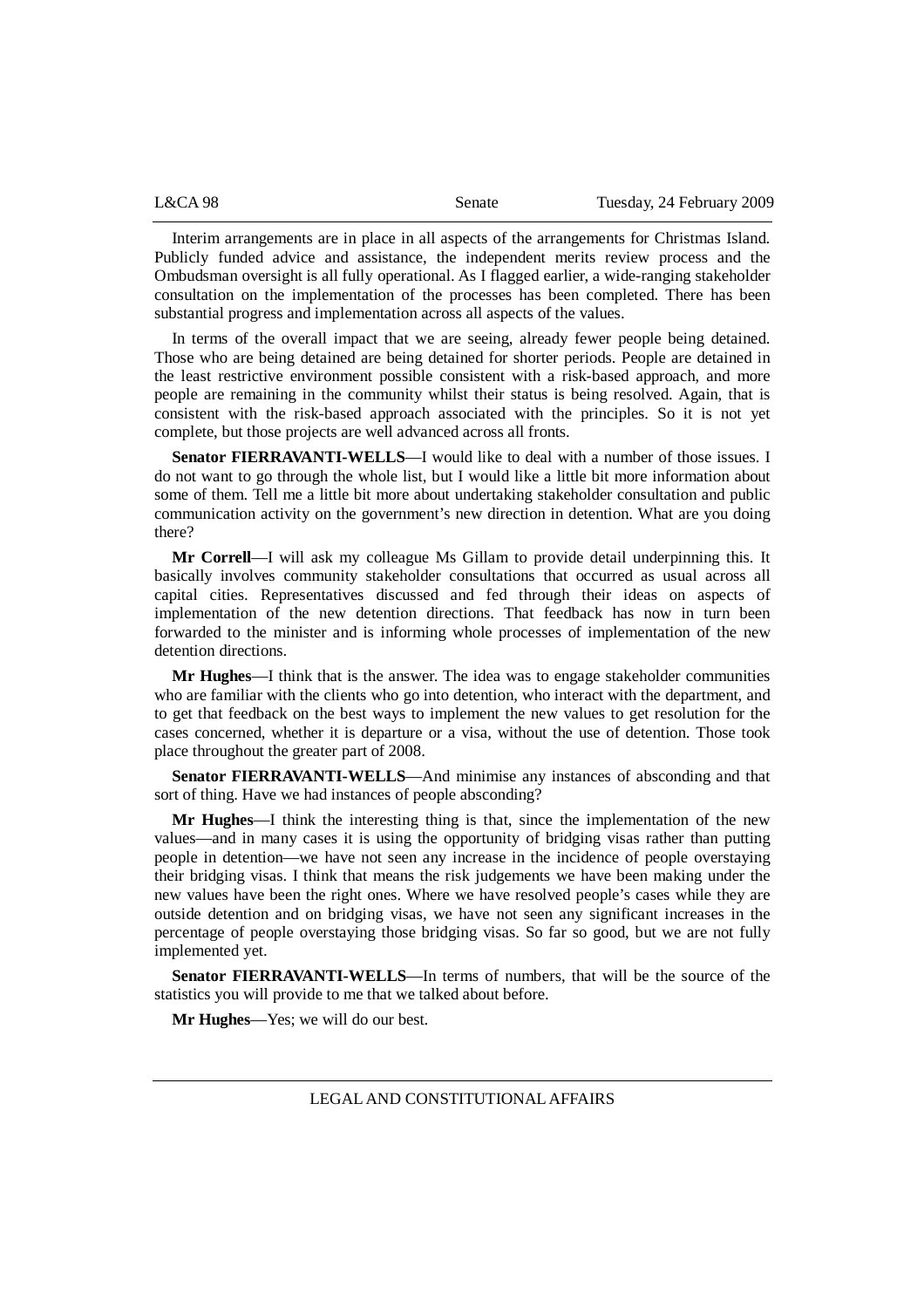**Senator FIERRAVANTI-WELLS**—I take you now to the initiative concerning arrangements to place the onus on the department to justify a decision to detained unlawful noncitizens. How does that work in practice?

**Senator Chris Evans**—Another very good question, Senator.

**Mr Hughes**—That is not fully implemented yet; it will be part of the final implementation package. But it is turning around the way that we approach detention. Rather than regarding it as the default position that it might have been regarded as in the past in terms of a client's location, it is now a question of how we can resolve the case without the use of detention and using detention only in the risk-based circumstances with the values. I would not say that is fully implemented.

**Senator FIERRAVANTI-WELLS**—We will keep an eye on that. I guess it is that case where you err on one side that will turn out to be the problem case in the community. I am concerned from that perspective. It is a balancing act; I appreciate the need to balance the two things. If you have an instance where a person you let out in the community commits a crime—

**Mr Hughes**—The main risk group is the section 501 visa cancellation cases involving criminal histories. Those people are remaining in detention on a risk basis.

**Mr Correll**—If there are any concerns about security, the people are detained. There will be no change in that regard. We are talking about risk-based assessment, but it is not risk to the community; we are talking about the risk of absconding. If they are a risk to the community, they are detained in the same way they were previously. There is the 501 group. If an officer in compliance has any concerns about the potential behaviour of a person and detention is appropriate, then that would be case. There is no change in that. We are not talking about the risk of them going out and attacking citizens; it is about the risk of their not complying with their visa conditions.

**Senator FIERRAVANTI-WELLS**—That is not the gist of what I was saying. I was saying that it is important that you get your checks right, because, if that person does something out in the community while they are out and about, there are circumstances you have to—

**Mr Correll**—I think we are at cross-purposes. If there is any concern about security, if the person is of bad character or a risk to the community, the officers would act in the same way. What we are discussing is whether the decision is taken to detain based on likely immigration behaviour, if you like, not risk. If there are concerns about health, security or identity then the normal processes apply.

**Senator FIERRAVANTI-WELLS**—In other words, defining that in the next strengthening arrangements to allow for the release of unauthorised arrivals when their immigration detention is no longer required for the management of health, identity and security risks to the Australian community. That was what was prompting some of my questions.

**Mr Correll**—This data might be helpful. Since the announcement in July—and this is a relatively short amount of time—of the new detention directions, around 50 per cent of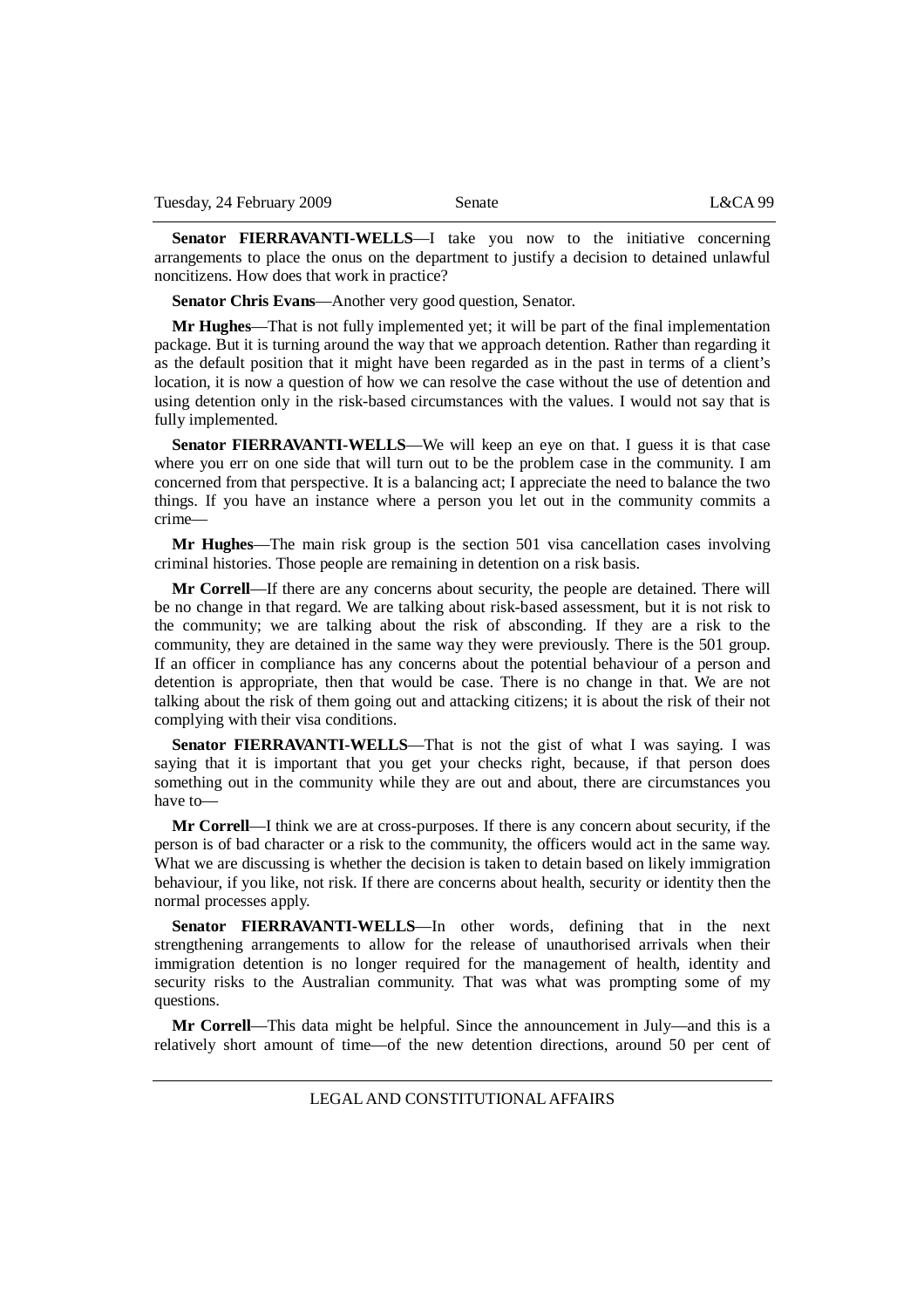| $L&CA$ 100 | Senate | Tuesday, 24 February 2009 |
|------------|--------|---------------------------|
|            |        |                           |

unlawful noncitizens located by compliance officers in the field or through police referral have been detained compared with  $65$  per cent in the previous financial year. At the same time, the proportion of people overstaying their bridging visa E—that means more people are going onto bridging visas—has remained steady. So there has been no deterioration in that figure. That reflects the increased use of a risk-based system without that approach having any negative impact on the overstay rate. As I said, it is early data, but that is a reflection of the new detention directions being implemented.

**Senator FIERRAVANTI-WELLS**—All right. One of the changes you referred to was implementing new detention, health and service providers. Can you provide a little background about that?

**Mr Correll**—An announcement has been made in relation to one of the three tenders operating, the health services tender. The announcement of the successful tenderer has been made and we are in the process of transitioning across to that service provider. One of the other two tenders relates to immigration detention centre services. The other service is for residential housing and transit accommodation. In both cases no announcements about the tender process have yet been made, although the tender process is nearing completion in both of those cases.

**Senator FIERRAVANTI-WELLS**—The next one is leaving whole-of-government contingency planning for responses to surges in unauthorised boat arrivals and disaster recovery. That is the point I was making before. Perhaps I should have used the word 'surge' to reflect your language. Clearly there is a recognition that there are surges in unauthorised boat arrivals. Tell me a little more about that. Is that the sort of stuff we were talking about before in program 1.3?

**Mr Correll**—This is reflecting the fact that the number of unauthorised boat arrivals and the number of people on Christmas Island has increased. As a result we have worked with other agencies to develop planning strategies for handling that particular increase and any further increase as a contingency should there be further boat arrivals. That has been done linking in with a range of other agencies. All up, there are approximately seven or eight different agencies or service providers involved with services on Christmas Island. We have been working actively with those agencies to establish the best possible operational processes on the island and arrangements to be able to handle on a contingency basis any increase in boat arrivals.

**Senator FIERRAVANTI-WELLS**—So all of Christmas Island is now being used—the whole facility?

**Mr Correll**—At the present the North West Point detention centre is being used and the duplex facilities are being used for families. The Phosphate Hill site is also being used including, significantly, the construction camp. It is not at full capacity but all of the various facilities are being used. The nature of the operation on Christmas Island is to use the range of facilities there as flexibly as possible based on the circumstances of the passengers on the boats that are arriving and depending on whether there are families involved or single males. We utilise all of the facilities on the island. It is certainly not at full capacity.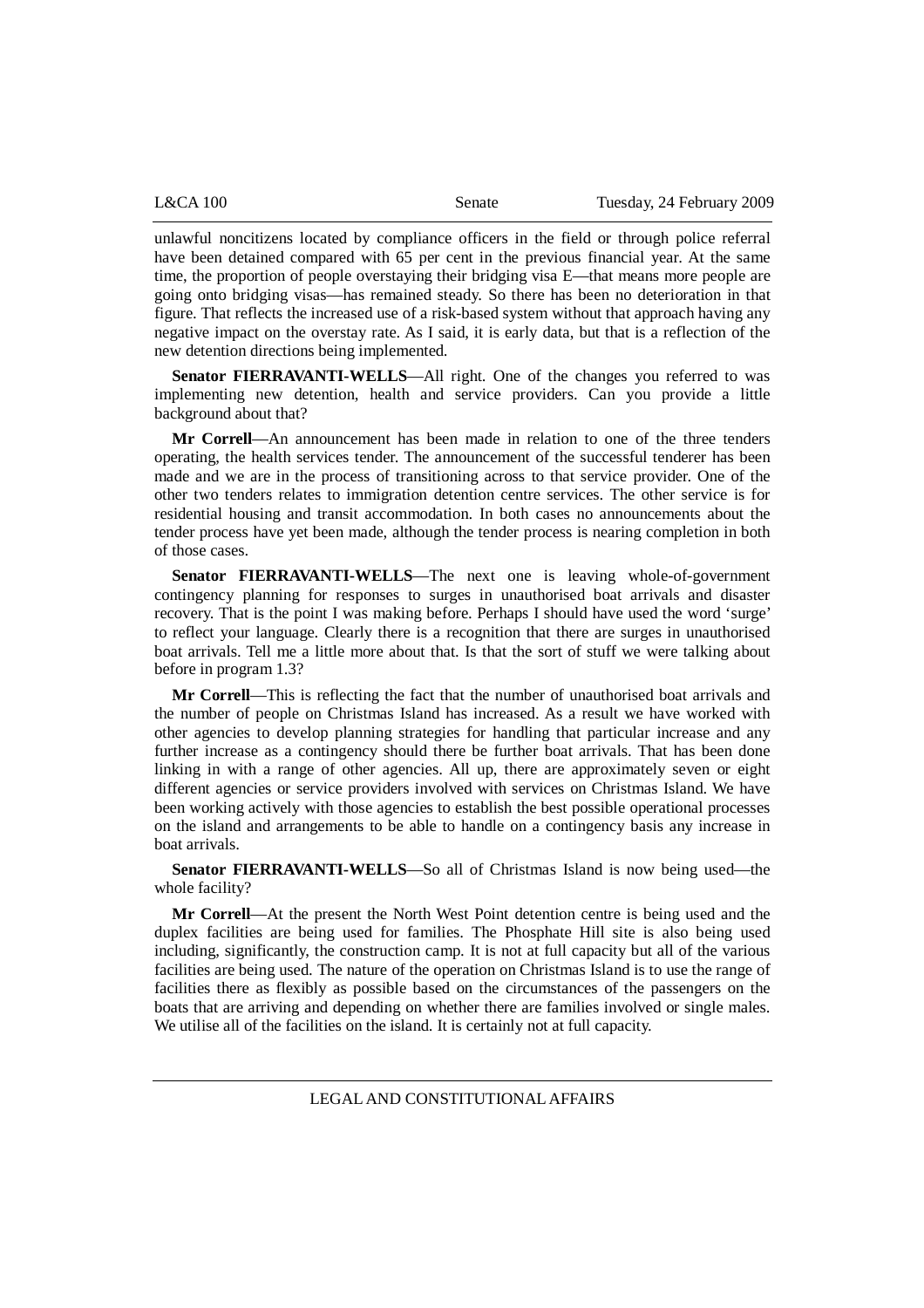**Ms Wilson**—There is actually no-one at Phosphate Hill or the construction camp as of today.

**Senator FIERRAVANTI-WELLS—I** appreciate that. I guess that if the search continues you will be using much more of the facility.

**CHAIR**—Is that the construction camp or the temporary detention site?

**Ms Wilson**—There are multiple facilities on the island. Largely, the people are in the North West Point immigration detention centre or in detention at the duplexes. We have been using the construction camp and Phosphate Hill as well, as Mr Correll outlined. However, there are no people in the Phosphate Hill or construction camp facility as of today. We are using all of the facilities as the demand presents.

**CHAIR**—But you have just fenced the construction camp. Are you not intending to use that?

**Mr Correll**—The officer is saying that we try to use the best facilities available for the client base at the time. The families are now largely in the duplexes and other accommodation. The actual camp is not being utilised at the moment. It is available for use, but it is not being used at the moment. We have the single males in the new detention centre and we have families and children in the duplexes and other accommodation. So Phosphate Hill and the construction camp are now empty but available for use.

The planning for this was put in place by the government back in May or June, well before the recent arrivals. It is about contingency planning. The previous government made arrangements to close down Port Hedland, but keep it there as a capacity we can bring back. It is just part of prudent planning. Of course the most obvious point to make is that the Howard government built the new facility to accommodate a surge capacity of 800 and it continued the building of that capacity so that the keys were delivered to me in April 2008. Clearly, the Howard government planned for potentially needing 800 beds on Christmas Island. We utilise the capacity they planned for and invested in.

**Senator FIERRAVANTI-WELLS**—Minister, what was described by elements of your government as a 'white elephant' has turned out to be very useful. I suppose it cuts both ways.

**Senator Chris Evans**—It was not described as a white elephant by me.

**Senator FIERRAVANTI-WELLS**—I did not direct that at you, Minister. I just said there were certain elements that made a lot of mileage out of describing it as a white elephant. But it has turned out to be a very useful facility.

**Senator Chris Evans**—I think you can have a legitimate debate about whether the investment of resources in Christmas Island was the best use of our funding. Villawood is dilapidated, but \$400 million was spent on Christmas Island on a very expensive project that was managed by Finance, not Immigration. Clearly, there are significant costs associated with operating on Christmas Island way beyond those incurred on the mainland. But I always made it clear that I would utilise whatever facilities we had available in the best combination, depending on what clientele we were dealing with.

The department has successfully managed that, but I have been at pains to ensure we have as many options as possible, particularly to deal with families. Quite frankly, there was no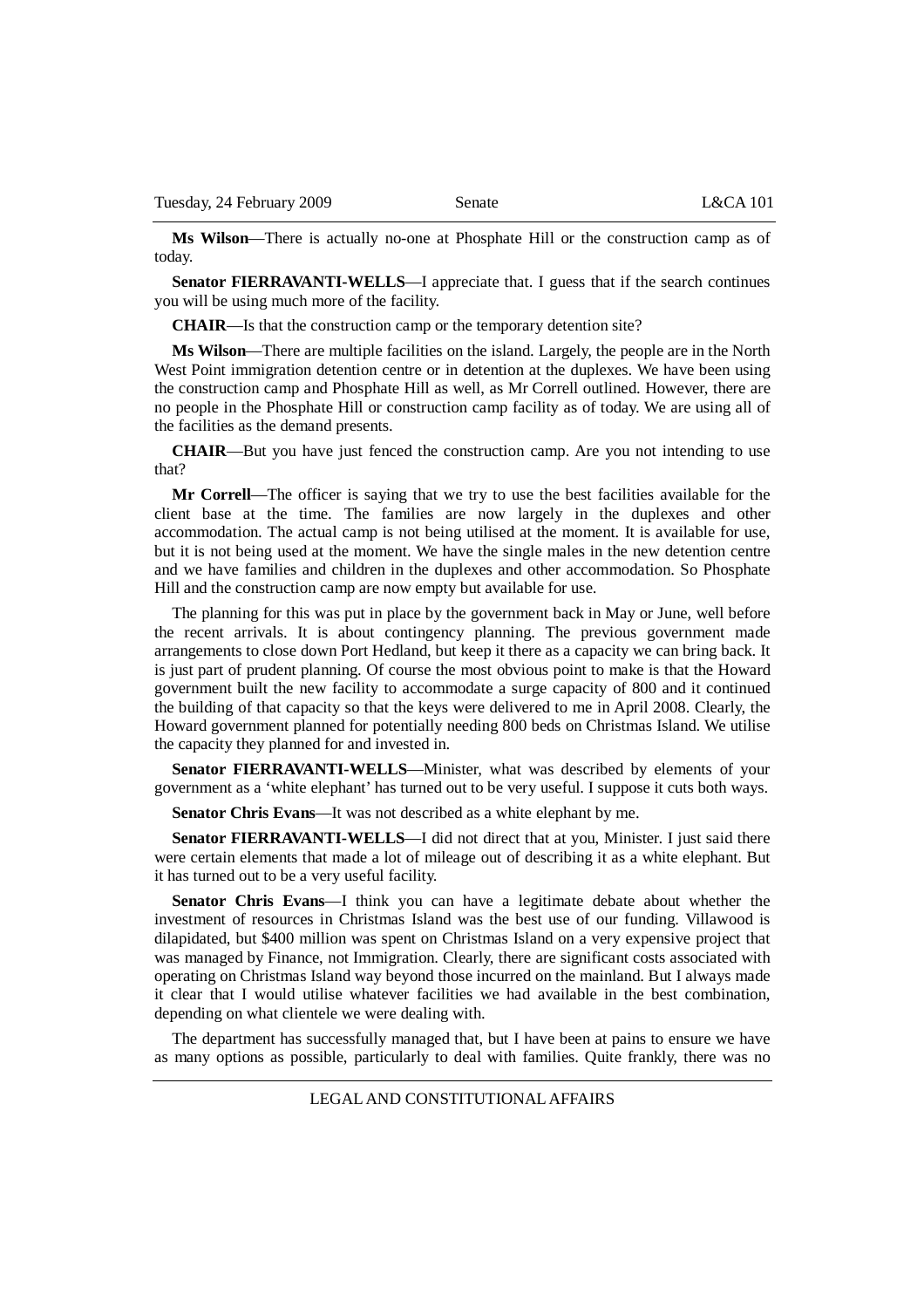| L&CA 102 | Senate | Tuesday, 24 February 2009 |
|----------|--------|---------------------------|
|----------|--------|---------------------------|

investment on Christmas Island by the previous government to deal with families and children. That is why we have had to do this mixing and matching. What was built was a brand new, high-security detention centre that included childcare facilities et cetera in the original plans. We have had to adapt to make sure we have facilities that accommodate families and children that are not in the detention centre, and we will continue to try to provide the best options we can for the most appropriate accommodation on the island.

**Senator FIERRAVANTI-WELLS**—Just as Villawood was accommodated to meet the changing mix and demands to accommodate children and families—and one only has to walk around in Villawood to see the changes that were made—I wonder whether Finance is still looking after the changes and building renovations of stage one. Is it Finance that is responsible for stage one, or your department?

**Ms Wilson**—Yes, it is.

**Mr Correll**—Senator, the finance department is responsible for project management for the longer-term redevelopment of, say, Villawood.

**Senator FIERRAVANTI-WELLS**—Stage one.

**Mr Correll**—We are managing directly the short-term immediate changes that have been happening there now.

**Senator Chris Evans**—My only point to Senator Fierravanti-Wells was that there was no investment in other facilities, other than the new centre on Christmas Island. What we have had to do is make do with older and probably less purpose-designed options, but we will manage as best we can, and we will just have to work our way through those issues. Officers have done a great job in managing in quite difficult circumstances.

**CHAIR**—I thought I saw in an answer to a question on notice to Senator Hanson-Young yesterday that the North West Point Immigration Detention Centre on Christmas Island is costing \$9 million a year to maintain as operational. Is that correct?

**Mr Correll**—Senator, that is correct. That is consistent with answers to questions at the last Senate estimates hearing in that the overall cost annually for North West Point and Phosphate Hill is around \$9 million with an additional approximately \$9.8 million in fixed maintenance costs, security and variable costs for utilities.

**CHAIR**—Is that without people in it?

**Mr Correll**—Yes.

**CHAIR**—That is nearly \$10 million a year to maintain detention centres on Christmas Island without people in them.

**Mr Correll**—That is correct. That is the cost across all of Christmas Island.

**CHAIR**—Are there any plans to paint the inside door frames on Christmas Island, or are we just going to leave them as bare, grey steel?

**Ms Wilson**—Senator, can I just clarify that \$9 million is for the North West Point facility only.

**CHAIR**—Only.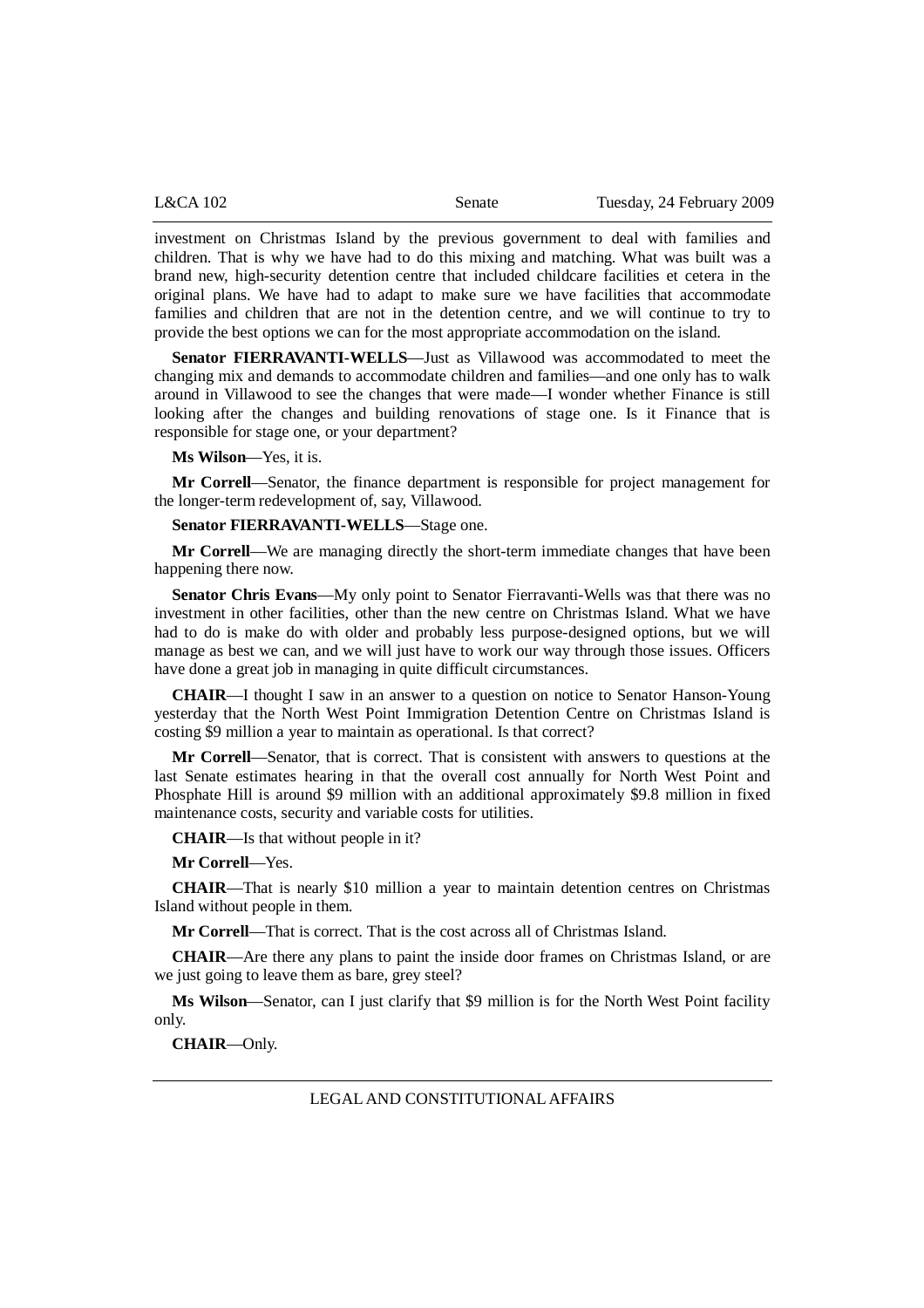**Ms Wilson**—Yes. The \$0.98 million is for Phosphate Hill and the construction camp.

**CHAIR**—That is what I said: \$10 million for the detention centres.

**Ms Wilson**—All three facilities, yes, and we are looking at how we can improve amenities at the North West Point facility, including looking at growing plants and potential for making changes to the grey by bringing in a bit of colour.

**CHAIR**—But it costs \$9 million a year to maintain that facility, even though it might remain empty.

**Senator Chris Evans**—I think it might be useful just to explain the use of the internal security arrangements.

**Ms Wilson**—Senator, we have the centre operating on a low security mode which means that once people have got through the restricted part of their detention, we can open up a lot of the doors. If you have visited, a lot of the roller doors can be lifted up and there can actually be quite a lot of movement within the facility. There is a green heath at the centre which provides a lot of recreational facility. At the moment we are at the point at which it is on very low security mode, but there is a lot of flexibility for people to move and use the amenity that is there, including gymnasiums and study rooms.

**CHAIR**—Once you go through the initial reception area and security hub, do I then need to either get security clearance or swipe my pass to go in and out to the recreation centre, or in an out to the classrooms or in and out of my living quarters?

**Ms Wilson**—What we had asked is for those doors to be kept open rather than having to swipe in and out.

**CHAIR**—I see.

**Senator Chris Evans**—You can get access to the cooking class without having to use your swipe pass at the moment, Senator.

**CHAIR**—There is actually a boot-scooting class in the community. They could jump on a bus and join the rest of the Christmas Island community at some stage.

**Senator Chris Evans**—We might organise a boot-scooting face-off between the clubs and the local community. It would be a sight for sore eyes, I am sure.

**CHAIR**—There is a big contingent of boot-scooting happening on Christmas Island, and a bit of karaoke would mix eminently well in the community.

**Senator Chris Evans**—I had better not say anything before I get into trouble.

**Senator FIERRAVANTI-WELLS**—Can I ask a more serious question about the cost of maintaining all of our facilities, even though they may not be used to their maximum capacity. Villawood is not being used to its maximum capacity, but there is also a cost. I am happy for you to take that on notice.

**Mr Correll**—We will have to take that on notice.

**Senator FIERRAVANTI-WELLS**—But it is the point that Senator Crossin was clearly trying to make. This is a facility that costs a lot to maintain, but we do have other facilities. I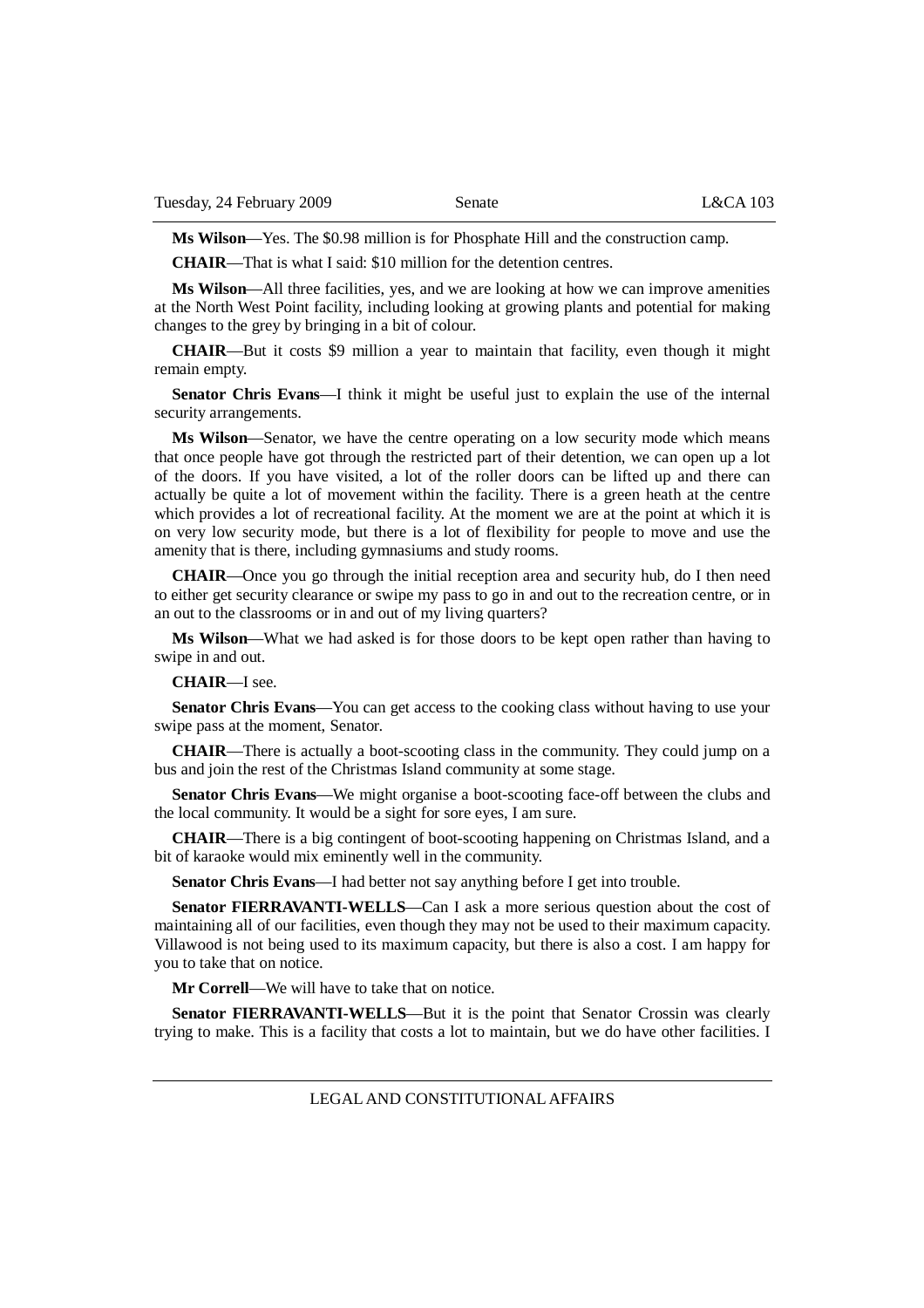assume there would be a cost with Port Hedland as well even though we do not use it. It is kept as a contingency and there would be a costs associated with that.

**Senator Chris Evans**—No, it is rented out, Senator.

**Senator FIERRAVANTI-WELLS**—I beg your pardon.

**Senator Chris Evans**—We are making a profit.

**Senator FIERRAVANTI-WELLS—Mr Correll, I think you know the gist of my question.** 

**Senator Chris Evans**—I think we are making a nice little earner off that at the moment, are we not?

**Mr Correll**—Yes, Senator. It is being leased out.

**Senator FIERRAVANTI-WELLS**—I do not have any more questions on output 1.5.

**CHAIR**—All right. We will move on to output 1.6.

[5.34 pm]

**Senator FIERRAVANTI-WELLS**—Mr Metcalfe knows I have an interest in the detention centre at Christmas Island. I did not ask questions about the centre at Darwin, but never mind.

**CHAIR**—Are there different officers or the same officers?

**Mr Metcalfe**—This refers to things that do not happen any more, Senator, such as Nauru and Manus, which are in the past.

**Senator FIERRAVANTI-WELLS**—Perhaps I might as a couple of questions particularly in relation to the staff who were previously engaged there. Have they been absorbed?

**Senator Chris Evans**—The staff involved on Manus and Nauru?

**Senator FIERRAVANTI-WELLS—No.** Have staff that were previously involved in those areas been relocated? Has there been some rearranging? What I really want to know about is just the aftermath of it.

**Mr Metcalfe**—I will ask Mr Casey to respond although he has moved on in jobs. It was Mr Casey who was involved in the closure of both Nauru and Manus about a year ago, Senator. It is not something on which we have any active issues at the moment. Essentially our own departmental staff moved onto other things. The other staff, who would have been employed by the International Organisation for Migration or other authorities, obviously have been redeployed. Effectively the last clients of the Nauru facility had been resettled in Australia by this time last year. The facilities had been handed back to the host governments at around that time. There was some further work, particularly in relation to making good the PNG site and handing back the facilities in good order and in a way that best suited the local community. I imagine that work is not well and truly finished. I will ask Mr Casey to add to what I have just said.

**Mr Casey**—I was formerly responsible for the offshore asylum management program. Senator, I think Mr Metcalfe has very succinctly summed up the situation. The program was formally shut down on 31 March last year. The staff who were involved from a departmental perspective have been transferred to other duties. The staff who were working for contractors,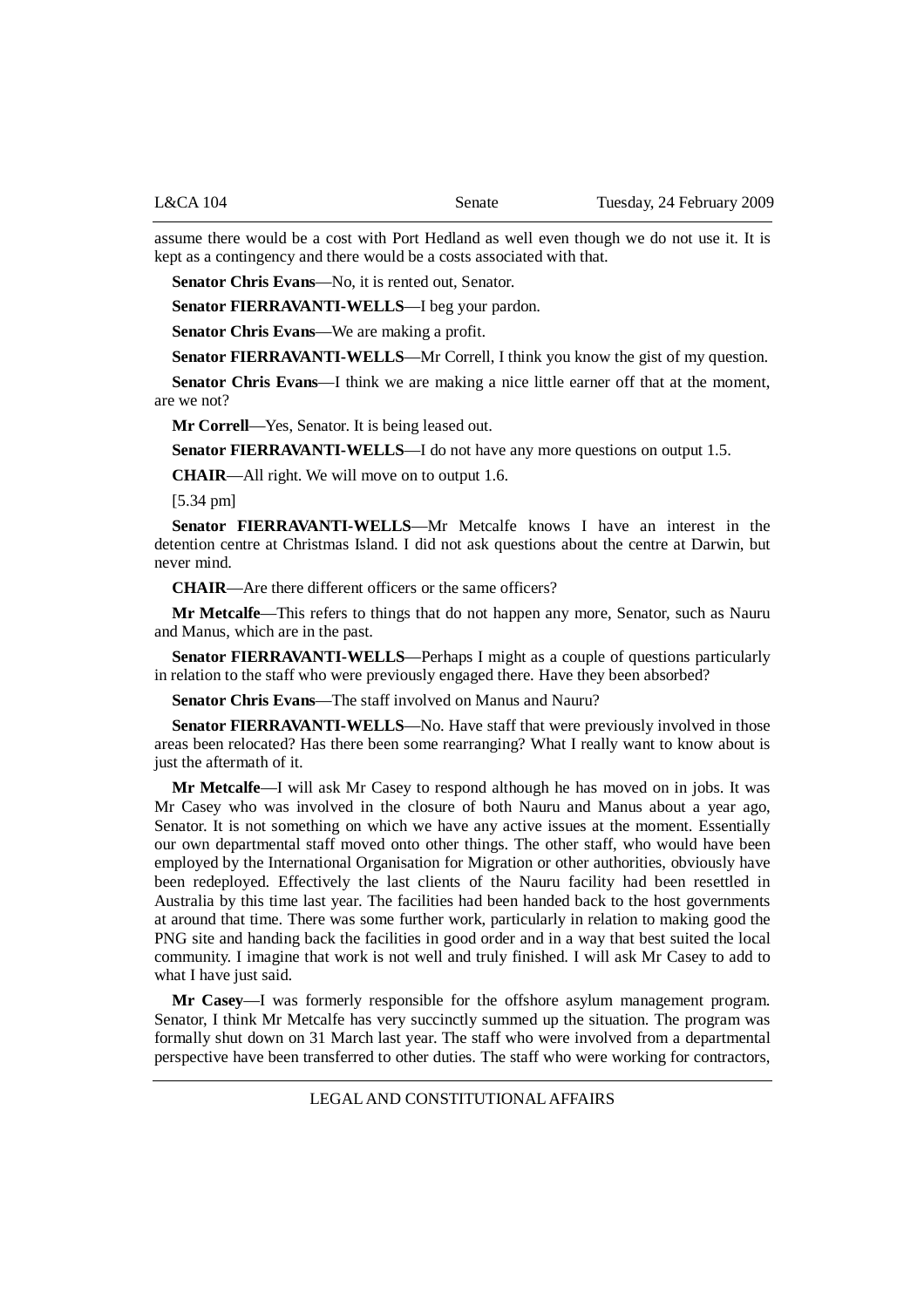such as the International Organisation of Migration, left Nauru and went on to other activities with that organisation. The protective service officers who were engaged as part of the services on Nauru returned to Australia and were redeployed through their organisation into other duties. They all in a sense were contractors. Once the program was completed, they left. As Mr Metcalfe has said, the assets that were assets of the International Organisation of Migration—at least those that could be used by the host countries—were left and were reconfigured so that the people of Nauru and Manus Island could make maximum use of the facilities that were there.

**Senator FIERRAVANTI-WELLS**—Basically, it is just a question of finalising contracts, particularly external contracts. Everything has been done now?

**Mr Casey**—All of that now has been completed. As far as I am aware, all of that was completed. We have finalised all the arrangements with the International Organisation of Migration, which of course ran those programs.

**CHAIR**—Senator Fierravanti-Wells, can I just ask you—

**Senator FIERRAVANTI-WELLS**—I have some questions on Systems for People, output 1.7.

**CHAIR**—Do you have much for outcome 2?

**Senator FIERRAVANTI-WELLS**—I have some questions on settlement services relating to translating, a bit on citizenship and I have some questions on the Multicultural Advisory Council.

**CHAIR**—I am trying to assess whether you think you might be finished by 6.30 pm.

**Senator FIERRAVANTI-WELLS**—Outcome 2?

**CHAIR**—Yes, will it be completely finished or should we push dinner to 7 pm—you might be finished by then.

**Senator FIERRAVANTI-WELLS**—My feeling is that if we can crack on—

**CHAIR**—You might be finished by 7 pm?

**Senator FIERRAVANTI-WELLS—I** am happy to crack on, if the minister agrees.

**Senator Chris Evans**—That is agreed to. That will allow officers to go home.

**Senator FIERRAVANTI-WELLS**—If that is acceptable, I would rather just crack on.

**CHAIR**—I am just trying to get a feel for whether you are have three hours of questioning left or an hour.

**Senator FIERRAVANTI-WELLS**—Oh god, no. I would rather crack on, if I may.

**CHAIR**—We might do that. Even if we get to 7 pm, we might keep going and then pull up stumps.

**Senator Chris Evans**—That is good. I think that will suit our officers better. Some of them have private lives and families.

**CHAIR**—That is outrageous!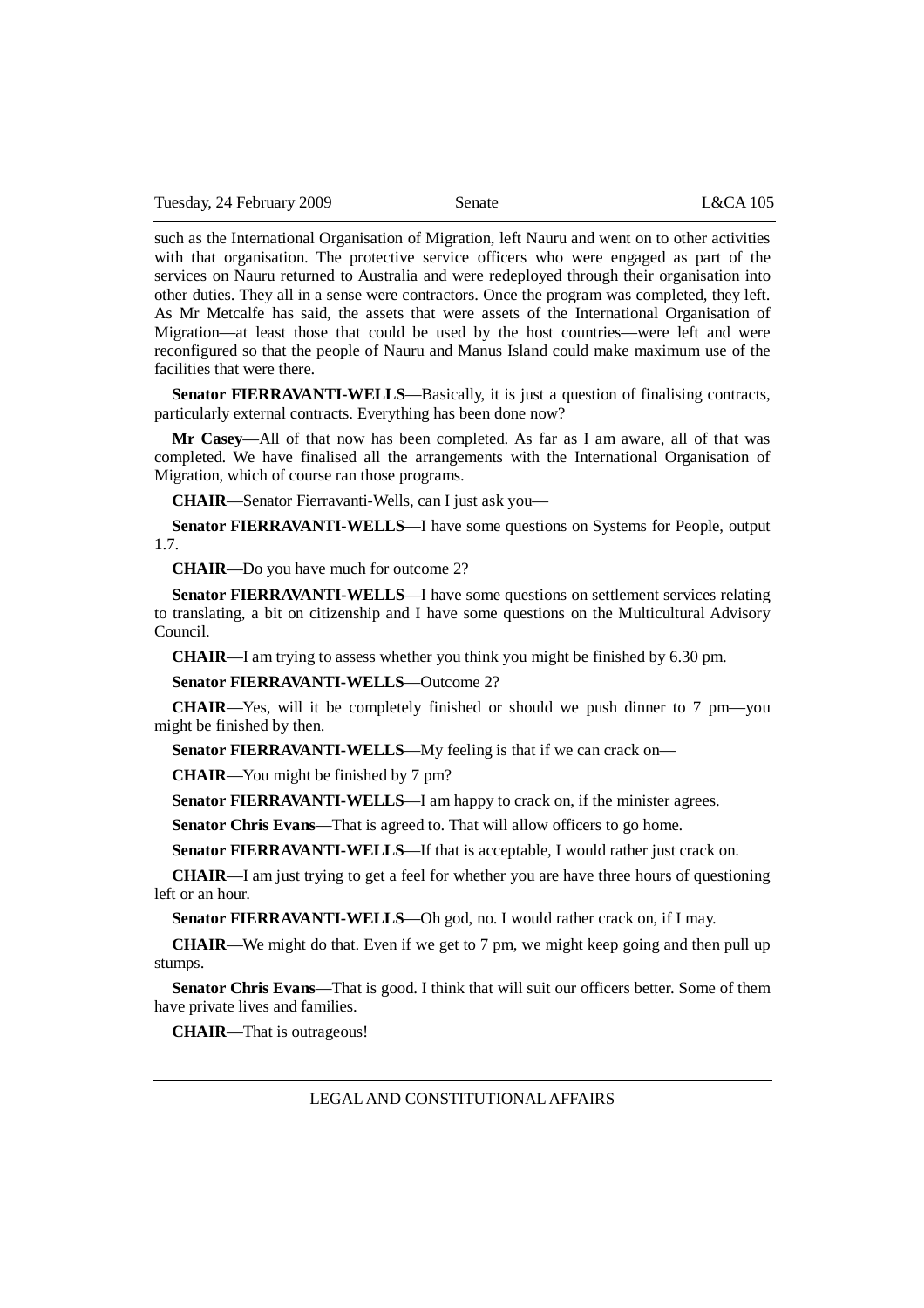| L&CA 106 | Senate | Tuesday, 24 February 2009 |
|----------|--------|---------------------------|
|          |        |                           |

**Senator FIERRAVANTI-WELLS**—Mr Metcalf wants to run around the oval, or something.

**Mr Metcalfe**—Yes. I will get back on my rowing machine, Senator. Chair, could I just say that, earlier, Senator Humphries asked about whether we had knowledge that some of the recent arrivals may have been on the *Tampa* vessel and whether there was more than one or two. I was reasonably unequivocal in saying that I thought the answer was one. Since then I have received information indicating that my answer may not have been correct and that there may be a very small number, but more than one, who arrived in Australia, having been previously in Australia. Therefore my relatively unequivocal answer should have been more equivocal.

As we indicated we would take this on notice, I prefer to have the checking done and a definitive position reached. But because that the impression I gave Senator Humphries earlier was stronger than it should have been and the information I now have is that we may have more than one—only a handful but more than one—who have been here before, I thought I should state that on the record and say that we will provide advice that is as clear as we can provide. Given that Senator Humphries is not here, I have asked a senior officer to ring his office and let him know what I have just said.

**CHAIR**—All right. Thank you.

**Senator Chris Evans**—Can I also indicate that this will not be left on notice for a long period. We will attempt to get the committee and Senator Humphries the answer as soon as is possible. As I say, we may have created the wrong impression and we want to clarify it. We will try to get that to the committee formally, Madam Chair, but also to Senator Humphries as soon as we can.

**CHAIR**—We are dealing with output 1.7.

**Senator FIERRAVANTI-WELLS**—The same question for this part will probably apply to output 2. How is the Systems for People program going?

**Mr Metcalfe**—That is a very open-ended question, Senator.

**Senator FIERRAVANTI-WELLS**—It is. Can I refine it a bit? You might recall that I asked this question a couple of years ago when you were beginning to implement. You were basing your Systems for People, if I remember correctly, on a similar program that was in the tax office. It was a narrative system which in a previous life I had occasion to see. I might add that it was very good. Is that what you ended up implementing? How is it going?

**Mr Metcalfe**—Senator, perhaps I will make some broad remarks, and Mr Correll, who is the chief information officer and who has overall responsibility for the program, will come in with details if necessary. It is correct to say that, similar to the Taxation Office program, Systems for People is a very large business transformation program. The budget provided a couple of years ago was in the order of \$500 million. Indeed Systems for People was seen as one of the major responses by the previous government to the findings of the Palmer and Comrie reports on issues such as the department's ability to deliver nationally consistent business processes, so that what happens in Brisbane happens in Sydney and happens in Perth, rather than local arrangements applying.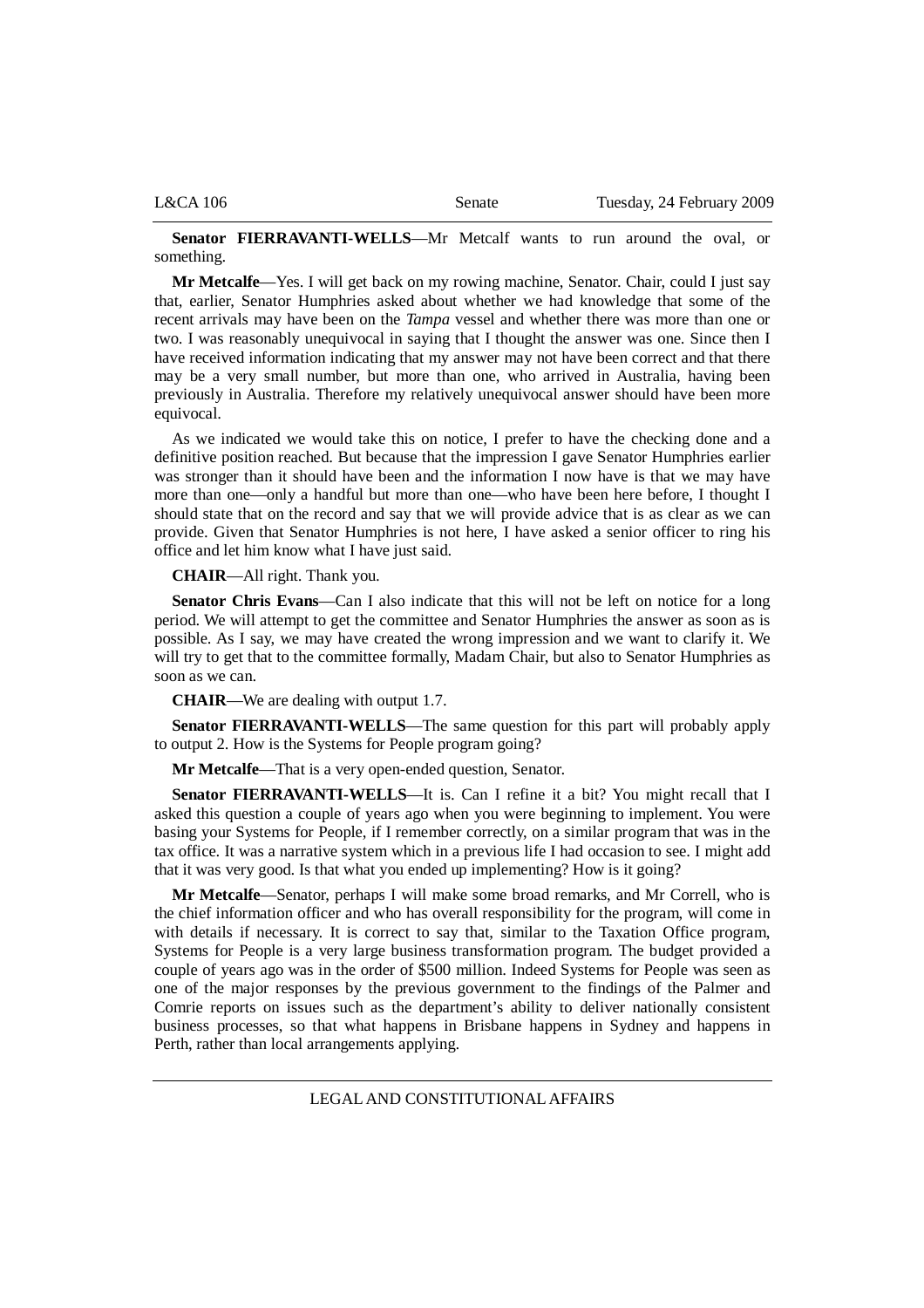That was done to ensure we have a much better capability to have a single view of our clients. You would be aware in Vivian Alvarez's case that she was known in multiple names and multiple identities, and that was one of the things that led to the terrible mistakes that were made. The objective is to have much better record keeping in the department and essentially to overhaul, replace and modernise information technology systems that are now very out of date.

We are now well into the program. It has delivered seven of the 12 scheduled releases. It is a four-year program and essentially we are having a release every three or four months. We have made a lot of progress in key areas, such as in our immigration compliance area, our case management, detention and border security areas as well as building critical infrastructure for our future developments as we increasingly move into modernised practices round visa application processing, and to enable clients to deal with us through electronic means rather than through paper forms.

One of the most visible changes to the general public is when you look at our website. You will see the front page has what is called a Visa Wizard. That allows a person to put in their own material, answer questions and then get advice or an answer in relation to what sort of visa they should apply for. It also allows them, if eligible, to proceed to apply for that visa. A similarly very useful and modern tool called the Citizenship Wizard provides the same type of advice.

The program will continue until July 2010. The future releases will embed some of the changes, such as the new directions in detention changes that we spoke about earlier, finalising the overall infrastructure of the program and continuing our work in visa services, processing client services, and related areas such as health processing and so on. It is clearly a very large, complex and challenging program.

Like any program, it has not been trouble-free—far from it. We have had many successes. We have had some areas of disappointment. We had a very dedicated team of people who worked hard when there had been disappointments and who continued to work on those programs. A good example is that late last year we introduced new electronic visa application processes for nationals of the European Union through a program called eVisitor. It allows them to apply online. The expectation was that the vast majority would be able to be what we call autogranted, whereby the visa decision is made automatically. The numbers referred for manual processing were relatively small.

In the early days, the autogrant numbers were not as high as we expected, but determined work has got that autogrant rate up to very high levels. Essentially, it is a very big and complex program that is now well advanced. There are strong levels of engagement between the business areas of the department and the technology areas of the department. There have been some strong successes and some areas where there have been disappointments and where we need to do further work. There also have been some good lessons learnt as we now move into the final phase.

**Senator FIERRAVANTI-WELLS**—I will ask a question that relates to some specifics. One of the memories and joys of acting for you in the past was the multiple files with the folio numbers in the corner. My question is this: is your system going to have on it 'Joe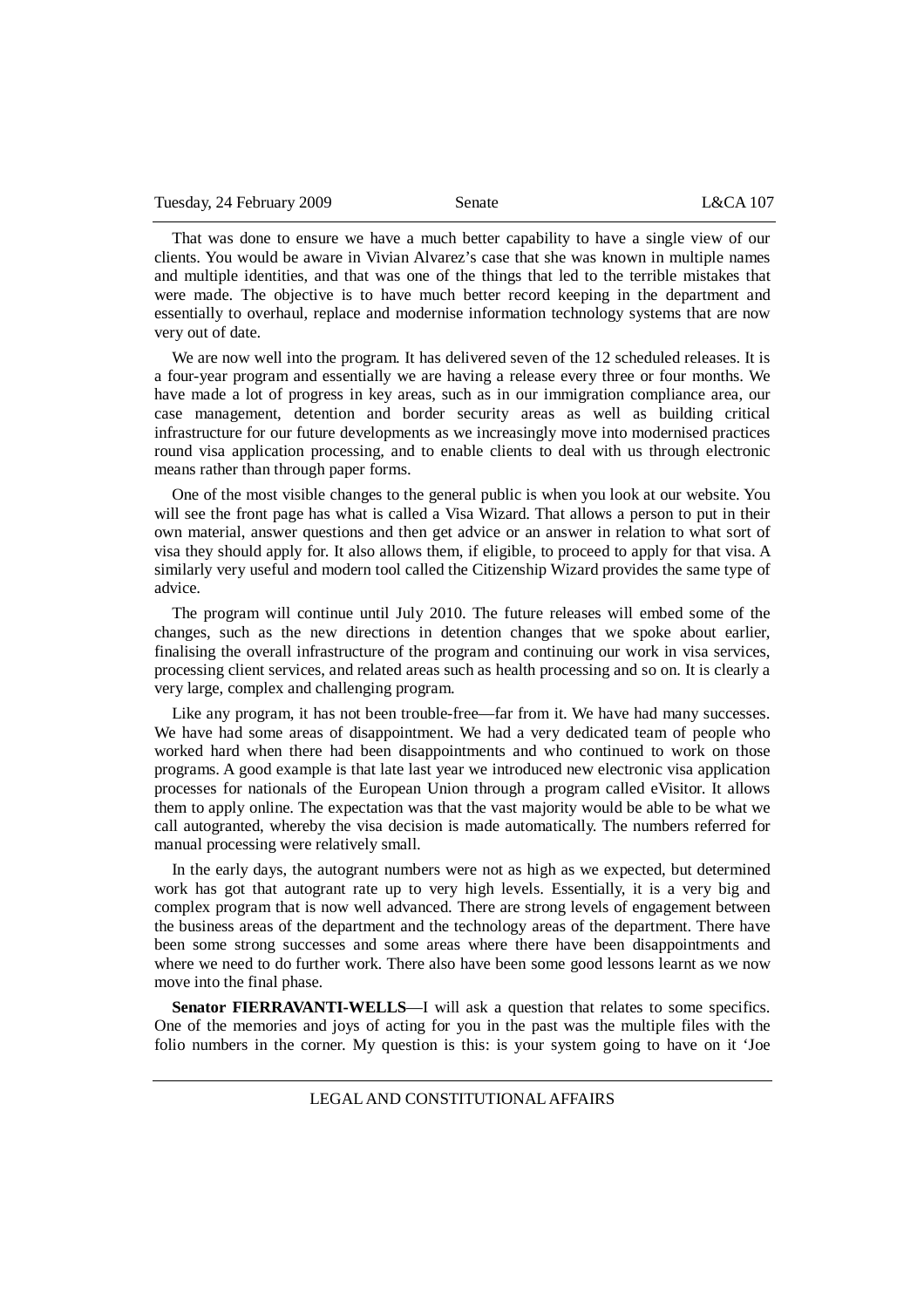| L&CA 108 | Senate | Tuesday, 24 February 2009 |
|----------|--------|---------------------------|
|----------|--------|---------------------------|

Bloggs' and a complete narrative about Joe Bloggs in simultaneous time? The beauty of the Taxation Office system was that, when you got a narrative about Joe Bloggs from the tax office, you saw everything and every association that the tax office had with him in one document and in chronological order. It was easy to follow. To some extent, with the benefit of hindsight, that was always one of the difficulties with immigration.

**Mr Correll**—That is a key feature of the program, and it is what we call the single view of the client feature of the program. We now have what is called the client search portal within the program, which today gives a search across 90 million records. When the program is complete in July 2010 that will be up to around 110 to 120 million records that it is searching to ensure that you get the complete view of the transactions. As the portals for the various business processes are rolled out, they include a single initial contact or summary screen for a client—because it is impossible to have all the information for a single client.

**Senator FIERRAVANTI-WELLS**—Of course.

**Mr Correll**—From that single central screen—we will call that client central, if you like you are then able to go to various other screens, depending on your role in the organisation. In some cases you may not have authorisation to seek all of the information.

**Senator FIERRAVANTI-WELLS**—I understand.

**Mr Correll**—However, if you are a case manager—

**Senator FIERRAVANTI-WELLS**—Your access is wider.

**Mr Correll**—And I would add that three years ago end-to-end case management did not exist within the organisation. Now case managers have a portal that gives them a full picture, tells them of interactions with the client and enables them to obtain information when other parts of the organisation are dealing with transactions with that client that they otherwise may not have been aware about. That information comes through to them on their—

**Senator FIERRAVANTI-WELLS**—But even if they cannot access they know that there is information from another section—

**Mr Correll**—Yes.

**Senator FIERRAVANTI-WELLS**—so that you do not have that problem of one arm of the department not talking to the other arm.

**Mr Correll**—You mentioned similarities. There are both similarities and differences with the tax office system. One of the key areas of similarity is that the tax office system uses a software product to allow end-to-end client management. It is a customer relationship management—CRM—sort of software product. The department is using the same software product to support all of its work in the area of compliance, case management and detention. That has similar objectives in being able to provide the complete work flow support and a complete view of the client.

We think one very important measure of success for the program already is that, in implementing the new detention directions that were announced last year, we are not able to implement those without rolling them into the new portals that have been put out. In July this year, we have a major rollout of system changes for the portals in compliance, case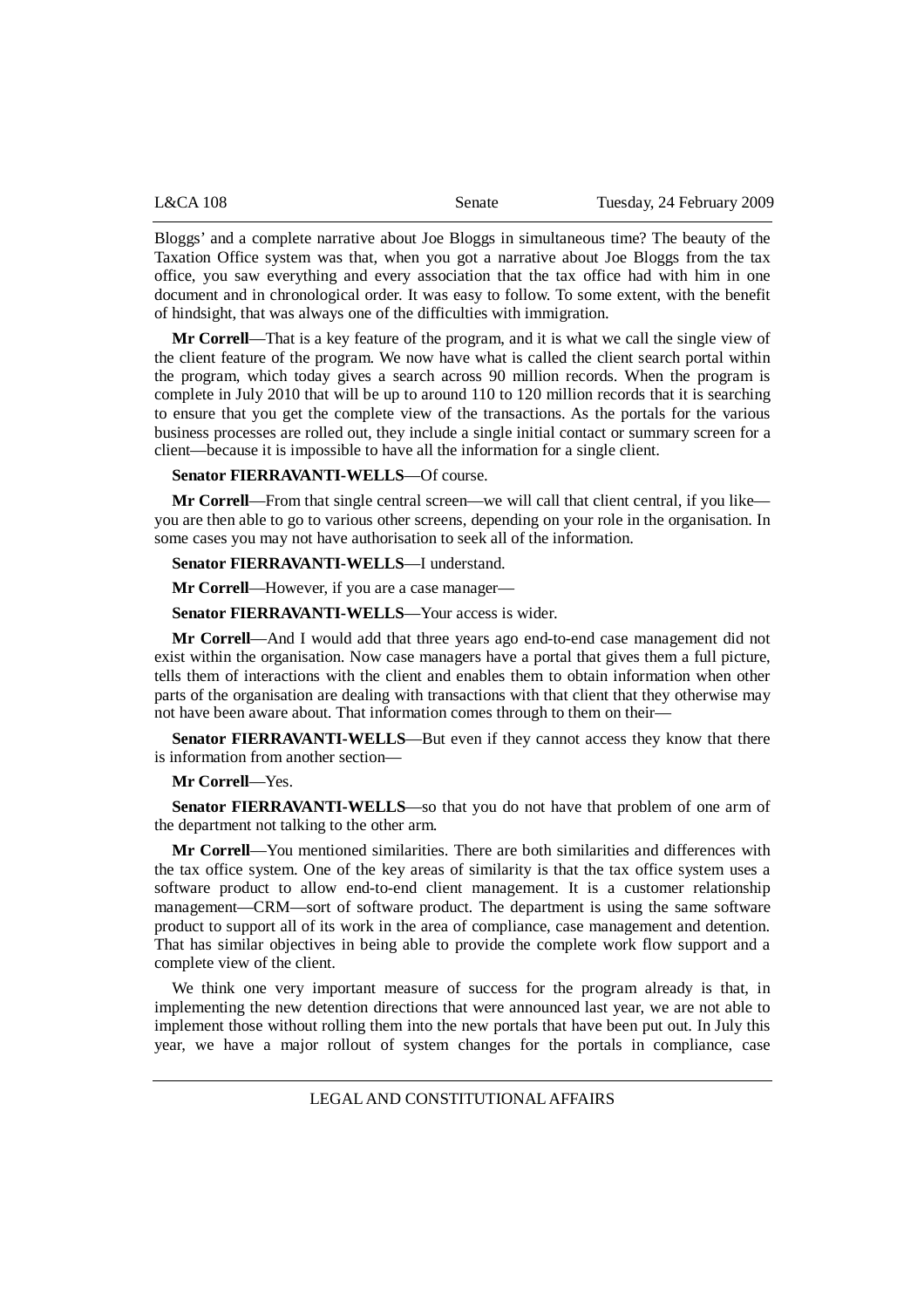management and detention to complete the systems aspects of those new detention directions reforms. That is basically leaving behind completely the old legacy systems in that whole area of the department's operations and will be a major milestone for the program.

As Mr Metcalfe has indicated, there have been a number of successes. The big area of development that is now being focused on is in the area of visas in the program and the development of much more consistent business processes across the organisation globally as well as the use of quite sophisticated rules engines to support better quality, more consistent, faster decision making and processing of applications. The major emphasis of the remaining releases into the program will be in the area of the visa programs.

**Senator FIERRAVANTI-WELLS**—I do not have any more questions on that, but that covers for both outcomes.

**Senator HUMPHRIES**—I understand that an answer was given a little while ago to revise an answer. I wonder whether I could hear it again live so that I can ask any follow-up questions.

**Mr Metcalfe**—Senator, can I extend my apologies. According to the information I had when you asked the questions earlier, my understanding was that we had one person who had been to Australia previously from Afghanistan. I also mentioned that we had a family of four people whom we had seen in the past who had not been granted refugee status, who had been returned to their home country and who have now come back to Australia. I was relatively unequivocal in saying I thought there was only one but that we would check and take that point on notice.

Information that came to me soon after you left was that I should not have been so unequivocal. It appears that we may have a small number—fewer than five—who may have come to Australia in the past and been granted a visa and subsequently left Australia and have now returned. I wanted to state on the record that of course we will continue to provide you with clear and firm advice as quickly as we can on notice, but I would prefer not to give an absolutely unequivocal statement at this stage because I am just not satisfied we have the complete facts in the room this evening. I thought it was import to alert you to fact that, after being relatively unequivocal earlier, my view has changed. It would appear that the answer I gave was not the correct one. I wanted to apologise for that.

**Senator HUMPHRIES**—To clarify that, you are saying that there are a number of people, fewer than five, who previously had come to the department's attention because of an attempt to enter Australia?

**Mr Metcalfe**—Let me deal with the four individuals first.

**Senator HUMPHRIES**—This is the family.

**Mr Metcalfe**—Four individuals of a family came to Australia a while back, were found not to be refugees and were returned to their home country.

**Senator Chris Evans**—I think this is where there is some confusion, Senator. These people are not from Afghanistan. They are not the people you are referring to. Just for completeness, the secretary is mentioning this family to you.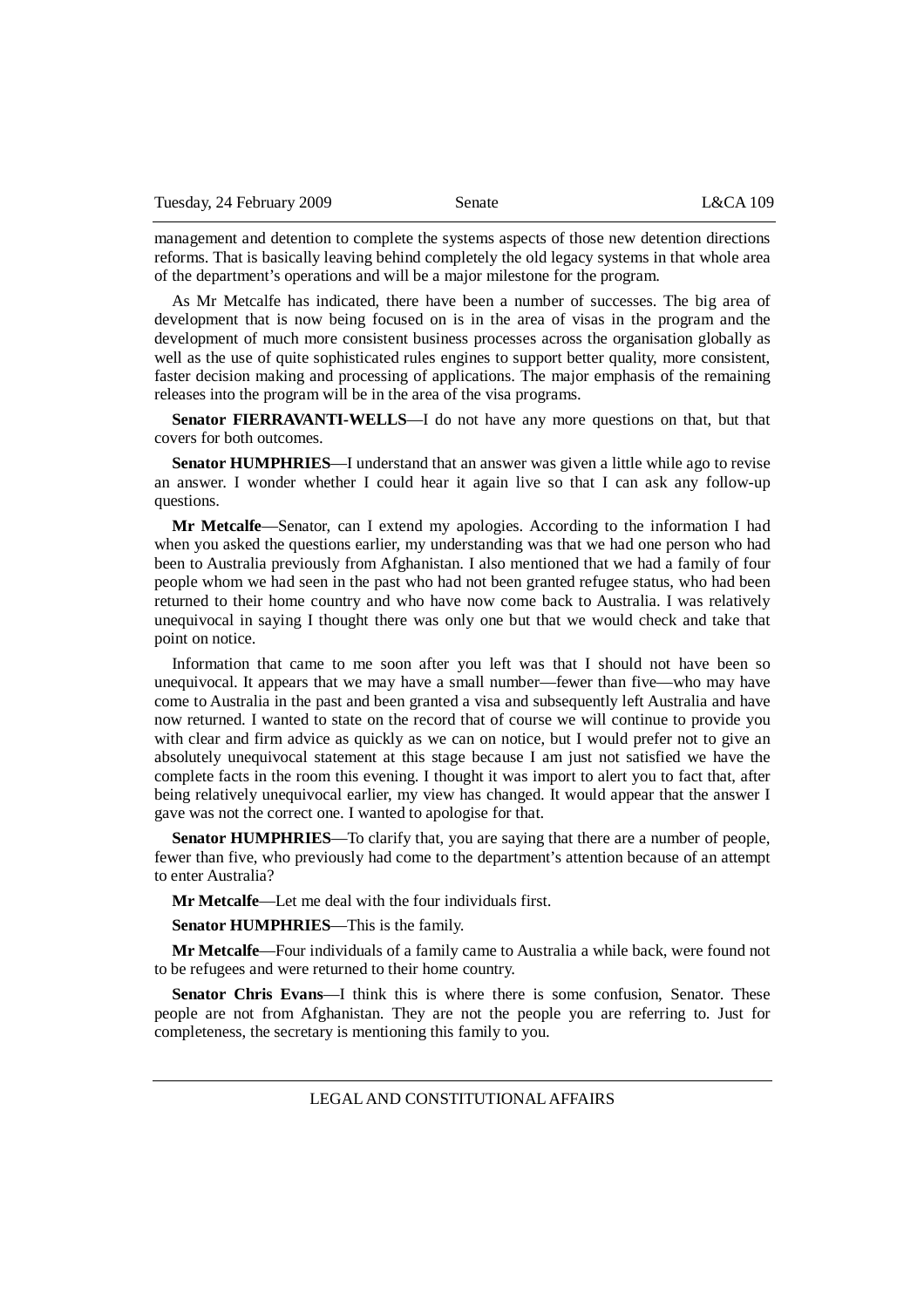| L&CA 110 | Senate | Tuesday, 24 February 2009 |
|----------|--------|---------------------------|
|          |        |                           |

**Mr Metcalfe**—Yes. This particular group have returned and are now undergoing processing to see if there are claims to stay in Australia. They are a family who are at a relatively advanced stage of determination and are in fact seeking review of decisions that the department has made.

**Senator HUMPHRIES**—They were boat arrivals originally?

**Mr Metcalfe**—They were boat arrivals.

**Senator HUMPHRIES—And on the second occasion, they were also boat arrivals?** 

**Mr Metcalfe**—They were boat arrivals, but not from Afghanistan.

**Senator Chris Evans**—And not in that large boat. This was an independent family venture, unrelated.

**Mr Metcalfe**—Just a small family enterprise.

**Senator HUMPHRIES**—Right.

**Mr Metcalfe**—A resourceful family.

**Senator HUMPHRIES**—Are you are saying that the first boat arrival was possibly on the *Tampa*?

**Mr Metcalfe**—Yes. What I am saying now is that, in relation to the other group—the recent group of boat arrivals that we have seen, who are largely folks from Afghanistan—you asked if any have been to Australia before. The advice I originally had and which I provided, not completely definitively but with a high level of assurance, was that there was one person. The advice I now have is that there may be four people and that one of them may have been on the *Tampa*. But I am not sure about that and I would prefer to have the facts fully checked. We can do that as quickly as we can and, on notice, provide you with a complete picture in relation to that group of people.

**Senator HUMPHRIES**—Just to be clear, in the second group of possibly four, it is possible that one may have been on the *Tampa*.

**Mr Metcalfe**—That is what I am saying, and please do not hold me to the figure of four. The figure I currently have is four, but I want to make sure we have absolutely checked this point because this is developing this afternoon.

**Senator Chris Evans**—I think also it is fair to say that on the advice the secretary just received he could not say with any assurance that it was only one, or one who might have been on the *Tampa*.

**Mr Metcalfe**—Yes.

**Senator Chris Evans**—The advice indicated that we would have to do a check and go looking for that in particular in the interview records. At the moment, on the basis of that advice, you would not want to be definitive. It will require us to check the records.

**Senator HUMPHRIES**—I understand what you are saying. That is the second group, but, regarding the first family of four who have now made two entries to Australia by boat, were either of those entries on the *Tampa*, as far as you are aware?

**Mr Metcalfe**—No. They were a small family group.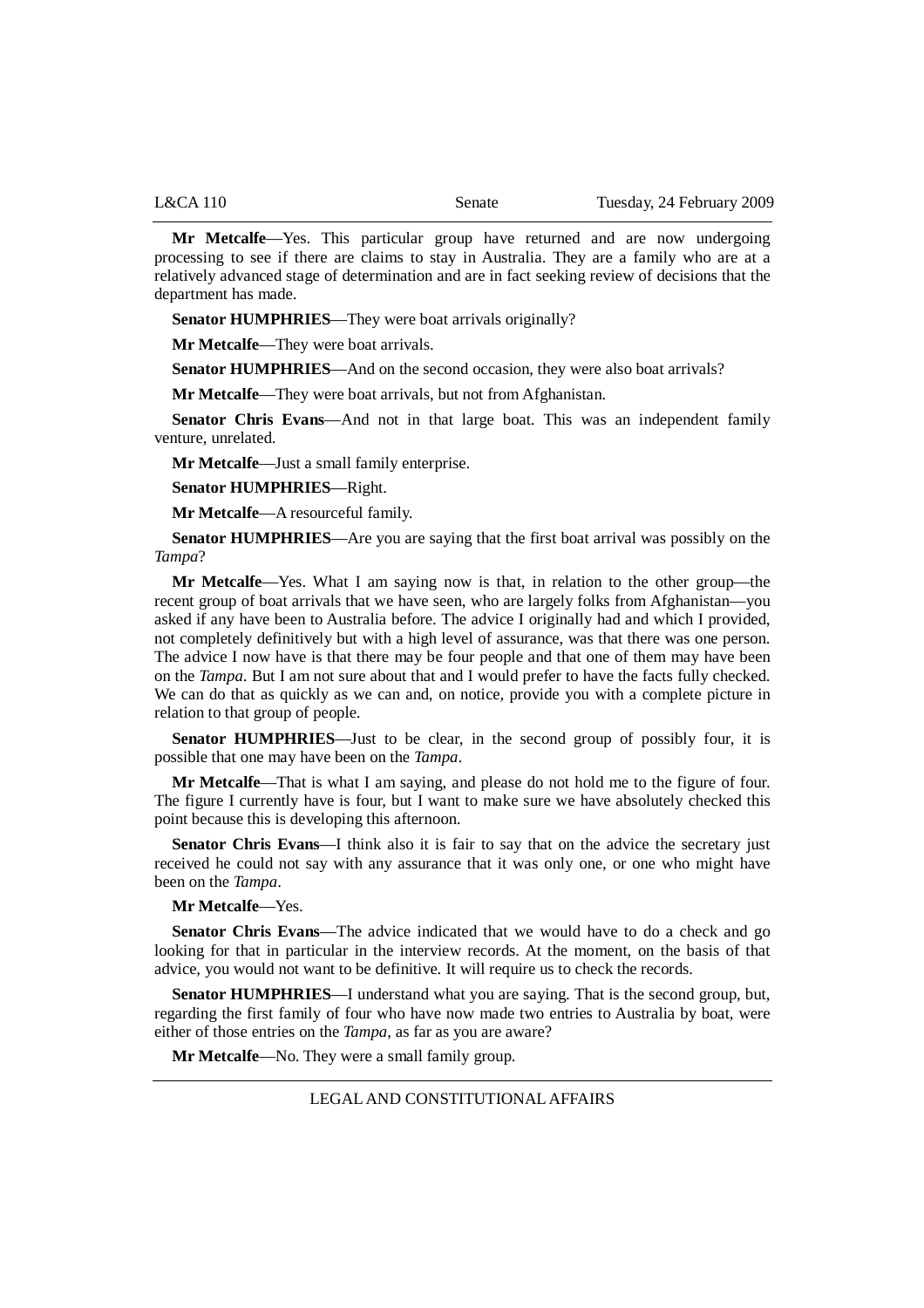**Senator HUMPHRIES**—Fine. Thank you very much.

[5.57 pm]

**CHAIR**—We will move to outcome 2, which involves citizenship, predominantly. We will deal with output 2.1, Settlement Services.

**Senator FIERRAVANTI-WELLS**—Can you give me some indication of support for new arrivals? One of the indications that had been given before this government came to power was stated by Mr Rudd:

We are dead-set determined to get settlement services right for migrant and refugee communities.

I would be interested to see what changes you have effected in this area. Can you point me to what the differences are in this area now as opposed to before the election?

**Ms Pope**—Certainly. The first program that I ought mention is the funding that was an election commitment by the current government under the AMEP program, the Pathways to Employment and traineeships. I could give you some more detail about those, if you would like me to. The amount of money that was announced in relation to those two programs combined was \$49.2 million. The work in relation to those two programs is in pilot phase at the moment. We have contracted a group of existing providers of the AMEP to deliver those services and to trial methods of delivery around Pathways to Employment and the traineeships programs. We have encouraged them to be innovative in the ways that they go about approaching that. We will then evaluate the pilots and make a decision about how we take the programs forward in the future.

**Senator FIERRAVANTI-WELLS**—In doing that, did you do some sort of analysis of where you see areas in migrant communities of particular need?

**Ms Pope**—I am sorry, Senator. I do not know exactly what you mean.

**Senator FIERRAVANTI-WELLS**—You mentioned Pathways to Employment.

**Ms Pope**—Yes.

**Senator FIERRAVANTI-WELLS**—In communities that in particular need assistance, before you embarked on the pilot, did you do any analysis of the areas of most need?

**Ms Pope**—Yes. There were a range of areas where we thought it would be very useful to do some further work. These included areas such as work ethics and the Australian workplace culture, questions around occupational health and safety, around taxation, the role of unions basically what it is like to work in an Australian workplace. This part of the program, which is the pathways program, is about learning English that helps orientation to the workplace and to gain familiarity with what it is like to work in Australia. The things they will learn as part of these programs are aimed to help them find employment when they graduate from those programs and to have them focusing on the sorts of vocational areas that might offer opportunities for them to work in. There is a whole range of areas that we have been looking at in that respect.

**Senator FIERRAVANTI-WELLS**—On that point, does that mean that you have some statistics? I would be interested to see statistics going back over the last three, four or five years regarding full-time and part-time employment statistics for new arrivals. We have seen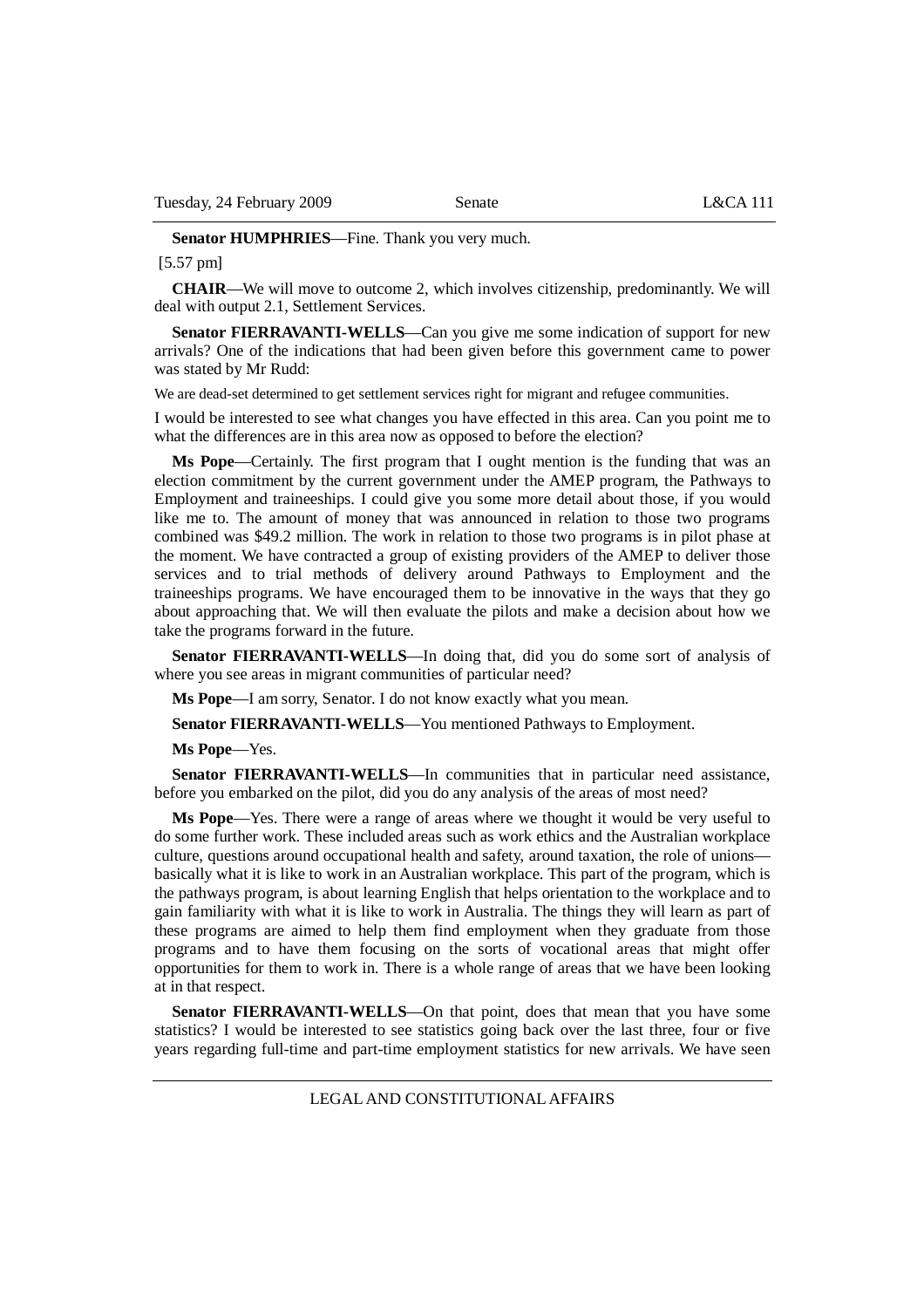some statistics around about the need for having English and how, if people have English, it makes it easier for people to get into jobs more easily. Do you have some updated statistics in relation to that.

**Ms Pope**—I would have to take that on notice.

**Senator FIERRAVANTI-WELLS**—Yes, by all means. In relation to some of the questions I will ask you, I think it is best if you just take them on notice.

**Senator Chris Evans**—Senator, I think as you would appreciate, the driver is really whether we are teaching them English theory in a vacuum in which they do not see the relevance, or whether we are teaching them English that helps them gets jobs and stuff that is meaningful. That is the push—to try to make sure we get it right.

**Senator FIERRAVANTI-WELLS**—And experience from our traditional migrants tells us that where most of them learnt English was on the job.

**Senator Chris Evans**—Yes. But also it is about making sure that they have the sort of English and the sort of experience that allows them to apply for a job and can survive in the workplace, not how they deal with their adverbs et cetera.

**Senator FIERRAVANTI-WELLS**—Following on from that, I would be interested in where services or particular resources that have been used in the department are targeted at increasing English proficiency, especially in relation to vocational areas. If you could take that on notice, I think you will understand that I would like to see the picture of what you are doing that is specifically targeted in those areas. Regarding general language proficiency, does that mean that you have shifted your focus away from general English to more targeted programs for targeted English?

**Ms Pope**—In the AMEP in the broad changes were already taking place. Providers were responding to the economic circumstances that they were facing at the time, which were that there was a great demand for people to enter the labour force and a real pressure for new arrivals to balance the relative priority of learning English, settling and getting into work. There was quite a deal of pressure from the labour market that they take up the jobs that were available.

Obviously things have shifted quite markedly in that respect in the recent past, and we will see a different approach from our clients around their ability to enter the workforce quickly, and their focus on learning the English language. English is absolutely fundamental to getting a job, as you have said. We have been through a process of review of the AMEP over this past year. We are working towards a new contract period and a tender process that will be taking place through this year and into next year. Some of the things that we will be focusing on is the clients and their needs in relation to employment and the focus on English language learning that ought to be in the direction of employment.

**Senator FIERRAVANTI-WELLS**—So you have altered the criteria? Basically, you are putting it out to tender again. Is that what you are doing?

**Ms Pope**—We will be, yes.

**Senator FIERRAVANTI-WELLS**—You will be?

LEGAL AND CONSTITUTIONAL AFFAIRS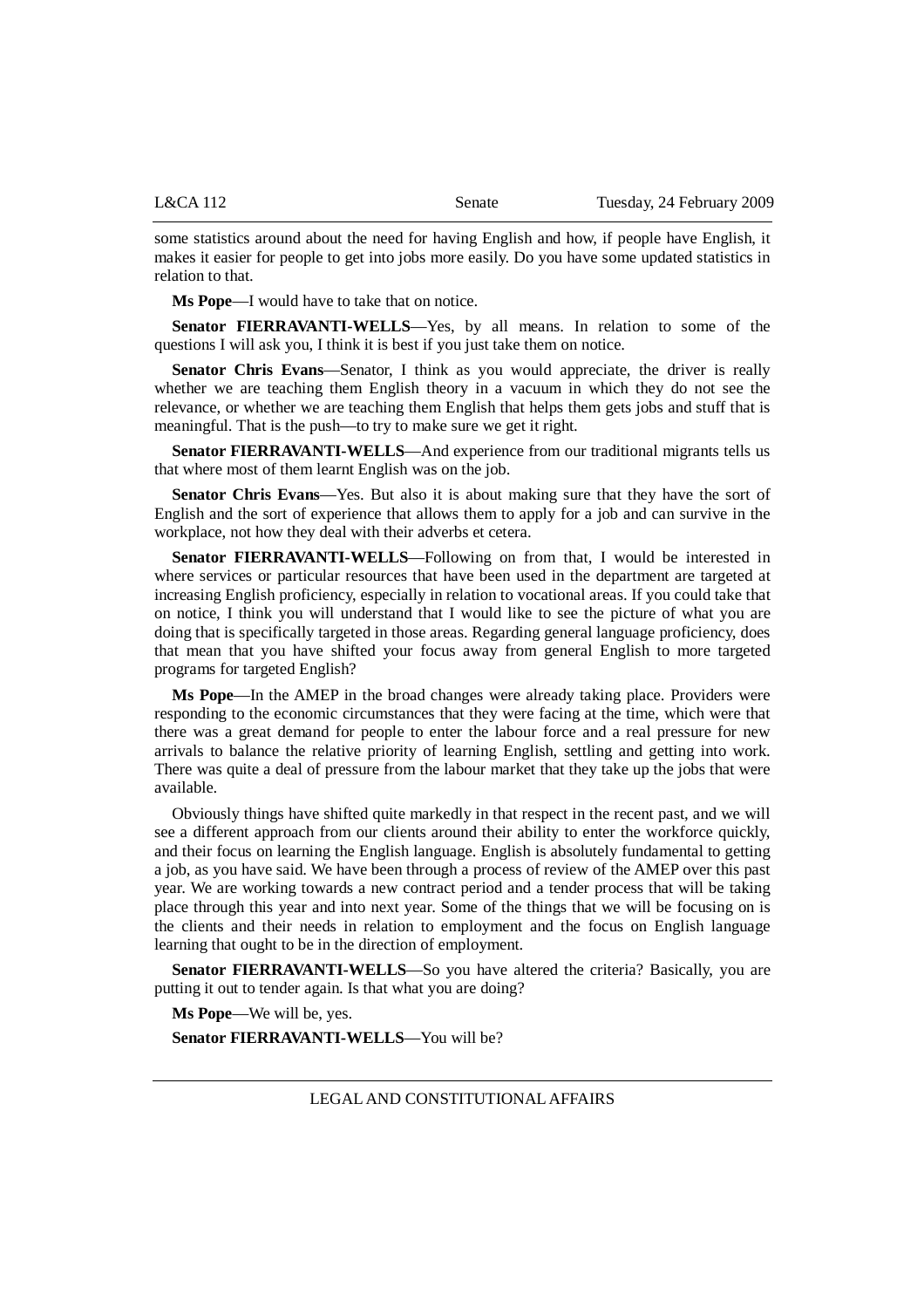#### **Ms Pope**—Yes.

**Senator FIERRAVANTI-WELLS**—Have you undertaken some analysis of the faults of the previous one? Are they internal working documents?

**Ms Pope**—It is a draft at this stage. We have not finalised the report, but it was formulated on the basis of quite extensive consultations with clients, service providers, business people, teachers and so on.

**Senator FIERRAVANTI-WELLS**—But it is a process that obviously has been ongoing for a number of years.

**Ms Pope**—Certainly, and incremental changes have been made over time. But a new set of contracts gives us an opportunity to let a new picture of what AMEP needs to be into the future. That is what the tender process will represent.

**Senator FIERRAVANTI-WELLS**—If in so doing you have built up basic statistical data in relation to levels of proficiency not just on engaging in employment and new arrivals that they go on to employment but general statistics on English proficiency could you provide that? They would be useful.

#### **Ms Pope**—Yes.

**Senator FIERRAVANTI-WELLS**—Thank you. Recently there was decision to grant \$6 billion over three and a half years from 2008-09 to 2011-12 for the construction of new social housing as part of the recent economic spending package. Is any of that \$6 billion to be used to address housing needs of newly arrived migrants?

**Ms Pope**—I think it is important to point out in the first instance that we have been heavily involved in the government's review around homelessness. We have been advocating for the needs of humanitarian entrants and new migrants in that context. We have made some changes in our own programs to help set things to the advantage of our clients so that they are more able to access the housing market. But to date I have not had any detailed discussions about the intended spend on new housing and what relationship that might bear to the refugee and migrant caseload.

**Senator FIERRAVANTI-WELLS—Without reverting to the preciseness of the question, I** think we heard some evidence earlier about whether DIAC had had an involvement in relation to the \$42 billion package. I think Senator Barnett asked some questions earlier in the day in relation to it. I understood that the department had not had any involvement. Ms Pope, are you actually saying that in the housing component of it, the department has had some involvement? Have I misunderstood?

**Ms Pope**—You have misunderstood, I am sorry. I gave you a confusing answer, Senator. I was saying that we had been involved in advocating for access to housing for refugees and migrants through the paper on homelessness that the Minister for Housing has taken forward, but that we have not been involved in discussions about the \$42 billion spend.

### **Senator FIERRAVANTI-WELLS**—Thank you.

**Senator Chris Evans**—But we are open to offers, if they ring.

**Ms Pope**—Absolutely.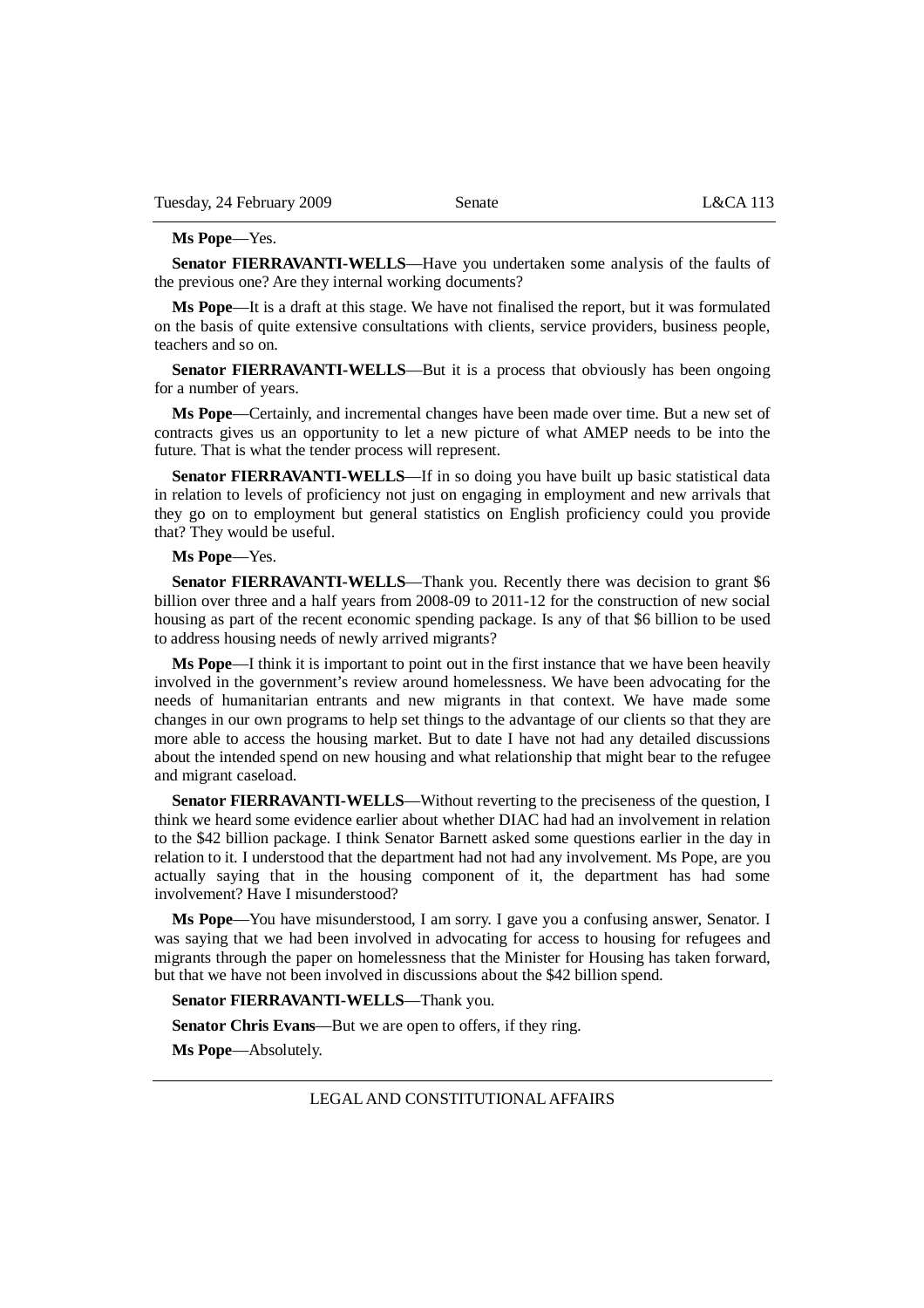| L&CA 114 | Senate | Tuesday, 24 February 2009 |
|----------|--------|---------------------------|
|          |        |                           |

**Senator FIERRAVANTI-WELLS**—In relation to underemployment and indications given before the election about reviews and foreshadowing underemployment in relation to migrant communities, has the department undertaken any reviews or taken any steps with employers' unions in this area to look at the question of underemployment of migrants?

**Ms Pope**—No. I would not expect that that would really be the responsibility of the department. The Department of Education, Employment and Workplace Relations is more likely to be focusing on that issue.

**Senator FIERRAVANTI-WELLS**—Other than the work that you said you were doing in relation to the pathways and the assistance in the proficiency to better assist people, it was within the scope of your programs.

**Ms Pope**—It is in the scope of our programs.

**Senator FIERRAVANTI-WELLS**—Okay. Could you give me some statistics on the number of migrants settling in regional Australia? I am sure Mr Metcalfe is probably going to point me to population flows regarding the statistics on patterns of migrants settling in regional Australia.

**Mr Metcalfe**—I was just admiring the document again, Senator.

**Senator FIERRAVANTI-WELLS—Were you?** 

**Ms Pope**—He was just casually flicking through it, Senator. I have it more specifically in relation to humanitarian entrants and refugees than I do for migrants in general, because we focus very closely on the assistance that we provide to refugees in the first period of their settlement. For a proportion of them—around 30 per cent of them—we make the decision about where their initial point of settlement is. That is where the most targeted settlement focus around regional opportunities is placed. About 3,500 people a year do not have known links to either family or friends in Australia, at least at the time they are visaed. Obviously if people have family or friends or are sponsored by them, they generally settle where the link is. So around 3,500 do not have a known link, and we make decisions about their settlement. Many of those have service needs that are not easily met in regional areas, for obvious reasons—such as access to complex medical support and torture trauma in some cases—so that brings us down to a smaller group. We estimate that around 2,100 humanitarian entrants settled outside capital cities in 2007-08. That was about 18 per cent of that year's intake— 11,500 arrivals. I can talk about where they have chosen to settle and our pilots and so on, if you want me to go further.

**Senator FIERRAVANTI-WELLS**—Obviously we read all sorts of things in the papers about some of the difficulties, but particularly for the more recent arrivals, do the trends show some of the issues that perhaps have been so starkly displayed in the press? How are some of those issues of integration going, particularly for some of the more traumatised people who have come from the Horn of Africa and those sorts of areas?

**Ms Pope**—Obviously, for refugees coming from difficult backgrounds—where their education has been disrupted, where their lives have been seriously disrupted and where many of them were born and have grown up in refugee camps—the transition is a challenge. But I would not characterise the sort of media reporting you generally read as being representative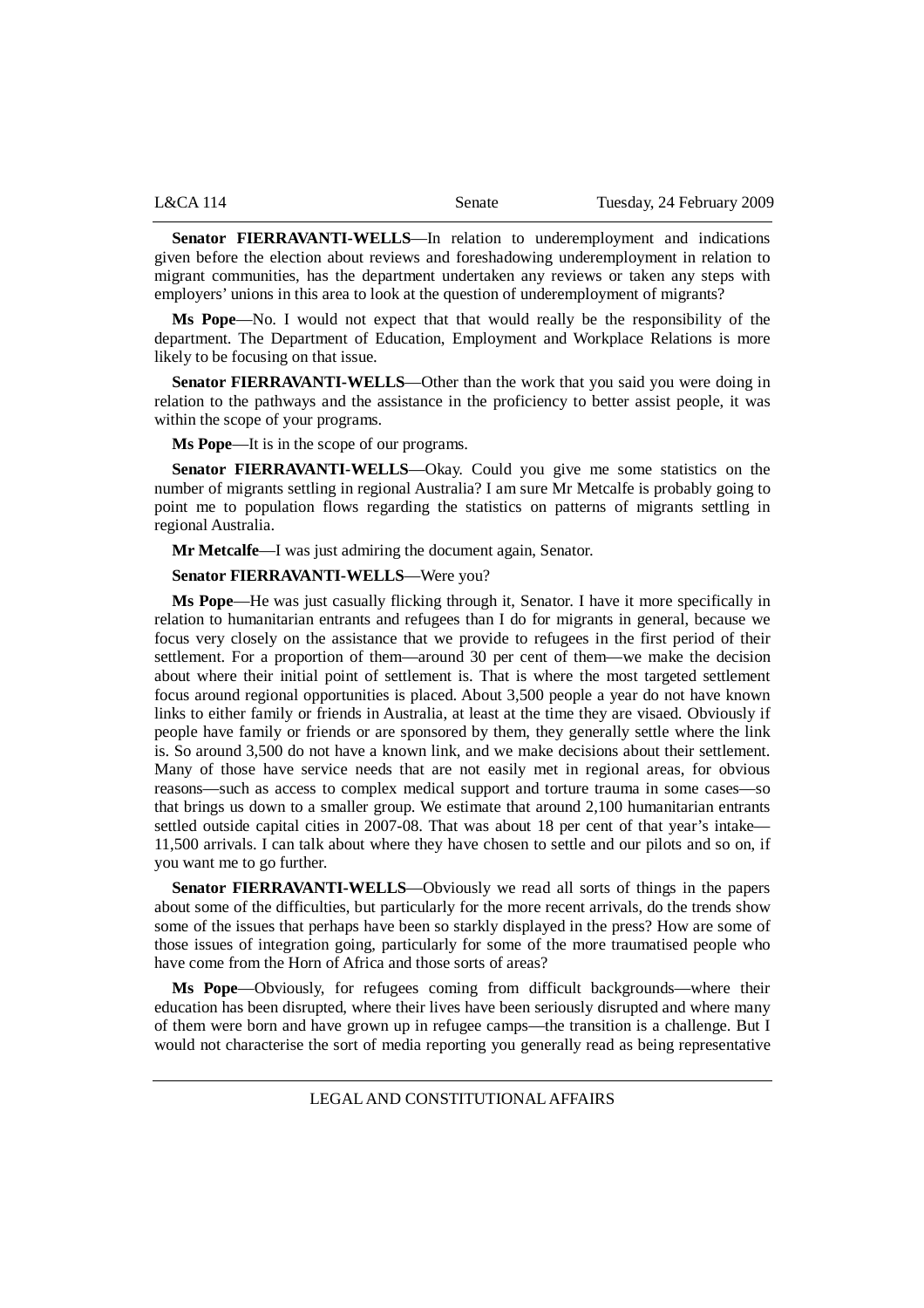Tuesday, 24 February 2009 Senate L&CA 115

of how settlement is progressing for most people and how they go about overcoming the challenges they face. There are more stories of success than there are of failure. The press does not deliver it in that way, but you would know the quite remarkable stories of overcoming challenges and very successfully settling in Australia that we routinely see.

For every worrying story on the front page of the newspaper, there are a very large number of very good stories to balance it out. It is not my view that there are particular cohorts that are struggling as opposed to others. I think for the African cohort, there is a struggle because of their visibility. That gives them attention to issues around their settlement that is not necessarily representative of the problems that in real life they are facing: nor is it a fair accounting of how settlement is going for the group as a whole. That is not to suggest that some are not facing enormous challenges. They most certainly are. There are very large families with maybe one woman in charge of a large number of children or teenagers that would be a struggle for any of us, I am quite sure, through to young men who have lived through very difficult experiences and who have experienced torture trauma, and so on. Like all the waves of refugee settlement before them, I am very confident that they will be very successful. We are seeing very good signs of that success to date. That is my personal view, Senator.

**Senator FIERRAVANTI-WELLS**—I would be interested in information you have, particularly some of the more positive stories you have. I would be very appreciative.

**Ms Pope**—I can give you an example, Senator. We settled a group of Congolese in Shepparton, as you may well be aware. In the group that came in late 2005, there were three young men who this year started university in Melbourne at RMIT and Victoria University. They did not speak any English when they arrived and they are now studying architecture and engineering at university. That is the sort of story that I think really demonstrates success. But the other more routine demonstration of success, I would say, is that people join their communities. They participate. Their children go to school. They struggle with the same things that every other family struggles with, and they learn to solve their problems in the same way as all the rest of us do, with support in the initial stages and then access to the same sort of mainstream support that other families manage on and go forward. Many of them, as we have seen in previous cohorts, will make quite remarkable contributions to Australia.

**Senator FIERRAVANTI-WELLS**—Some of us did not start with English on day one at school either. I could question whether that has been a success or not, but I will not go there. I will ask some questions relating to funding of community based migrant resources centres.

**Mr Metcalfe**—Ms Pope will continue to help you, Senator.

**Ms Pope**—I am sorry, what is your question, Senator?

**Senator FIERRAVANTI-WELLS**—In relation to funding for migrant resources centres, are there current trends? Are you proposing any changes?

**Ms Pope**—Senator, changes were made in about 2005-06—I do not have the date very clear in my head—to the way in which migrant resource centres were funded. In the past migrant resource centres were particularly funded; in other words, they were given grants because they were migrant resource centres. As a consequence of the settlement services review of 2003, decisions were made at that time to bring the separate funding for migrant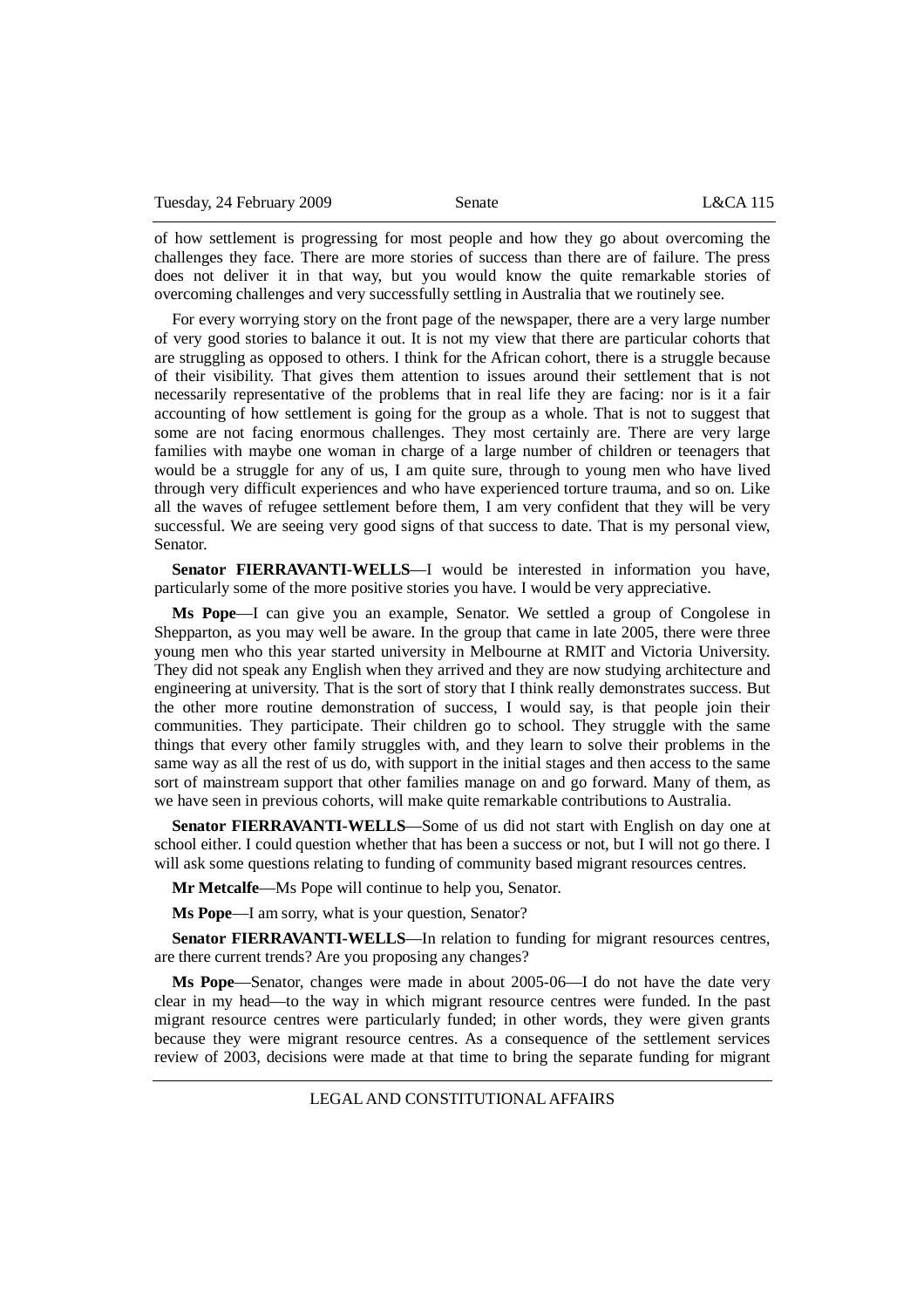| L&CA116 | Senate | Tuesday, 24 February 2009 |
|---------|--------|---------------------------|
|         |        |                           |

resource centres into the grants program, which at that stage was called the Community Grants Program. A combination of those two sources of funding resulted in the Settlement Grants Program, which is the one you see operating today. Migrant resource centres compete on the same basis as all other applicants for grants funding in response to the needs that we advertise.

I can speak to the performance of migrant resource centres in terms of their access to funding. The comparison is 2005-06 to 2006-07, if I have the years right, but I can clarify that. In both years, those centres received approximately \$14 million of the available funding. In the first year it would have been in the form of grants directly to those centres. Since then it has been in competition with other providers. They have won the grants on that basis and they have come out with about the same amount of money—core funding plus grants in the first instance and grants alone since then.

The ones that have been most successful are those that have diversified their sources of funding and that have also moved to where their clients are. One of the concerns back in 2003 was that we were investing in bricks and mortar and paying electricity bills and overheads and that kind of thing, which encouraged the migrant resource centres to stay where they were, whereas their client groups were settling further out. We wanted to see a more dynamic and flexible response to where our clients were. That has largely been successful. There were some transition issues in 2005-06, as I said, but it is well settled now.

**Senator FIERRAVANTI-WELLS**—That gave you the opportunity to look at existing funding agreements or existing operations as opposed to service providers and a new system. Did you discover that to some extent there were funding agreements or organisations that had received funding that had been discontinued, or that it was on a case-by-case basis? Did they simply tender and you did not go through a failure, if I can put it like that? You know the gist of what I am getting at.

**Ms Pope**—I understand your question, yes. We were mindful of transition issues between the old way of funding and the new way. There was some top-up funding provided to help make that transition largely, because some of the grants that those centres had managed were underpinned by their core funding. To have summarily cut off core funding may have had a negative outcome for some of those grants just because of the structure of the funding. Some transitional assistance was provided, and within the space of two years those transitional arrangements were phased out. Now, as I have said, those centres compete on an equal footing with all other applicants for grants funding. For the most part, they compete quite well for that funding. It was not a suggestion that the migrant resource centres were not doing a good job; it was that we felt we needed to be able to be more flexible in responding to emerging needs and that the service providers would be focused on those emerging needs.

**Senator FIERRAVANTI-WELLS**—Many of those centres were just in established areas.

**Ms Pope**—Yes, which served inner-city migrants. But when new people were settling in the other suburbs, it was not as responsive.

### **Senator FIERRAVANTI-WELLS**—Exactly.

**Ms Pope**—I would say that every year there is a change in the funding arrangement. Every year some grants cease and are not renewed in the following year, largely because their client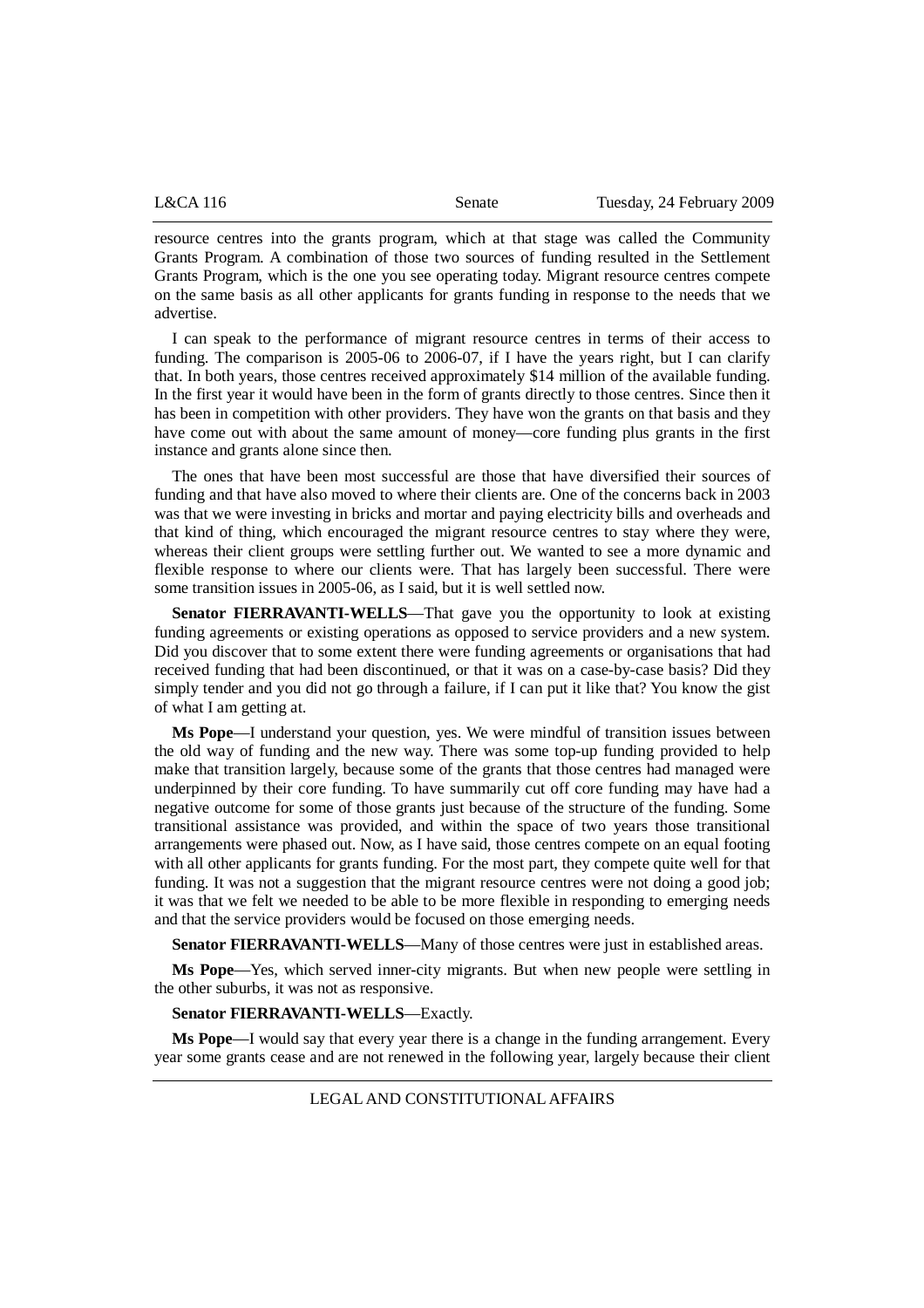numbers have declined to a degree where it is no longer necessary, at least in our view, to fund them. It is always a difficult process to talk to an organisation and say, 'In the past you have been funded but you won't be into the future.' But that happens each year. The funding is focused on the first five years of settlement. Longer settled communities move out at the end of that time frame and new ones come in at the other end. It is a fixed amount of funding and we have to focus on the newest and greatest needs.

**Senator FIERRAVANTI-WELLS**—Yes, the emerging needs. We are talking about 350 grants or thereabout. Is that right?

**Ms Pope**—That is about right, Senator.

**Senator FIERRAVANTI-WELLS**—I am just looking at page 45 of this.

**Ms Pope**—My colleague reliably advises me that there are 344.

**Senator FIERRAVANTI-WELLS**—Thank you. Is there a list of those grants?

**Ms Pope**—Yes. It is published on our website, Senator, and it is also on the discretionary grants register that the government collects.

**Senator FIERRAVANTI-WELLS**—Thank you. On the issue of the translators, are you looking at any changes in relation to that program? Are there any changes in the National Accreditation Authority for Translators and Interpreters? Are there any changes in that area?

**Ms Pope**—There has been quite a bit of work going on in relation to NAATI—the organisation to which you referred. Largely it is about determining the direction for the future and a firm funding base to take the organisation forward into the future. The biggest challenge that that organisation faces is that in the past we had lots of migrants from a relatively small number of countries, and people from countries where education had been well established and where there were plenty of people who could be trained as interpreters. The challenge today is that we have many, many more languages.

**Senator FIERRAVANTI-WELLS**—That is right, and the groups are a lot smaller.

**Ms Pope**—There are people from countries where their education has been disrupted and there are far fewer people who can be trained as interpreters. It is quite hard to establish examination panels to test new interpreters because there are not enough people who speak the African languages in particular and some of the South-East Asian languages from the Burmese sector.

**Senator FIERRAVANTI-WELLS**—Which makes the English language much more imperative.

**Ms Pope**—It does, but this is a very important investment for us as well, particularly in relation to medical issues, law, legal processes and so on.

**Senator FIERRAVANTI-WELLS**—Of course. I appreciate that.

**Ms Pope**—That is really critical. There is an ongoing investment and focus both by TIS, the telephone interpreter service and NAATI on accrediting interpreters in those new and emerging languages. But it is an area of challenge.

**Senator FIERRAVANTI-WELLS**—I think I have strayed into output 2.2. My apologies.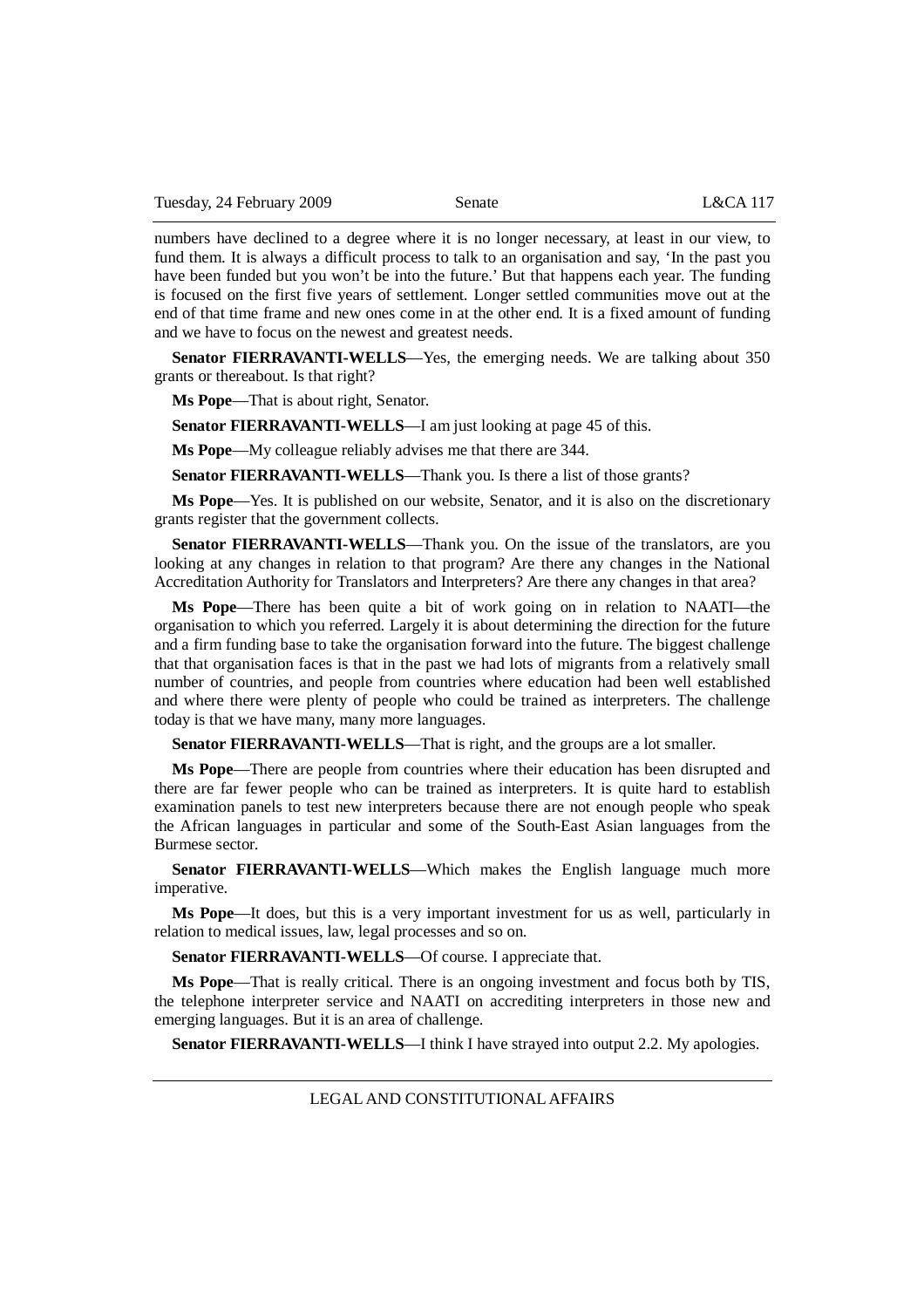**Ms Pope**—That is fine. It is the same person.

**CHAIR**—Have you finished with 2.1?

**Senator FIERRAVANTI-WELLS**—I have finished 2.1.

**CHAIR**—Shall we move to 2.2 then?

**Senator FIERRAVANTI-WELLS**—I have strayed into 2.2.

**CHAIR**—All right. Let us keep going with 2.2 then.

**Ms Pope**—She is finished.

**Senator FIERRAVANTI-WELLS**—I have completed 2.2.

**CHAIR**—You have completed 2.2 as well?

**Senator FIERRAVANTI-WELLS**—Yes.

**CHAIR**—We will move on to output 2.3: Australian Citizenship.

**Senator FIERRAVANTI-WELLS**—I have one more question in relation to 2.1.2. Have the centres that provide migrant services, if I can put it like that, been providing support for those undertaking the citizenship test? I know I will cover it in citizenship. What sort of level of support are they giving? Can you just tell me a little bit about that?

**Ms Pope**—Certainly, Senator. The government funded a program of citizenship support grants, and that was let on a select tender basis to existing AMEP and settlement grants providers. If I am not mistaken, there are 35 or 36 providers across the country who offer support and various kinds of courses and classes for people who are preparing to sit the citizenship test. They range from assistance with basic computer skills, so that people feel comfortable with using a computer to sit the test, through to classes that might be conducted in the applicant's first language using the translated versions of the resource book to help people prepare in their own language to sit the test. Also there are classes based around the English language version of that document, and practising the questions that are on the website as well. They are doing a whole range of different things to help people prepare. We have asked them to be creative—this is a pilot—in the way to go about assisting clients to prepare to sit the test.

**Senator FIERRAVANTI-WELLS**—I guess we are going to output 2.3, but could I ask about the appropriateness of letting people sit a citizenship test and effectively learn it in their own language.

**Ms Pope**—They are not sitting the test in their own language. They are sitting it in English.

**Senator FIERRAVANTI-WELLS**—They are sitting it in English, but you are assisting them and they are being assisted and coached in their language to then sit the test in English. Is that correct?

**Senator Chris Evans—This was as a result of an initiative of the previous government,** Senator, which organised for the translation and, as I recall, budgeted for the support programs. All we are doing is implementing the announced policy.

**Senator FIERRAVANTI-WELLS**—I had misunderstood where it was sitting the test.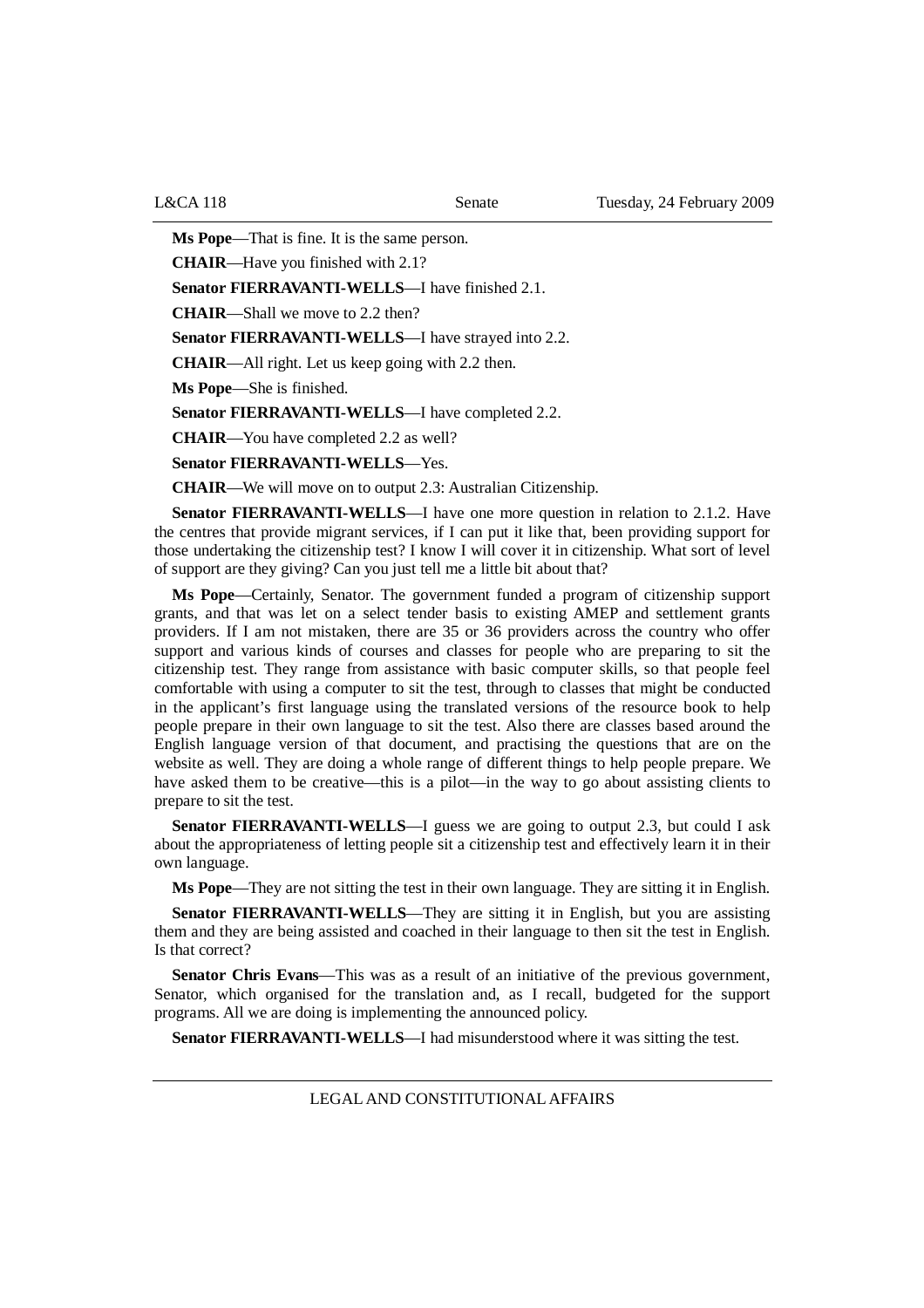## **Ms Pope**—I am sorry.

**Senator FIERRAVANTI-WELLS**—It is assisting them in the preparation for the test.

**Senator Chris Evans**—Preparation for the test, yes. Mr Andrews provided funds, as I recall, and the translations were done under the previous government.

**Senator FIERRAVANTI-WELLS—I** will move on to output 2.3.

**Mr Metcalfe**—I am sorry, Senator, but we had a comeback on one item for Senator Barnett in relation to FOI.

**Senator FIERRAVANTI-WELLS**—Please go ahead.

**Mr Metcalfe**—I have the officer here who can assist.

**Senator FIERRAVANTI-WELLS**—That is great, thank you.

**Mr Fox**—Senator, this morning you asked some questions about some FOI data. I understand your questions, and I will run through them with the answers. Have we received advice on how to respond to FOI requests? The answer is no. We consider each FOI request on its merits, other than general advice on the interpretation of legislation that comes out from the Attorney-General's Department. There has been no specific guidance on how to answer individual questions. The next question that I understand you asked was: how many requests did we receive between 1 July and 30 December 2008? The answer is that we received a total 4,619 requests in that period. You then asked how many of those were for access to documents and how many were for amendments to personal records. It is about a fifty-fifty split. Of that 4,619, 2,576 were for access to documents; 2,043 were for amendments to personal records. I understand you then asked about the breakdown of whether those accesses to documents were granted in part, in full or denied. Unfortunately I will need to take that one on notice because I do not have that breakdown. I was not able to get that today but I will be able to get that reasonably quickly. I understand you then asked about how many conclusive certificates we might have issued in that period, and the answer is none.

**Senator BARNETT—Thank you. That is very much appreciated. Could you also take on** notice the FOI for the previous 12 months just so that I can get a comparison?

**Mr Fox**—Certainly.

**Senator BARNETT**—Thanks, Mr Fox. I appreciate it.

**Senator FIERRAVANTI-WELLS**—I now want to move on to the citizenship test and put to bed one controversy. The whole kafuffle over the Don Bradman question was only ever a practise question. It was not ever an actual question, Mr Metcalfe, was it?

**Mr Metcalfe**—You are correct, Senator. It was only a practise question. It was never one of the 101 questions that were part of the course.

**Senator FIERRAVANTI-WELLS**—I just thought I would put that on the record, but I am not sure if it will clarify much of the public scrutiny.

**Senator Chris Evans**—There are a couple of other beauts but they are still not released. At some stage I will make them available to you when we have changed the test.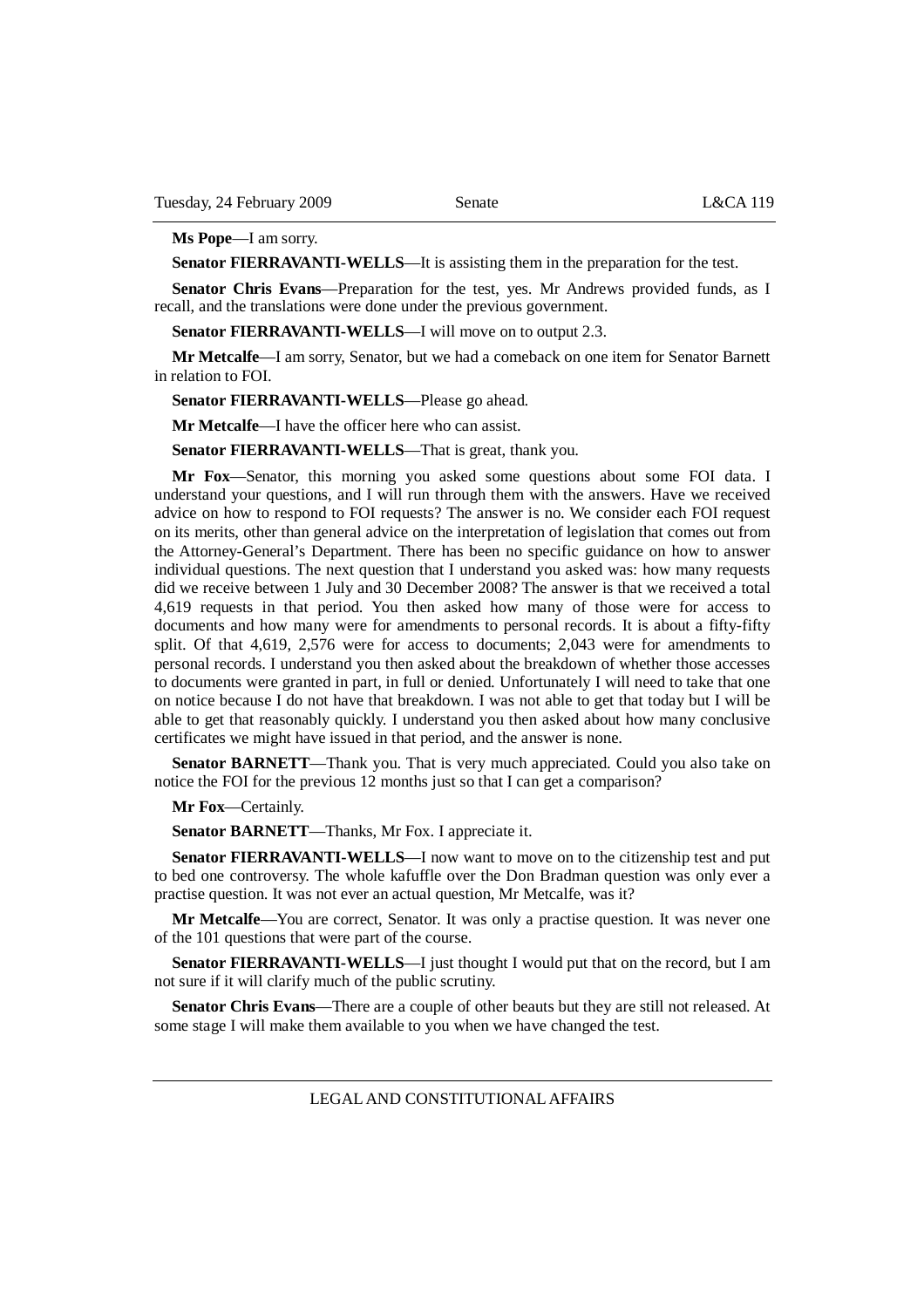| Tuesday, 24 February 2009<br>L&CA 120<br>Senate |
|-------------------------------------------------|
|-------------------------------------------------|

**Mr Metcalfe**—A point of trivia, Senator, that I should inject is that Bradman's batting average of course was 99.94. That has been adopted by the ABC as its post office box, so you will hear 'P O Box 9994 in your capital city', and that is where it comes from.

**Senator FIERRAVANTI-WELLS**—Right.

**Senator Chris Evans**—But that question is not in the test!

**Mr Metcalfe**—Pity.

**Senator Chris Evans**—But if he was writing the test, it would be!

**CHAIR**—Do you have any more pearls of wisdom like that?

**Senator FIERRAVANTI-WELLS**—I just want to focus on the English language. Your response to the Australian Citizenship Test—a review committee—is that the legislative requirements for citizenship applicants to possess a basic knowledge of the English language are to be understood as the applicant having a sufficient knowledge of English to be able to exist independently in the wider Australian community, and this should be in the Australian citizenship instructions. There were questions about the English requirement. Is this going to remain? The test will remain in English, minister? I know that that is a commitment.

**Senator Chris Evans**—Senator, that was all made clear at the time. The committee recommended the definition of English based on the act, and we have accepted that as being a useful and consistent way of treating it. But I have made it very clear that the test will be conducted in English.

**Senator FIERRAVANTI-WELLS**—And there will not be any attempt to reduce the English language requirement to make it easier to pass the test?

**Senator Chris Evans**—No, it is not about making it easier, Senator. What the committee did is try to work through—I will get Ms Pope to respond in more detail, perhaps—this issue of how to define what the standard of English is. But I have made the point to you previously that the original government intention for the English standard that was in the information booklet on which the test was based was supposed to be basic English. I think on any assessment, the level of English rose to a level that was much higher than was anticipated. That does not go to the English. I think it was assessed as being closer to the native speaker English.

To be honest, the content was a bit dense. One of the things we turned our mind to was the accessibility of the language, but it will be in English and it will be designed to be easily understood by people reading it. But as you know, the previous government organised for it to be translated into 29 languages so that people could access the information in a more familiar form. However, the committee recommended, and we endorsed, that the test remain in English,

**Senator BARNETT**—I wonder about your definition of basic English. Has the threshold increased, has it decreased, or is it the same?

**Senator Chris Evans**—Well, it is the same in the sense that it is now based on the legal definition. But perhaps Ms Pope or Ms Forster might like to take you through it.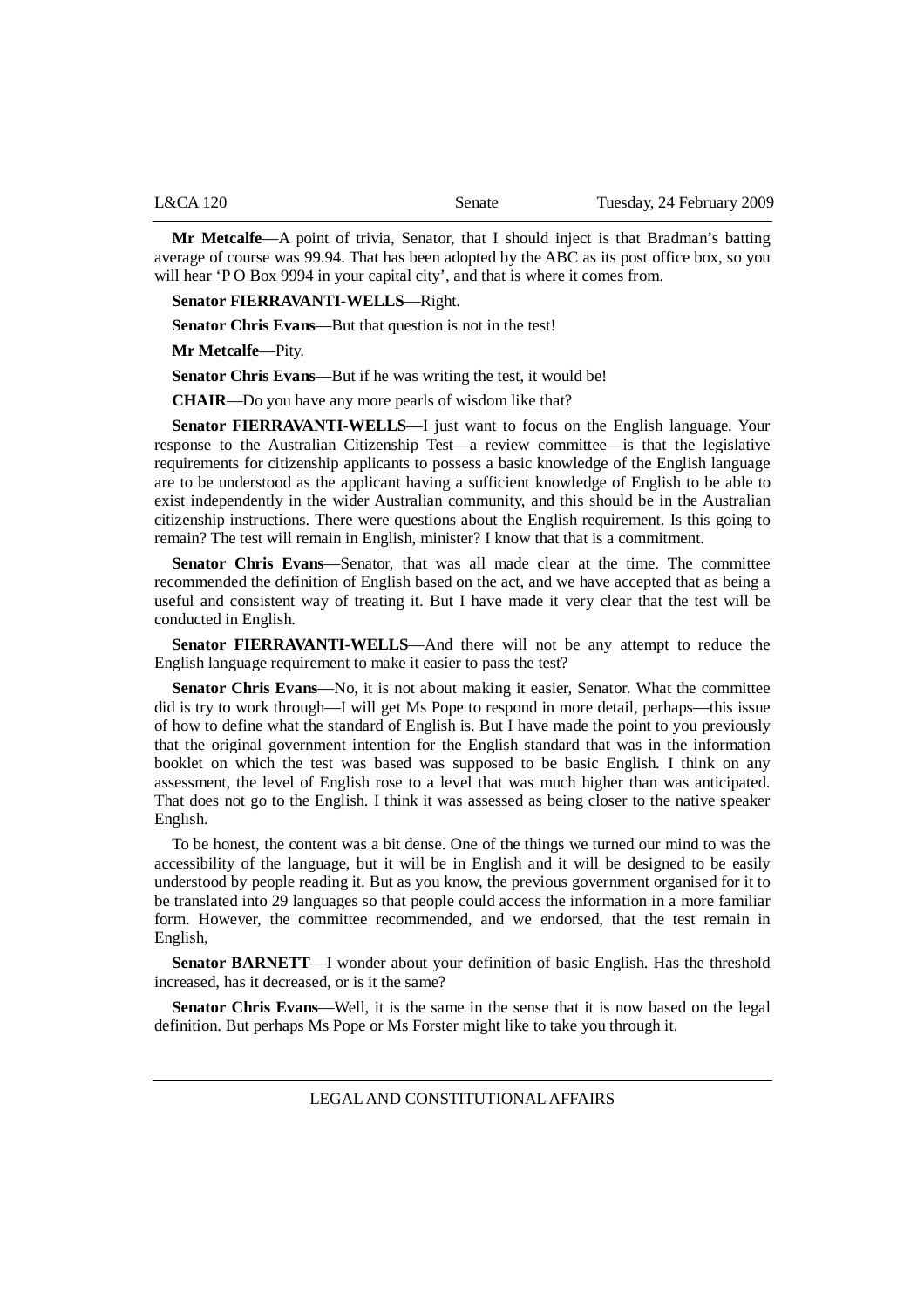**Ms Forster**—Senator, within the legislation, in some form or another since 1949, there has been a requirement for English. At the moment that requirement is around possessing a basic knowledge of the English language. That requirement is not changing. The review committee came up with a definition that the government supported around what that basic level of English would look like to an average person trying to explain what that actual knowledge might look like.

**Senator BARNETT**—Based on the definition that is in the recommendation from the review committee, will the threshold level of understanding of what is being defined as basic English be higher or lower or the same as it has been?

**Senator Chris Evans**—It will be consistent with the act.

**Senator BARNETT**—I did not ask that question, Minister.

**Senator Chris Evans**—That is the answer, though, Senator. It is consistent with the legislation; that will be the answer.

**Senator BARNETT**—We have a recommendation, and the recommendation has been read to you by Senator Fierravanti-Wells. We have been discussing the recommendation so I am asking you whether, as a result of the implementation of the recommendation, the threshold, or the definition that has been referred to as basic English, will be higher or lower or the same?

**Ms Pope**—Senator, I think perhaps the way of illustrating the difference is that the resource book will clearly need to be written in plainer English and English that is more readily understood by someone who has a basic knowledge of English, as defined in the act. The definition that Senator Fierravanti-Wells read out is the definition that the committee felt was a proper reflection of what is in the legislation. That will mean that the resource book that people will have to study to prepare for the test and pass it will be written in English that is, in the terms in which you are seeking to define it, at the lower level than the way the previous resource book was written.

**Senator BARNETT**—The feedback I get from what you have said is that it will be at a lower level than what we have previously understood and in terms of those who have sat the test.

**Ms Pope**—Not as we previously understood it, Senator, but the way the resource book was previously written, which was at a much higher level of English.

**Senator BARNETT**—You have expressed it much better than I have. Thank you, Ms Pope.

**Ms Pope**—I did not mean to be impertinent.

**Senator BARNETT**—That is most illuminating. On a slightly related matter, I am interested in the numbers of people who have applied to sit the test since its introduction. Can you provide those numbers for us?

**Ms Forster**—Since the test first began and through until 31 December 2008, which is the latest statistic.

**Senator BARNETT**—Just give me the date of commencement.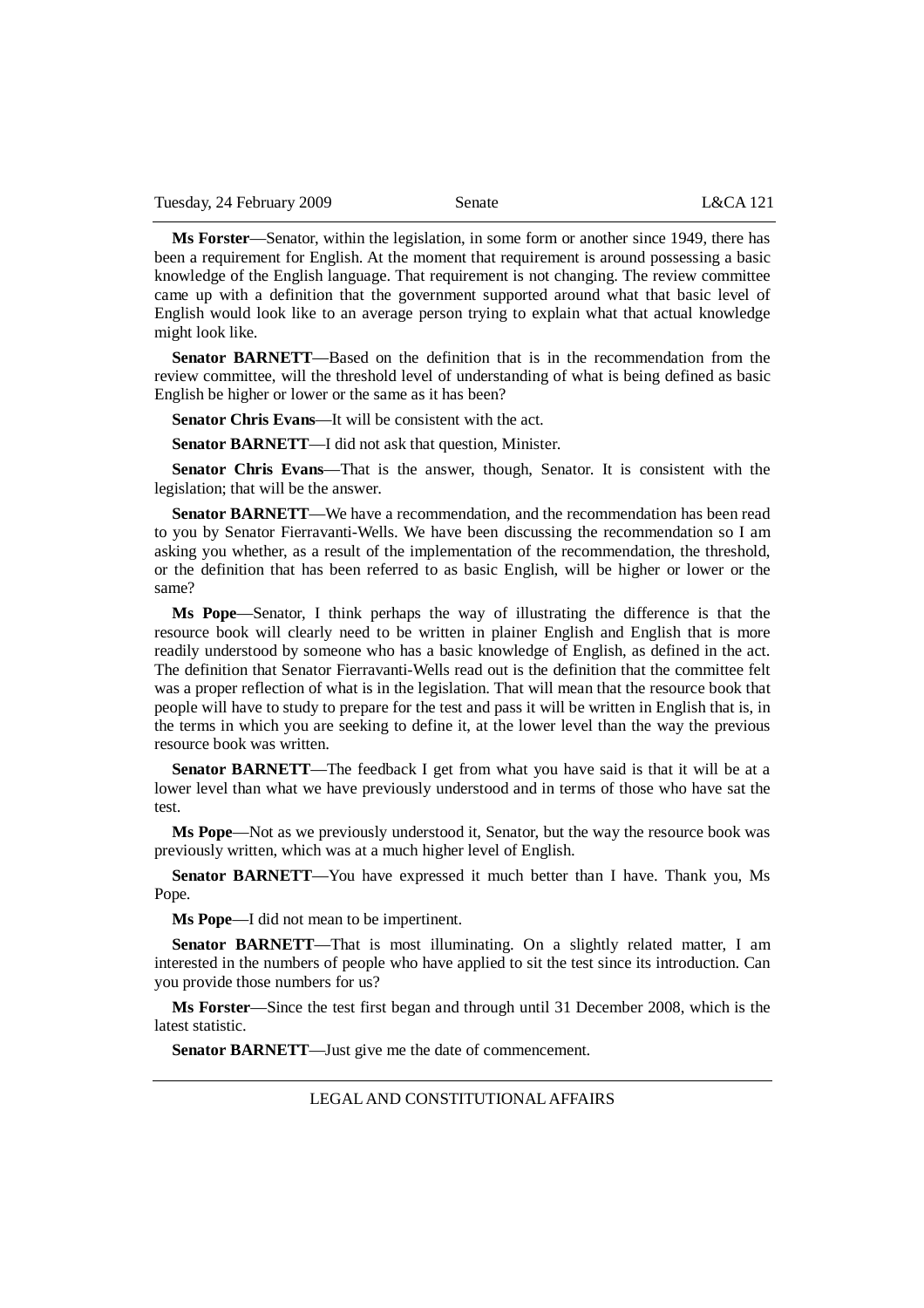**Ms Forster**—It is 1 October 2007 through to 31 December 2008. There were 89,424 clients who sat a test.

**Senator BARNETT**—Let us break that down in terms of who passed the test on the first go, who passed on the second go, and so on.

**Ms Forster**—Yes: 86,312 people passed on their first or subsequent attempt. That works out to be 96.5 per cent, Senator. Of that, 75,572 passed on their first attempt.

**Senator BARNETT—What percentage is that of the 89,000?** 

**Ms Forster**—It is 87.6 per cent, and that is not of the 96.5 per cent.

**Senator BARNETT**—I am with you. Are there any other figures that are relevant? Are there some who did not pass? Presumably there are some.

**Ms Forster**—Yes, that is right.

**Senator BARNETT**—You have about 3.5 per cent.

**Ms Pope**—Yes, 3.5.

**Senator BARNETT**—What are those numbers?

**Senator Chris Evans**—Senator, we can give you the numbers but we are putting on the website the three monthly updates of the quarterly. Is it still three monthly? Ms Forster is going to help you, but there is a full description, including countries of origin and pass rates, et cetera, and that is available publicly.

**Ms Pope**—We can give you further information by skill stream, family stream, and humanitarian program, if you are interested in that breakdown.

Senator BARNETT—That would be on the website, would it?

**Ms Pope**—Yes, Senator.

**Senator Chris Evans**—It is a very comprehensive report.

**Senator BARNETT—I** have seen the website, but not recently. I am not sure that I have looked at it going back to its inception. If you are happy to either table that or put it on notice, that will be fine. That is not a problem.

**Ms Pope**—We can table a hard copy of this snapshot report.

**Senator BARNETT**—Yes, that is a good idea because sometimes that is better than looking at the website. Thank you. That is helpful.

**Ms Pope**—Apart from a bit of highlighter, Senator, it is a clean copy.

**Senator Chris Evans**—Unless you would like to wait until tomorrow when we will give you a clean copy.

**Senator FIERRAVANTI-WELLS**—Much was made of mandatory questioning. In terms of those questions around the pledge and so on—

**Ms Pope**—Do you want to know how many mandatory questions there are?

**Senator FIERRAVANTI-WELLS—No.** The gist of it was that you are going to questions that are very much more on the pledge. Tell me a bit about that.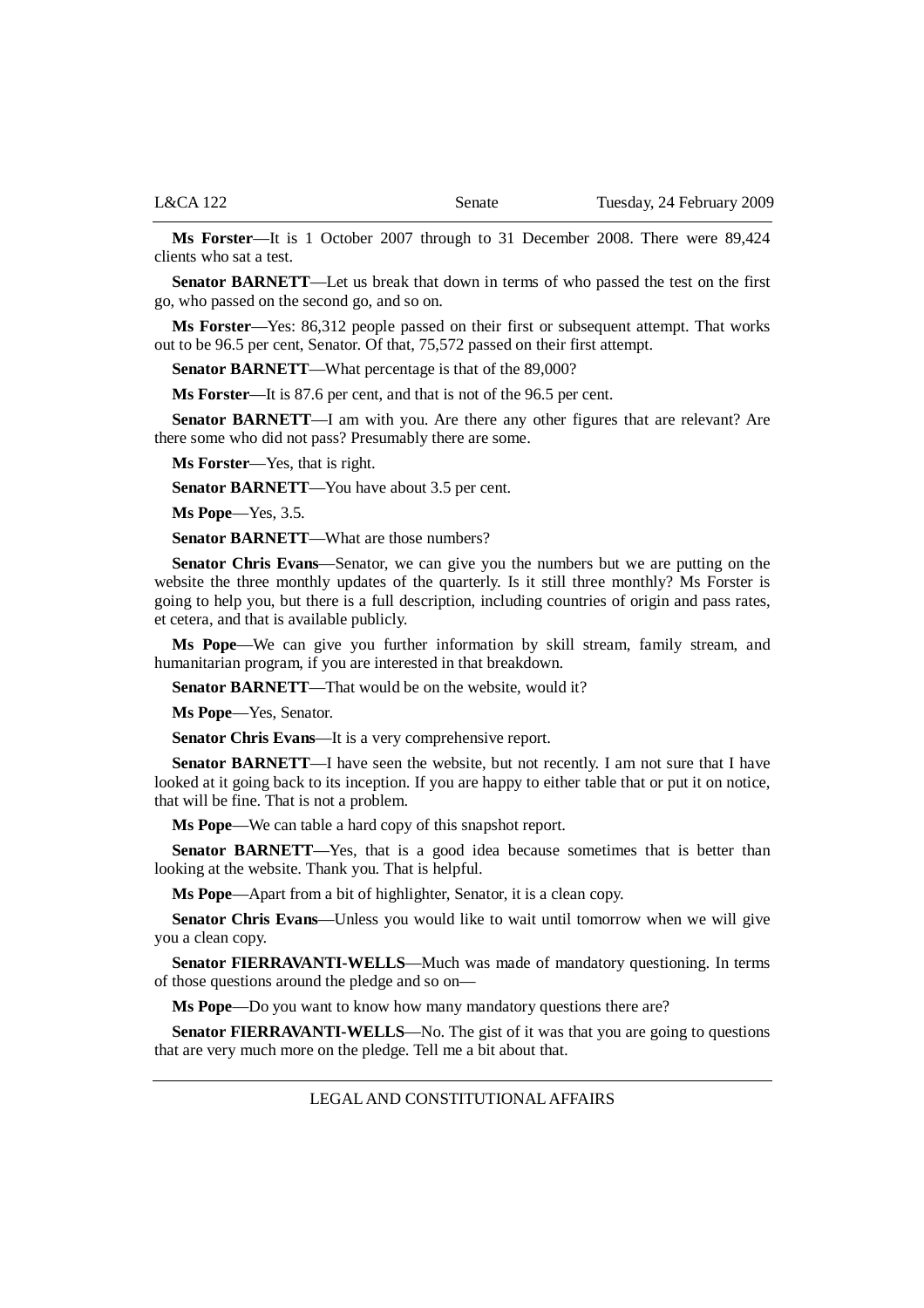Tuesday, 24 February 2009 Senate L&CA 123

**Ms Forster**—The review committee recommended, and the government accepted, that the resource book for becoming an Australian citizen could consist of two components. The first is testable and the second is information that might be of use and of interest to people becoming or wishing to become citizens. The review committee formed the opinion that the words of the pledge of commitment that new citizens are required to make—in fact, it is the final step in becoming a citizen—and that the ideas encapsulated in the wording of the pledge should form the basis of knowledge that people have in regard to responsibilities and privileges and in regard to Australia's democracy and democratic beliefs, et cetera, and the fact that we require people to uphold law, and that we have a rule of law. Those concepts will form the basis of the testable section of the resource book and will become the basis for questions in future tests.

**Senator FIERRAVANTI-WELLS**—One of the recommendations was that the new resource book would be written by professional educators. Have you chosen those educators?

**Ms Forster**—Senator, the request for tender closed on 16 February. The process of selection of the successful tenderer is currently underway. They have not yet been chosen but apparently the results are locked away, I believe. That should come out very soon.

**Senator FIERRAVANTI-WELLS**—And the criteria that were used for the tender?

**Ms Forster**—Request for tender documentation was lodged on the AusTender website. That was a fully open tender selection process.

**Senator FIERRAVANTI-WELLS**—It is probably easy and we can go and look at it, but can you just tell us the criteria that you set out for that?

**Ms Forster**—I will have to take that detail on notice.

**Senator FIERRAVANTI-WELLS**—If you would take it on notice, thank you—that would be good. I think Senator Barnett asked about percentages.

**Senator BARNETT**—Regarding the tests, can you provide a final costing of the citizenship test review committee in terms of total costs to date? If you have a breakdown, that would be useful, but if you can provide that later, that would be good.

**Ms Forster**—Sure. The total cost was \$221,131. The breakdown that we had was that \$154,264 was for the committee, which included the sitting fees and travel, et cetera, for their consultations.

**Senator BARNETT**—Is that in equal shares, or do you have a breakdown of that?

**Senator Chris Evans**—It would not be for shares, Senator, because some people attend the whole set of hearings, and Western Australian members travel. We can probably get you a breakdown, but it will not be in equal shares.

**Ms Forster**—No, it would not be equal.

**Senator BARNETT**—If you can provide a breakdown on notice, that would be good.

**Ms Forster**—We can do that.

**Senator BARNETT—Is** it based on a per diem or daily basis?

LEGAL AND CONSTITUTIONAL AFFAIRS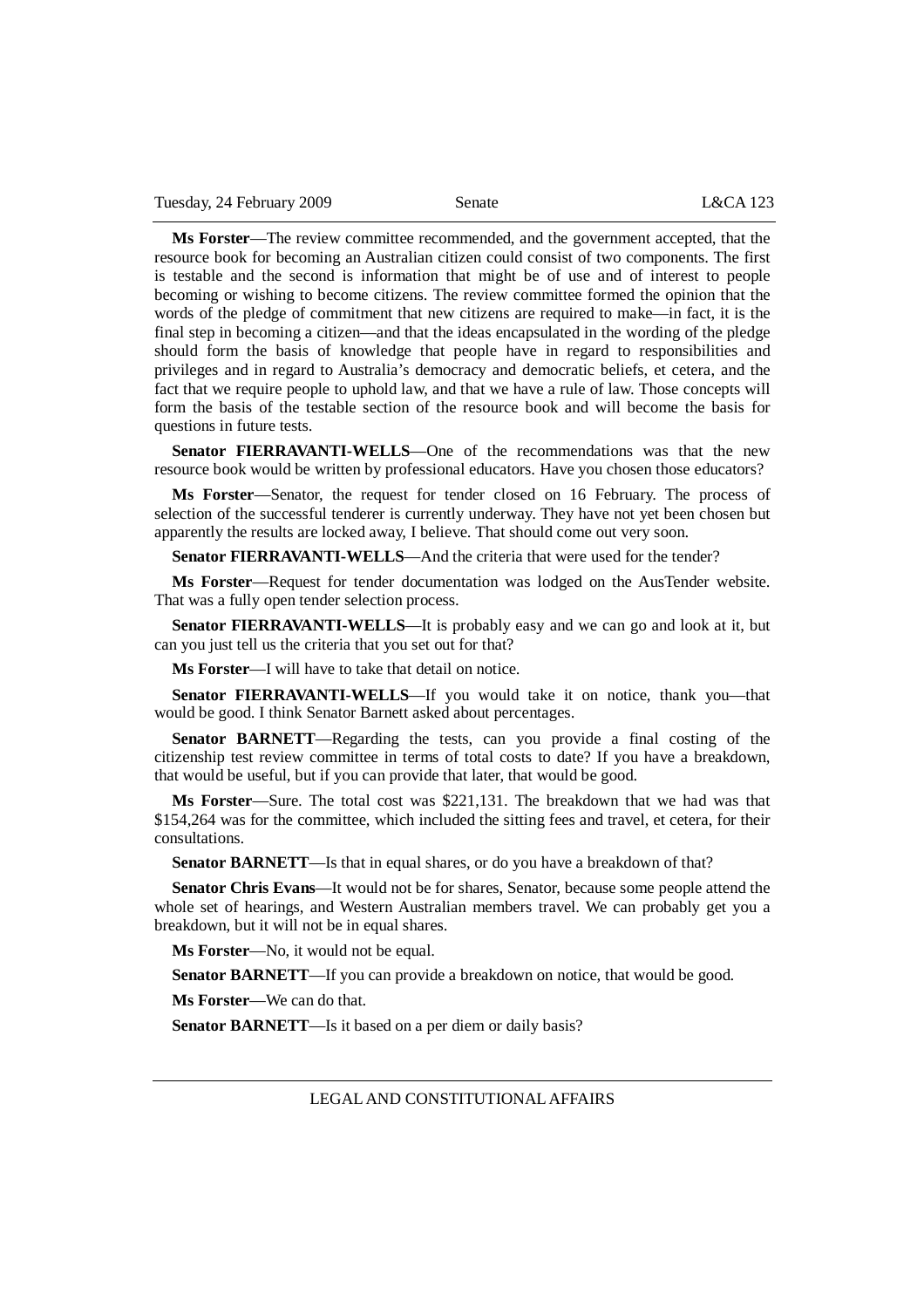**Ms Forster**—That is right. There were sitting fees for the days that they were actually working, meeting or consulting, or indeed writing their report.

**Senator BARNETT—What was the sitting fee per day?** 

**Ms Forster**—I do not have that in front of me, sorry. I believe two of the committee members—I will have to double check that—were government employees and, of course, waived their sitting fee, so there would indeed be a differentiation there.

**Senator BARNETT—How many committee members were there?** 

**Ms Pope**—I might add that the remuneration rates were paid in accordance with those set by the Remuneration Tribunal, so they are standard sitting fees. But we can certainly get you the exact figure.

**Senator BARNETT—I** am not sure what is standard these days in terms of sitting fees. I would like clarification of that.

**Senator Chris Evans**—We will get you the rate, but they were based on the Remuneration Tribunal rates.

**Senator BARNETT—I** am not talking about the daily travel allowance. I am talking about the sitting fees.

**Ms Pope**—Sitting fees, yes. We can provide those on notice too.

**Senator Chris Evans**—They were based on a Remuneration Tribunal rates, but we will get you the exact rate.

**Senator BARNETT**—So that was \$154,264 for the committee members. What were the other breakdown figures?

**Ms Forster**—We had \$14,477 for consultations—really we are looking there at venue hire, any equipment hire et cetera for the consultative process. The website that was established for the committee to accept the submissions et cetera was \$22,051.

**Senator BARNETT—\$22,051 for a website?** 

**Ms Forster**—It was a separate website.

**Senator BARNETT**—It was not the department's website; this was a special website for the review committee.

**Ms Pope**—That is right.

**Senator BARNETT**—Is it still operating?

**Ms Forster**—I would have to check that—I am sorry, I do not know. I assume it is still up and running, but I honestly do not know. You certainly cannot lodge anything into it anymore. I will have to check.

**Senator Chris Evans**—If you cannot lodge anything into it, I would hope it was closed. I would be interested in the answer, too, Senator.

**Ms Forster**—That is right—whether people can still access it. The stationery, printing and administration around postage et cetera, was \$12,506. Travel for the secretariat group but not salaries was \$17,833.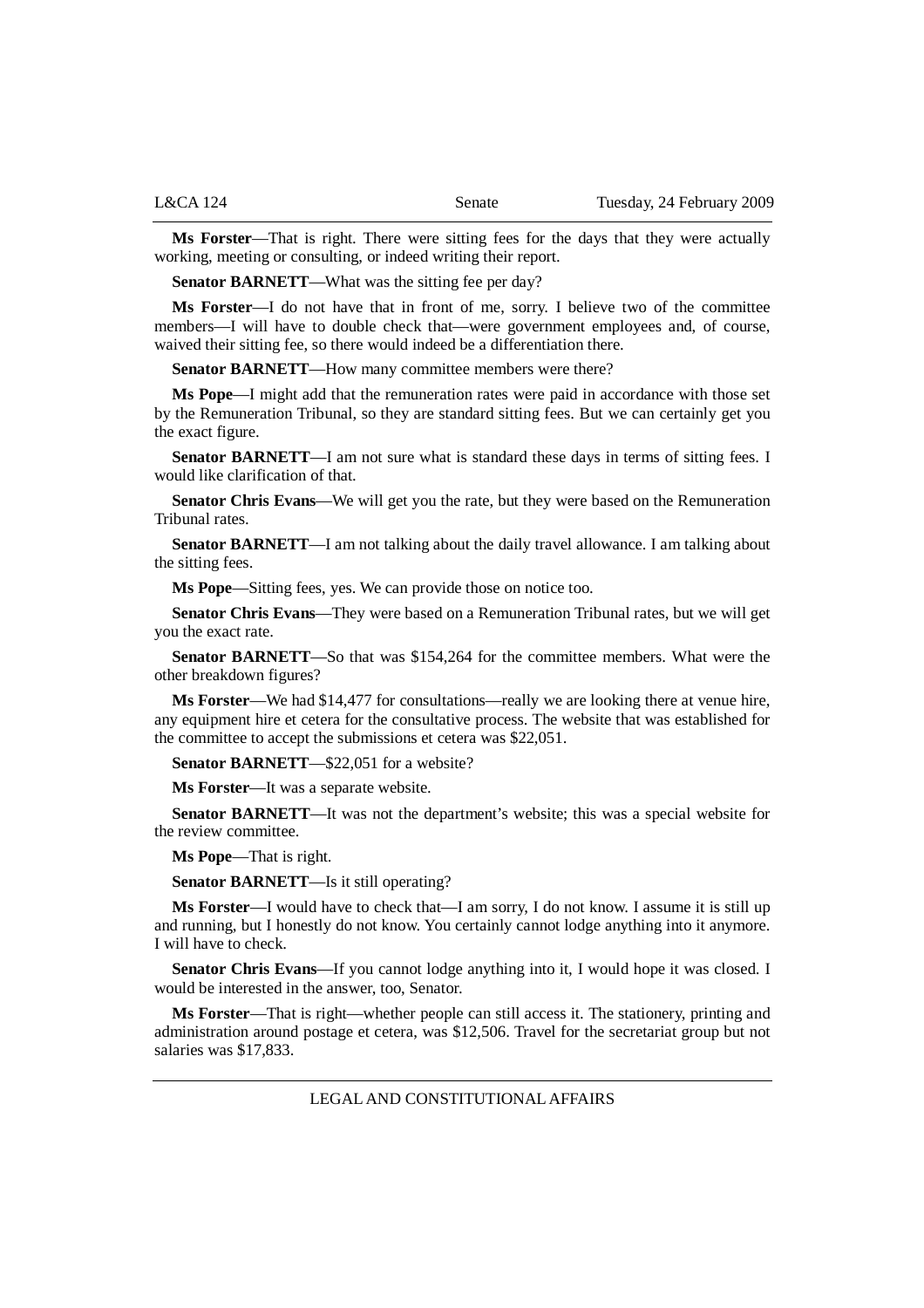**Senator BARNETT—That is travel not for the committee members but for the secretariat?** 

**Ms Forster**—That is right. We had staff supporting that committee, assisting them to—

**Senator Chris Evans**—Departmental staff provided the secretariat for the committee.

**Senator BARNETT**—So the total cost is \$221,131. Were departmental costs on top of that?

**Ms Forster**—Salaries were on top of that, but we have listed for travel, which is the additional component.

**Senator BARNETT**—Can you advise how many departmental staff were engaged in the process?

**Ms Forster**—There were staff from within my branch, so there were not additional staff as such, but at any one time there would have been around four people working with the committee, either on secretariat work or helping to provide and pull together background information and briefings for them, collating the submissions et cetera.

**Senator BARNETT—Would that have included the secretariat personnel?** 

**Ms Forster**—The secretariat personnel were staff from the department from within the citizenship branch.

**Ms Pope**—They were those four people.

**Senator BARNETT**—That is what I was checking. Thank you. Is there anything else on costings?

**Ms Forster**—That is what I have.

**Senator BARNETT**—That is done and dusted?

**Ms Forster**—Yes.

**Senator FIERRAVANTI-WELLS**—Before we leave citizenship tests, Minister, I think in your press release of November last year you talked about the new tests being operational by August 2009. Is that still the case?

**Senator Chris Evans**—Certainly I made Ms Pope swear on a stack of bibles that she would deliver.

**Ms Pope**—He did not, I might say!

**Senator Chris Evans**—You could ask her that question, if you like.

**Senator FIERRAVANTI-WELLS**—Thank you. I will.

**Ms Pope**—We faithfully undertook to deliver it by August and we are on track, Senator both senators, in fact.

**Senator FIERRAVANTI-WELLS**—The implementation of this is a decision of yours, Minister. It is not something that is reviewed or gets tabled.

**Senator Chris Evans**—What is that?

**Senator FIERRAVANTI-WELLS**—The new test and the resource book. That will just be launched by you. Given there is a legislative requirement for citizenship applicants to possess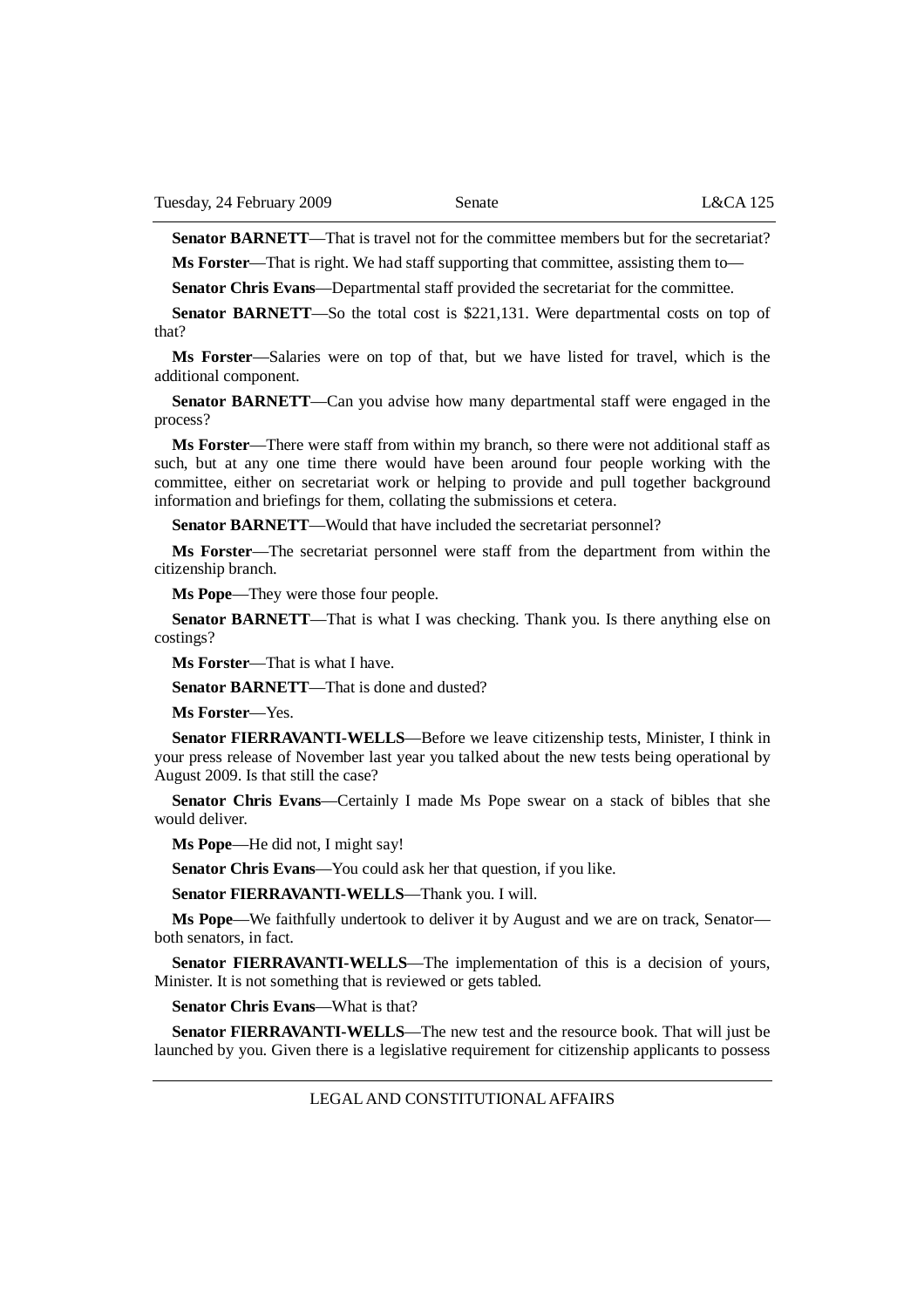a basic knowledge of the English language, my question is: is there some sort of legislative overview or at some stage of the process do we actually get to see that the test meets that requirement?

**Senator Chris Evans**—I think this is the constant problem we have. It is not the test; it is the booklet. The test is based on the booklet as it is currently. The booklet will be written professionally by the tender process that has been outlined to you. It will not be rewritten in my office. I am not following precedent. It will be done professionally and will obviously be approved by the department et cetera. The book then will be a public document and will be available for everyone to see, but the idea is to get it done professionally.

As I say, the booklet will be available, and that forms the basis of the test. What will not be public are the test questions because we decided not to release the questions, as is the current practice. Again we will release examples, which will give people a flavour, but because we decided to keep the questions confidential I will not be able to release them.

**Senator FIERRAVANTI-WELLS**—For obvious reasons.

**Senator Chris Evans**—Yes. Actually, other countries have made their questions public. There have been different approaches adopted in different countries, but the government took the view that we would maintain the current arrangement in terms of the questions. Some people say that just encourages people to make a quid on a website where they interview people as they leave the test et cetera—but, anyway, that is the decision we took. They will be treated in the same way as they are treated currently. You will see examples, but the actual questions will remain confidential.

**Senator FIERRAVANTI-WELLS**—That completes my questions on citizenship. Chair, shall we move to 2.4?

**CHAIR**—All right.

[6.50 pm]

**Senator FIERRAVANTI-WELLS**—Has the Council for Multicultural Australia now ceased and been replaced by the Multicultural Advisory Council?

**Senator Chris Evans**—I think it had ceased already.

**Ms Pope**—Yes. It ceased in 2006 and the new committee was appointed and announced in December. It in fact had its first meeting today.

**Senator Chris Evans**—Senator Fierravanti-Wells joined me for a cup of tea with them this morning.

**Senator FIERRAVANTI-WELLS**—I did.

**Senator Chris Evans**—Their first meeting was today.

**Senator FIERRAVANTI-WELLS—I** have seen the terms of reference, but it obviously will not have any powers; it is simply an advisory body to the government.

**Senator Chris Evans**—It is certainly an advisory body. It does not have a policy-setting role, but one of the first things it is doing is developing a work plan. I do not know if Ms Pope wants to add anything to that.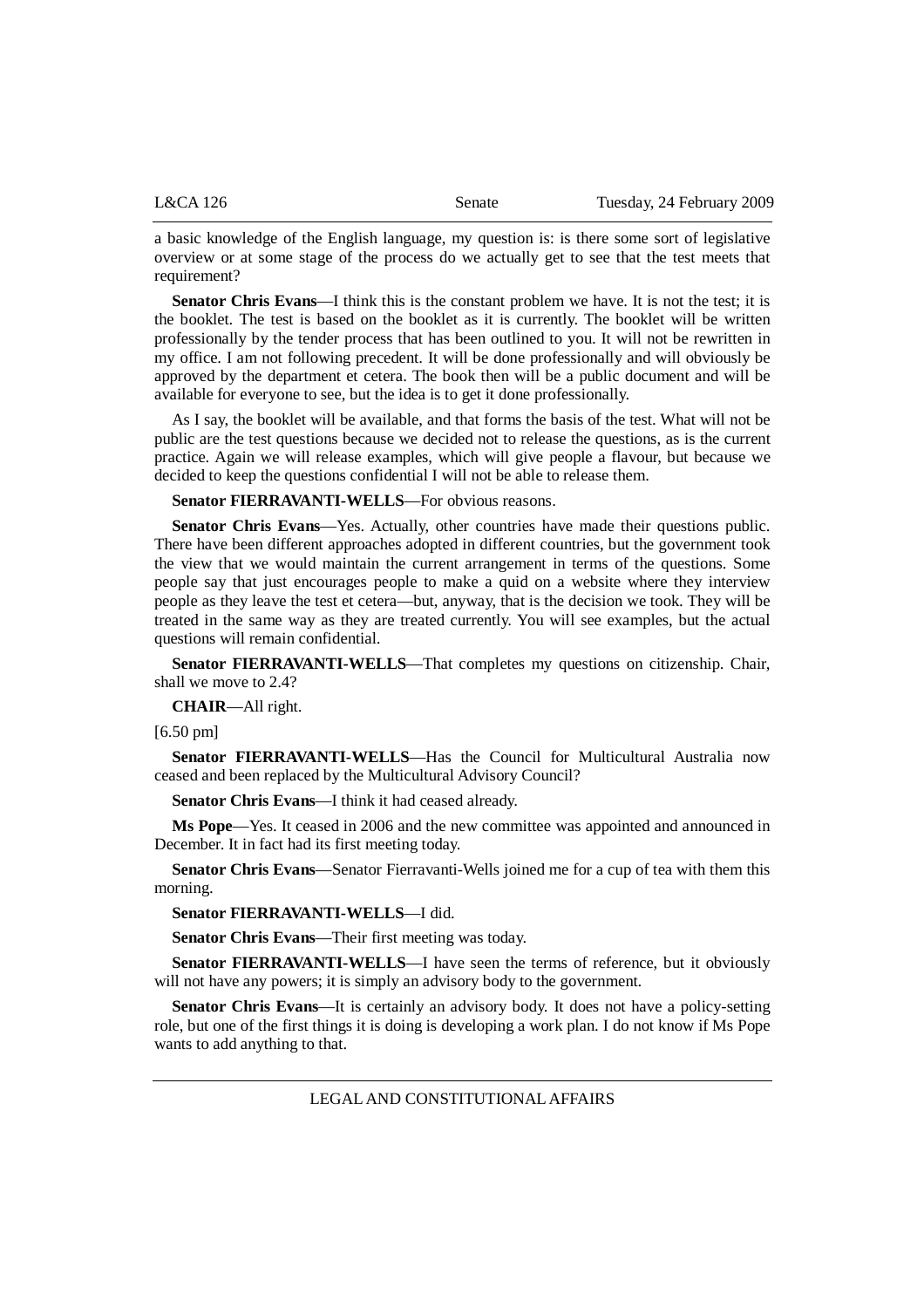**Ms Pope**—I can outline the areas they will be providing advice on.

**Senator FIERRAVANTI-WELLS**—That would be useful, thank you.

**Ms Pope**—Social cohesion issues relating to Australia's cultural diversity; ways to overcome racism and intolerance; ways to communicate the benefits of cultural diversity to the broad Australian community; and issues in general relating to the participation of migrants in Australian society.

**Senator FIERRAVANTI-WELLS**—That is on the website. Having had involvement in the broader community over many years, I know that whenever you set up something like this there are always issues about selection. The minister rolls his eyes.

**Senator Chris Evans**—I was not rolling my eyes. I was agreeing with you.

**Senator FIERRAVANTI-WELLS**—Can you tell me what was the process for the selection of this group of people? That would be helpful.

**Senator Chris Evans**—The department was asked for suggestions and did some preparatory work. It is in the area of responsibility of the parliamentary secretary, Mr Laurie Ferguson. He did the work with the department on coming up with a proposition, but the decision was a decision of cabinet.

**Senator FIERRAVANTI-WELLS—On a set of recommendations?** 

**Senator Chris Evans**—Yes.

**Senator FIERRAVANTI-WELLS**—There will always be this issue, Minister—and I am sure that Parliamentary Secretary Ferguson will answer the question when it is appropriately raised. But with such a broad community and the settling of these people there will always be questions. Without particularly referring to anybody on that committee, there will also always be questions about whether it reflects diversity or whether it is too concentrated in one area and those sorts of issues. I think that those issues inevitably will arise.

**Senator Chris Evans**—Sure.

**Senator FIERRAVANTI-WELLS—I** do not mean that as any sort of criticism.

**Senator Chris Evans**—No. It is a balancing act. It is always very difficult. What I would say though is that Mr Ferguson and the cabinet both took the view that we would not select people who represented a particular organisation. We looked for people who made a contribution in their own right. Obviously they would be engaged with organisations, but we did not say that the head of this, this, and this would be on the committee. The individuals were selected on their capacity to make a contribution. Mr Demetriou agreed to be the chairman and we think he is an excellent choice. We think we have a good mix of skills, experience and potential contribution. Part of their job is to consult and engage with the community and to act as a conduit for ideas and issues. They will have a broad role of mixing inside communities and interested groups. As I say, there is quite a deal of diversity on the committee. It is not just ethnic diversity: we have a senior policeman from Tasmania.

**Senator FIERRAVANTI-WELLS**—Senator Parry will be most impressed.

**Senator Chris Evans**—Yes.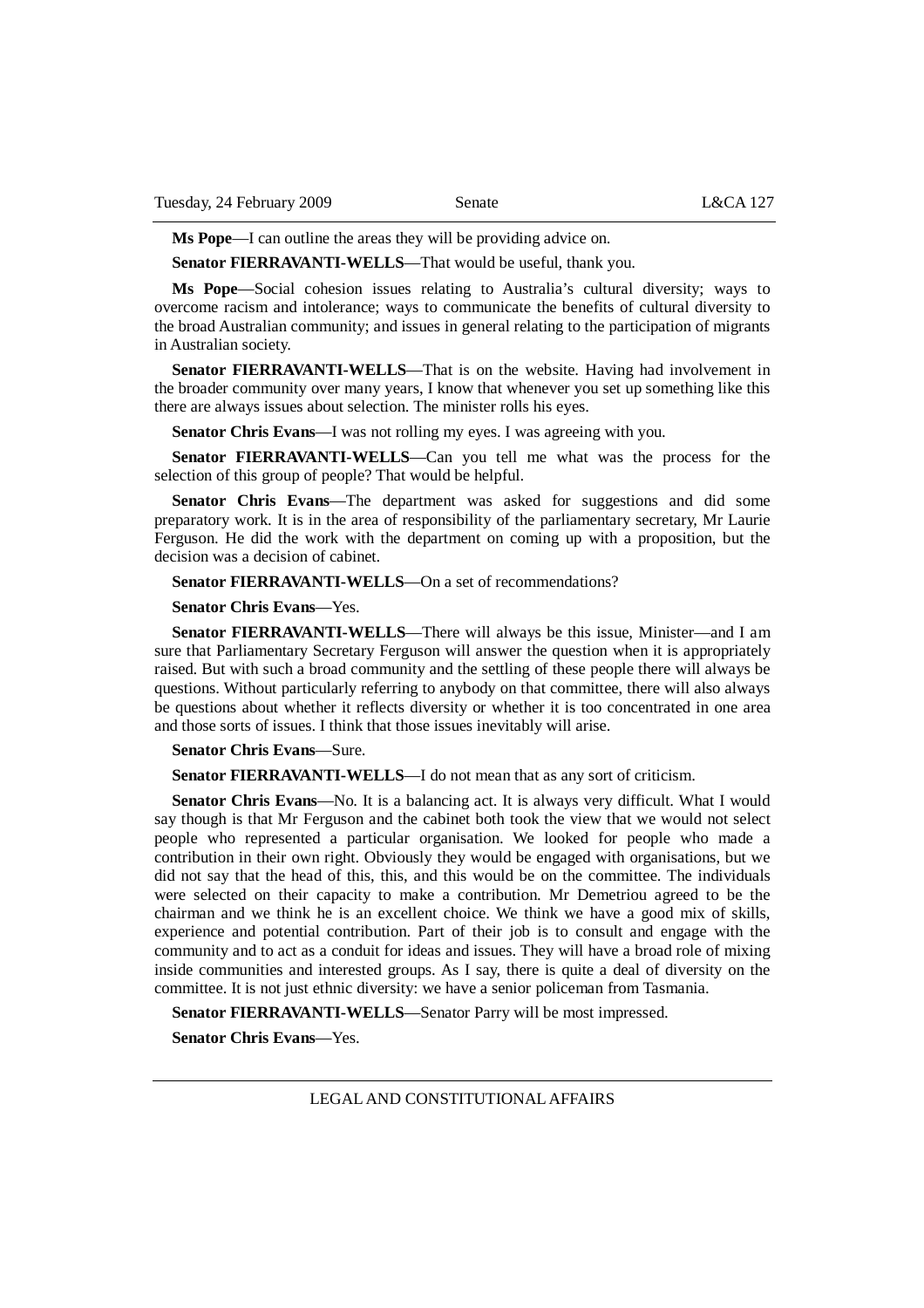| <b>L&amp;CA 128</b> |  |
|---------------------|--|
|---------------------|--|

**Senator FIERRAVANTI-WELLS**—He will be very happy with that.

**Senator Chris Evans**—I am happy to say that it was not Senator Parry who was appointed to the council.

**Senator FIERRAVANTI-WELLS**—Given the experience of some people on that body and without going into too much detail, can I ask whether this is an attempt with one advisory body that will, say, do away with bodies such as the Muslim Community Reference Group and some other groups that have been established over time for various reasons? Is this an attempt to put one body in place that will act as an advisory body to the government on a broad range of issues instead of going into specific areas—for example, the Muslim Community Reference Group?

**Senator Chris Evans**—As its title implies, it is the government's advisory body on multicultural issues. The other group you referred to also died on the vine under the previous government.

**Ms Pope**—Yes. It was appointed for a 12-month period from September 2005 to September 2006.

**Senator Chris Evans**—So I do not think we were actually replacing anything. There was nothing left of any structure in this area when we came to government.

**Senator FIERRAVANTI-WELLS**—I have one more question. Regarding the promotion of the value of Australian citizenship, how are we going with encouraging people to become Australian citizens? I know we keep statistics in relation to those things about having lots of people who have been here for years and years, but what is the trend, Ms Pope? Are we seeing more people becoming citizens?

**Senator Chris Evans**—I can say I have still not won my dad over.

**Senator FIERRAVANTI-WELLS**—I was about to ask whether you had managed to get your father over the line.

**Senator Chris Evans**—I am working on it.

**Senator FIERRAVANTI-WELLS**—Not yet.

**Senator Chris Evans**—He is considering it, though, and as Minister I expect him to do the right thing. How are we going more generally, Ms Pope?

**Senator FIERRAVANTI-WELLS**—Ms Pope, please take that on notice if you want to.

**Ms Pope**—Thank you, Senator.

**Senator BARNETT**—I was hoping to get the most recent figures.

**Ms Pope**—I think what I will say is that it is an estimate and not a precise figure.

**Senator FIERRAVANTI-WELLS**—I appreciate that.

**Senator Chris Evans**—We have had good numbers taking out citizenship.

**Senator BARNETT—Could you give us the latest figures?** Do you have those with you now?

LEGAL AND CONSTITUTIONAL AFFAIRS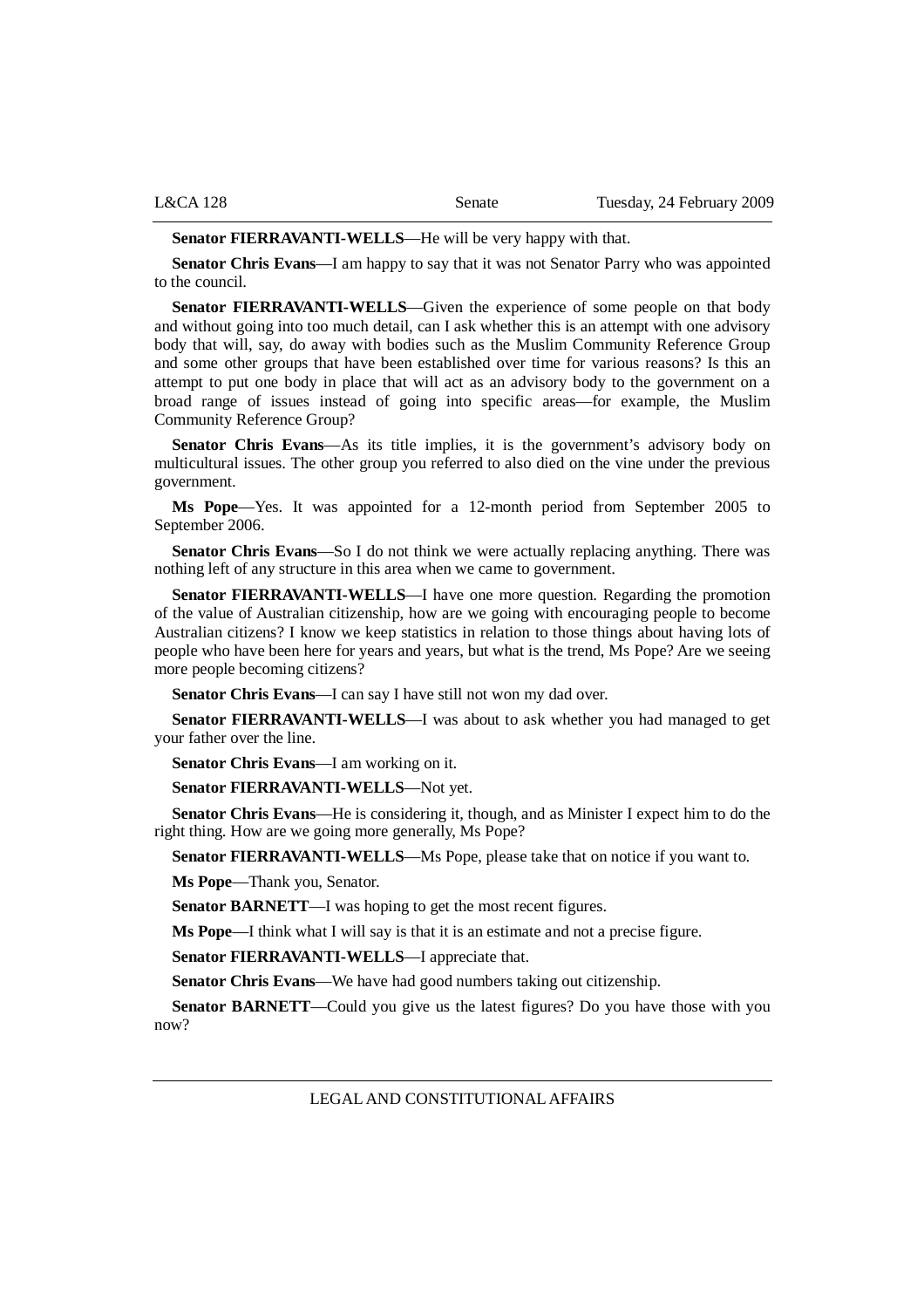**Ms Pope**—Yes, we can give you the current application numbers but it does not tell you how many who are eligible are not at this point taking it up, which is your question.

### **Senator FIERRAVANTI-WELLS**—Yes.

**Ms Pope**—But we can give you the application numbers by month, if that is satisfactory.

**Senator BARNETT—Put it on notice and detail that.** 

**Senator Chris Evans**—Senator, what we are saying is that we do not actually know how many there are who are eligible but have not applied. We do know something about the cohort including the British citizens who have not been as much to the fore—

**Ms Pope**—And New Zealanders.

**Senator Chris Evans**—And New Zealanders.

**Senator BARNETT**—Yes. When you do a response we are interested in the trends in terms of the numbers. Can you provide a breakdown from whence they came?

**Ms Pope**—In an estimated sense of those who have not yet applied, but who could?

**Senator BARNETT**—Yes.

**Ms Pope**—Yes, we can, and we can give you precise figures on the number of applications by month. We could do that now or on notice.

**Senator BARNETT**—No, on notice is fine.

**CHAIR**—We are up to 2.4 now, promoting the benefits of a united and diverse society.

**Senator FIERRAVANTI-WELLS—My questions are in relation to approximately 100** grants for community relations. Are they listed on your DIAC website?

**Ms Pope**—Yes, Senator, they are.

**Senator FIERRAVANTI-WELLS**—But not per electorate.

**Ms Pope**—No, Senator.

**Senator FIERRAVANTI-WELLS**—Could you provide that information to me per electorate?

**Ms Pope**—Yes, we can, Senator, but we have to construct it. We can certainly take it on notice.

**Senator FIERRAVANTI-WELLS**—Could you also do that in relation to the previous item regarding community grants for service?

**Ms Pope**—The Similar Grants Program?

**Senator FIERRAVANTI-WELLS**—Yes, thank you, and likewise for the grants for multicultural. There is only one grant, and that is to FECA?

**Ms Pope**—That is right, Senator.

**Senator FIERRAVANTI-WELLS**—How much is that these days?

**Ms Pope**—I believe it is \$450,000 annually, Senator.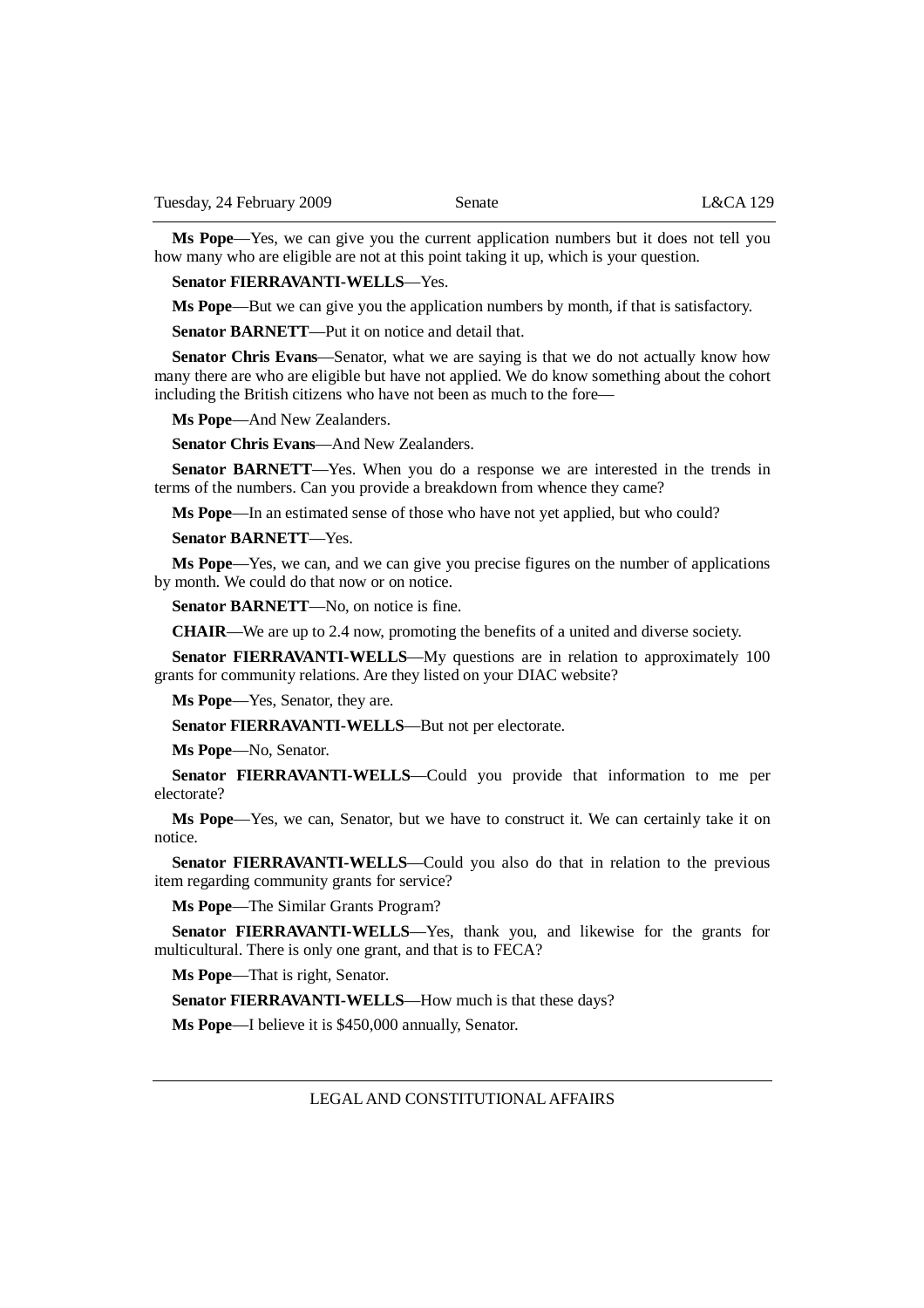**Senator FIERRAVANTI-WELLS**—Is there any performance indicator associated with that?

**Ms Pope**—Yes.

**Senator FIERRAVANTI-WELLS**—Do we simply give them a straight grant?

**Ms Pope**—No, Senator. There is a work program that is negotiated between the department and the organisation, and there is a funding agreement that sets out activities that have to be undertaken and time frames. The payments are made on a milestone basis throughout the year. It is not a matter of handing over of the lump sum on 1 July and that is the end of it.

**Senator FIERRAVANTI-WELLS**—And that is available presumably in their annual report?

**Ms Pope**—It is an agreement. I do not know for certain, Senator. But we have a copy of the document that sets out our expectations of the organisation.

**Senator FIERRAVANTI-WELLS**—Can I have a copy of that?

**Ms Pope**—I think so, Senator, yes.

**Senator Chris Evans**—Can we take that on notice just to double-check?

**Senator FIERRAVANTI-WELLS**—Of course, subject to privacy and other commercial considerations.

**Senator Chris Evans**—Yes, but I hope to be able to make it available.

**Senator FIERRAVANTI-WELLS**—With the national action plan to build on social cohesion, harmony, security and community engagement and the grants of \$10,000 to \$20,000, could you also give me an outline? Are they also on the DIAC website?

**Ms Pope**—Yes, Senator. All discretionary grants are on the website and on the register.

**Senator FIERRAVANTI-WELLS**—Thank you. Could you also break those up?

**Ms Pope**—Yes.

**Senator FIERRAVANTI-WELLS**—With these grants, do you have some sort of performance indicator subsequent to it?

**Ms Pope**—Yes, Senator. The same applies as to the description I gave for the FECA grant. Each grant has a work plan and a funding agreement, with milestone payments for the achievement of certain outcomes that are negotiated between departmental officers and representatives of the organisation. That applies to the settlement grants, the citizenship grants and to the national action plan grants.

**Senator FIERRAVANTI-WELLS**—Thank you, Madam Chair. That concludes my questions.

**CHAIR**—Totally?

**Senator FIERRAVANTI-WELLS**—Yes. You said seven o'clock, and it is three minutes past seven.

**CHAIR**—And Senator Barnett and Senator Trood, you do not have any others?